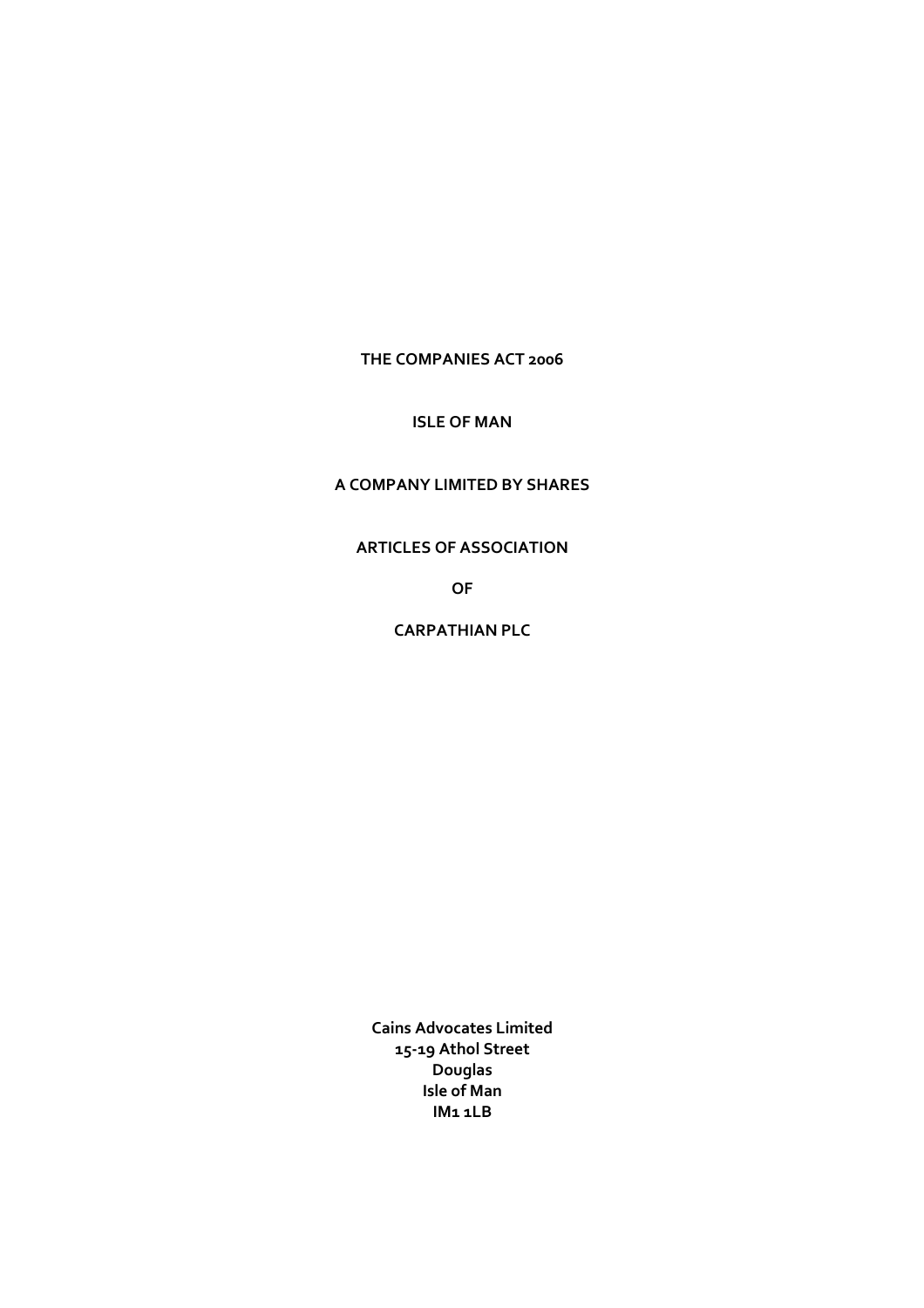| Contents |  |
|----------|--|
|          |  |

| Α.             |                        |            |
|----------------|------------------------|------------|
| $\mathbf{1}$ . |                        |            |
| 2.             |                        |            |
| 3.             |                        |            |
| В.             |                        |            |
| 4.             |                        |            |
| 5.             |                        |            |
| 6.             |                        |            |
| 7.             |                        |            |
| 8.             |                        |            |
| 9.             |                        |            |
| 10.            |                        |            |
| 11.            |                        |            |
| 12.            |                        |            |
| 13.            |                        |            |
| 14.            |                        |            |
| $\mathsf{C}$ . |                        |            |
| 15.            |                        |            |
| 16.            |                        |            |
| 17.            |                        |            |
| D.             |                        |            |
| 18.            |                        |            |
| 19.            |                        |            |
| 20.            |                        |            |
| Е.             |                        |            |
| 21.            |                        |            |
| 22.            |                        |            |
| 23.            |                        |            |
| Е.             |                        |            |
| 24.            |                        |            |
| 25.            |                        |            |
| 26.            |                        |            |
| 27.            |                        |            |
| 28.            | Power to differentiate | $\dots 17$ |
| 29.            |                        |            |
| G.             |                        |            |
| 30.            |                        |            |
| 31.            |                        |            |
| 32.            |                        |            |
| $33-$          |                        |            |
| 34.            |                        |            |
| $35-$          |                        |            |
| 36.            |                        |            |
| $37 -$         |                        |            |
| 38.            |                        |            |
| н.             |                        |            |
| 39.            |                        |            |
| 40.            |                        |            |
| 41.            |                        |            |
| 42.            |                        |            |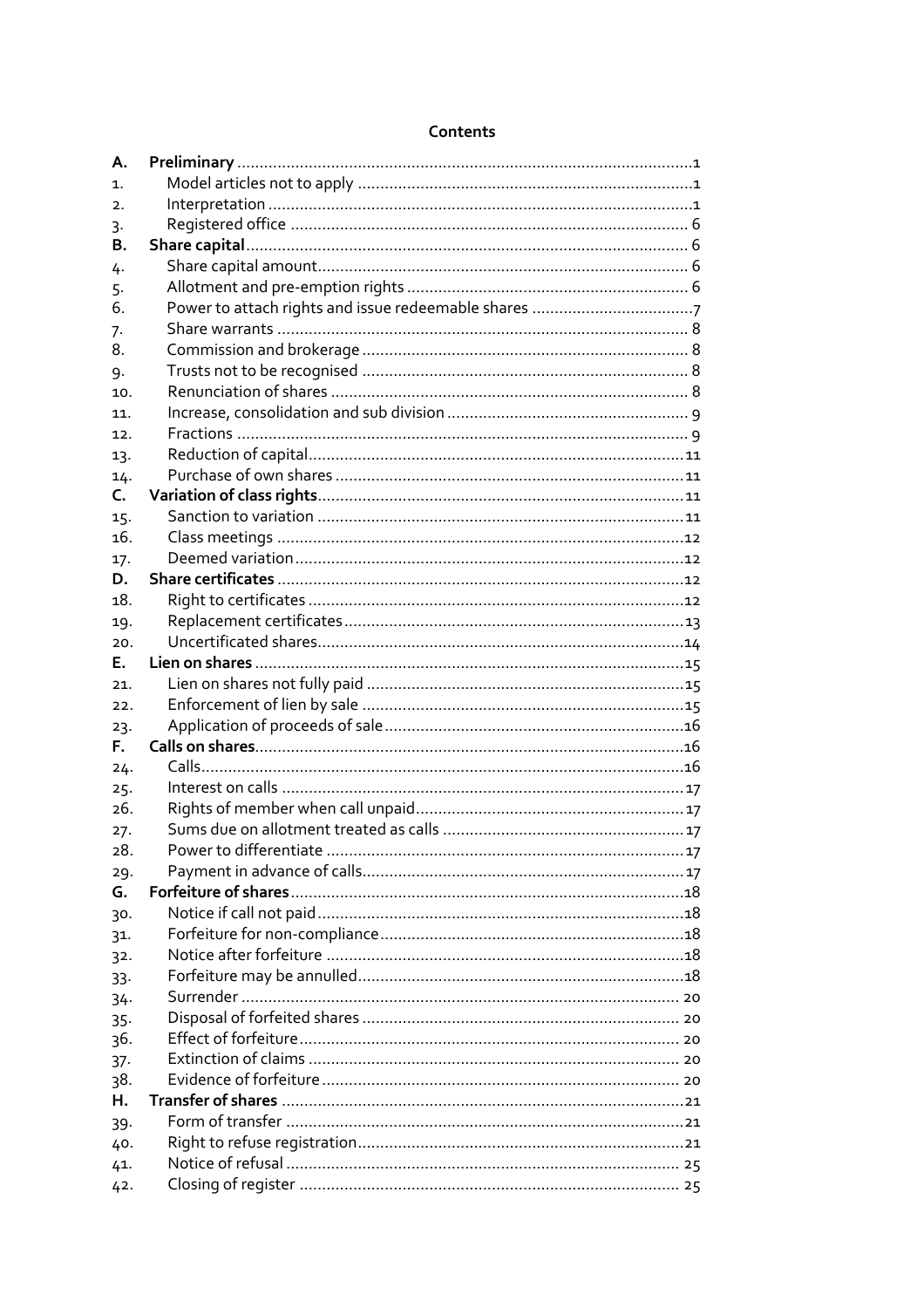| 43.          |                                                                 |  |
|--------------|-----------------------------------------------------------------|--|
| 44.          |                                                                 |  |
| L.           |                                                                 |  |
| 45.          |                                                                 |  |
| 46.          |                                                                 |  |
| 47.          |                                                                 |  |
| J.           |                                                                 |  |
| 48.          |                                                                 |  |
| 49.          |                                                                 |  |
| 50.          |                                                                 |  |
| 51.          |                                                                 |  |
| 52.          |                                                                 |  |
| 53.          |                                                                 |  |
| К.           |                                                                 |  |
| 54.          |                                                                 |  |
| $55 -$       |                                                                 |  |
| 56.          |                                                                 |  |
| .57.         |                                                                 |  |
| 58.          |                                                                 |  |
| 59.          |                                                                 |  |
| 60.          |                                                                 |  |
| 61.          |                                                                 |  |
| L.           |                                                                 |  |
| 62.          |                                                                 |  |
| 63.          | Chairman's declaration conclusive on show of hands 31           |  |
| 64.          |                                                                 |  |
| 65.          |                                                                 |  |
| 66.          |                                                                 |  |
| 67.          |                                                                 |  |
| 68.          |                                                                 |  |
| 69.          |                                                                 |  |
| 70.          |                                                                 |  |
| 71.          |                                                                 |  |
|              |                                                                 |  |
| 72.          |                                                                 |  |
| 73.          |                                                                 |  |
| 74.          | Register of substantial interests and suspension of interests37 |  |
| $75 -$<br>М. |                                                                 |  |
| 76.          |                                                                 |  |
|              |                                                                 |  |
| 77.<br>N.    |                                                                 |  |
| 78.          |                                                                 |  |
|              |                                                                 |  |
| 79.<br>80.   |                                                                 |  |
| 81.          |                                                                 |  |
| 82.          |                                                                 |  |
|              |                                                                 |  |
| 83.          |                                                                 |  |
| 84.          |                                                                 |  |
| 85.          |                                                                 |  |
| 86.          |                                                                 |  |
| 87.          |                                                                 |  |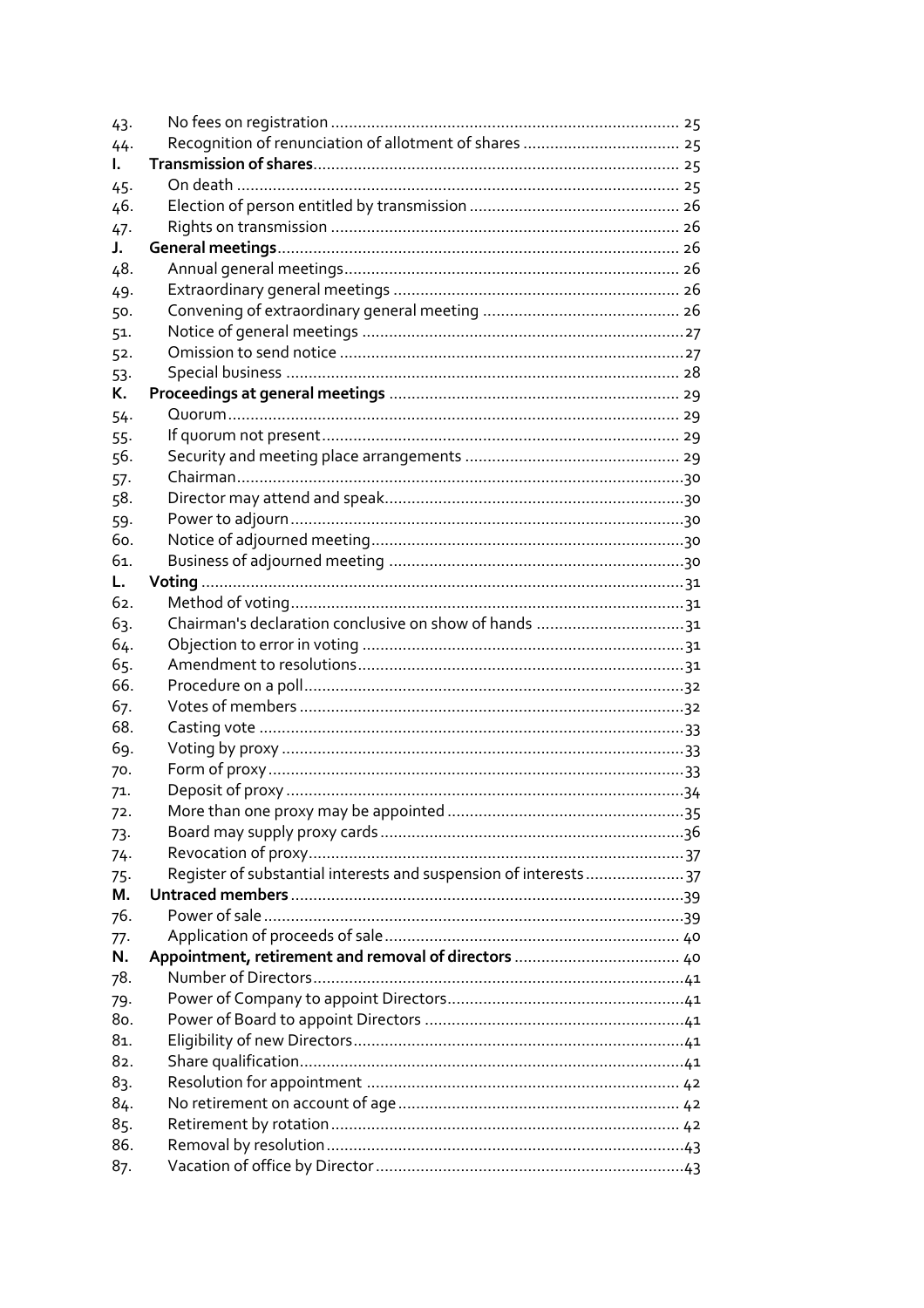| 88.  |                                                       |  |
|------|-------------------------------------------------------|--|
| О.   |                                                       |  |
| 89.  |                                                       |  |
| 90.  |                                                       |  |
| 91.  |                                                       |  |
| 92.  |                                                       |  |
| 93.  |                                                       |  |
| Ρ.   |                                                       |  |
| 94.  |                                                       |  |
| 95.  |                                                       |  |
| 96.  |                                                       |  |
| 97.  |                                                       |  |
| 98.  |                                                       |  |
| Q.   |                                                       |  |
| 99.  |                                                       |  |
| 100. | Powers of Directors being less than minimum number 48 |  |
| 101. |                                                       |  |
| 102. |                                                       |  |
| 103. |                                                       |  |
| 104. |                                                       |  |
| 105. |                                                       |  |
| 106. |                                                       |  |
| 107. |                                                       |  |
| 108. |                                                       |  |
| R.   |                                                       |  |
| 109. |                                                       |  |
| 110. |                                                       |  |
| 111. |                                                       |  |
| 112. |                                                       |  |
| 113. |                                                       |  |
| 114. |                                                       |  |
| 115. |                                                       |  |
| 116. |                                                       |  |
| 117. |                                                       |  |
| S.   |                                                       |  |
| 118. |                                                       |  |
| 119. |                                                       |  |
| 120. |                                                       |  |
| 121. |                                                       |  |
| 122. |                                                       |  |
| 123. |                                                       |  |
| 124. |                                                       |  |
| Т.   |                                                       |  |
| 125. |                                                       |  |
| 126. |                                                       |  |
| 127. |                                                       |  |
| U.   |                                                       |  |
| 128. |                                                       |  |
| 129. |                                                       |  |
| 130. |                                                       |  |
| 131. |                                                       |  |
|      |                                                       |  |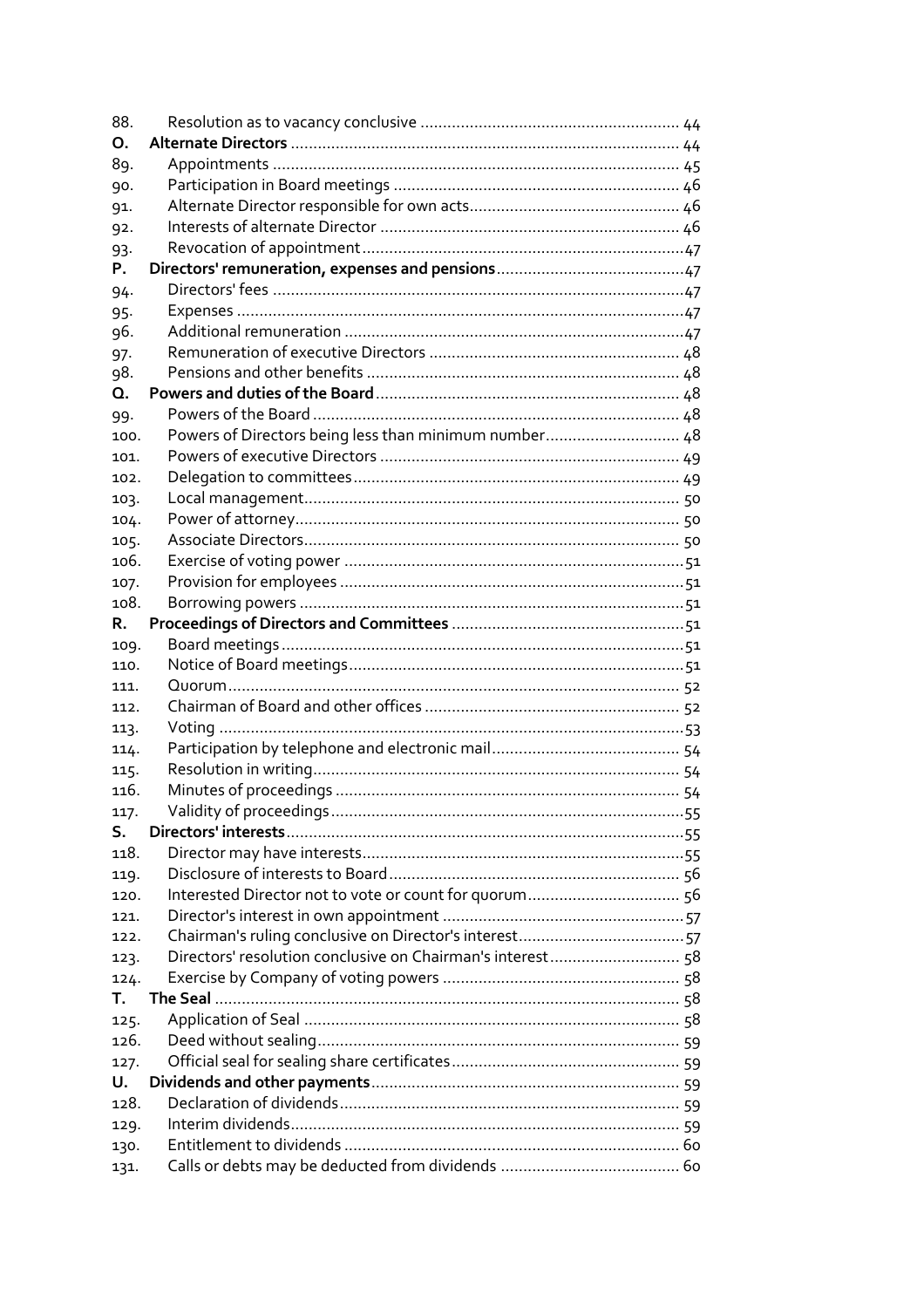| 132. |  |
|------|--|
| 133. |  |
| 134. |  |
| 135. |  |
| 136. |  |
| 137. |  |
| 138. |  |
| 139. |  |
| 140. |  |
| 141. |  |
| V.   |  |
| 142. |  |
| 143. |  |
| 144. |  |
| W.   |  |
| 145. |  |
| 146. |  |
| Χ.   |  |
| 147. |  |
| 148. |  |
| 149. |  |
| 150. |  |
| 151. |  |
| 152. |  |
| 153. |  |
| Y.   |  |
| 154. |  |
| 155. |  |
| Z.   |  |
| 156. |  |
| 157. |  |
|      |  |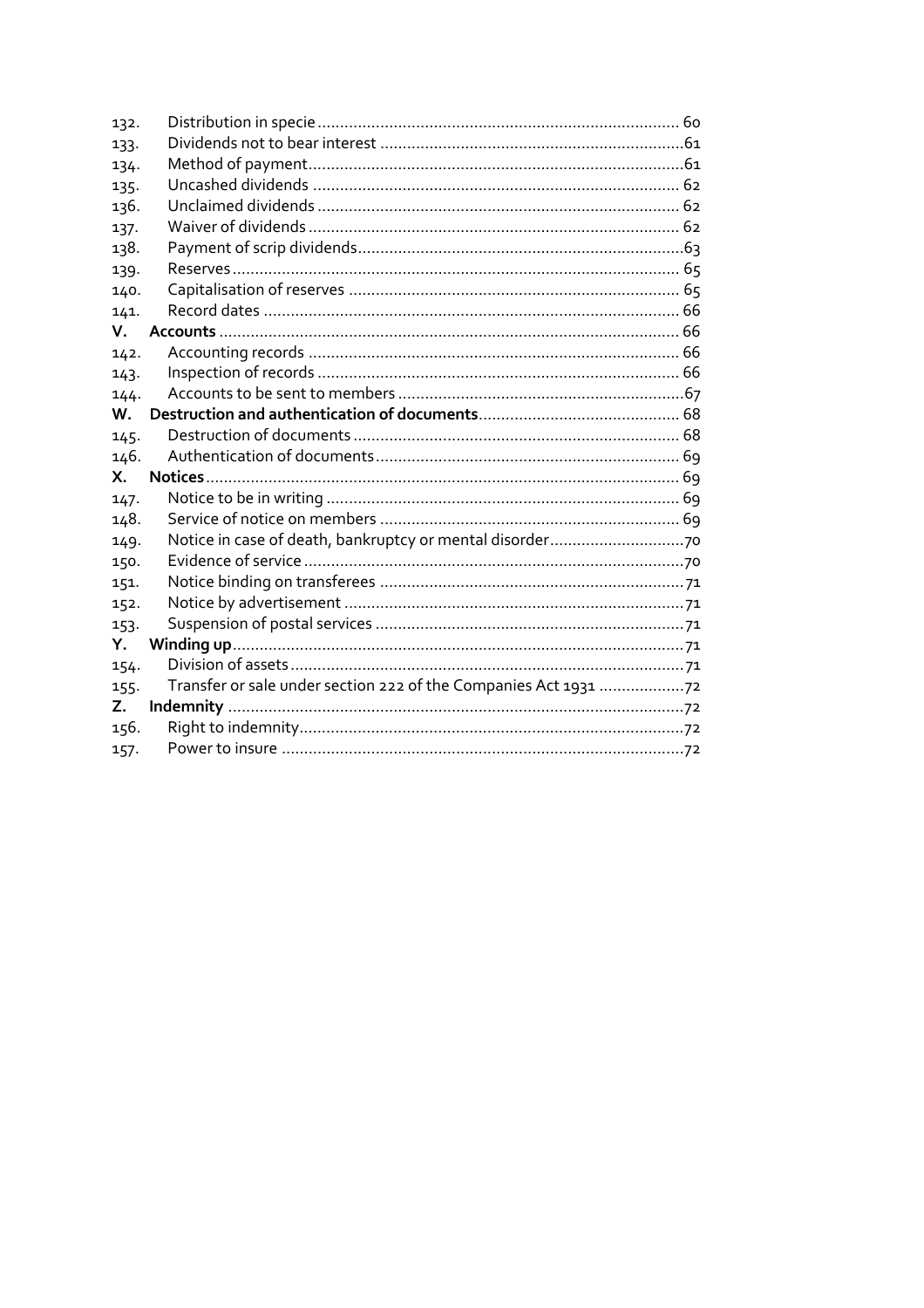# <span id="page-5-0"></span>**A. Preliminary**

# 1. **Model articles not to apply**

No regulations for management of a company set out in any statute concerning companies or contained in any regulations or instrument made pursuant to a statute shall apply to the Company. The following shall be the Articles of Association of the Company.

## 2. **Interpretation**

## 2.1 *Definitions*

In these Articles, unless the context otherwise requires, the following expressions shall have the following meanings:

| "Act"               |                                                                                                                                             | subject to Article 2.3 (Statutory provisions) the Companies<br>Act 2006 and, where the context requires, every other<br>statute from time to time in force concerning companies<br>and affecting the Company;                                                                                                                                                                                                                                                                                                                                                              |
|---------------------|---------------------------------------------------------------------------------------------------------------------------------------------|----------------------------------------------------------------------------------------------------------------------------------------------------------------------------------------------------------------------------------------------------------------------------------------------------------------------------------------------------------------------------------------------------------------------------------------------------------------------------------------------------------------------------------------------------------------------------|
| "Act of 1931"       | Act 1931;                                                                                                                                   | subject to Article 2.3 (Statutory provisions) the Companies                                                                                                                                                                                                                                                                                                                                                                                                                                                                                                                |
| "Admission"         | admission of the issued Ordinary Shares to the Official List<br>of the UK Listing Authority and to trading on the London<br>Stock Exchange; |                                                                                                                                                                                                                                                                                                                                                                                                                                                                                                                                                                            |
| "approved transfer" | in relation to any shares held by a member:                                                                                                 |                                                                                                                                                                                                                                                                                                                                                                                                                                                                                                                                                                            |
|                     | (a)                                                                                                                                         | a transfer pursuant to the exercise of a power<br>contained in the Act to acquire shares of a holder<br>dissenting from a scheme or contract approved by a<br>majority; or                                                                                                                                                                                                                                                                                                                                                                                                 |
|                     | (b)                                                                                                                                         | a transfer which is shown to the satisfaction of the<br>Board to be made in consequence of a bona fide sale<br>of the whole of the beneficial interest in the shares<br>to a person who is unconnected with any member<br>and with any other person appearing to be<br>interested in the shares including any such sale<br>made through the London Stock Exchange. For the<br>purpose of this sub-paragraph a connected person<br>shall have the meaning ascribed by sections 252 to<br>255 of the UK 2006 Act, as applicable, and as they<br>may apply from time to time; |
| "Articles"          | these Articles of Association as altered or varied from time<br>to time (and "Article" means any provision of these<br>Articles);           |                                                                                                                                                                                                                                                                                                                                                                                                                                                                                                                                                                            |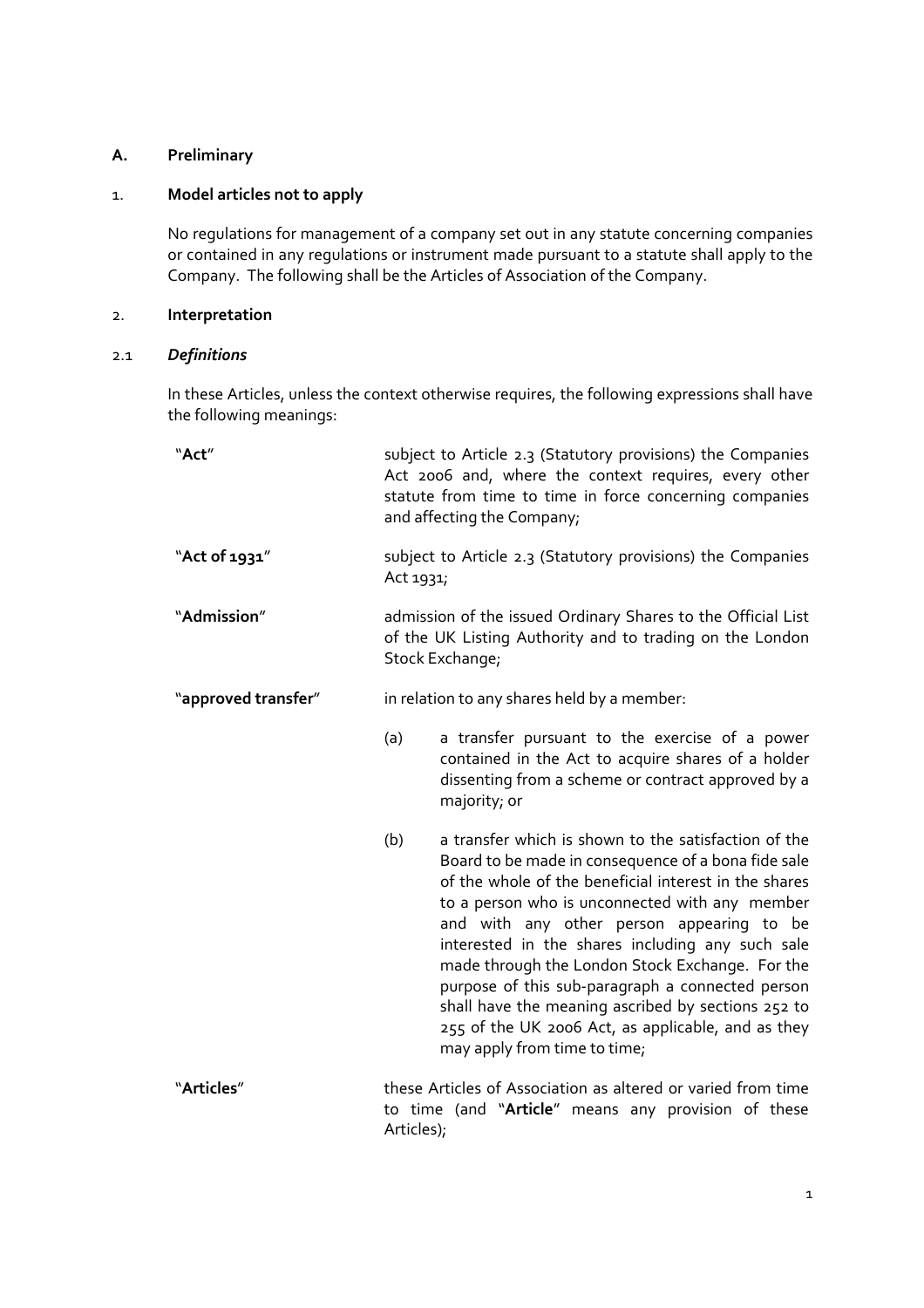| "Auditors"                     | the auditors for the time being of the Company or, in the<br>case of joint auditors, any of them;                                                                                                                                                                |
|--------------------------------|------------------------------------------------------------------------------------------------------------------------------------------------------------------------------------------------------------------------------------------------------------------|
| "Board"                        | the board of Directors for the time being of the Company or<br>the Directors present at a duly convened meeting of<br>Directors at which a quorum is present;                                                                                                    |
| "British Isles"                | the United Kingdom, the Isle of Man, the Republic of Ireland<br>and the Channel Islands;                                                                                                                                                                         |
| "certificated"                 | in relation to a share, a share which is recorded in the<br>Register as being held in certificated form;                                                                                                                                                         |
| "Chairman"                     | the chairman (if any) of the Board or, where the context<br>requires, the chairman of a general meeting of the<br>Company;                                                                                                                                       |
| "clear days"                   | (in relation to the period of a notice) that period, excluding<br>the day when the notice is given or deemed to be given and<br>the day for which it is given or on which it is to take effect;                                                                  |
| "Code"                         | US Internal Revenue Code of 1986, as amended;                                                                                                                                                                                                                    |
| "Communication"                | includes a communication comprising sounds or images or<br>both and a communication effecting a payment;                                                                                                                                                         |
|                                |                                                                                                                                                                                                                                                                  |
| "Company"                      | Carpathian plc;                                                                                                                                                                                                                                                  |
| "Director"                     | a director for the time being of the Company;                                                                                                                                                                                                                    |
| "disenfranchisement<br>notice" | as defined in Article 75.2 (Disenfranchisement notice);                                                                                                                                                                                                          |
| "dividend"                     | a distribution or a bonus;                                                                                                                                                                                                                                       |
| "Deputy Chairman"              | the deputy chairman (if any) of the Board or, where the<br>context requires, the deputy chairman of a general meeting<br>of the Company;                                                                                                                         |
| "elected Ordinary<br>Shares"   | as defined in Article 138.1(h) (Authority to pay scrip<br>dividends);                                                                                                                                                                                            |
| "Electronic<br>Communication"  | has the meaning ascribed to the term "electronic<br>communication" in the Electronic Transactions Act 2000 and<br>includes, for the avoidance of doubt, e-mail (being a system<br>for sending and receiving messages electronically over a<br>computer network); |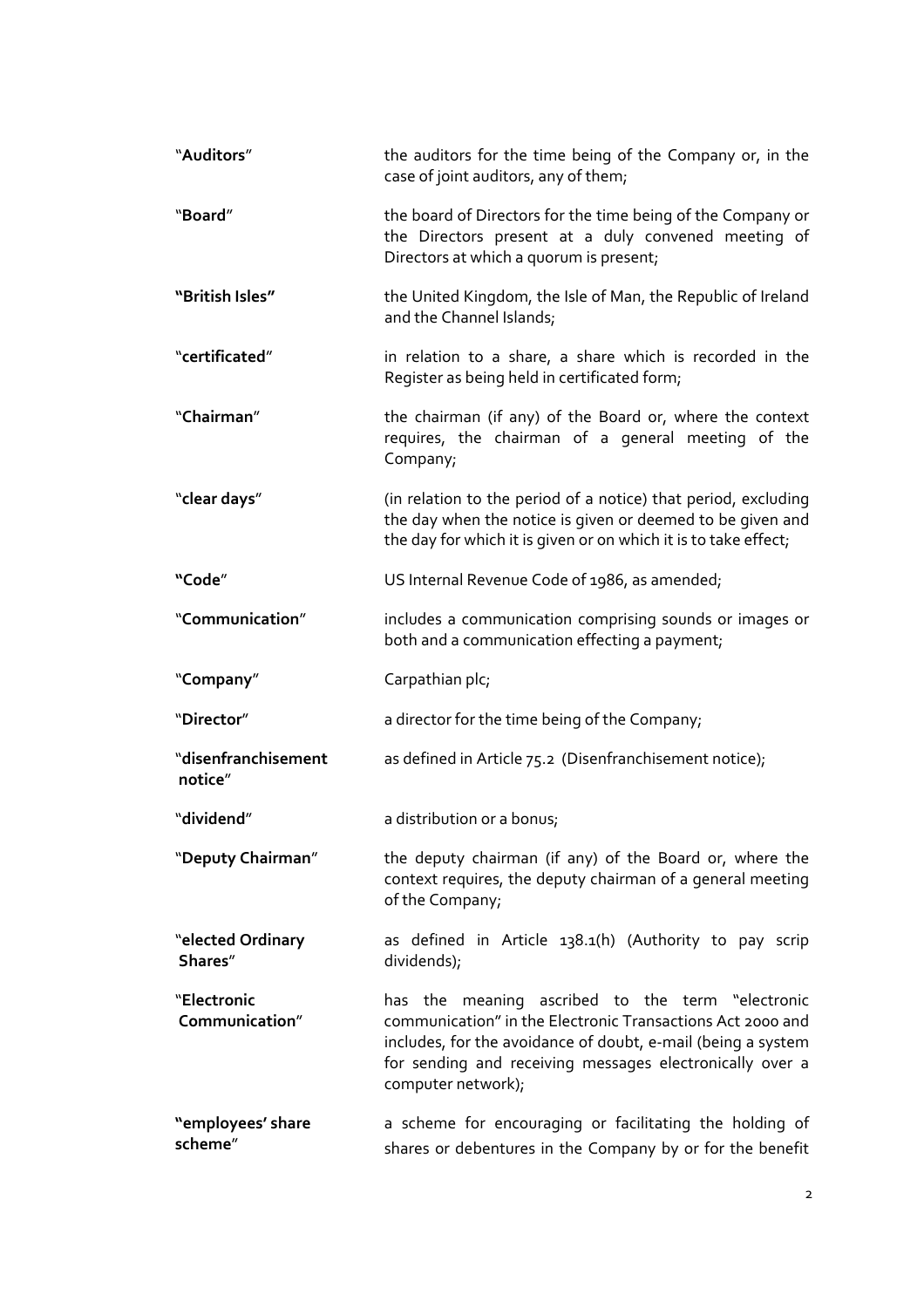(a) the bona fide employees or former employees (including any such employees or former employees who are or were also directors) of the Company, the Company's subsidiary or holding company or a subsidiary of the Company's holding company; or (b) the wives, husbands, widows, widowers or children or step-children under the age of 18 of such employees or former employees. **"equity share capital"** means in relation to a company, its issued share capital excluding any part thereof which, neither as respects dividends nor as respects capital, carries any right to participate beyond a specified amount in a distribution; "**execution**" any mode of execution (and "executed" shall be construed accordingly); "**ERISA**" the United States Employee Retirement Income Security Act 1974, as amended; **"ERISA Plan Investor**" a "benefit plan investor" within the meaning of s3(42) of ERISA or Similar US Laws; "**Group**" the Company and its subsidiaries from time to time, and "**Group Company**" means any company in the Group; "**holder**" (in relation to any share) the member whose name is entered in the Register as the holder or, where the context permits, the members whose names are entered in the Register as the joint holders of that share; **"Information Notice"** means a notice served upon a member by the Board requiring such member to disclose to the Board in writing within such period (being not less than ten days and not more than thirty days from the date of despatch) as may be specified in such notice any of the following information in relation to any or all of shares registered in such member's name at the date of the notice: (a) any beneficial interest of any third party in the shares the subject of the notice; and (b) any other interest of any kind whatsoever which a third party may have in the shares; "**London Stock Exchange**" London Stock Exchange Plc or such other principal stock exchange in the United Kingdom for the time being;

of: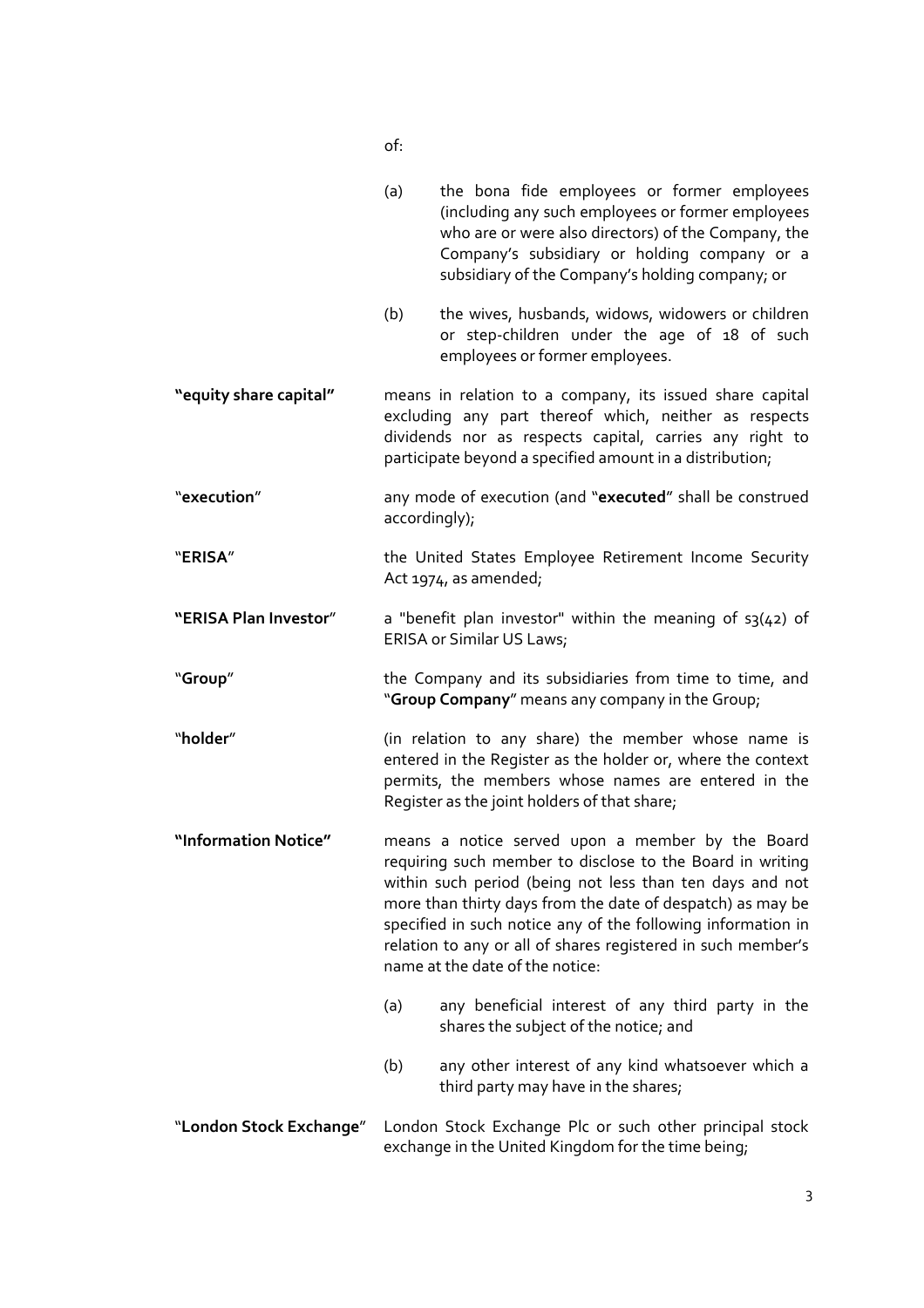| "member"                             | a member of the Company or, where the context requires, a<br>member of the Board or of any committee;                                                                                                                      |
|--------------------------------------|----------------------------------------------------------------------------------------------------------------------------------------------------------------------------------------------------------------------------|
| "notice shares"                      | as defined in Article 75.2 (Disenfranchisement notice);                                                                                                                                                                    |
| "Office"                             | the registered office for the time being of the Company;                                                                                                                                                                   |
| "Official List"                      | the Official List of the UK Listing Authority;                                                                                                                                                                             |
| "Operator"                           | the operator as defined in the Uncertificated Regulations of<br>the relevant Uncertificated System;                                                                                                                        |
| "Ordinary Shares"                    | ordinary shares each of £0.01 par value in the capital of the<br>Company;                                                                                                                                                  |
| "paid up"                            | paid up or credited as paid up;                                                                                                                                                                                            |
| "Participating Security"             | a share or class of shares or a renounceable right of<br>allotment of a share, title to which is permitted to be<br>transferred by means of an Uncertificated System in<br>accordance with the Uncertificated Regulations; |
| "person entitled by<br>transmission" | a person whose entitlement to a share in consequence of<br>the death or bankruptcy of a member or of any other event<br>giving rise to its transmission by operation of law has been<br>noted in the Register;             |
| "prescribed period"                  | in a case where the notice shares represent at least 0.25 per<br>cent in value of their class, fourteen days and in any other<br>case, twenty-eight days;                                                                  |
| "Prohibited Person"                  | as defined in Article 40.4 (Compulsory transfer of shares);                                                                                                                                                                |
| "recognised investment<br>exchange"  | as defined in section 285 of the UK Financial Services and<br>Markets Act 2000 (an Act of Parliament);                                                                                                                     |
| "record date"                        | as defined in Article 141 (Record dates);                                                                                                                                                                                  |
| "Register"                           | the register of members of the Company to be kept<br>pursuant to section 62 of the Act;                                                                                                                                    |
| "Regulation S"                       | Regulation S promulgated under the US Securities Act;                                                                                                                                                                      |
| "Seal"                               | the common seal of the Company;                                                                                                                                                                                            |
| "share"                              | a share in the capital of the Company,                                                                                                                                                                                     |
| "Similar US Laws"                    | US laws or regulations that are substantially similar to Title I<br>of ERISA or s4975 of the Code;                                                                                                                         |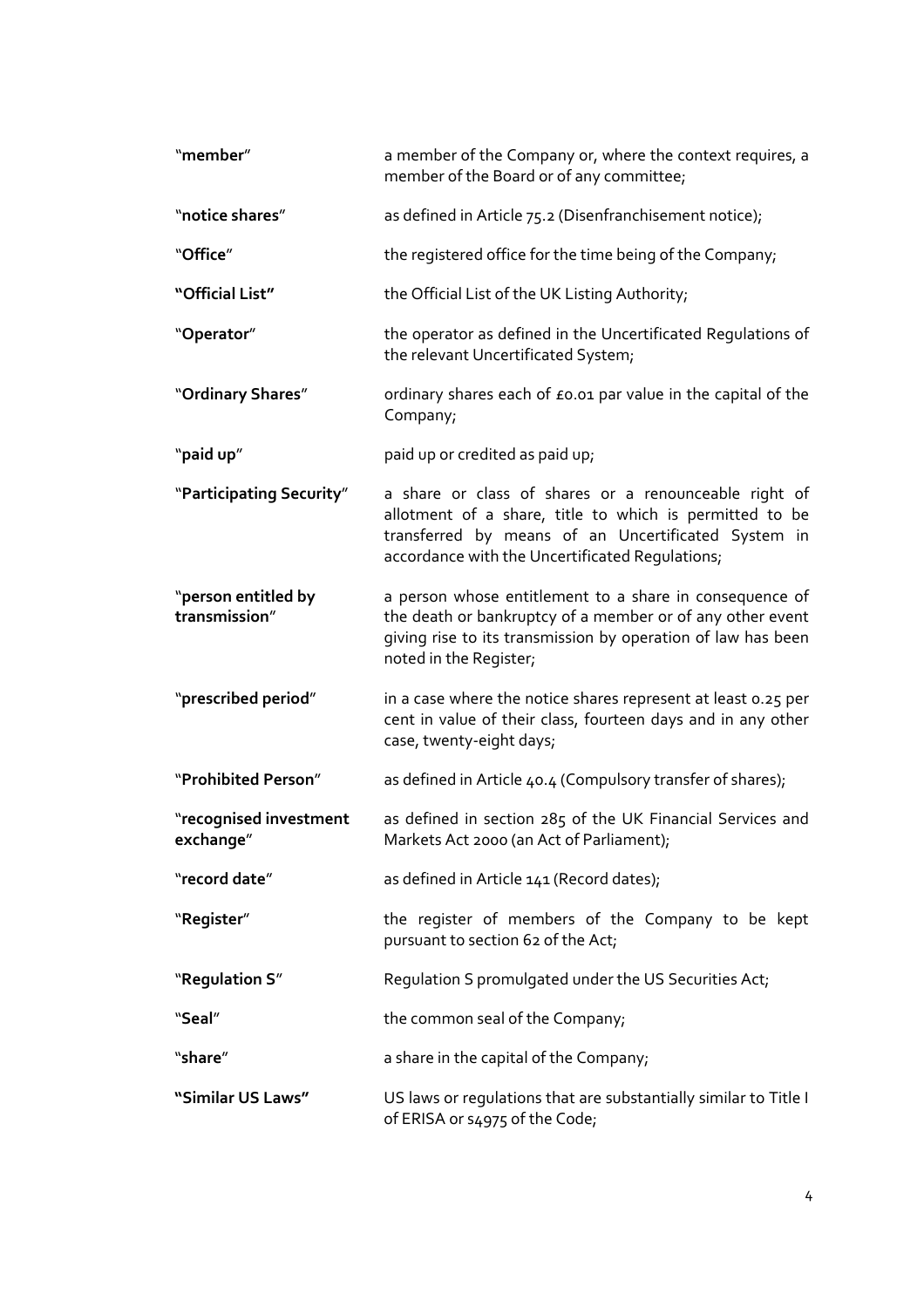| "solvency test"                       | has that meaning set out in section 49 of the Act;                                                                                                                  |
|---------------------------------------|---------------------------------------------------------------------------------------------------------------------------------------------------------------------|
| "subsidiary"                          | has that meaning set out in section 220 of the Act;                                                                                                                 |
| "uncertificated"                      | in relation to a share, a share to which title may be<br>transferred by means of an Uncertificated System in<br>accordance with the Uncertificated Regulations;     |
| "Uncertificated System"               | a relevant system as defined in the Uncertificated<br>Regulations (and including, in particular, at the date of<br>adoption of these Articles the CREST UK system); |
| "Uncertificated<br>Regulations"       | the Uncertificated Securities Regulations 2006 (as amended<br>or replaced from time to time);                                                                       |
| "UK 2006 Act"                         | subject to Article 2.3 (Statutory Provisions) the UK<br>Companies Act 2006 (an act of Parliament) (as amended);                                                     |
| "United Kingdom" or<br>"UK"           | Great Britain and Northern Ireland;                                                                                                                                 |
| "UK Listing Authority"                | the competent authority for the purposes of Part VI of the<br>UK Financial Services and Markets Act 2000 (an Act of<br>Parliament);                                 |
| "US"                                  | the United States of America;                                                                                                                                       |
| "US Investment<br><b>Company Act"</b> | the US Investment Company Act of 1940, as amended;                                                                                                                  |
| "US Securities Act"                   | the US Securities Act of 1933, as amended;                                                                                                                          |
| "withdrawal notice"                   | as defined in Article 75.3 (Withdrawal notice); and                                                                                                                 |
| "writing or written"                  | printing, typewriting, lithography, photography and any<br>other mode or modes of representing or reproducing words<br>in a legible and non-transitory form.        |

## 2.2 *General interpretation*

Unless the context otherwise requires:

- (a) words in the singular include the plural and vice versa;
- (b) words importing the masculine gender include the feminine gender;
- (c) a reference to a person includes a body corporate and an unincorporated body of persons; and
- (d) a reference to an Uncertificated System is a reference to the Uncertificated System in respect of which the particular share or class of shares or renounceable right of allotment of a share is a Participating Security.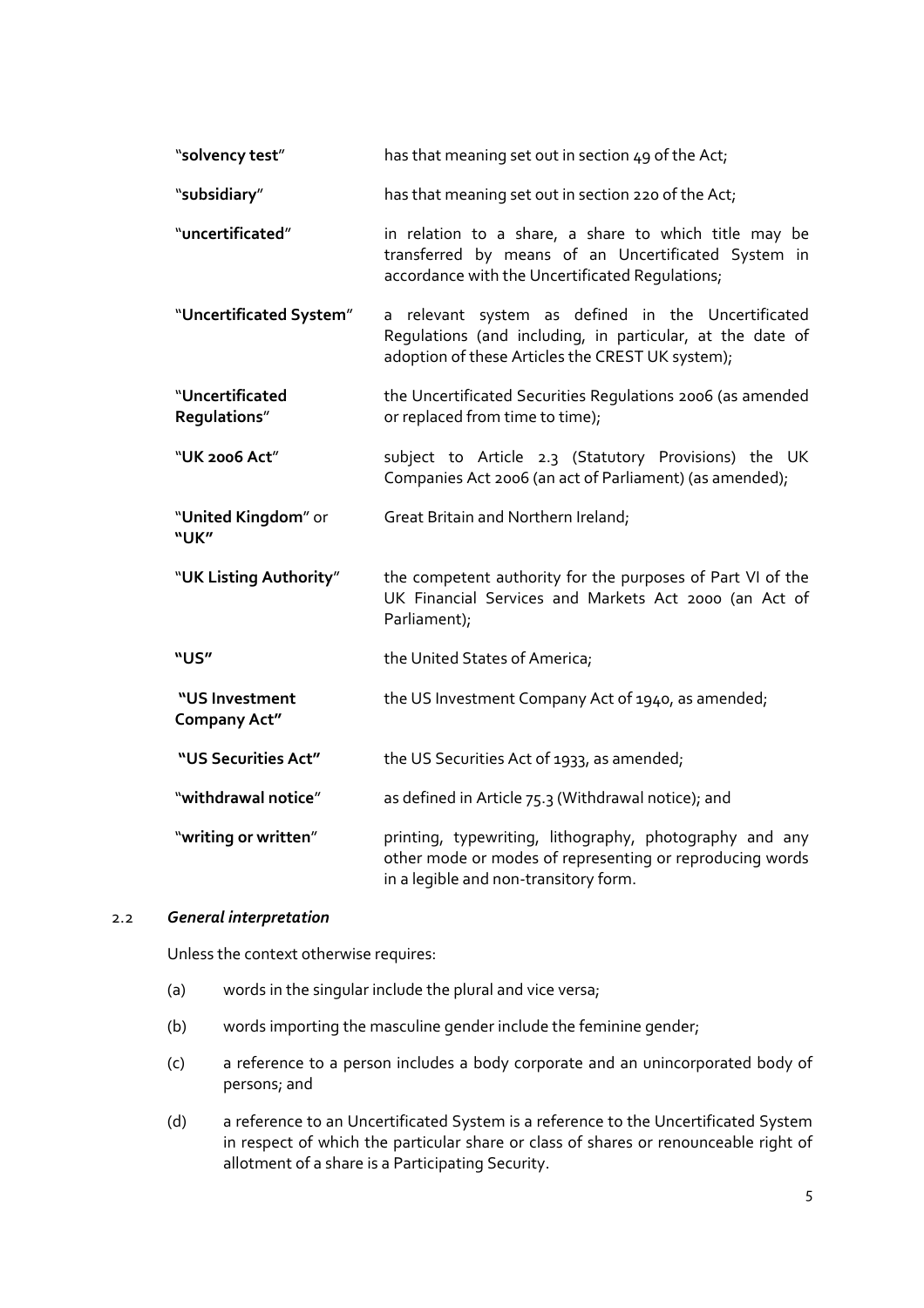## <span id="page-10-0"></span>2.3 *Statutory provisions*

A reference to any statute or provision of a statute shall include any orders, regulations or other subordinate legislation made under it and shall, unless the context otherwise requires, include any statutory modification or re‐enactment of it for the time being in force.

### 2.4 *The Act*

Save as aforesaid, and unless the context otherwise requires, words or expressions contained in these Articles shall bear the same meaning as in the Act.

## 2.5 *Resolutions*

In these Articles any reference to a special resolution shall be to a resolution passed or requiring to be passed by a majority of not less than three‐fourths of such members as, being entitled so to do, vote in person or by proxy, at a general or class meeting (as the case may be); otherwise, any reference in these Articles to a resolution or an ordinary resolution shall be a reference to a resolution requiring to be passed by a majority of not less than half of such members as, being entitled so to do, vote in person or by proxy, at a general or class meeting (as the case may be). Any resolution which does not require to be passed as a special resolution shall nevertheless be treated as passed if passed by special resolution.

## 2.6 *Headings*

The headings are inserted for convenience only and shall not affect the construction of these Articles.

#### 3. **Registered office**

The Office shall be at such place in the Isle of Man as the Board shall from time to time appoint.

## **B. Share capital**

#### 4. **Share capital amount**

Unless the Company shall by resolution otherwise direct, the amount of share capital of the Company available for issue is £3,500,000 divided into 350,000,000 Ordinary Shares.

#### 5. **Allotment and pre‐emption rights**

#### 5.1 *Allotment*

Subject to the following provisions of these Articles and any resolution of the Company in general meeting, unissued shares shall be at the disposal of the Board who, subject to being authorised to do so by the Company by an ordinary resolution of the shareholders passed in general meeting, may allot (with or without conferring rights of renunciation), grant options over, offer or otherwise deal with or dispose or them or rights to subscribe for or convert any security into shares to such persons, at such times and generally on such terms and conditions as the Board may decide, provided that no share shall be issued at a discount.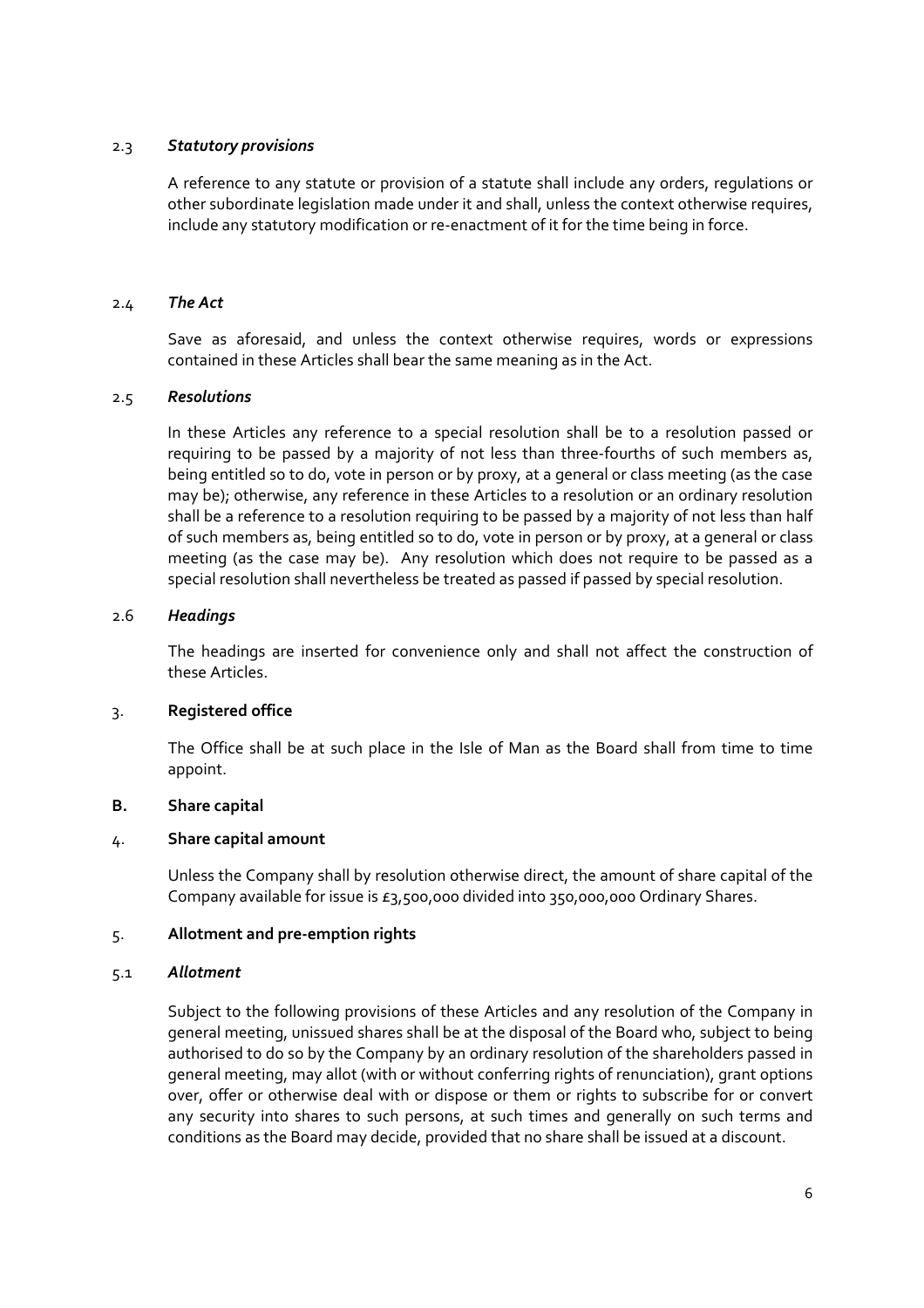## <span id="page-11-0"></span>5.2 *Pre‐emption rights on allotment*

Subject as indicated in Article 5.3, and unless the Company shall by special resolution otherwise direct, unissued shares in the capital of the Company shall only be allotted for cash in accordance with the provisions of this Article:

- 5.2.1 all shares to be allotted (the **"offer shares"**) shall first be offered to the members of the Company who the Directors determine can be offered such shares without the Company incurring securities offering compliance costs which, in the opinion of the Directors, would be burdensome given the number of members in the relevant jurisdiction in relation to which such compliance costs would be incurred (the "**relevant members**");
- 5.2.2 the offer to relevant members set out in Article 5.2.1 (the "**offer**") shall be made in proportion to the existing holdings of shares of relevant members;
- 5.2.3 the offer shall be made by written notice (the **"offer notice"**) from the Directors specifying the number and price of the offer shares and shall invite each relevant member to state in writing within a period, not being less than 14 days, whether they are willing to accept any offer shares and, if so, the maximum number of offer shares they are willing to take;
- 5.2.4 at the expiration of the time specified for acceptance in the offer notice the Directors shall allocate the offer shares to or amongst the relevant members who shall have notified to the Directors of their willingness to take any of the offer shares but so that no relevant member shall be obliged to take more than the maximum number of shares notified by him under Article 5.2.3; and
- 5.2.5 if any offer shares remain unallocated after the offer, the Directors shall be entitled to allot, grant options over or otherwise dispose of those shares to such persons on such terms and in such manner as they think fit save that those shares shall not be disposed of on terms which are more favourable to their subscribers than the terms on which they were offered to the relevant members.
- 5.3 The provisions of Article 5.2 shall not, for the avoidance of doubt, apply to the allotment of any shares for a consideration other than cash or in connection with an employees' share scheme, and, accordingly, the Directors may allot or otherwise dispose of any unissued shares in the capital of the Company for a consideration other than cash to such persons at such times and generally on such terms as they may think fit.
- 5.4 A reference in this Article 5 to the allotment of any shares includes the grant of a right to subscribe for, or to convert any securities into, shares but such reference does not include the allotment of any relevant shares pursuant to such a right and without prejudice to the foregoing this Article 5 shall not apply to the allotment of any shares pursuant to a right to such allotment granted prior to the first working day following Admission.

## 6. **Power to attach rights and issue redeemable shares**

## 6.1 *Rights attaching to shares*

Subject to the provisions of the Act and to any special rights for the time being attached to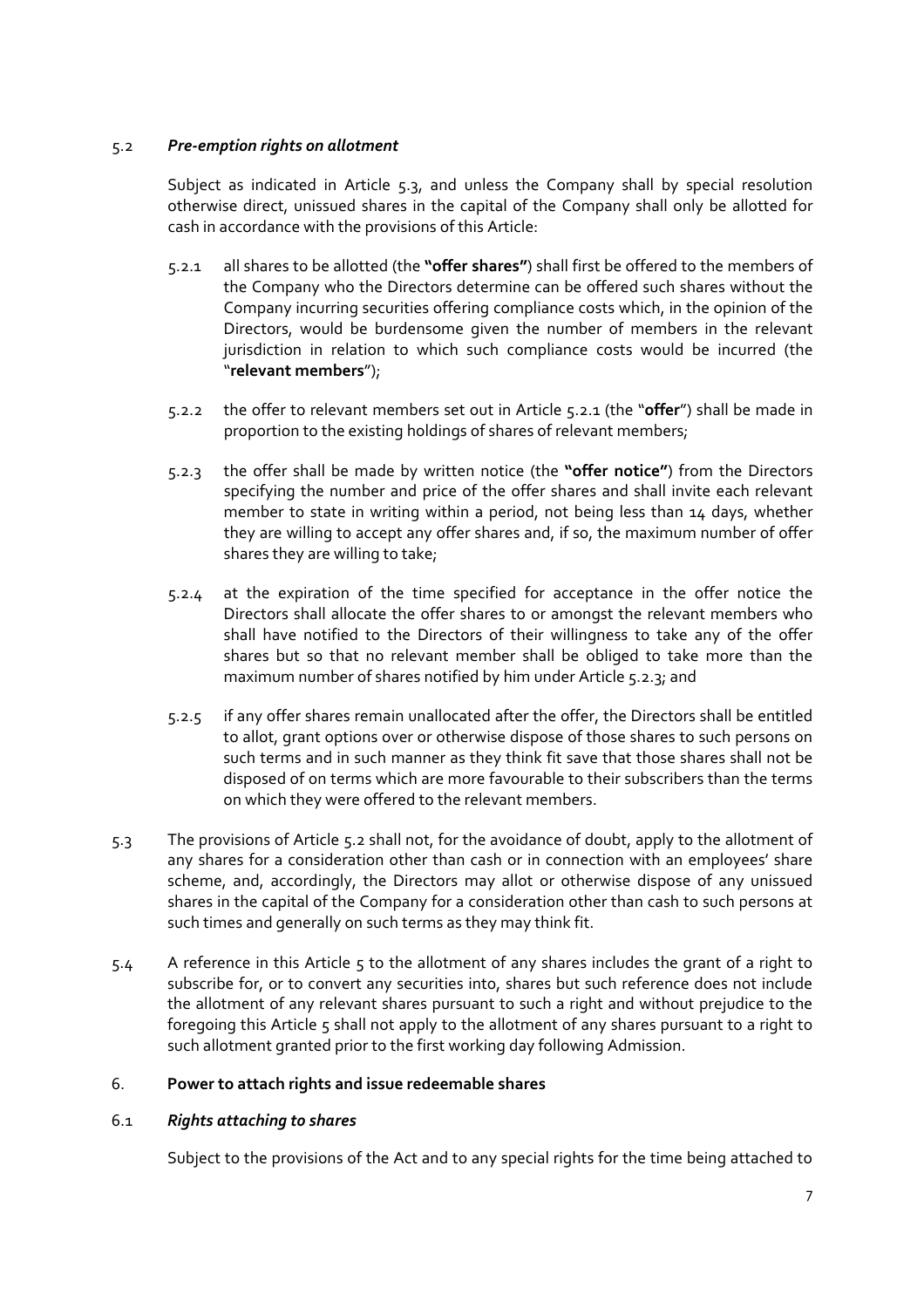<span id="page-12-0"></span>any existing shares, any shares may be allotted or issued with or have attached to them such preferred, deferred or other special rights or restrictions whether in regard to dividends, voting, transfer, return of capital or otherwise as the Company may from time to time by resolution determine or if no such resolution has been passed, or so far as the resolution does not make specific provision, as the Board may determine.

## 6.2 *Purchase and Redemption of Shares*

Subject to any shares expressly being non‐redeemable as a term of their issue, shares may be redeemed or otherwise acquired for any consideration provided that such redemption or acquisition does not contravene section 60 of the Act or the solvency test; the process for redemption or acquisition of shares shall be determined by the Directors in their absolute discretion and the Directors may, for the avoidance of doubt, permit an offer to one or more holders of shares in accordance with section 53(1)(b)(ii) of the Act, subject to section 54 of the Act.

## 6.3 *Redemption dates*

The date on which or by which, or dates between which, any redeemable shares are to be or may be redeemed may be fixed by the Directors and in such a case must be fixed by the Directors before the shares are issued. Unless otherwise specified in these Articles, the amount payable on redemption of any redeemable shares shall be the par value of such shares.

#### 7. **Share warrants**

The Company shall have no power to issue any warrants stating that the bearer thereof is entitled to the shares specified therein. Subject to this, however, the Company shall have the power to issue warrants to subscribe for shares.

#### 8. **Commission and brokerage**

The Company may exercise the powers conferred by the Act to pay commissions or brokerage to any person in consideration of his subscribing or agreeing to subscribe (whether absolutely or conditionally) for any shares in the Company, or procuring or agreeing to procure subscriptions (whether absolute or conditional) for any shares in the Company to the full extent permitted by the Act. Any such commission or brokerage may be satisfied by the payment of cash, the allotment of fully or partly paid shares, the grant of an option to call for an allotment of shares or any combination of such methods.

## 9. **Trusts not to be recognised**

Except as otherwise expressly provided by these Articles, as required by law or as ordered by a court of competent jurisdiction, the Company shall not recognise any person as holding any share on any trust and (except as aforesaid) the Company shall not be bound by or recognise (even if having notice of it) any equitable, contingent, future, partial or other claim to or interest in any share or any interest in any fractional part of a share except an absolute right of the holder to the whole of the share.

### 10. **Renunciation of shares**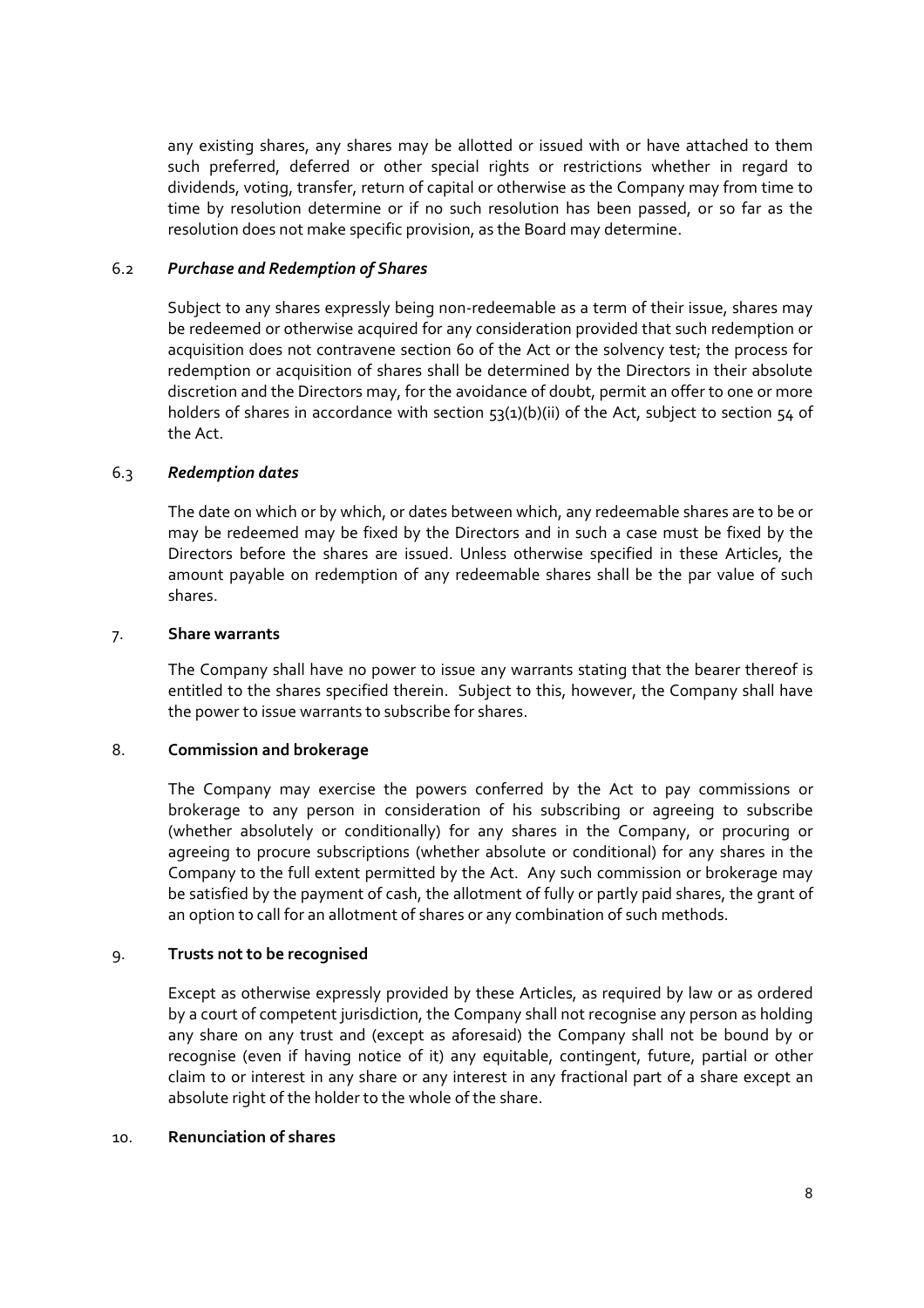<span id="page-13-0"></span>Subject to the provisions of the Act and of these Articles, the Directors may at any time after the allotment of any share but before any person has been entered in the Register as the holder recognise a renunciation of it by the allottee in favour of some other person and may accord to any allottee of a share the right to effect such renunciation upon and subject to such terms and conditions as the Directors may think fit to impose.

#### 11. **Increase, consolidation and sub division**

To the extent that the shares in the capital of the Company comprise shares with a par value, the Company in general meeting may from time to time by ordinary resolution:

- (a) increase its share capital by such sum to be divided into shares of such amount as the resolution prescribes;
- (b) consolidate and/or divide, re‐designate or redenominate or convert all or any of its share capital into shares of larger or smaller par value, into shares having a purchase price of another currency, or into different classes of shares than its existing shares; and
- (c) sub‐divide its shares or any of them into shares of smaller par value and may by such resolution determine that as between the shares resulting from such subdivision, one or more of the shares may, as compared with the others, have any such preferred, deferred or other special rights or be subject to any such restrictions as the Company has power to attach to unissued or new shares but so that the proportion between the amount paid up and the amount (if any) not paid up on each reduced share shall be the same as it was in the case of the share from which the reduced share is derived.

For the avoidance of doubt, such an ordinary resolution may be passed in anticipation of the Company being re‐registered under the Act.

#### 12. **Fractions**

#### 12.1 *Power to deal with fractional entitlements*

Whenever as the result of any consolidation, division or sub-division of shares any member would become entitled to fractions of a share, the Board may deal with the fractions as it thinks fit and in particular (but without prejudice to the generality of the foregoing):

(a) the Board may determine which of the shares of such holder are to be treated as giving rise to such fractional entitlement and may decide that any of those shares shall be consolidated with any of the shares of any other holder or holders which are similarly determined by it to be treated as giving rise to a fractional entitlement for such other holder or holders into a single consolidated share and the Board may on behalf of all such holders, sell such consolidated share for the best price reasonably obtained to any person (including the Company) and distribute the net proceeds of sale after deduction of the expenses of sale in due proportion among those holders (except that any amount otherwise due to a holder, being less than  $E_3$  or such other sum as the Board may from time to time determine may be retained for the benefit of the Company); or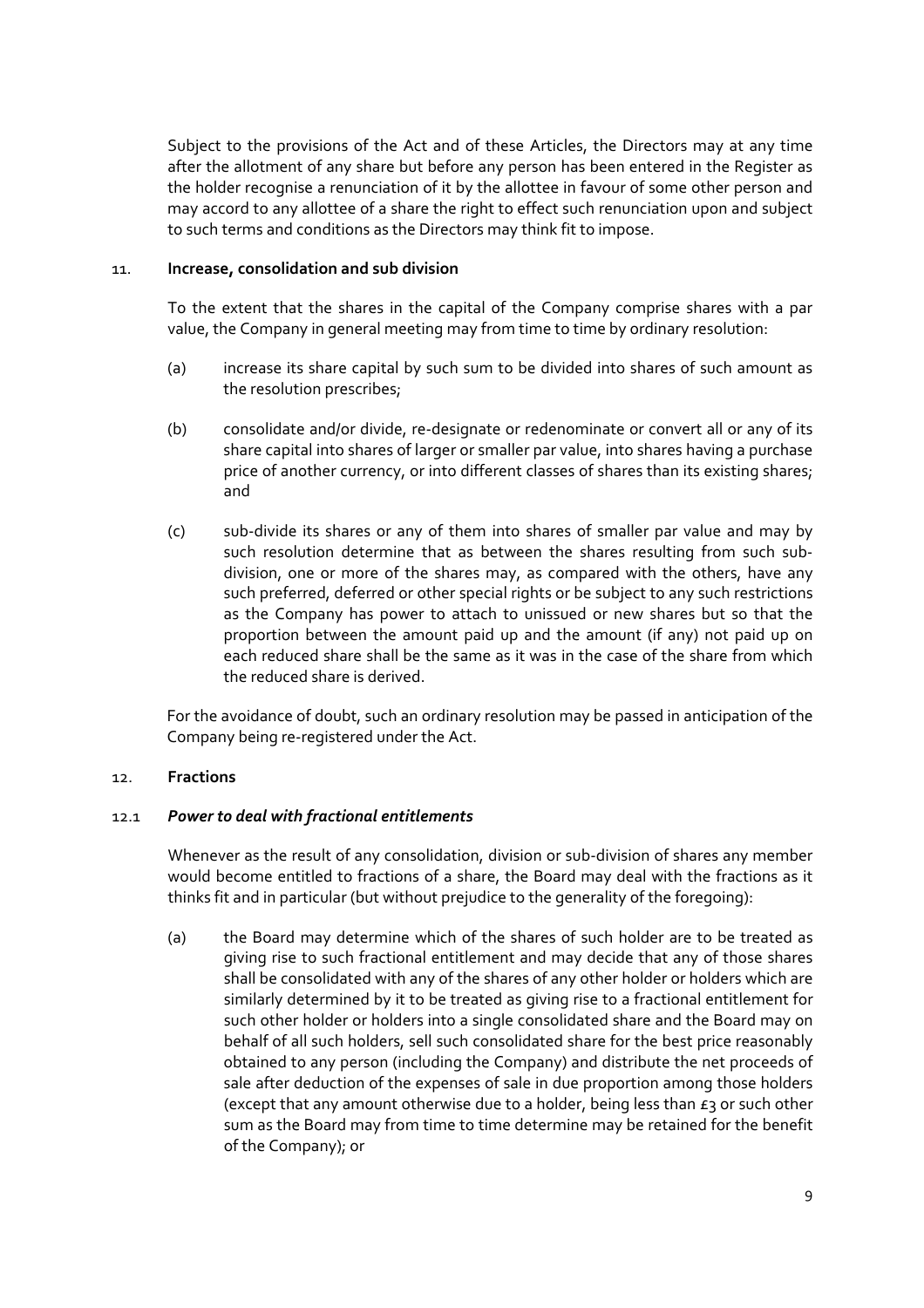(b) provided that the necessary unissued shares are available, the Board may issue to such holder, credited as fully paid, by way of capitalisation the minimum number of shares required to round up his holding to an exact multiple of the number of shares to be consolidated into a single share (such issue being deemed to have been effected prior to consolidation), and the amount required to pay up such shares shall be appropriated at the Board's discretion from any of the sums standing to the credit of any of the Company's reserve accounts (including share premium account and capital redemption reserve) or to the credit of profit and loss account and capitalised by applying the same in paying up the share.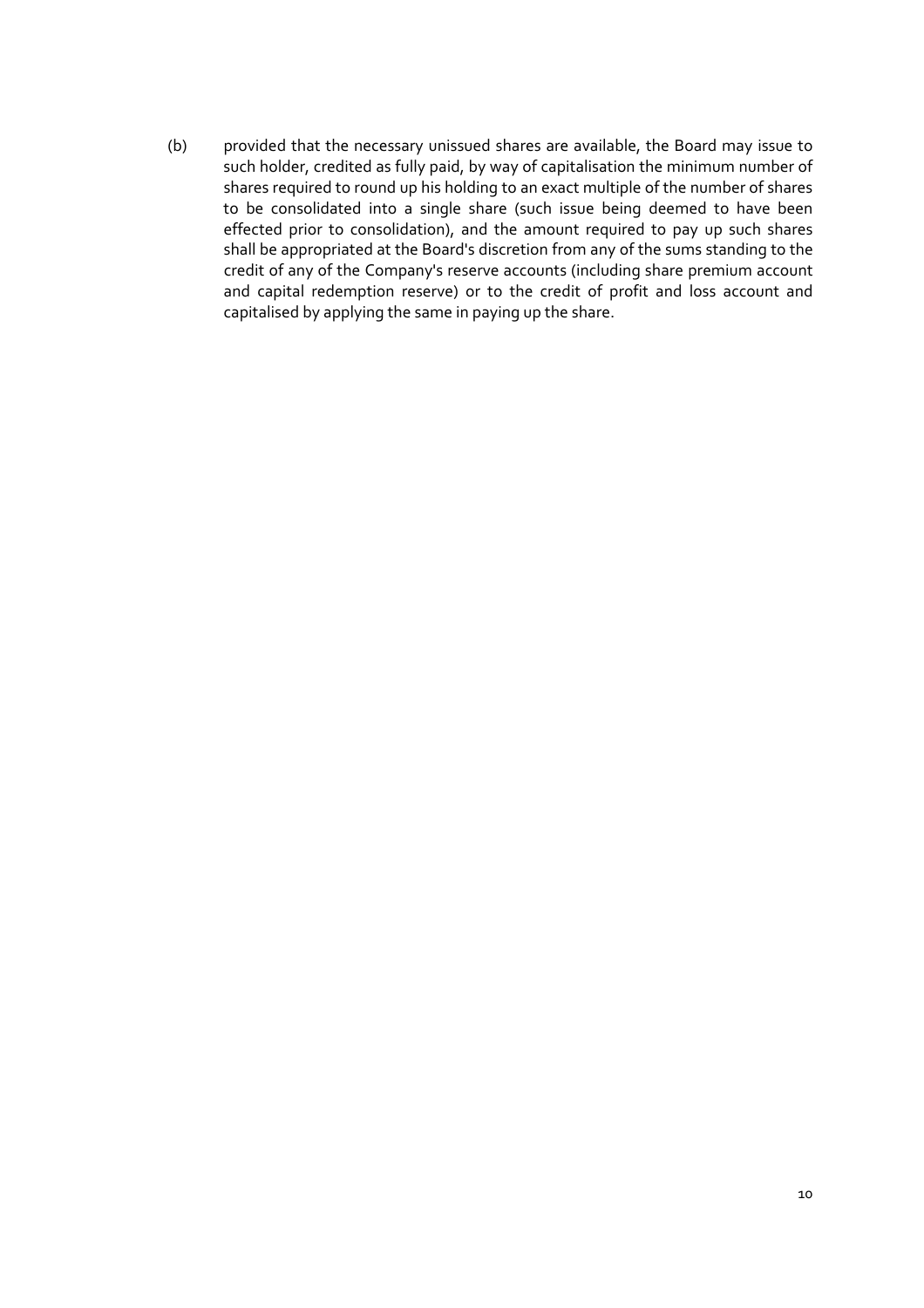## <span id="page-15-0"></span>12.2 *Sale of fractions*

For the purposes of any sale of consolidated shares pursuant to Article 12.1 (Power to deal with fractional entitlements), the Board may in the case of certificated shares authorise some person to execute an instrument of transfer of the shares to or in accordance with the directions of the purchaser or in the case of uncertificated shares exercise any power conferred on it by Article 20.5 (Forfeiture and sale), and the transferee shall not be bound to see to the application of the purchase money in respect of any such sale, nor shall his title to the shares be affected by any irregularity in or invalidity of the proceedings in reference to the sale or transfer and any instrument or exercise shall be effective as if it had been executed or exercised by the holder of the shares to which it relates.

## 13. **Reduction of capital**

Subject to compliance with the solvency test and to any rights for the time being attached to any shares, the Company may by special resolution reduce its paid up share capital in any manner; for the avoidance of doubt, such a special resolution may be passed in anticipation of the Company being re‐registered under the Act.

## 14. **Purchase of own shares**

Shares may be purchased or otherwise acquired by the Company for any consideration provided that such purchase does not contravene section 60 of the Act or the solvency test; the process for purchase or acquisition of shares shall be determined by the Directors in their absolute discretion and the Directors may, for the avoidance of doubt, permit an offer to one or more holders of shares in accordance with section 53(1)(b)(ii) of the Act, subject only to section 54 of the Act.

### **C. Variation of class rights**

#### 15. **Sanction to variation**

Subject to the provisions of the Act, if at any time the share capital of the Company is divided into shares of different classes any of the rights for the time being attached to any share or class of shares in the Company (and notwithstanding that the Company may be or be about to be in liquidation) may (unless otherwise provided by the terms of issue of the shares of that class) be varied or abrogated in such manner (if any) as may be provided by such rights or, in the absence of any such provision, either with the consent in writing of the holders of not less than three quarters in par value of the issued shares of the class or with the sanction of a special resolution passed at a separate general meeting of the holders of shares of the class duly convened and held as provided in these Articles (but not otherwise). The foregoing provisions of this Article shall apply also to the variation or abrogation of the special rights attached to some only of the shares of any class as if each group of shares of the class differently treated formed a separate class the separate rights of which are to be varied. Subject to the terms of issue or the rights attached to any shares the rights or privileges attached to any class of shares shall be deemed not to be varied or abrogated by the Board resolving that a class of shares is to become or to cease to be a Participating Security.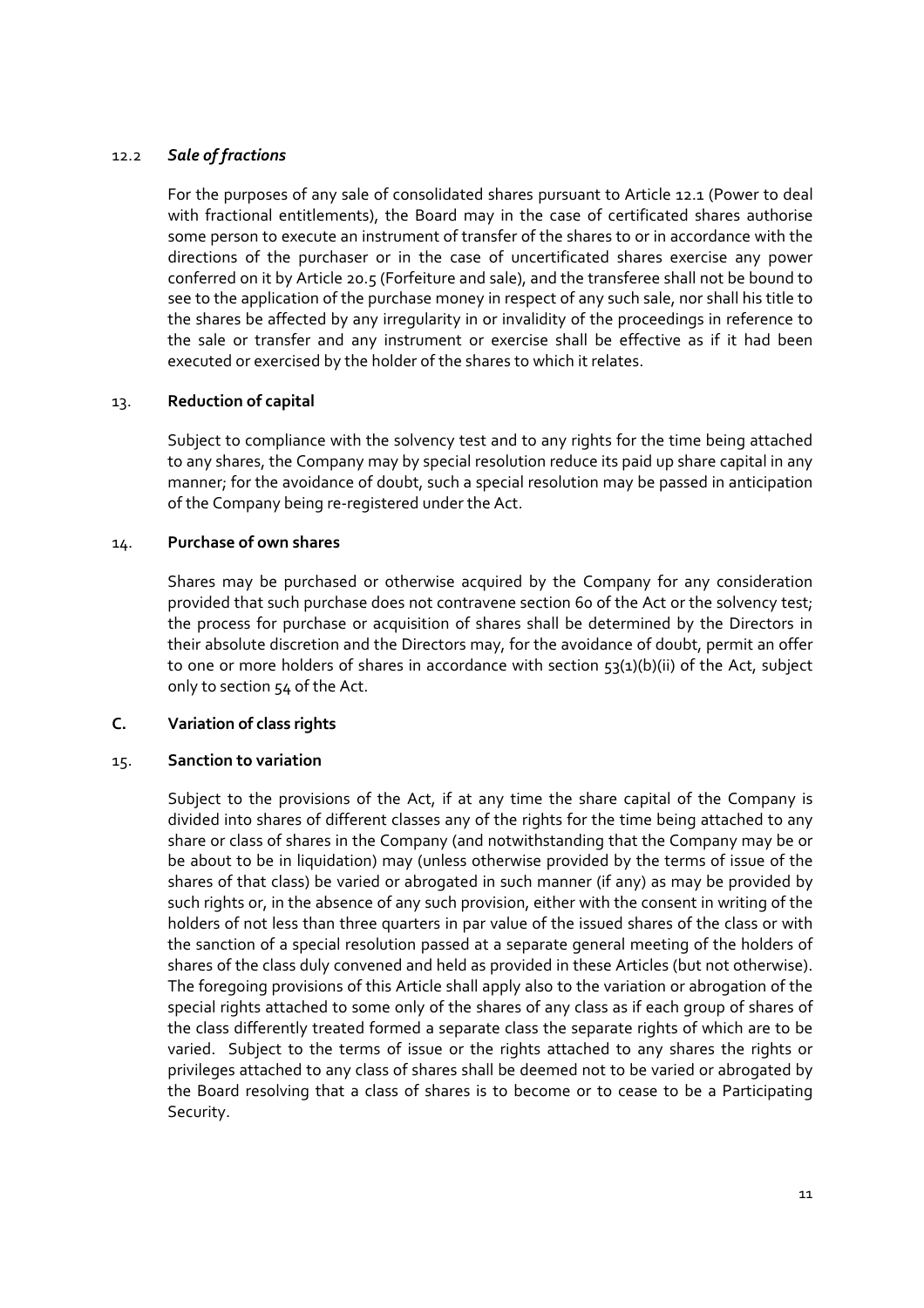## <span id="page-16-0"></span>16. **Class meetings**

All the provisions in these Articles as to general meetings shall mutatis mutandis apply to every meeting of the holders of any class of shares save that:

- (a) the quorum at every such meeting shall be one or more persons holding or representing by proxy at least one-third of the par value paid up on the issued shares of the class;
- (b) every holder of shares of the class present in person or by proxy may demand a poll;
- (c) each such holder shall on a poll be entitled to one vote for every share of the class held by him; and
- (d) if at any adjourned meeting of such holders, such quorum as aforesaid is not present, not less than one person holding shares of the class who is present in person or by proxy shall be a quorum.

## 17. **Deemed variation**

Subject to the terms on which any shares may be issued, the rights or privileges attached to any class of shares shall be deemed to be varied or abrogated by the reduction of the capital paid up on such shares or by the allotment of further shares ranking in priority for the payment of a dividend or in respect of capital or howsoever or which confer on the holders voting rights more favourable than those conferred by such first mentioned shares but shall not be deemed to be varied or abrogated by the creation or issue of any new shares ranking pari passu in all respects (save as to the date from which such new shares shall rank for dividend) with or subsequent to those already issued or by the purchase or redemption by the Company of its own shares in accordance with the provisions of the Act and these Articles.

#### **D. Share certificates**

## 18. **Right to certificates**

#### 18.1 *Issue of certificates*

On becoming the holder of any certificated share every person shall be entitled without charge to have issued within two months after allotment or fourteen days after lodgement of a transfer (unless the terms of issue of the shares provide otherwise or the transfer is one which the Company is for any reason entitled to refuse to register and does not register) one certificate for all the certificated shares of any one class registered in his name and to a separate certificate for each class of certificated shares so registered. Such certificate shall specify the number, class and distinguishing numbers (if any) of the shares in respect of which it is issued and the amount or respective amounts paid up on them and shall be issued either under the Seal (which may be affixed to it or printed on it) or in such other manner having the same effect as if issued under a seal and, having regard to the rules and regulations applicable to the recognised investment exchange(s) to which the Company's shares are admitted, as the Board may approve.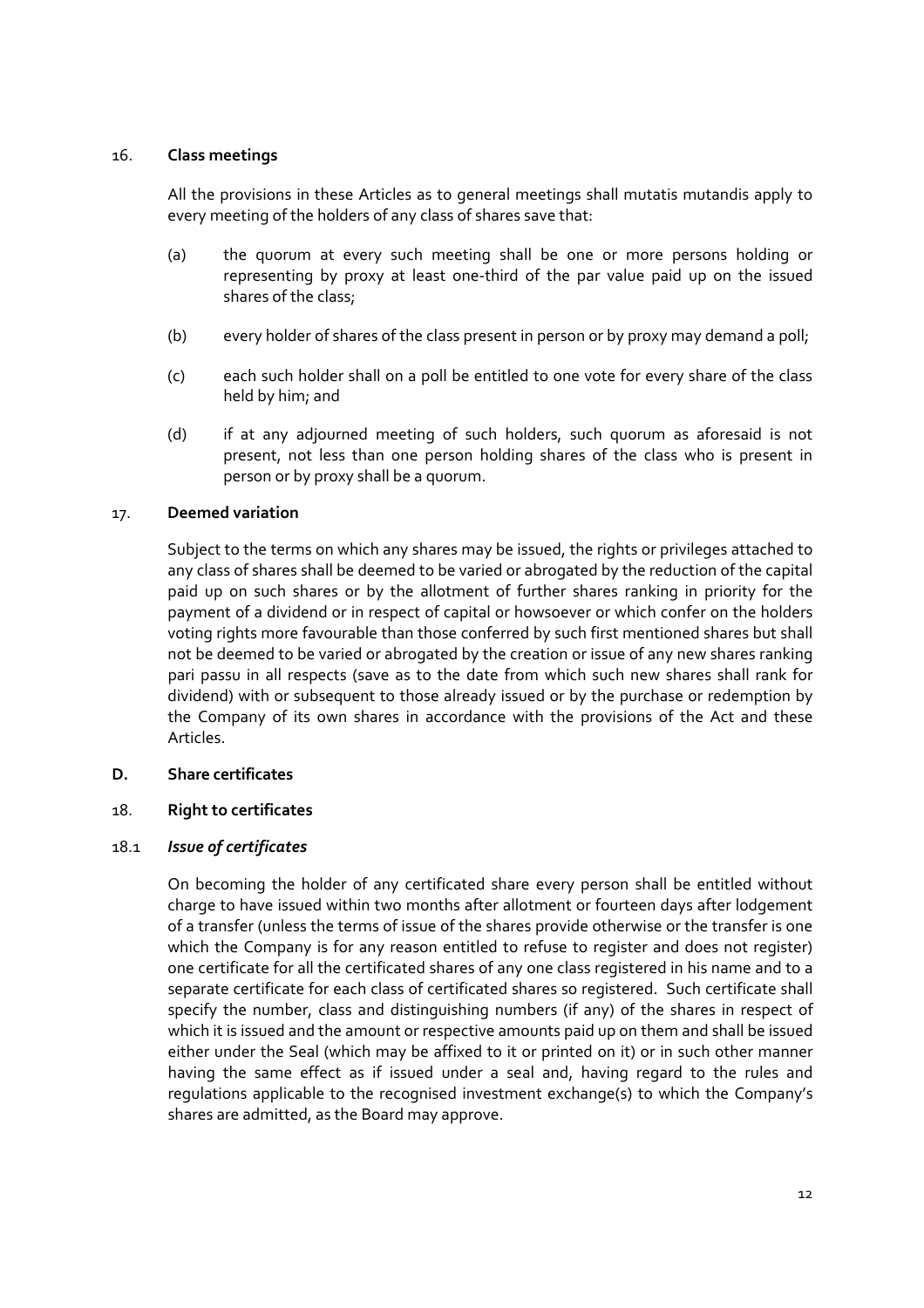## <span id="page-17-0"></span>18.2 *Distinguishing numbers*

If and so long as all the issued shares of the Company or all the issued shares of a particular class are fully paid up and rank pari passu for all purposes then none of those shares shall bear a distinguishing number. In all other cases each share shall bear a distinguishing number.

## 18.3 *Joint holders*

The Company shall not be bound to issue more than one certificate in respect of certificated shares held jointly by two or more persons. Delivery of a certificate to the person first named on the register shall be sufficient delivery to all joint holders.

## 18.4 *Balancing certificates*

Where a member has transferred part only of the shares comprised in a certificate he shall be entitled without charge to a certificate for the balance of such certificated shares.

## 18.5 *Restrictions on certificates*

No certificate shall be issued representing certificated shares of more than one class.

## 19. **Replacement certificates**

## 19.1 *Consolidation of certificates*

Any two or more certificates representing shares of any one class held by any member may at his request be cancelled and a single new certificate for such shares issued in lieu, subject to the payment of such reasonable fee (if any) as the Board may determine, on surrender of the original certificates for cancellation.

## 19.2 *Splitting share certificates*

If any member shall surrender for cancellation a share certificate representing certificated shares held by him and request the Company to issue in lieu two or more share certificates representing such certificated shares in such proportions as he may specify, the Board may, if it thinks fit, comply with such request subject to the payment of such reasonable fee (if any) as it may determine.

#### 19.3 *Renewal or replacement*

Share certificates may be renewed or replaced on such terms as to provision of evidence and indemnity (with or without security) and to payment of any exceptional out of pocket expenses (including those incurred by the Company in investigating such evidence and preparing such indemnity and security) as the Board may decide, and on surrender of the original certificate (where it is defaced or worn out) but without any further charge.

## 19.4 *Joint holders*

In the case of shares held jointly by several persons, any such request as is mentioned in this Article 19 (Replacement certificates) may be made by any one of the joint holders.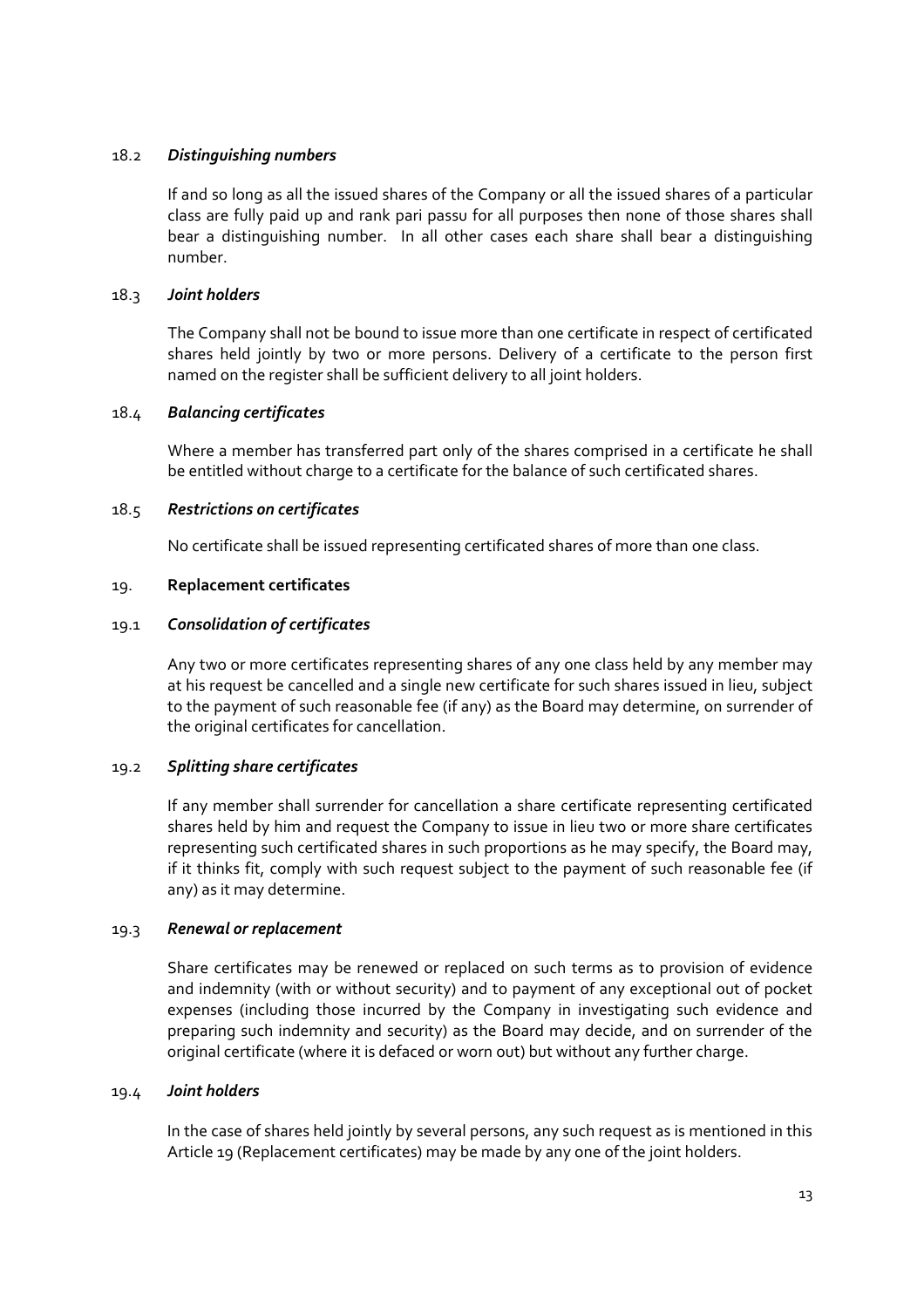#### <span id="page-18-0"></span>20. **Uncertificated shares**

## 20.1 *Participating security*

The Board may resolve that a class of shares is to become, or is to cease to be, a Participating Security and may implement such arrangements as it thinks fit in order for any class of shares to be admitted to settlement by means of an Uncertificated System. Shares of a class shall not be treated as forming a separate class from other shares of the same class as a consequence only of such shares being held in uncertificated form. Any share of a class which is a Participating Security may be changed from an uncertificated share to a certificated share and from a certificated share to an uncertificated share in accordance with the Uncertificated Regulations. For any purpose under these Articles, the Company may treat a member's holding of uncertificated shares and of certificated shares of the same class as if they were separate holdings, unless the Board otherwise decides.

## 20.2 *Application of Articles*

These Articles apply to uncertificated shares of a class which is a Participating Security only to the extent that these Articles are consistent with the holding of such shares in uncertificated form, with the transfer of title to such shares by means of the Uncertificated System and with the Uncertificated Regulations.

#### 20.3 *Board regulations*

The Board may lay down regulations not included in these Articles which:

- (a) apply to the issue, holding or transfer of uncertificated shares (in addition to or in substitution for any provisions in these Articles);
- (b) set out (where appropriate) the procedures for conversion, redemption and/or purchase of uncertificated shares; and/or
- (c) the Board considers necessary or appropriate to ensure that these Articles are consistent with the Uncertificated Regulations and/or the Operator's rules and practices.

Such regulations will apply instead of any relevant provisions in these Articles which relate to certificates and the transfer, conversion, redemption and purchase of shares or which are not consistent with the Uncertificated Regulations, in all cases to the extent (if any) stated in such regulations. If the Board makes any such regulations, Article 20.2 will (for the avoidance of doubt) continue to apply to these Articles, when read in conjunction with those regulations.

#### 20.4 *Instructions via an uncertificated system*

Any instruction given by means of an Uncertificated System as referred to in these Articles shall be a dematerialised instruction given in accordance with the Uncertificated Regulations, the facilities and requirements of the Uncertificated System and the Operator's rules and practices.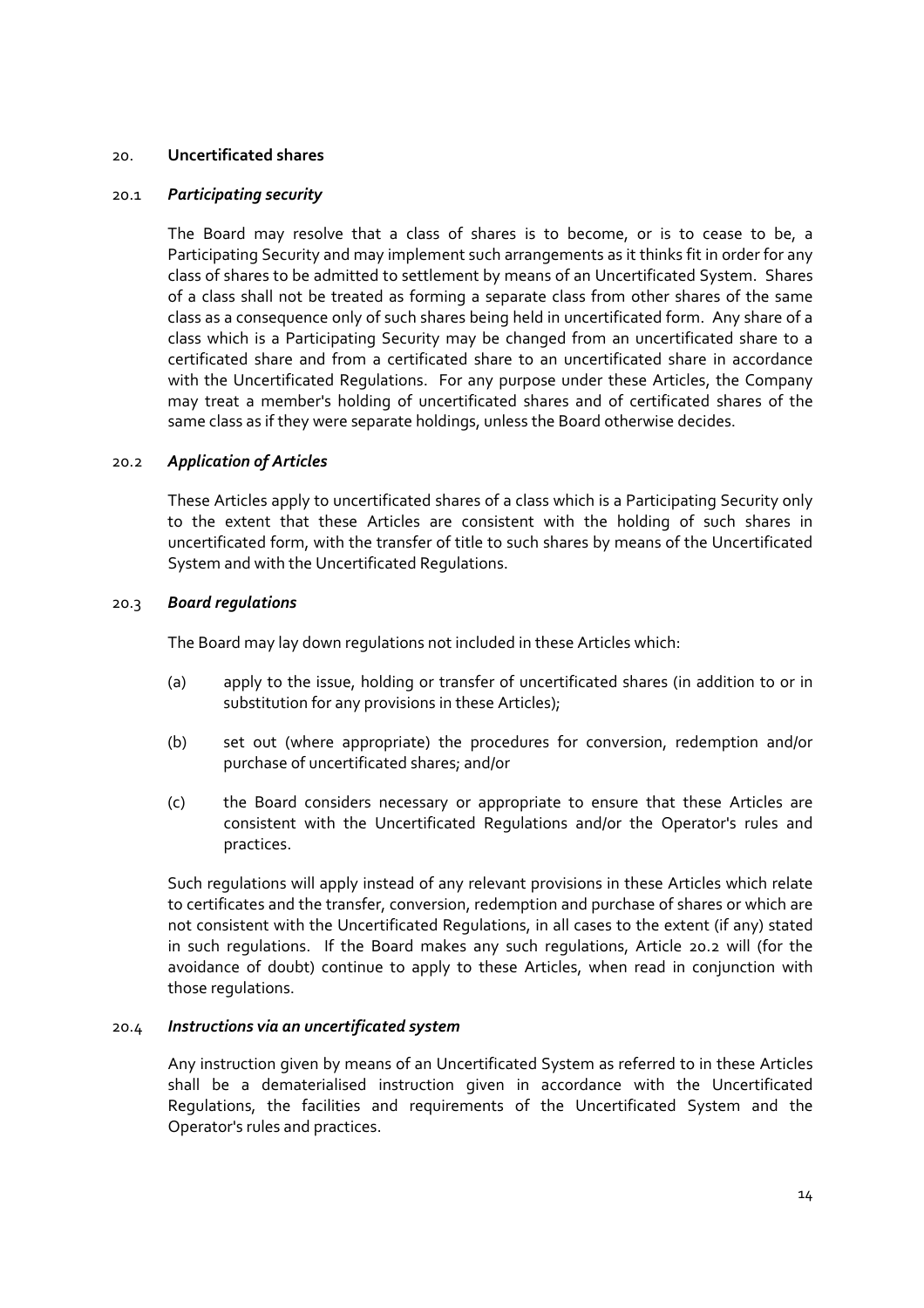## <span id="page-19-0"></span>20.5 *Forfeiture and sale*

Where the Company is entitled under the Operator's rules and practices, these Articles or otherwise to dispose of, forfeit, enforce a lien over or sell or otherwise procure the sale of any shares of a class which is a Participating Security which are held in uncertificated form, the Board may take such steps (subject to the Uncertificated Regulations and to such rules and practices) as may be required or appropriate, by instruction by means of an Uncertificated System or otherwise, to effect such disposal, forfeiture, enforcement or sale including by (without limitation):

- (a) requesting or requiring the deletion of any computer‐based entries in the Uncertificated System relating to the holding of such shares in uncertificated form;
- (b) altering such computer‐based entries so as to divest the holder of such shares of the power to transfer such shares other than to a person selected or approved by the Company for the purpose of such transfer;
- (c) requiring any holder of such shares, by notice in writing to him, to change his holding of such uncertificated shares into certificated form within any specified period;
- (d) requiring any holder of such shares to take such steps as may be necessary to sell or transfer such shares as directed by the Company;
- (e) otherwise rectify or change the Register in respect of any such shares in such manner as the Board considers appropriate (including, without limitation, by entering the name of a transferee into the Register as the next holder of such shares);
- (f) appointing any person to take any steps in the name of any holder of such shares as may be required to change such shares from uncertificated form to certificated form and/or to effect the transfer of such shares (and such steps shall be effective as if they had been taken by such holder); and/or
- (g) taking such other action as may be necessary to enable such shares to be registered in the name of the person to whom the shares have been sold or disposed of.

## **E. Lien on shares**

#### 21. **Lien on shares not fully paid**

The Company shall have a first and paramount lien on any of its shares which are not fully paid, but only to the extent and in the circumstances permitted by law. The lien shall also extend to all distributions and other moneys from time to time declared or payable in respect of such share. The Board may waive any lien which has arisen and may resolve that any share shall for some limited period be exempt wholly or partially from the provisions of this Article. Unless otherwise agreed, the registration of a transfer of a share shall operate as a waiver of the Company's lien (if any) on that share.

#### 22. **Enforcement of lien by sale**

22.1 *Power of sale*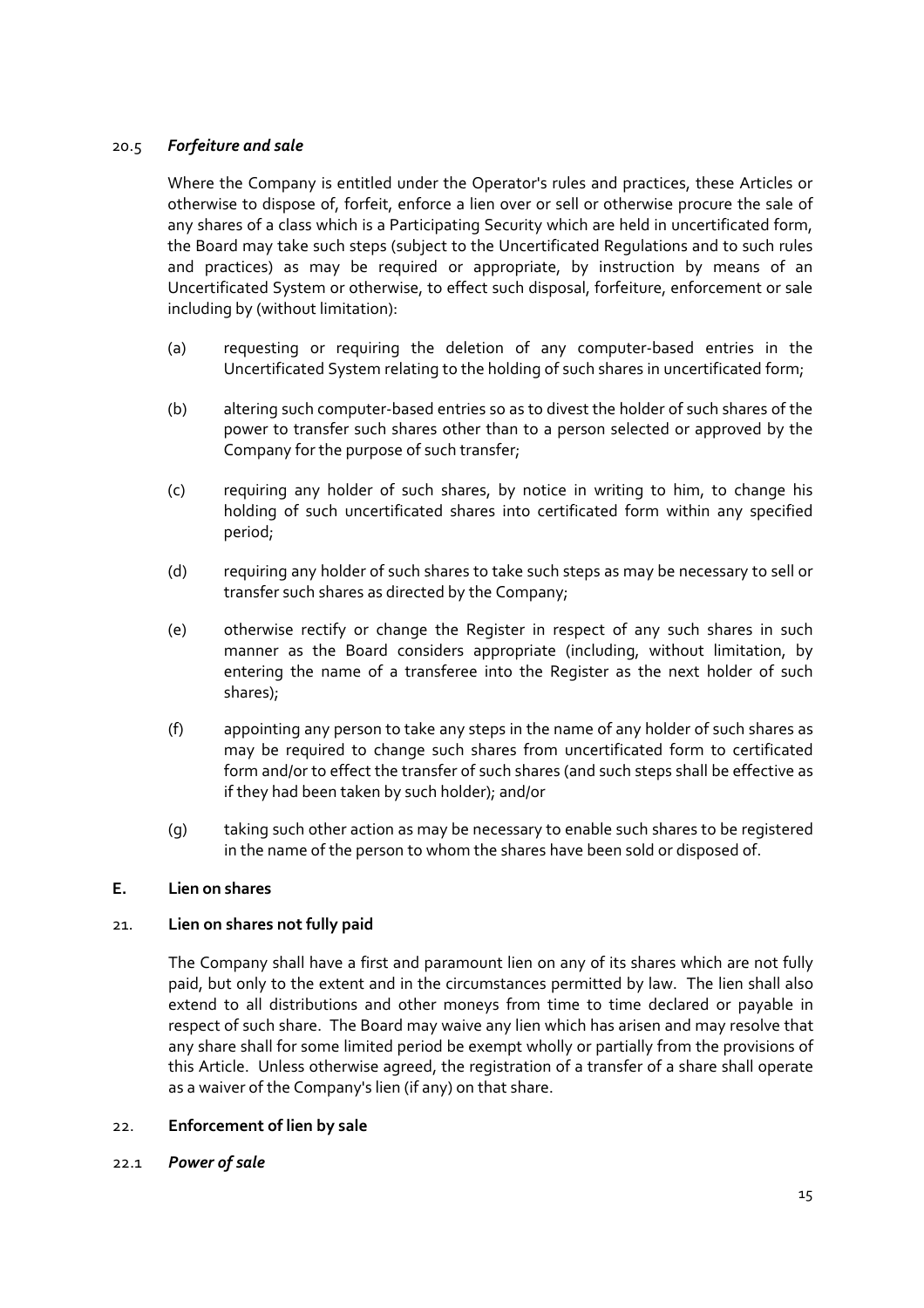<span id="page-20-0"></span>The Company may sell in any manner decided by the Board all or any of the shares subject to any lien at such time or times and in such manner as it may determine, save that no sale shall be made until such time as the moneys in respect of which such lien exists or some part of them are or is presently payable, or the liability or engagement in respect of which such lien exists is liable to be presently fulfilled or discharged, and until a demand and notice in writing stating the amount due, or specifying the liability or engagement and demanding payment or fulfilment or discharge of them, and giving notice of intention to sell in default, shall have been served on the holder or the persons (if any) entitled by transmission to the shares and default in payment, fulfilment or discharge shall have been made by him or them for fourteen clear days after service of such notice.

## 22.2 *Title*

A statutory declaration in writing that the declarant is a Director and that a share has been duly forfeited or surrendered or sold to satisfy a lien of the Company on a date stated in the declaration shall be conclusive evidence of the facts stated in it as against all persons claiming to be entitled to the share.

# 22.3 *Perfection of transfer*

For giving effect to any such sale, the Board may in the case of certificated shares authorise some person to execute an instrument of transfer of the shares sold in the name and on behalf of the holder or the persons entitled by transmission in favour of the purchaser or as the purchaser may direct and in the case of uncertificated shares exercise any power conferred on it by Article 20.5 (Forfeiture and sale) to effect a transfer of the shares. The purchaser shall not be bound to see to the application of the purchase money in respect of any such sale and the title of the transferee to the shares shall not be affected by any irregularity in or invalidity of the proceedings in reference to the sale. Any instrument or exercise shall be effective as if it had been executed or exercised by the holder of, or the person entitled by transmission to the shares to which it relates.

## 23. **Application of proceeds of sale**

The net proceeds of any sale of shares subject to any lien after payment of the costs shall be applied in or towards satisfaction of so much of the amount due to the Company or of the liability or engagement (as the case may be) as is presently payable or is liable to be presently fulfilled or discharged. The balance (if any) shall (in the case of certificated shares) on surrender to the Company for cancellation of the certificate for the shares sold and in all cases subject to a like lien for any moneys not presently payable or any liability or engagement not liable to be presently fulfilled or discharged as existed on the shares before the sale be paid to the holder of (or the person (if any) entitled by transmission to) the shares immediately prior to sale.

## **F. Calls on shares**

## 24. **Calls**

Subject to the terms of allotment of shares, the Board may from time to time make calls on the members in respect of any moneys unpaid on the shares or any class of shares held by them respectively (whether in respect of par value or premium) and not payable on a date fixed by or in accordance with the terms of issue provided that no call on any share shall be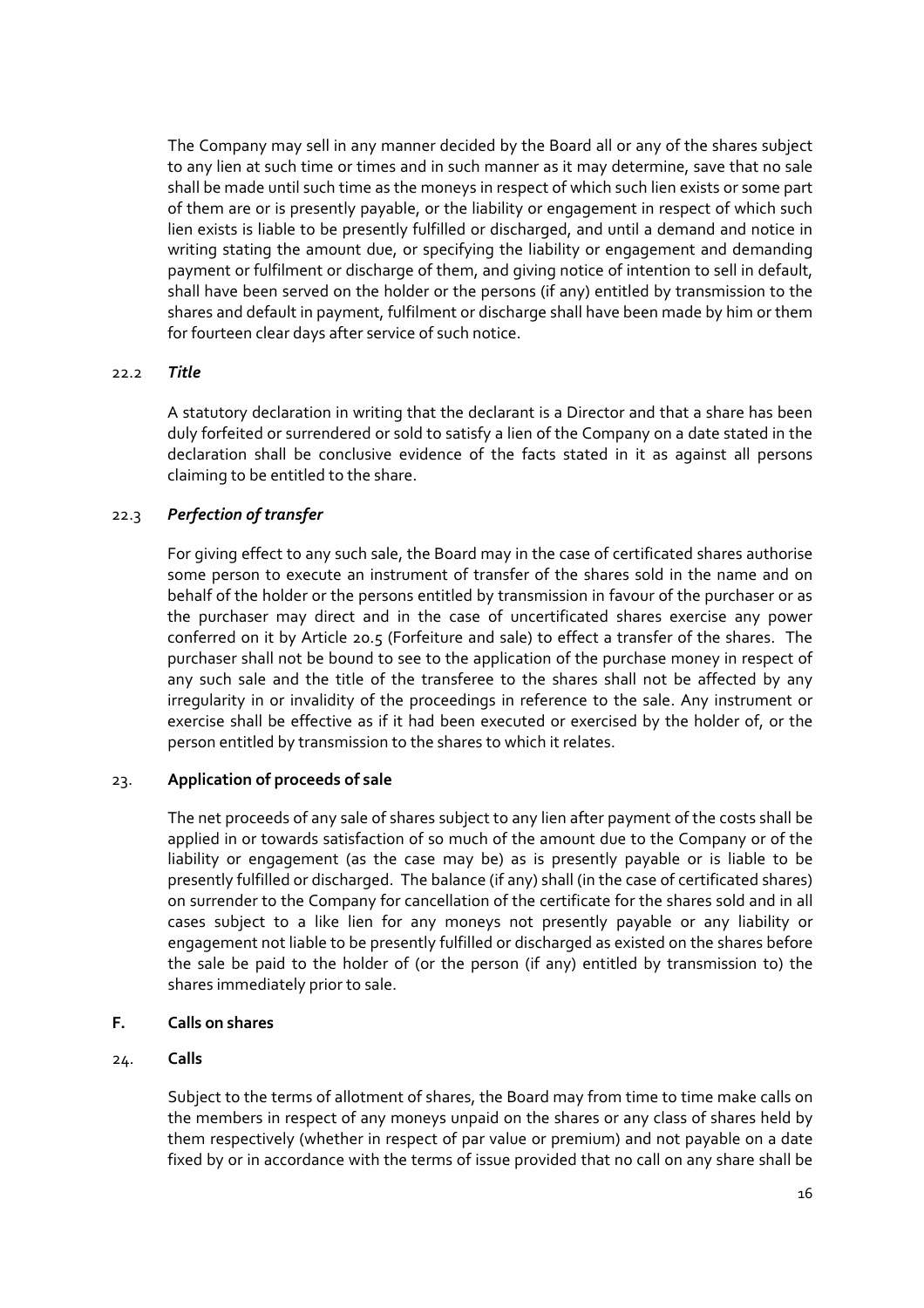<span id="page-21-0"></span>payable within one month from the date fixed for the payment of the last preceding call. Each member shall (subject to receiving at least fourteen clear days' notice specifying when and where payment is to be made and whether or not by instalments) be liable to pay the amount of every call so made on him as required by the notice. A call shall be deemed to have been made at the time when the resolution of the Board authorising such call was passed or (as the case may require) any person to whom power has been delegated pursuant to these Articles serves notice of exercise of such power. A call may be revoked or postponed as the Board may decide. A call may be required to be paid by instalments and may before receipt by the Company of any sum due under it be either revoked or postponed in whole or part as regards all or any such members as the Board may determine. A person on whom a call is made shall remain liable notwithstanding the subsequent transfer of the shares in respect of which the call was made. The joint holders of a share shall be jointly and severally liable for the payment of all calls in respect of them.

#### 25. **Interest on calls**

If the whole of the sum payable in respect of any call is not paid on or before the day appointed for payment, the person from whom it is due and payable shall pay all reasonable costs, charges and expenses that the Company may have incurred by reason of such non‐ payment together with interest on the unpaid amount from the day appointed for payment thereof to the time of actual payment at the rate fixed by the terms of the allotment of the share or, if no rate is so fixed, at such rate, not exceeding fifteen per cent per annum, as the Board shall determine and specify in the notice of the call. The Board may waive payment of such costs, charges, expenses or interest in whole or in part.

### 26. **Rights of member when call unpaid**

No member shall be entitled to receive any dividend or to be present and vote at any general meeting or at any separate meeting of the holders of any class of shares either personally or (save as proxy for another member) by proxy, or be reckoned in a quorum or to exercise any other privilege as a member unless and until he shall have paid all calls for the time being due and payable on every share held by him, whether alone or jointly with any other person, together with interest and expenses (if any).

### 27. **Sums due on allotment treated as calls**

Any sum payable in respect of a share on allotment or at any fixed date whether as an instalment of a call or otherwise shall for all purposes of these Articles be deemed to be a call duly made, notified and payable on the date on which, by the terms of allotment or in the notice of call, it becomes payable. If it is not paid, the provisions of these Articles shall apply as if such amount had become due and payable by virtue of a call duly made and notified.

#### 28. **Power to differentiate**

The Board may make arrangements on the allotment or issue of shares for a difference as between the allottees or holders of such shares in the amount and time of payment of calls.

### 29. **Payment in advance of calls**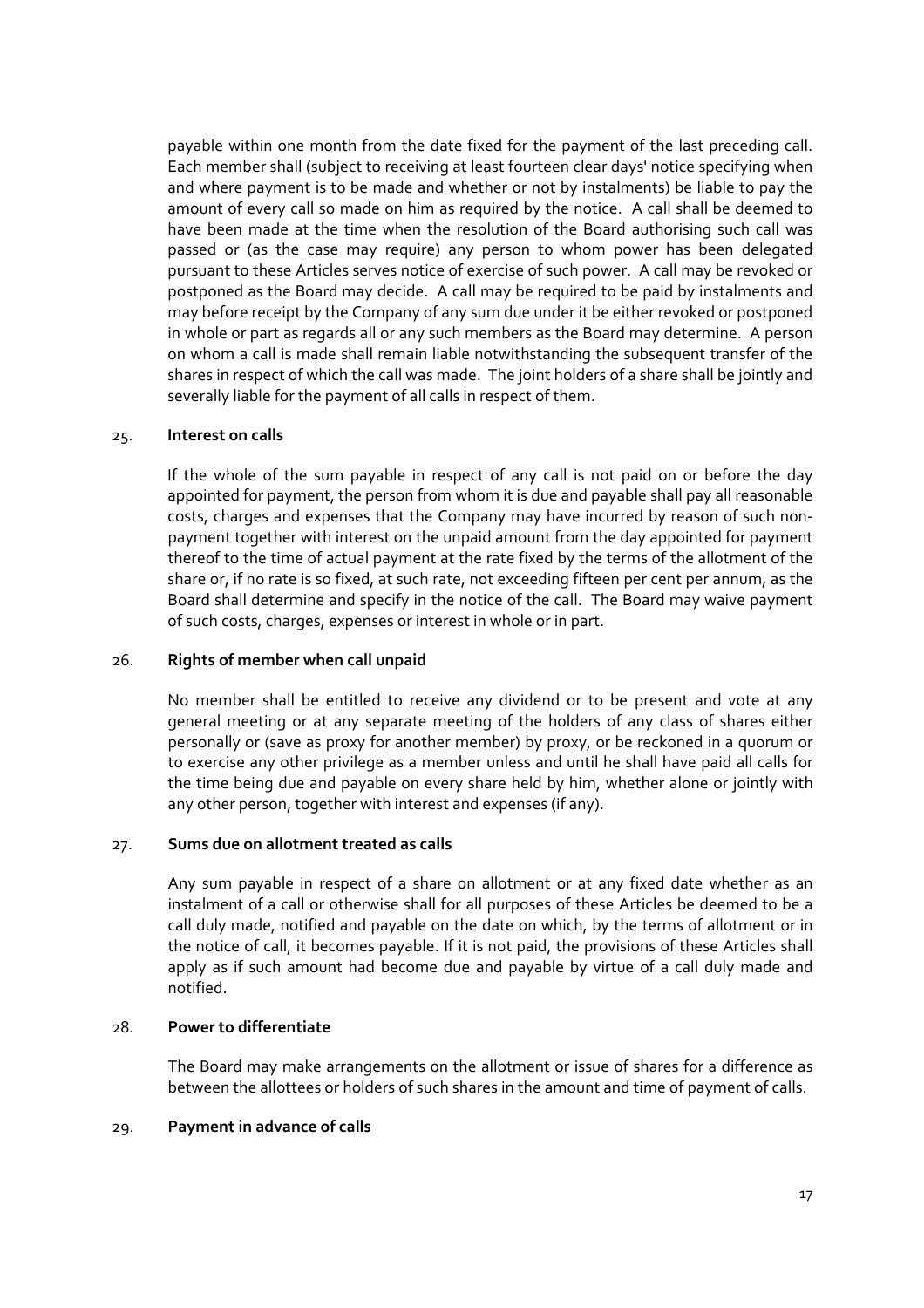<span id="page-22-0"></span>The Board may if it thinks fit receive from any member willing to advance it all or any part of the moneys uncalled and unpaid on the shares held by him. Such payment in advance of calls shall extinguish pro tanto the liability on the shares on which it is made. The Company may pay interest on the money paid in advance or so much of it as exceeds the amount for the time being called up on the shares in respect of which such advance has been made at such rate, not exceeding fifteen per cent per annum, as the Board may decide until and to the extent that it would, but for the advance, become payable. The Board may at any time repay the amount so advanced on giving to such member not less than three months' notice in writing of its intention in that behalf, unless before the expiration of such notice the amount so advanced shall have been called up on the shares in respect of which it was advanced. No sum paid in advance of calls shall entitle the holder of a share in respect of them to any portion of a dividend subsequently declared in respect of any period prior to the date upon which such sum would, but for such payment, become presently payable.

#### **G. Forfeiture of shares**

## 30. **Notice if call not paid**

If any member fails to pay the whole of any call or any instalment of any call on or before the day appointed for payment the Board may at any time serve a notice in writing on such member, or on any person entitled to the shares by transmission, requiring payment, on a date not less than fourteen clear days from the date of the notice, of the amount unpaid and any interest which may have accrued on it and any reasonable costs, charges and expenses incurred by the Company by reason of such non‐payment. The notice shall name the place where the payment is to be made and state that, if the notice is not complied with, the shares in respect of which such call was made will be liable to be forfeited.

#### 31. **Forfeiture for non‐compliance**

If the notice referred to in Article 30 (Notice if call not paid) is not complied with, any share in respect of which it was given may, at any time before the payment required by the notice has been made, be forfeited by a resolution of the Board to that effect. Such forfeiture shall include all dividends declared or other moneys payable in respect of the forfeited shares and not paid before the forfeiture, and shall be deemed to occur at the time of the passing of the said resolution of the Board.

### 32. **Notice after forfeiture**

When any share has been forfeited notice of the forfeiture shall be served on the person who was before forfeiture the holder of the share or the person entitled to such share by transmission (as the case may be). An entry of such notice having been given and of the forfeiture with the date of it shall forthwith be made in the Register in respect of such share together with a note that dealings are not permitted in the share. However, no forfeiture shall be invalidated by any omission to give such notice or to make such entry as aforesaid.

#### 33. **Forfeiture may be annulled**

The Board may at any time before any share so forfeited has been cancelled or sold, re‐ allotted or otherwise disposed of annul the forfeiture, on the terms that payment shall be made of all calls and interest due thereon and all expenses incurred in respect of the share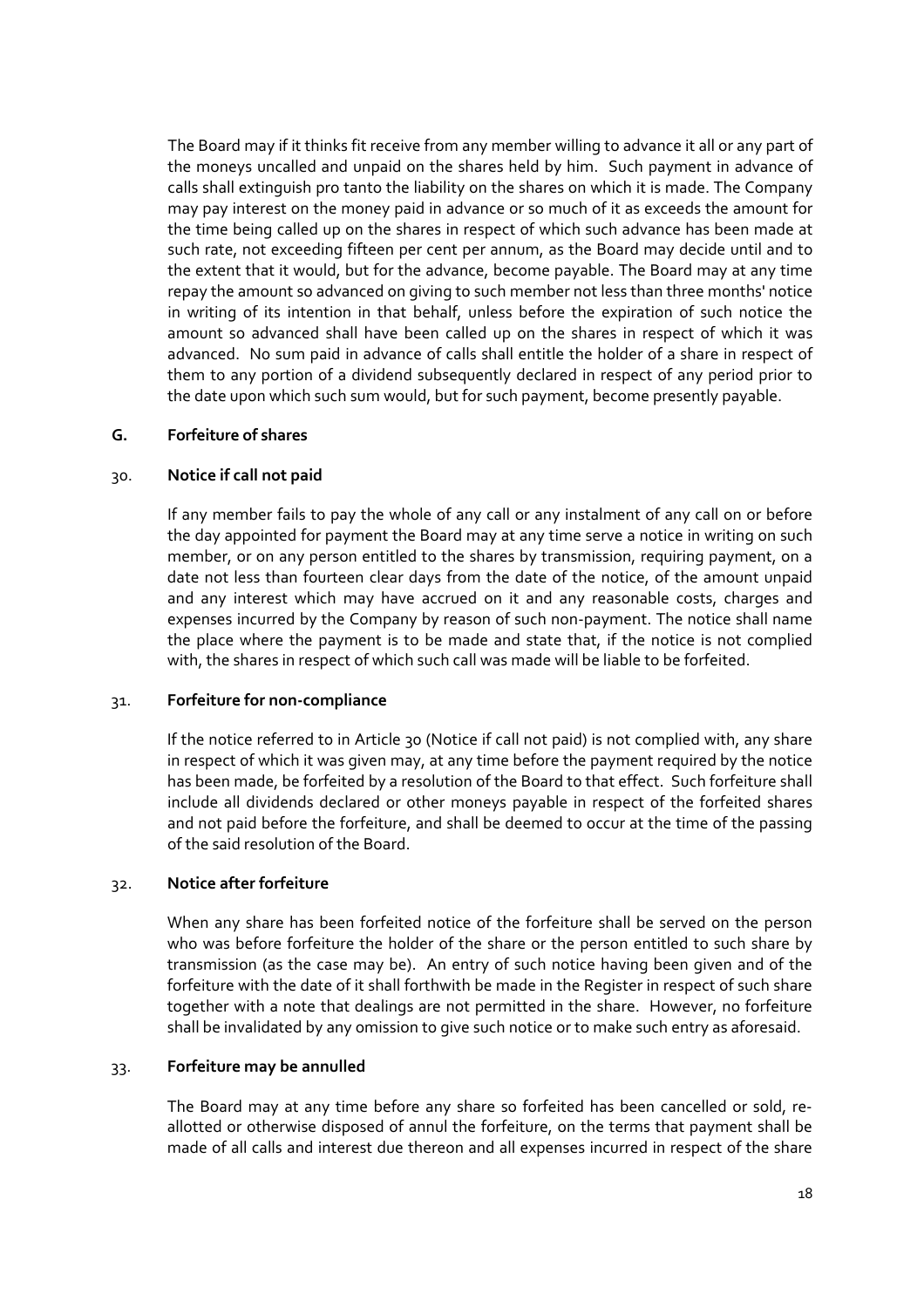and on such further terms (if any) as the Board shall see fit.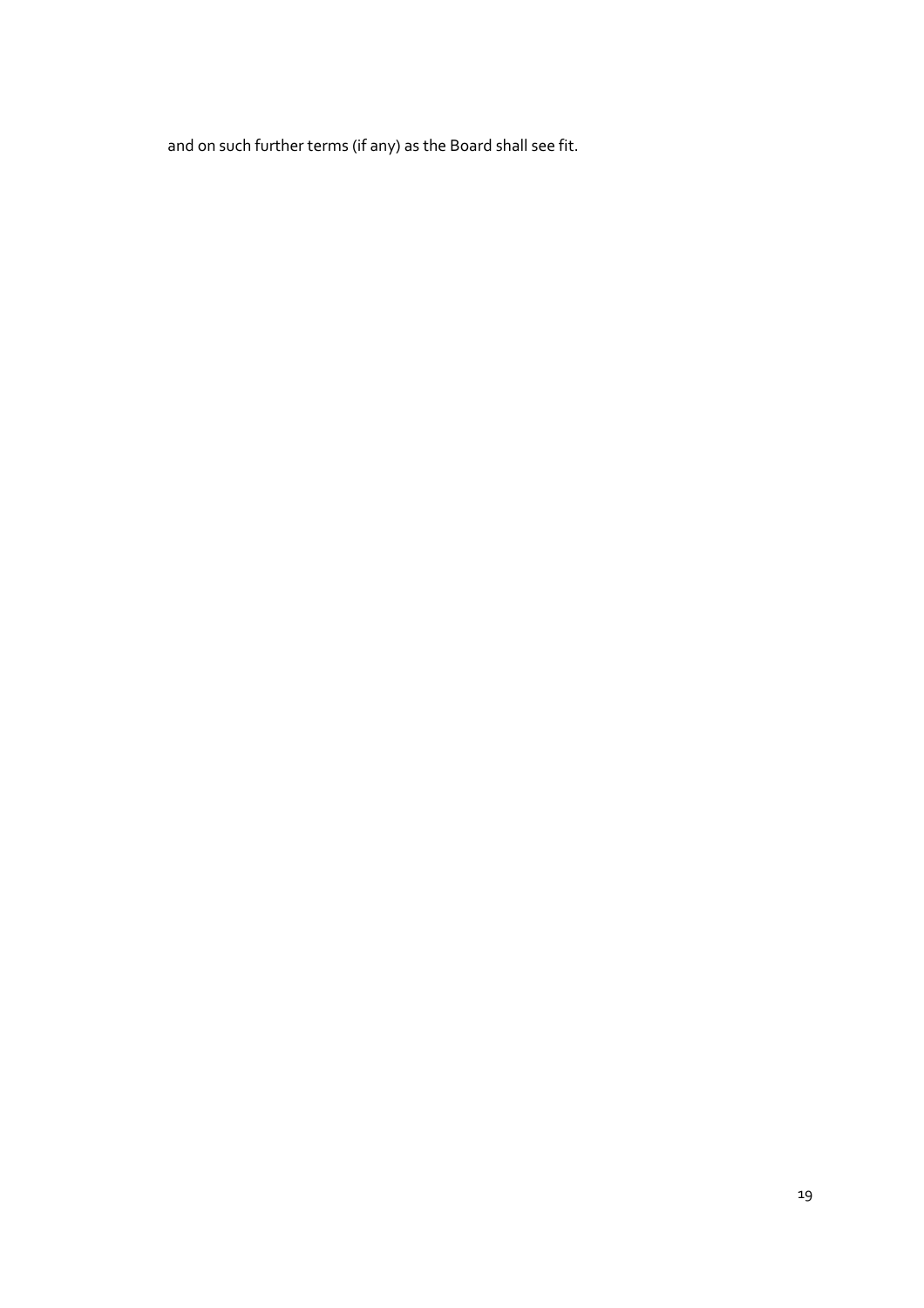#### <span id="page-24-0"></span>34. **Surrender**

The Board may accept a surrender of any share liable to be forfeited under these Articles upon such terms and conditions as may be agreed and, subject to any such terms and conditions, a surrendered share shall be treated as if it had been forfeited. In such case, references in these Articles to forfeiture shall include surrender.

## 35. **Disposal of forfeited shares**

Every share which shall be forfeited may be sold, re‐allotted or otherwise disposed of either to the person who was before forfeiture its holder or entitled to it or to any other person on such terms and in such manner as the Board shall determine and, in the case of reallotment, whether with or without all or any part of the amount previously paid up on the share being treated as so paid up. The Board may, for the purposes of the disposal in the case of certificated shares, authorise some person to transfer the share in question and may enter the name of the transferee in respect of the transferred share in the Register notwithstanding the absence of any share certificate being lodged in respect of it and may issue a new certificate to the transferee in respect of certificated shares transferred to it. An instrument of transfer executed by that person shall be as effective as if it had been executed by the holder of or the person entitled by transmission to the share. In the case of uncertificated shares the Board may exercise any power conferred on it by Article 20.5 (Forfeiture and sale) to effect a transfer of the shares. The Company may, if the Board considers it just and equitable to do so, receive the consideration (if any) given for the share on its disposal.

## 36. **Effect of forfeiture**

A shareholder whose shares have been forfeited shall cease to be a member in respect of the shares forfeited and shall in the case of a certificated share surrender to the Company for cancellation the certificate for such shares. He shall nevertheless be liable (unless payment is waived in whole or in part by the Directors) to pay to the Company all calls made and not paid on such shares at the time of forfeiture, and interest on them from the date of the forfeiture to the date of payment at the rate at which interest was payable on those amounts before the forfeiture or, if no interest was so payable, at such rate not exceeding fifteen per cent per annum as the Board may determine, in the same manner in all respects as if the shares had not been forfeited, and to satisfy all (if any) claims, demands and liabilities which the Company might have enforced in respect of the shares at the time of forfeiture without any reduction or allowance for the value of the shares at the time of forfeiture or for any consideration received on the disposal.

#### 37. **Extinction of claims**

The forfeiture of a share shall include all dividends and other payments or distributions declared in respect of the forfeited shares and not paid or distributed before forfeiture.

## 38. **Evidence of forfeiture**

A statutory declaration by a Director that a share has been forfeited in pursuance of these Articles and stating the date on which it was forfeited shall as against all persons claiming to be entitled to the share adversely to its forfeiture, be conclusive evidence of the facts stated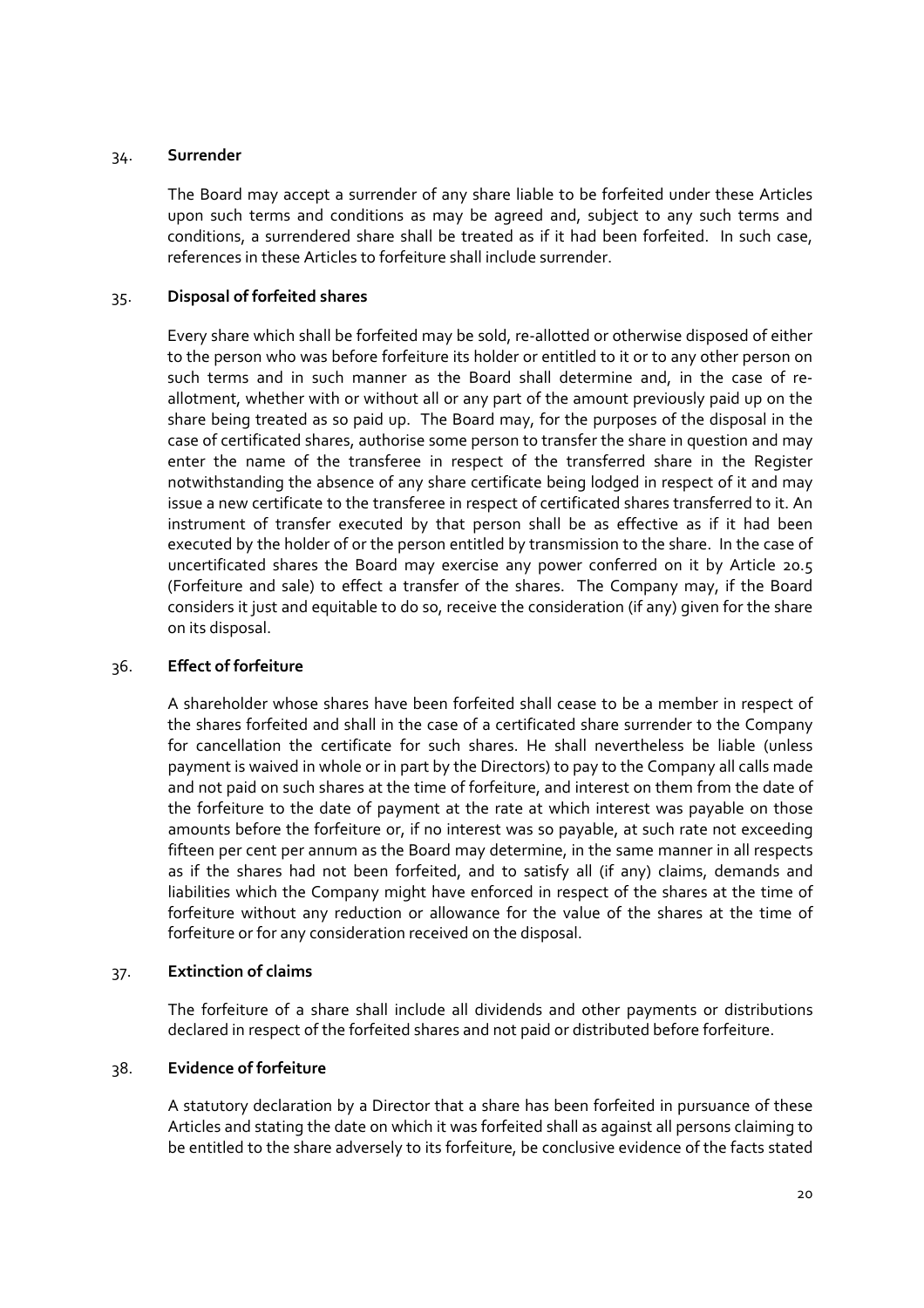<span id="page-25-0"></span>in it. The declaration, together with the receipt of the Company for the consideration (if any) given for the share on its sale or disposition and a certificate for the share under the Seal delivered to the person to whom it is sold or disposed of, shall (subject if necessary to the execution of an instrument of transfer) constitute a good title to the share. Subject to the execution of any necessary transfer in the case of a certificated share, such person shall be registered as the holder of the share and shall be discharged from all calls made prior to such sale or disposition and shall not be bound to see to the application of the purchase money or other consideration (if any) nor shall his title to the share be affected by any act, omission or irregularity relating to or connected with the proceedings in reference to the forfeiture or disposal of the share. Such person shall not (except by express agreement with the Company) become entitled to any dividend which might have accrued on the share before the completion of the sale or disposition thereof.

## **H. Transfer of shares**

#### 39. **Form of transfer**

Each member may transfer all or any of his shares in the case of certificated shares by instrument of transfer in writing in any usual form or in any form approved by the Board or in the case of uncertificated shares without a written instrument in accordance with the Uncertificated Regulations. Any written instrument shall contain the business or residential address of the transferee and be executed by or on behalf of the transferor and (in the case of a transfer of a share which is not fully paid up) by or on behalf of the transferee. The transferor shall be deemed to remain the holder of such share until the name of the transferee is entered in the Register in respect of it.

### 40. **Right to refuse registration**

#### 40.1 *Registration of certificated share transfer*

The Board may in its absolute discretion and without giving any reason refuse to register any transfer of a certificated share unless:

- (a) it is in respect of a share which is fully paid up;
- (b) it is in respect of a share on which the Company has no lien;
- (c) it is in respect of only one class of shares;
- (d) it is in favour of a single transferee or not more than four joint transferees;
- (e) it is duly stamped (if so required); and
- (f) it is delivered for registration to the registered agent of the Company, or such other person as the Board may from time to time appoint, accompanied (except in the case of a transfer where a certificate has not been required to be issued) by the certificate for the shares to which it relates and such other evidence as the Board may reasonably require to prove the title of the transferor and the due execution by him of the transfer or if the transfer is executed by some other person on his behalf, the authority of that person to do so,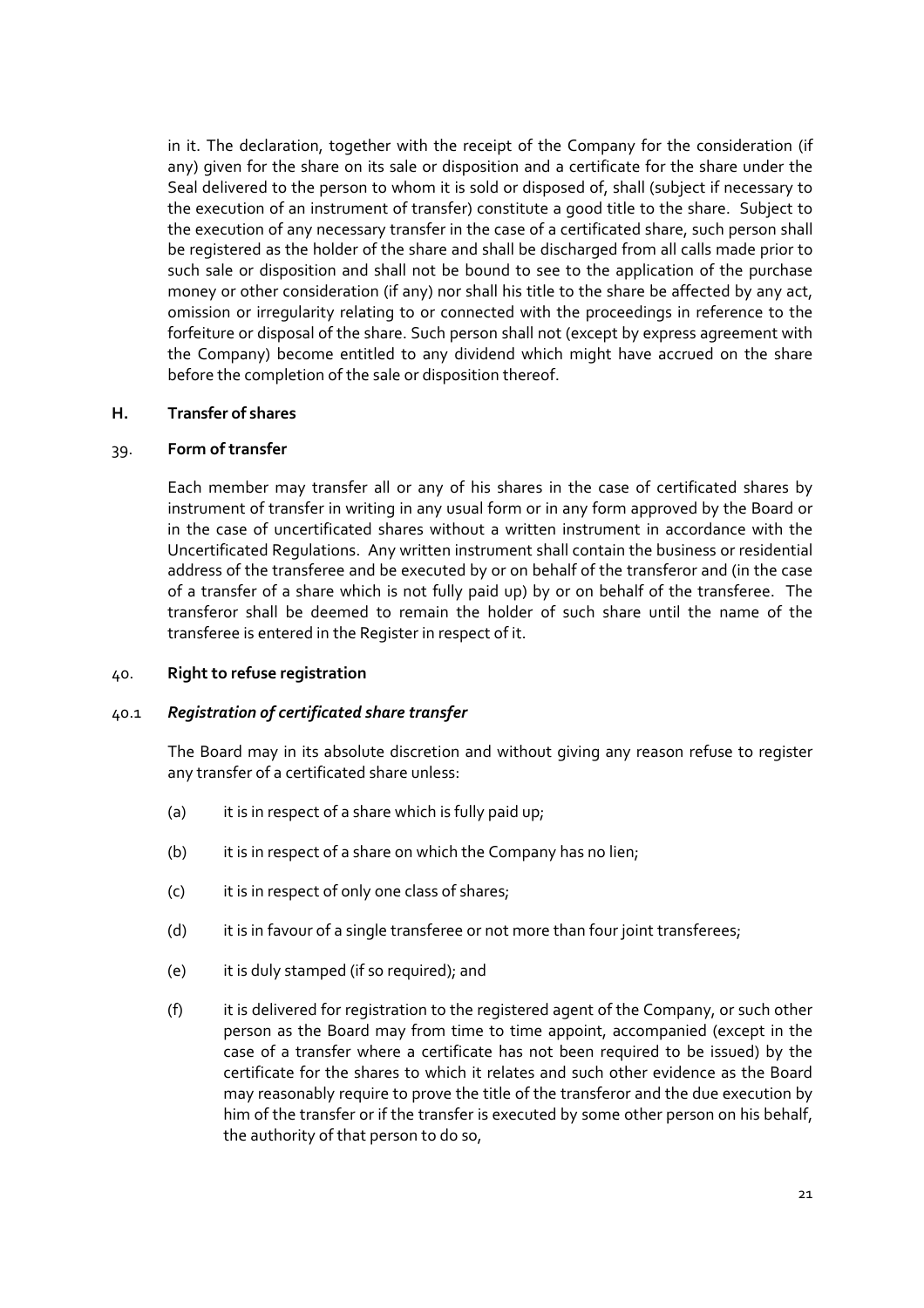provided that such discretion may not be exercised in such a way as to prevent dealings in such shares from taking place on an open and proper basis.

Notwithstanding the foregoing, the Board shall have the right to refuse (and cause the Company to refuse) to register any transfer of shares which is:

- (a) not made (i) in accordance with Regulation S, (ii) pursuant to registration under the US Securities Act or (iii) pursuant to an available exemption from registration under the US Securities Act;
- (b) made by members of the Company reasonably believed by the Company to be "qualified purchasers" (as defined in the US Investment Company Act) to "US persons" (as defined in Regulation S) who are not "qualified purchasers";
- (c) in favour of a Prohibited Person; or
- (d) in favour of any holder who (or whose holding of shares), as determined by the Board, would or might result in the Company being required to register as an "investment company" under the US Investment Company Act, or being or potentially being in violation of such act or the rules or regulations promulgated thereunder or the assets of the Company being deemed to be assets of an ERISA Plan Investor.

#### 40.2 *Registration of an uncertificated share transfer*

The Board shall register a transfer of title to any uncertificated share or the renunciation or transfer of any renounceable right of allotment of a share which is a Participating Security held in uncertificated form in accordance with the Uncertificated Regulations, except that the Board may refuse (subject to any relevant requirements applicable to the recognised investment exchange(s) to which the shares of the Company are admitted) to register any such transfer or renunciation which is in favour of more than four persons jointly or in any other circumstance permitted by the Uncertificated Regulations.

#### 40.3 *Transfers to minors, bankrupts or mentally disordered persons*

No transfer of any share shall be made:

- (a) to a minor; or
- (b) to a bankrupt; or
- (c) to any person who is, or may be, suffering from mental disorder and either:
	- (i) has been admitted to hospital in pursuance of an application for admission for treatment under the Mental Health Act 1983 (an Act of Parliament) or any similar statute relating to mental health (whether in the United Kingdom, the Isle of Man or elsewhere); or
	- (ii) an order has been made by any court having jurisdiction (whether in the United Kingdom, the Isle of Man or elsewhere) in matters concerning mental disorder for his detention or for the appointment of a receiver,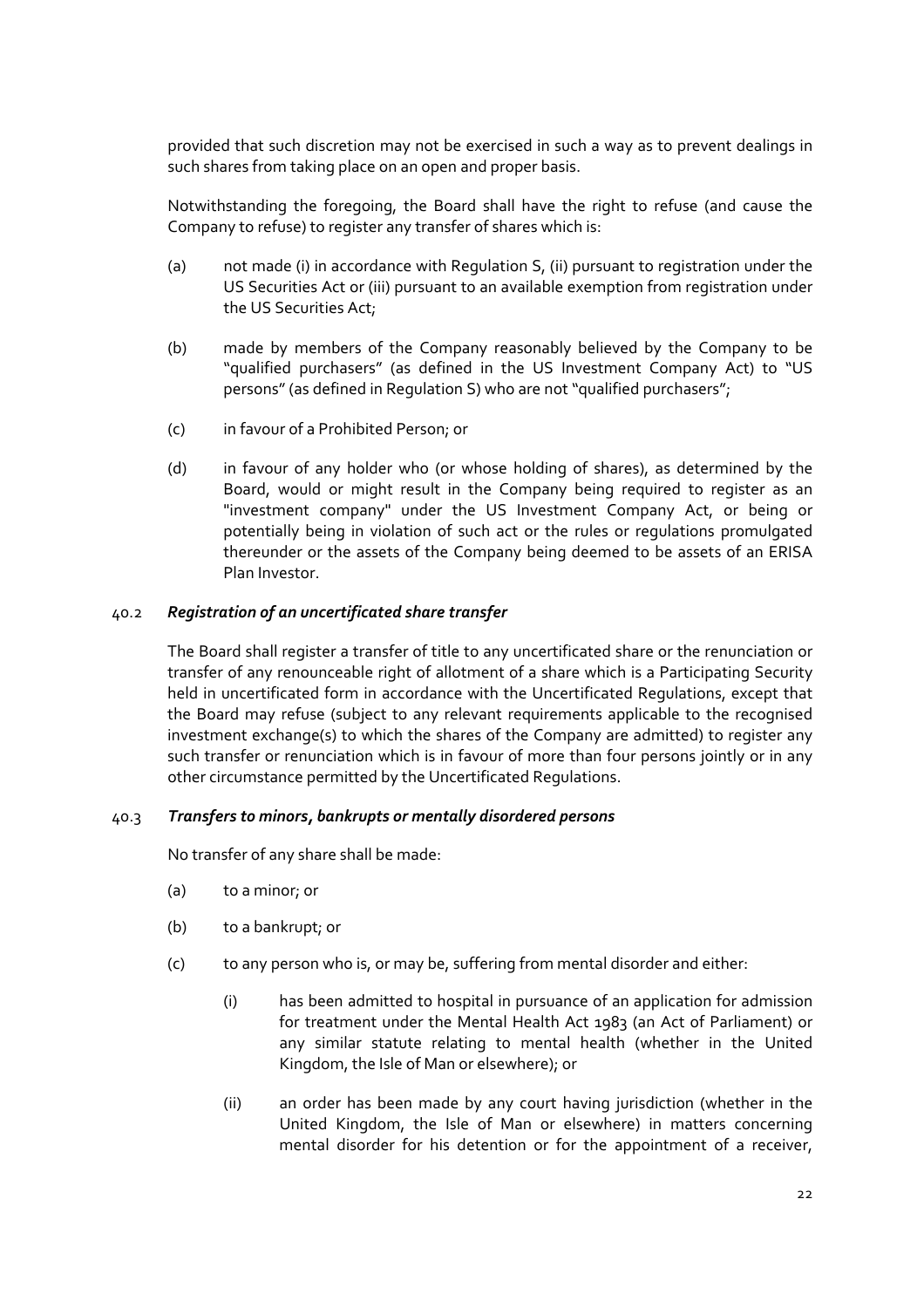curator bonis or other person to exercise powers with respect to his property or affairs

and the Directors shall refuse to register the purported transfer of a share to any such person.

## 40.4 *Compulsory transfer of shares*

- (a) If it shall come to the notice of the Board that any shares:
	- (i) are or may be owned or held directly or beneficially by any person in breach of any law or requirement of any country or by virtue of which such person is not qualified to own those shares or, in the sole and conclusive determination of the Board, such ownership or holding or continued ownership or holding of those shares (whether on its own or in conjunction with any other circumstance appearing to the Board to be relevant) would in the reasonable opinion of the Board, cause a pecuniary or tax disadvantage to the Company or any other holder of shares or other securities of the Company which it or they might not otherwise have suffered or incurred; or
	- (ii) are or may be owned or held directly or beneficially by any person that is an ERISA Plan Investor; or
	- (iii) are or may be owned or held directly or beneficially by any person to whom a transfer of shares or whose ownership or holding of any shares might in the opinion of the Board require or expose the Company to a substantial risk of registration of the Company as an investment company under the US Investment Company Act; or
	- (iv) are or may be owned or held directly or beneficially by any "United States person" (as defined in Section 957(c) of the Code) and such person's shareholding amounts to ten per cent. or more of the shares, unless otherwise approved by the Board

#### (collectively, a "**Prohibited Person**"),

 the Board may serve written notice (hereinafter called a "**Transfer Notice**") upon the person (or any one of such persons whose shares are registered in joint names) appearing in the register as the holder (the "**Vendor**") of any of the shares concerned (the "**Relevant Shares**") requiring the Vendor within ten days (or such extended time as in all the circumstances the Board consider reasonable) to transfer (and/or procure the disposal of interests in) the Relevant Shares to another person who, in the sole and conclusive determination of the Board, would not fall within paragraph (i), (ii), (iii) or (iv) above (such a person being hereinafter called an "**Eligible Transferee**"). On and after the date of such Transfer Notice, and until registration of a transfer of the Relevant Shares to which it relates pursuant to the provisions referred to in this paragraph or Article 40.4(b), the rights and privileges attaching to the Relevant Shares will be suspended and not capable of exercise.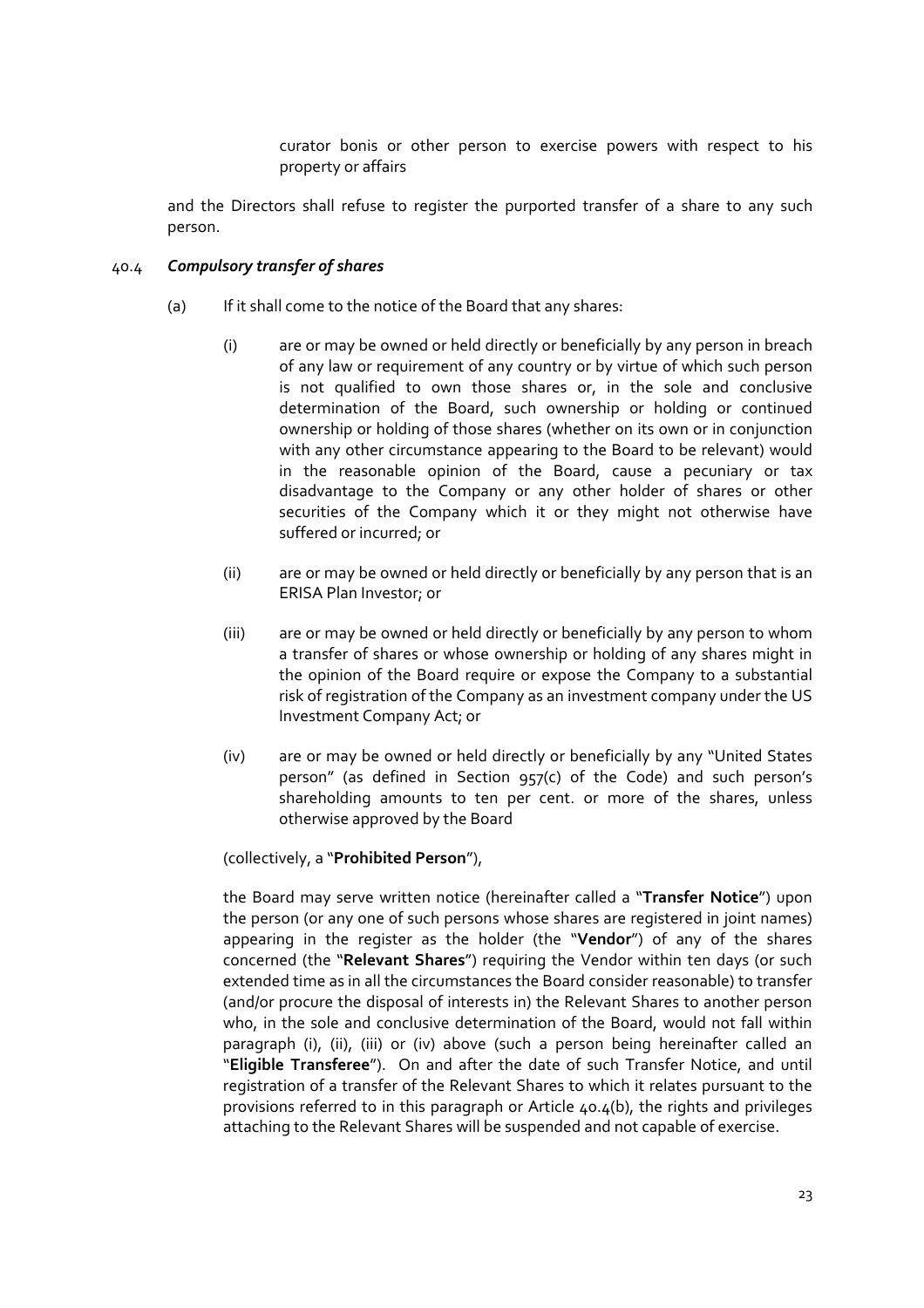- (b) If within ten days after the giving of a Transfer Notice (or such extended time as in the circumstances the Board consider reasonable) the Transfer Notice has not been complied with to the satisfaction of the Board, the Company may sell the Relevant Shares on behalf of the holder thereof by instructing a London Stock Exchange member firm to sell them at the best price reasonably obtainable at the time of sale to any one or more Eligible Transferees. To give effect to a sale the Board may authorise in writing any officer or employee of the Company to transfer the Relevant Shares on behalf of the holder thereof (or any person who is automatically entitled to the shares by transmission or by law) or to cause the transfer of the Relevant Shares to the purchaser and in relation to an uncertificated share may require the Operator to convert the share into certificated form and an instrument of transfer executed by that person shall be as effective as if it had been executed by the holder of, or the person entitled by transmission to, the Relevant Shares. The Eligible Transferee is not bound to see to the application of the purchase money and the title of the Eligible Transferee is not affected by any irregularity in or invalidity of the proceedings connected to the sale. The net proceeds of the sale of the Relevant Shares, after payment of the Company's costs of the sale, shall be paid by the Company to the Vendor or, if reasonable enquiries have failed to establish the location of the Vendor, into a trust account at a bank designated by the Company, the associated costs of which shall be borne by such trust account. The Company may register or cause the registration of the Eligible Transferee as holder of the Relevant Shares and thereupon the Eligible Transferee shall become absolutely entitled thereto.
- (c) A person who becomes aware that he falls, or is likely to fall, within any of Article 40.4 (a)(i), (ii), (iii) or (iv), shall forthwith, unless he has already received a Transfer Notice pursuant to the provisions referred to in this Article 40.4 above either transfer the shares to one or more Eligible Transferees or give a request in writing to the Board for the issue of a Transfer Notice in accordance with the provisions referred to in this Article 40.4. Every such request shall, in the case of certificated shares, be accompanied by the certificate(s) for the shares to which it relates.
- (d) Subject to the provisions of the Articles, the Board shall, unless any Director has reason to believe otherwise, be entitled to assume without enquiry that none of the shares are held in such a way as to entitle the Board to serve a Transfer Notice in respect thereof. The Board may, however, at any time and from time to time call upon any holder (or any one of joint holders or a person who is automatically entitled to the shares by transmission or by law) of shares by notice in writing to provide such information and evidence as they require upon any matter connected with or in relation to such holders of shares. In the event of such information and evidence not being so provided within such reasonable period (not being less than ten clear days after service of the notice requiring the same) as may be specified by the Board in the said notice, the Board may, in its absolute discretion, treat any share held by such a holder or joint holders or person who is automatically entitled to the shares by transmission or by law as being held in such a way as to entitle them to service a Transfer Notice in respect thereof.
- (e) The Board will not be required to give any reasons for any decision, determination or declaration taken or made in accordance with these provisions and such actions by the Board shall be conclusive and binding on all persons concerned and shall not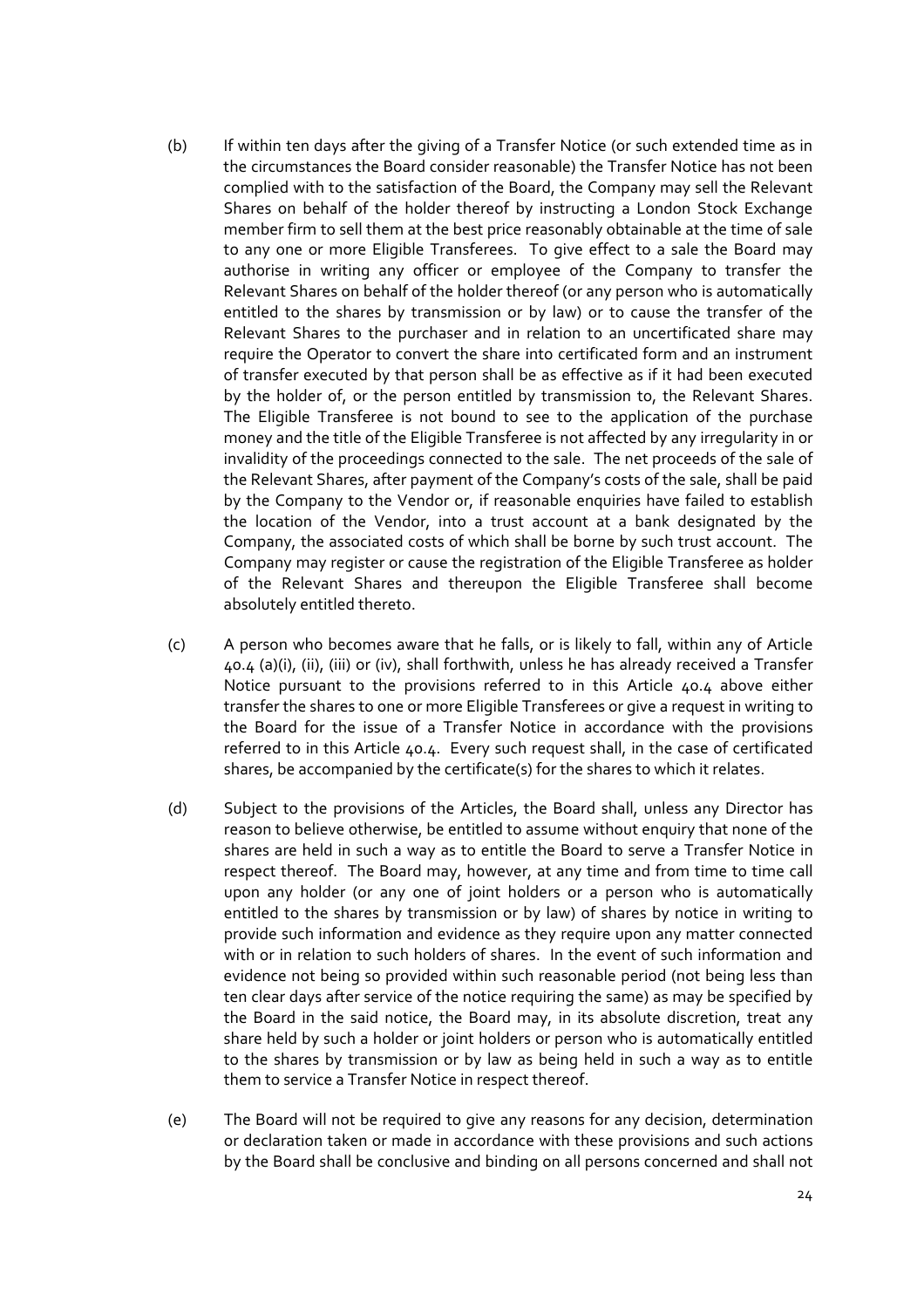<span id="page-29-0"></span>be open to challenge. The exercise of the powers conferred by the provisions referred to in Article 40.4(a), (b) or (d) may not be questioned or invalidated in any case on the grounds that there was insufficient evidence of direct or indirect beneficial ownership or holding of shares by any person or that the true direct or beneficial owner or holder of any shares was otherwise than as appeared to the Board at the relevant date provided that the said powers have been exercised in good faith.

40.5 Neither the Company nor the Board shall be liable to indemnify, reimburse or compensate any member in respect of any cost, liability or expense (including, without limitation, any taxes or duties imposed, paid or suffered under the laws of the US, the United Kingdom, the Isle of Man or any other jurisdiction) arising from or by reference to any sale or forfeiture of any shares pursuant to this Article 40.

#### 41. **Notice of refusal**

If the Board refuses to register a transfer of a share it shall, within two months after the date on which the transfer was lodged with the Company, send notice of the refusal to the transferee. Any instrument of transfer which the Board refuses to register shall (except in the case of suspected fraud) be returned to the person depositing it. All instruments of transfer which are registered may be retained by the Company.

#### 42. **Closing of register**

The registration of transfers of shares or of any class of shares may be suspended at such times and for such periods (not exceeding thirty days in any year) as the Board in its absolute discretion may from time to time determine (subject to the Uncertificated Regulations in the case of any shares of a class which is a Participating Security). Notice of closure of the Register shall be given in accordance with the requirements of the Act.

#### 43. **No fees on registration**

No fee shall be charged for registration of a transfer or on the registration of any probate, letters of administration, certificate of death or marriage, power of attorney, notice or other instrument relating to or affecting the title to any shares or otherwise for making any entry in the Register affecting the title to any shares.

#### 44. **Recognition of renunciation of allotment of shares**

Nothing in these Articles shall preclude the Board from recognising a renunciation of the allotment of any share by the allottee in favour of some other person.

#### **I. Transmission of shares**

#### 45. **On death**

If a member dies the survivors or survivor where he was a joint holder and his executors or administrators where he was a sole or the only survivor of joint holders, shall be the only persons recognised by the Company as having any title to his shares. Nothing in these Articles shall release the estate of a deceased member from any liability in respect of any share which has been solely or jointly held by him.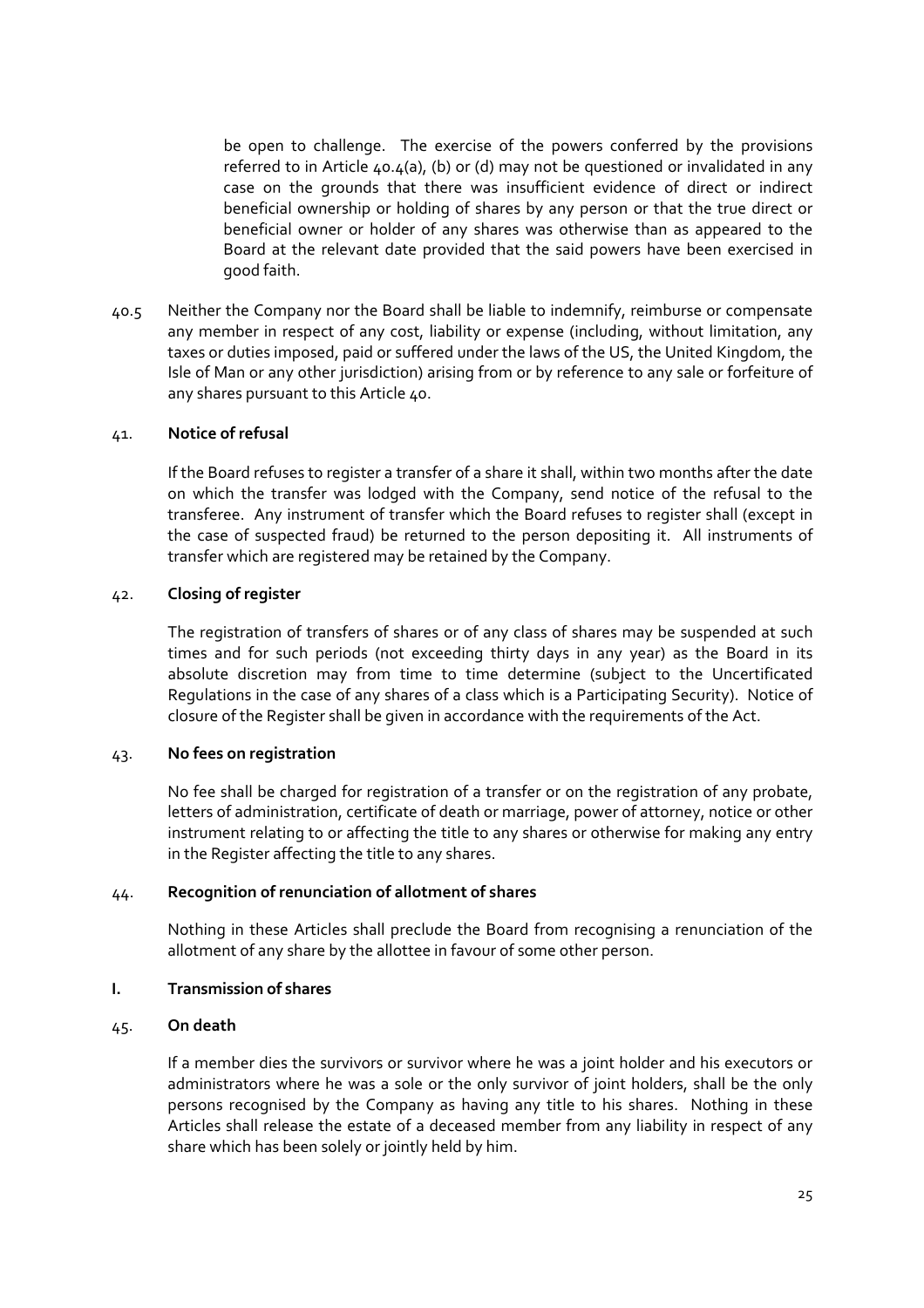## <span id="page-30-0"></span>46. **Election of person entitled by transmission**

Any person entitled to a share by transmission, may, on such evidence as to his title being produced as the Board may reasonably require, elect either to become registered as a member or to have some person nominated by him registered as a member. If he elects to become registered himself he shall give written notice signed by him to the Company to that effect. If he elects to have some other person registered he shall, in the case of a certificated share, execute an instrument of transfer of such shares to that person and, in the case of an uncertificated share, either procure that all appropriate instructions are given by means of the Uncertificated System to effect the transfer of such share to such person or change the uncertificated share to certificated form and then execute an instrument of transfer of such share to such person. All the provisions of these Articles relating to the transfer of shares shall apply to the notice, instrument of transfer or instructions (as the case may be) as if it were an instrument of transfer executed or instructions given by the member and his death, bankruptcy or other event had not occurred and any notice or transfer were executed by such member. Where the entitlement of a person to a share in consequence of the death or bankruptcy of a member or of any other event giving rise to its transmission by operation of law is proved to the satisfaction of the Board, the Board shall, within two months after proof, cause the entitlement of that person to be noted in the Register.

## 47. **Rights on transmission**

Where a person is entitled to a share by transmission, the rights of the holder in relation to such share shall cease. However, the person so entitled may give a good discharge for any dividends and other moneys payable in respect of it and shall have the same rights to which he would be entitled if he were the holder of the share except that he shall not before he is registered as the holder of the share be entitled in respect of it to give notice of or to attend or vote at any meeting of the Company or at any separate meeting of the holders of any class of shares of the Company. The Board may at any time give notice requiring any such person to elect either to be registered himself or to transfer the share. If the notice is not complied with within sixty days the Board may thereafter withhold payment of all dividends and other moneys payable in respect of such share until the requirements of the notice have been complied with.

#### **J. General meetings**

#### 48. **Annual general meetings**

The Board shall convene in each year a general meeting of the members of the Company called the annual general meeting; any annual general meeting so convened shall be held at such time and place as the Board may determine.

#### 49. **Extraordinary general meetings**

All general meetings other than annual general meetings, shall be called extraordinary general meetings.

## 50. **Convening of extraordinary general meeting**

The Board may convene an extraordinary general meeting whenever it thinks fit. At any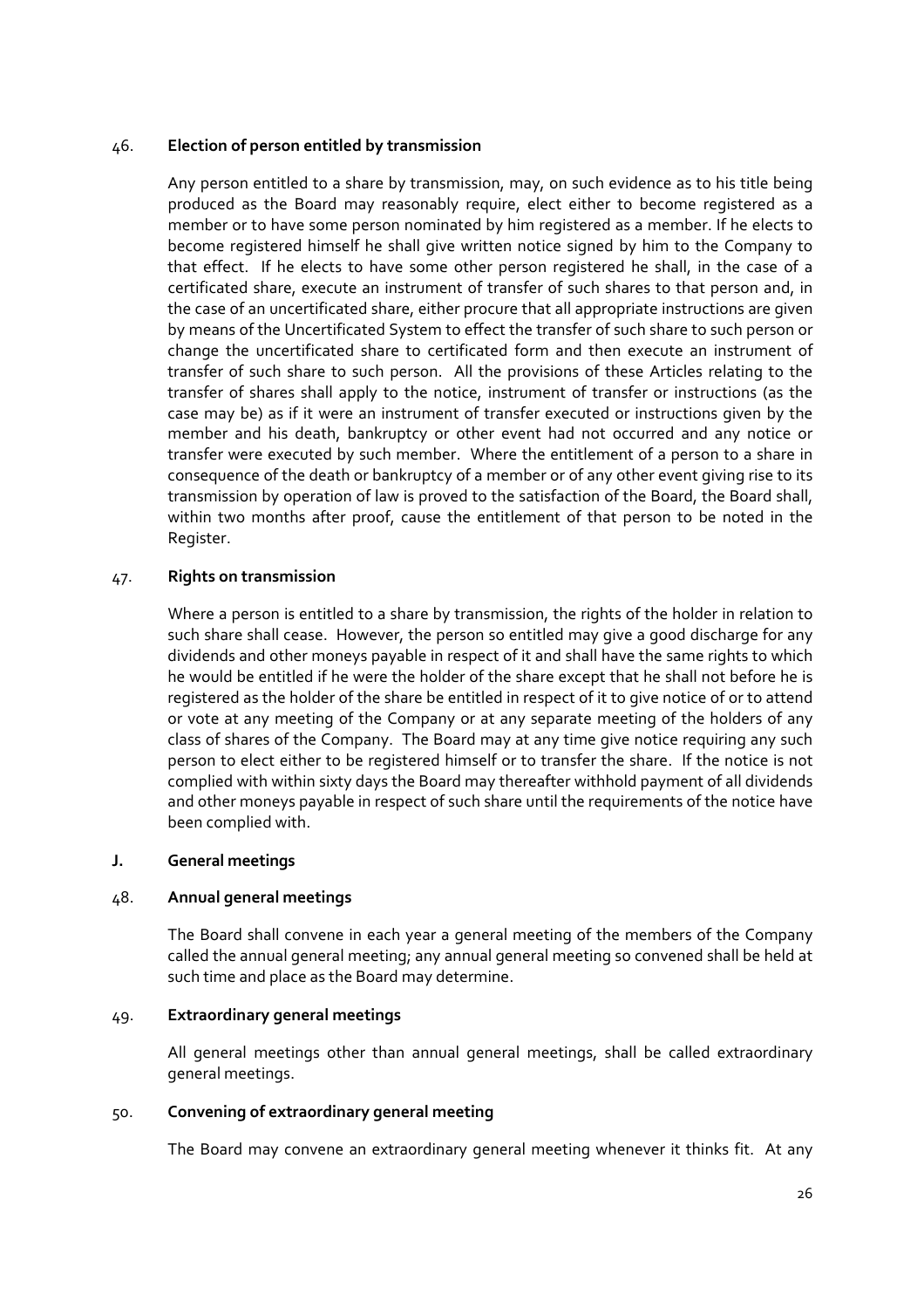<span id="page-31-0"></span>meeting convened on such requisition (or any meeting requisitioned pursuant to section 67(2) of the Act) no business shall be transacted except that stated by the requisition or proposed by the Board. If there are not sufficient members of the Board to convene a general meeting, any Director or any member of the Company may call a general meeting.

## 51. **Notice of general meetings**

#### 51.1 *Length of notice*

Any annual general meeting and any extraordinary general meeting convened for the passing of a special resolution or a resolution appointing a person as a Director shall be convened by not less than twenty‐one clear days' notice in writing. Other extraordinary general meetings shall be convened by not less than fourteen clear days' notice in writing. Notwithstanding that a meeting is convened by shorter notice than that specified in this Article, it shall be deemed to have been properly convened if it is so agreed by all the members entitled to attend and vote at the meeting.

## 51.2 *Form of notice*

Every notice convening a general meeting shall specify:

- (a) whether the meeting is an annual general meeting or an extraordinary general meeting;
- (b) the place, the day and the time of the meeting;
- (c) in the case of special business, the general nature of that business;
- (d) if the meeting is convened to consider a special resolution, the text of the resolution and the intention to propose the resolution as a special resolution; and
- (e) with reasonable prominence that a member entitled to attend and vote is entitled to appoint one or more proxies to attend and, on a poll, vote instead of him and that a proxy need not also be a member, and the place where instruments of proxy are to be deposited if the Board determines that place to be other than the Office.

#### 51.3 *Entitlement to receive notice*

The notice shall be given to the members (other than any who under the provisions of these Articles or of any restrictions imposed on any shares are not entitled to receive notice from the Company), to the Directors and to the Auditors and if more than one for the time being, to each of them.

## 52. **Omission to send notice**

The accidental omission to send a notice of meeting or, in cases where it is intended that it be sent out with the notice, an instrument of proxy, to, or the non-receipt of either by, any person entitled to receive the same shall not invalidate the proceedings at that meeting.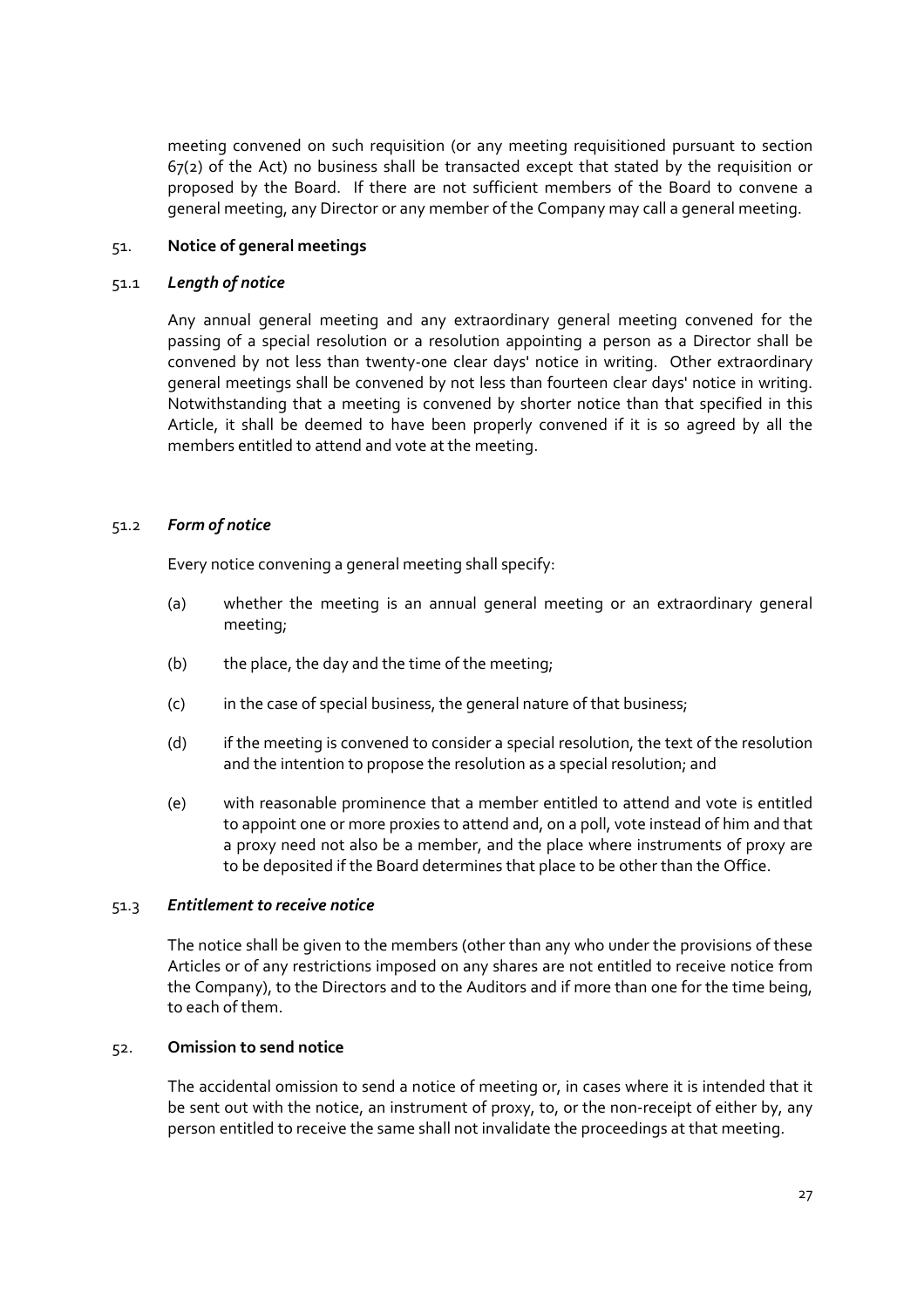## <span id="page-32-0"></span>53. **Special business**

All business that is transacted at a general meeting shall be deemed special, except the following transactions at an annual general meeting:

- (a) the declaration of dividends;
- (b) the receipt and consideration of any annual accounts and any report of the Directors and the Auditors and other documents attached or annexed to the accounts;
- (c) the election or re-election of Directors;
- (d) the fixing of the Directors fees pursuant to Article 94 (Directors' fees); and
- (e) the re‐appointment of the Auditors retiring (unless they were last appointed otherwise than by the Company in general meeting) and the fixing of the remuneration of the Auditors or the determination of the manner in which such remuneration is to be fixed.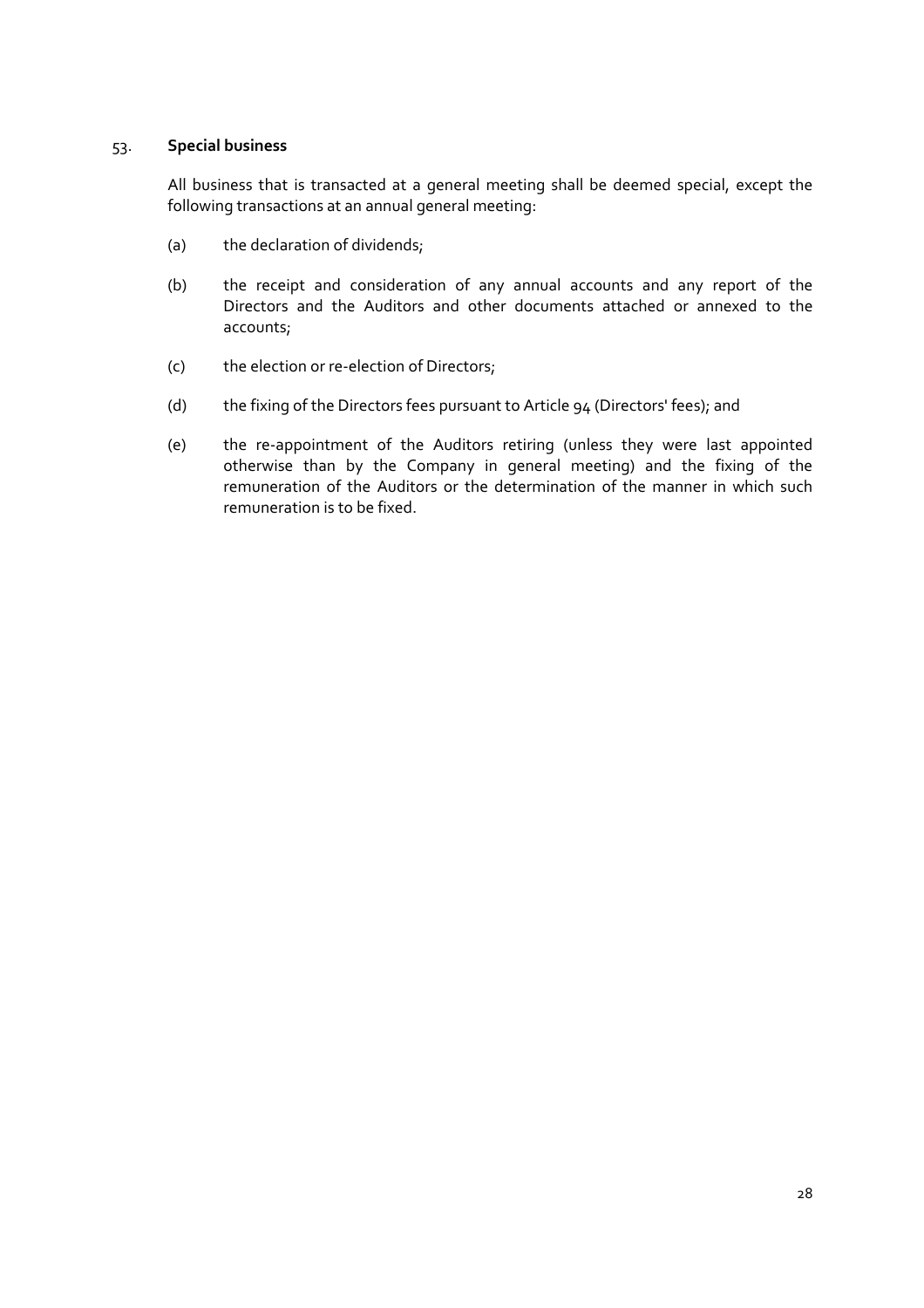## <span id="page-33-0"></span>**K. Proceedings at general meetings**

## 54. **Quorum**

No business shall be transacted at any general meeting unless a quorum is present when the meeting proceeds to business but the absence of a quorum shall not preclude the choice or appointment of a Chairman which shall not be treated as part of the business of the meeting. Subject to the provisions of Article 55 (If quorum not present), two persons entitled to attend and to vote on the business to be transacted, each being a member present in person or a proxy for a member, or one person entitled to attend and to vote on the business to be transacted, being a member holding not less than one‐tenth of the issued share capital of the Company and being present in person or by proxy, shall be a quorum. The provisions of section  $67(4)$  of the Act are hereby excluded.

## 55. **If quorum not present**

If within fifteen minutes (or such longer interval not exceeding one hour as the Chairman in his absolute discretion thinks fit) from the time appointed for the holding of a general meeting a quorum is not present, or if during a meeting such a quorum ceases to be present, the meeting, if convened on the requisition of members, shall be dissolved. In any other case, the meeting shall stand adjourned to later on the same day, to the same day in the next week at the same time and place, or to such other day and at such time and place as the Chairman (or, in default, the Board) may determine, being not less than fourteen nor more than twenty-eight days thereafter. If at such adjourned meeting a quorum is not present within fifteen minutes from the time appointed for holding the meeting one member present in person or by proxy or (being a corporation) by a duly authorised representative shall be a quorum. If no such quorum is present or, if during the adjourned meeting a quorum ceases to be present, the adjourned meeting shall be dissolved. The Company shall give at least seven clear days' notice of any meeting adjourned through lack of quorum (where such meeting is adjourned to a day being not less than fourteen nor more than twenty‐eight days thereafter).

## 56. **Security and meeting place arrangements**

#### 56.1 *Searches*

The Board may direct that members or proxies wishing to attend any general meeting should submit to such searches or other security arrangements or restrictions as the Board shall consider appropriate in the circumstances and shall be entitled in its absolute discretion to refuse entry to such general meeting to any member or proxy who fails to submit to such searches or otherwise to comply with such security arrangements or restrictions.

## 56.2 *Inadequate meeting place*

If it appears to the Chairman that the meeting place specified in the notice convening the meeting is inadequate to accommodate all members entitled and wishing to attend, the meeting shall nevertheless be duly constituted and its proceedings valid provided that the Chairman is satisfied that adequate facilities are available to ensure that any member who is unable to be accommodated is nonetheless able to participate in the business for which the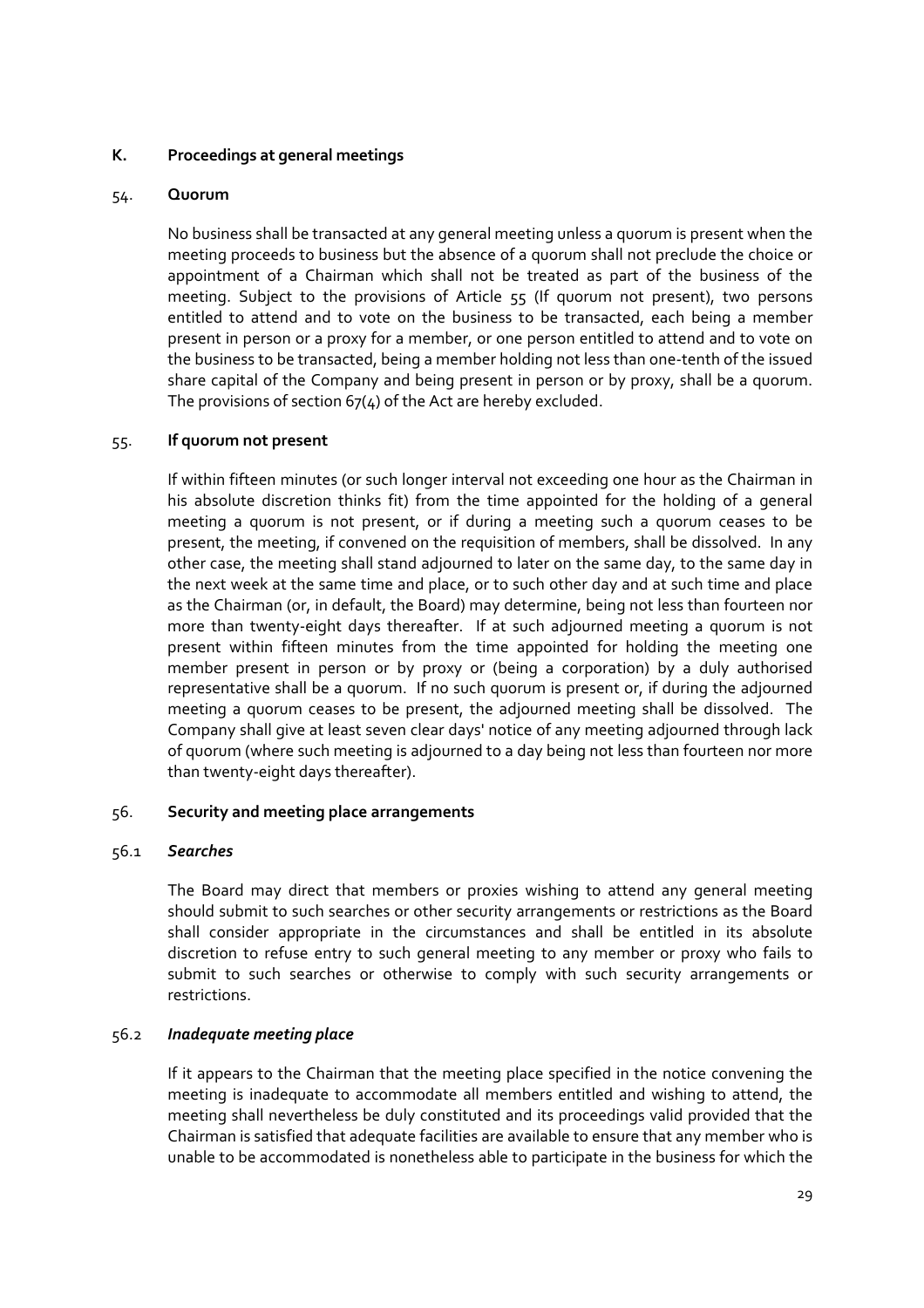<span id="page-34-0"></span>meeting has been convened and to hear and see all persons present who speak (whether by the use of microphones, loud‐speakers, audio‐visual communications equipment or otherwise), whether in the meeting place or elsewhere, and to be heard and seen by all other persons so present in the same manner.

#### 57. **Chairman**

The Chairman of the Board shall preside as Chairman at every general meeting of the Company. If there be no such Chairman or if at any meeting he shall not be present within fifteen minutes after the time appointed for holding the meeting or shall be unwilling to act as Chairman, the deputy Chairman (if any) of the Board shall if present and willing to act preside as Chairman at such meeting. If no Chairman or deputy Chairman shall be so present and willing to act, the Directors present shall choose one of their number to act or, if there be only one Director present, he shall be Chairman if willing to act. If no Director is willing to act as Chairman of the meeting or, if no Director is present within fifteen minutes of the time appointed for holding the meeting, the members present and entitled to vote shall choose one of their number to be Chairman of the meeting.

## 58. **Director may attend and speak**

A Director shall notwithstanding that he is not a member be entitled to attend and speak at any general meeting and at any separate meeting of the holders of any class of shares of the Company. The Chairman may invite any person to attend and speak at any general meeting of the Company whom the Chairman considers to be equipped by knowledge or experience of the Company's business to assist in the deliberations of the meeting.

#### 59. **Power to adjourn**

The Chairman of the general meeting may, with the consent of a meeting at which a quorum is present, and shall if so directed by the meeting, adjourn any meeting from time to time (or indefinitely) and from place to place as he shall determine. However, without prejudice to any other power which he may have under these Articles or at common law the Chairman may, without the need for the consent of the meeting, interrupt or adjourn any meeting from time to time and from place to place or for an indefinite period if he is of the opinion that it has become necessary to do so in order to secure the proper and orderly conduct of the meeting or to give all persons entitled to do so a reasonable opportunity of attending, speaking and voting at the meeting or to ensure that the business of the meeting is otherwise properly disposed of.

## 60. **Notice of adjourned meeting**

Where a meeting is adjourned indefinitely the Board shall fix the time and place for the adjourned meeting. Whenever a meeting is adjourned for fourteen days or more or indefinitely, seven clear days' notice at the least, specifying the place, the day and time of the adjourned meeting and the general nature of the business to be transacted, shall be given in the same manner as in the case of an original meeting. Save as aforesaid, no member shall be entitled to any notice of an adjournment or of the business to be transacted at any adjourned meeting.

## 61. **Business of adjourned meeting**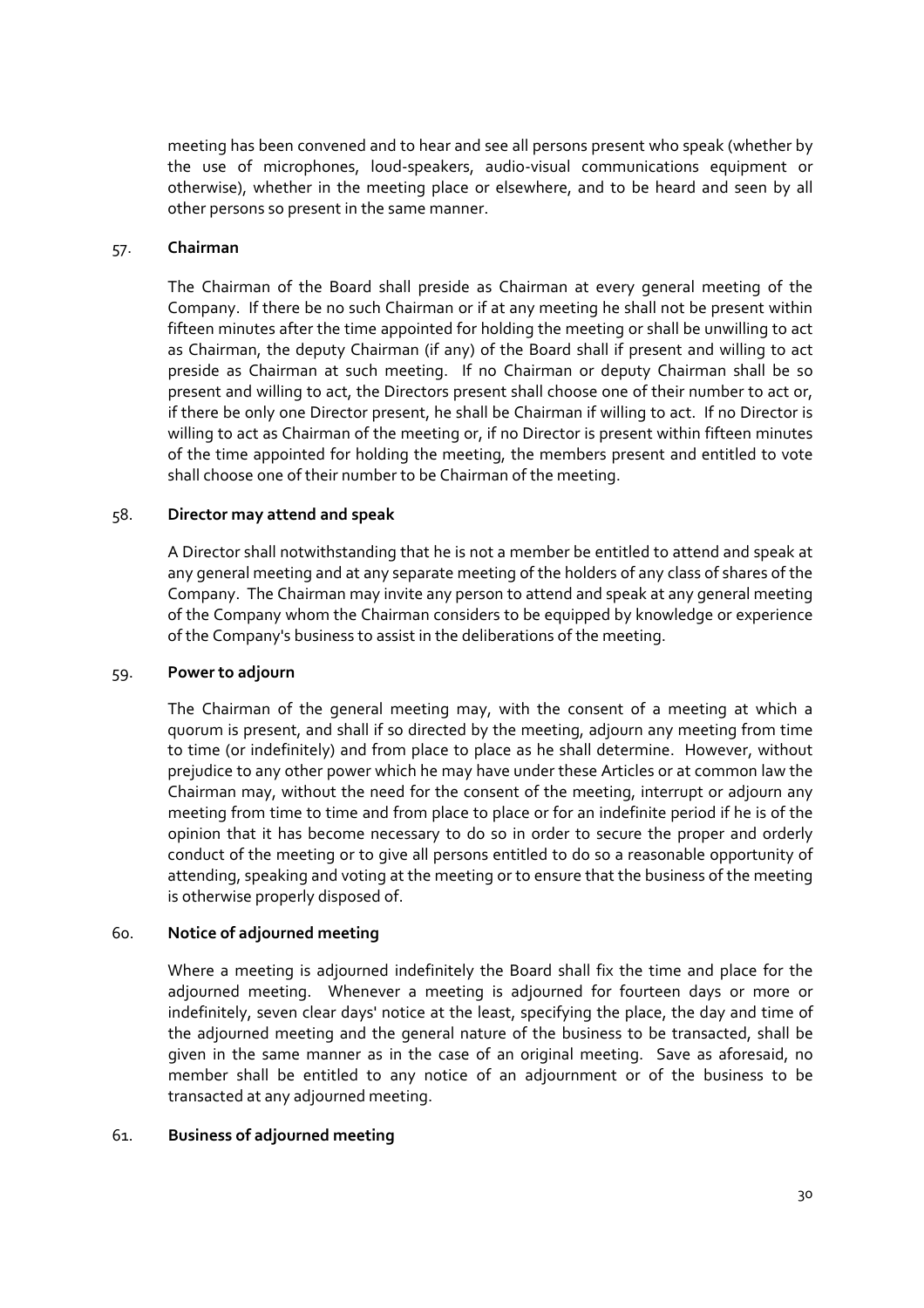<span id="page-35-0"></span>No business shall be transacted at any adjourned meeting other than the business which might properly have been transacted at the meeting from which the adjournment took place.

## **L. Voting**

### 62. **Method of voting**

At any general meeting a resolution put to a vote of the meeting shall be decided on a show of hands unless (before or immediately after the declaration of the result of the show of hands or on the withdrawal of any other demand for a poll) a poll is duly demanded. Subject to the provisions of the Act, a poll may be demanded by:

- (a) the Chairman of the meeting; or
- (b) by at least two members present in person or by proxy having the right to vote at the meeting; or
- (c) a member or members present in person or by proxy representing not less than one tenth of the voting rights of all the members having the right to vote at the meeting; or
- (d) a member or members present in person or by proxy holding shares conferring a right to vote at the meeting being shares on which an aggregate sum has been paid up equal to not less than one tenth of the total sum paid up on all the shares conferring that right;

and a demand for a poll by a person as proxy for a member shall be as valid as if the demand were made by the member himself.

#### 63. **Chairman's declaration conclusive on show of hands**

Unless a poll is duly demanded and the demand is not withdrawn a declaration by the Chairman of the meeting that a resolution has on a show of hands been carried or carried unanimously or by a particular majority or lost or not carried by a particular majority shall be conclusive, and an entry to that effect in the book containing the minutes of proceedings of the Company shall be conclusive evidence thereof, without proof of the number or proportion of the votes recorded in favour of or against such resolution.

## 64. **Objection to error in voting**

No objection shall be raised to the qualification of any voter or to the counting of or failure to count any vote except at the meeting or adjourned meeting at which the vote objected to is given or tendered or at which the error occurs. Any objection or error shall be referred to the Chairman of the meeting and shall only vitiate the decision of the meeting on any resolution if the Chairman decides that it is of sufficient magnitude to vitiate the resolution or may otherwise have affected the decision of the meeting. The decision of the Chairman on such matters shall be final and conclusive.

#### 65. **Amendment to resolutions**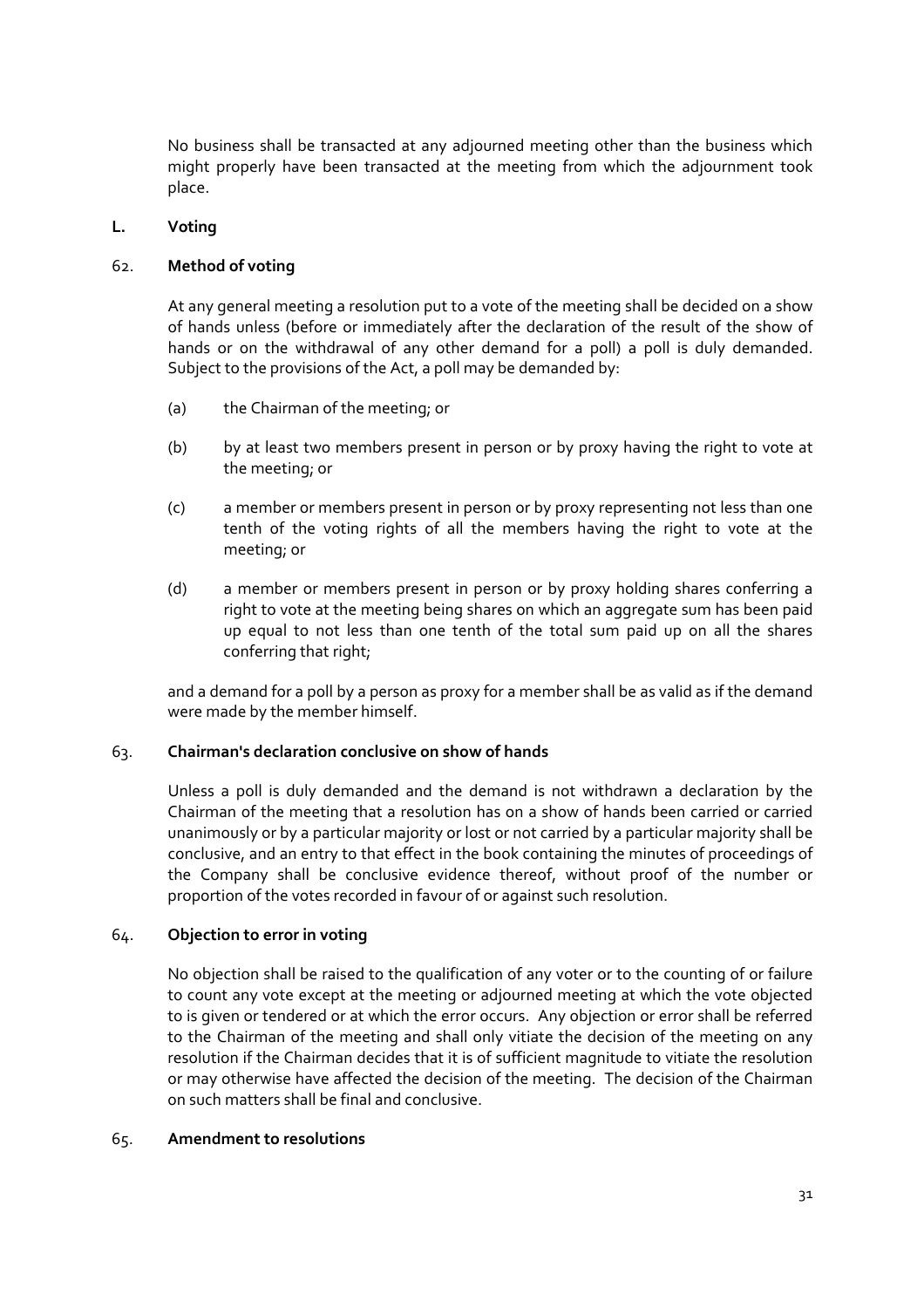If an amendment shall be proposed to any resolution under consideration but shall in good faith be ruled out of order by the Chairman of the meeting, any error in such ruling shall not invalidate the proceedings on the substantive resolution. In the case of a resolution duly proposed as a special resolution no amendment to it (other than a mere clerical amendment to correct a patent error) may in any event be considered or voted on. In the case of a resolution, no amendment to it (other than a mere clerical amendment to correct a manifest error) may be considered or voted upon unless notice of such proposed amendment is given to the Office at least forty‐eight hours prior to the time appointed for holding the relevant meeting or adjourned meeting or (in the absence of any such notice) the Chairman of the meeting in his absolute discretion rules that the amendment is fit for consideration at the meeting.

## 66. **Procedure on a poll**

## 66.1 *Timing of poll*

Any poll duly demanded on the election of a Chairman of a meeting or on any question of adjournment shall be taken forthwith. A poll duly demanded on any other matter shall be taken in such manner (including the use of ballot or voting papers or tickets) and at such time and place, not being more than thirty days from the date of the meeting or adjourned meeting at which the poll as demanded, as the Chairman shall direct. The Chairman may, and if so directed by the meeting shall, appoint scrutineers who need not be members and may adjourn the meeting to some place and time fixed by him for the purpose of declaring the result of the poll. No notice need be given of a poll not taken immediately if the time and place at which it is to be taken are announced at the meeting at which it is demanded. In any other case at least seven clear days' notice shall be given specifying the time and place at which the poll is to be taken. The result of the poll shall be deemed to be the resolution of the meeting at which the poll was demanded.

### 66.2 *Continuance of the meeting*

The demand for a poll shall not prevent the continuance of the meeting for the transaction of any business other than the question on which a poll has been demanded. If a poll is demanded before the declaration of the result on a show of hands and the demand is duly withdrawn the meeting shall continue as if the demand had not been made.

### 66.3 *Withdrawal of demand for a poll*

The demand for a poll may before the poll is taken, be withdrawn, but only with the consent of the Chairman. A demand so withdrawn shall validate the result of a show of hands declared before the demand was made. If a demand is withdrawn, the persons entitled in accordance with Article 62 (Method of voting) may demand a poll.

### 66.4 *Voting on a poll*

On a poll votes may be given in person or by proxy. A member entitled to more than one vote need not, if he votes, use all his votes or cast all the votes he uses in the same way.

### 67. **Votes of members**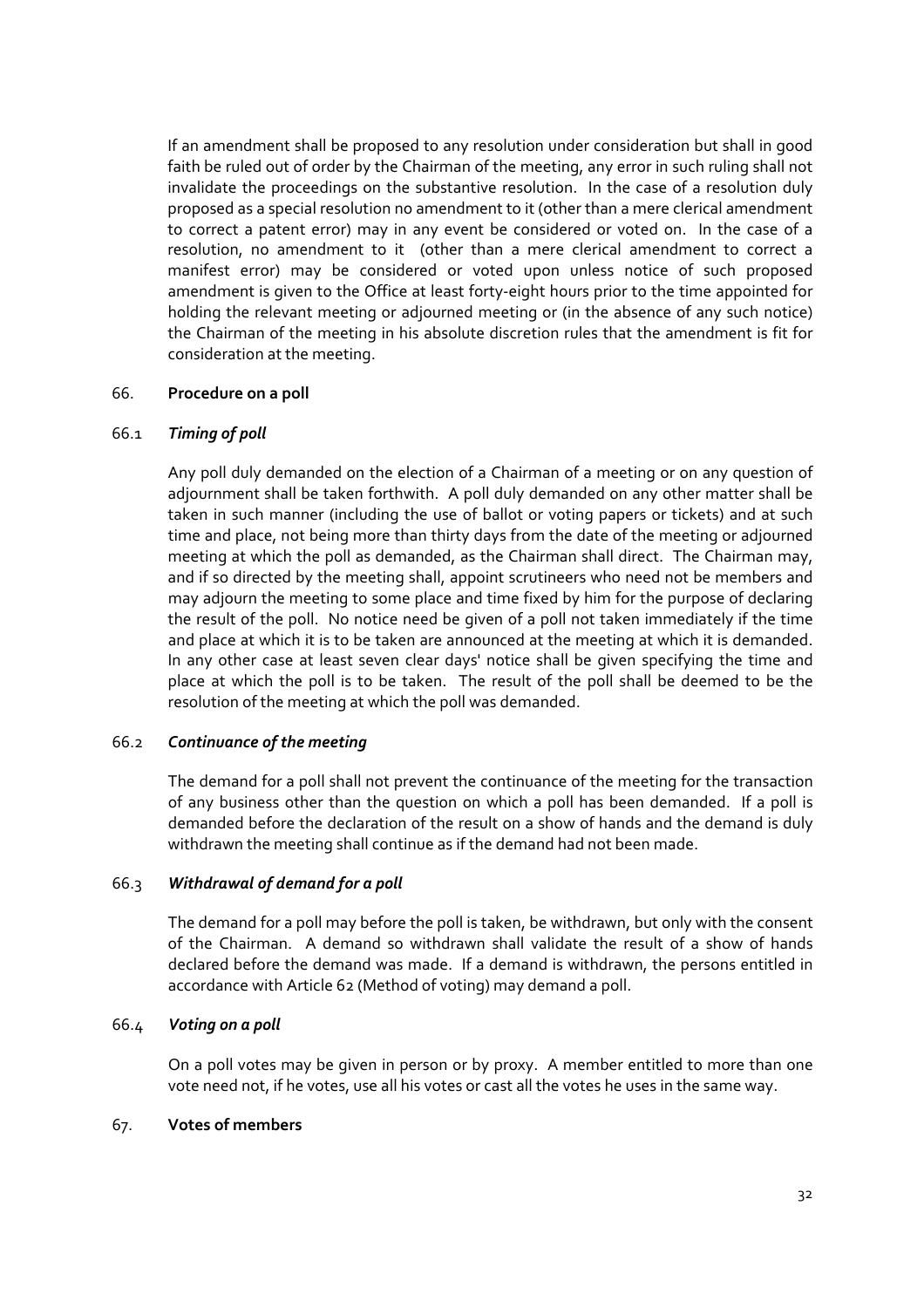## 67.1 *Number of votes*

Subject to any special terms as to voting on which any shares may have been issued or may for the time being be held and to any suspension or abrogation of voting rights pursuant to these Articles, at any general meeting every member who (being an individual) is present in person or by proxy shall on a show of hands have one vote and every member who (being a corporation) is present by duly authorised corporate representative or by proxy shall on a show of hands have one vote, and on a poll every member present in person or by proxy shall have one vote for each share of which he is the holder.

## 67.2 *Joint holders*

If two or more persons are joint holders of a share, then in voting on any question the vote of the senior who tenders a vote, whether in person or by proxy, shall be accepted to the exclusion of the votes of the other joint holders. For this purpose seniority shall be determined by the order in which the names of the holders stand in the Register.

## 67.3 *Receivers and other persons*

Where in the Isle of Man or elsewhere a receiver or other person (by whatever name called) has been appointed by any court claiming jurisdiction in that behalf to exercise powers with respect to the property or affairs of any member on the ground (however formulated) of mental disorder, the Board may in its absolute discretion on or subject to production of such evidence of the appointment as the Board may require, permit such receiver or other person authorised by a court or official, to vote in person or, on a poll, by proxy on behalf of such member at any general meeting. Evidence to the satisfaction of the Board of the authority of the person claiming to exercise the right to vote shall be deposited at the Office or at such other place as is specified in accordance with these Articles for the deposit of instruments of proxy not less than forty‐eight hours before the time appointed for holding the meeting or adjourned meeting at which the right to vote is to be exercised and in default the right to vote shall not be exercisable.

### 68. **Casting vote**

In the case of an equality of votes, whether on a show of hands or on a poll, the Chairman of the meeting at which the show of hands takes place or at which the poll was demanded shall be entitled to a second or casting vote in addition to any other vote that he may have.

## 69. **Voting by proxy**

Any person (whether a member of the Company or not) may be appointed to act as a proxy. Deposit of an instrument of proxy shall not preclude a member from attending and voting in person at the meeting in respect of which the proxy is appointed or at any adjournment of it.

## 70. **Form of proxy**

The appointment of a proxy shall:

(a) be in any common form or in such other form as the Board may approve under the hand of the appointor or of his attorney duly authorised in writing or if the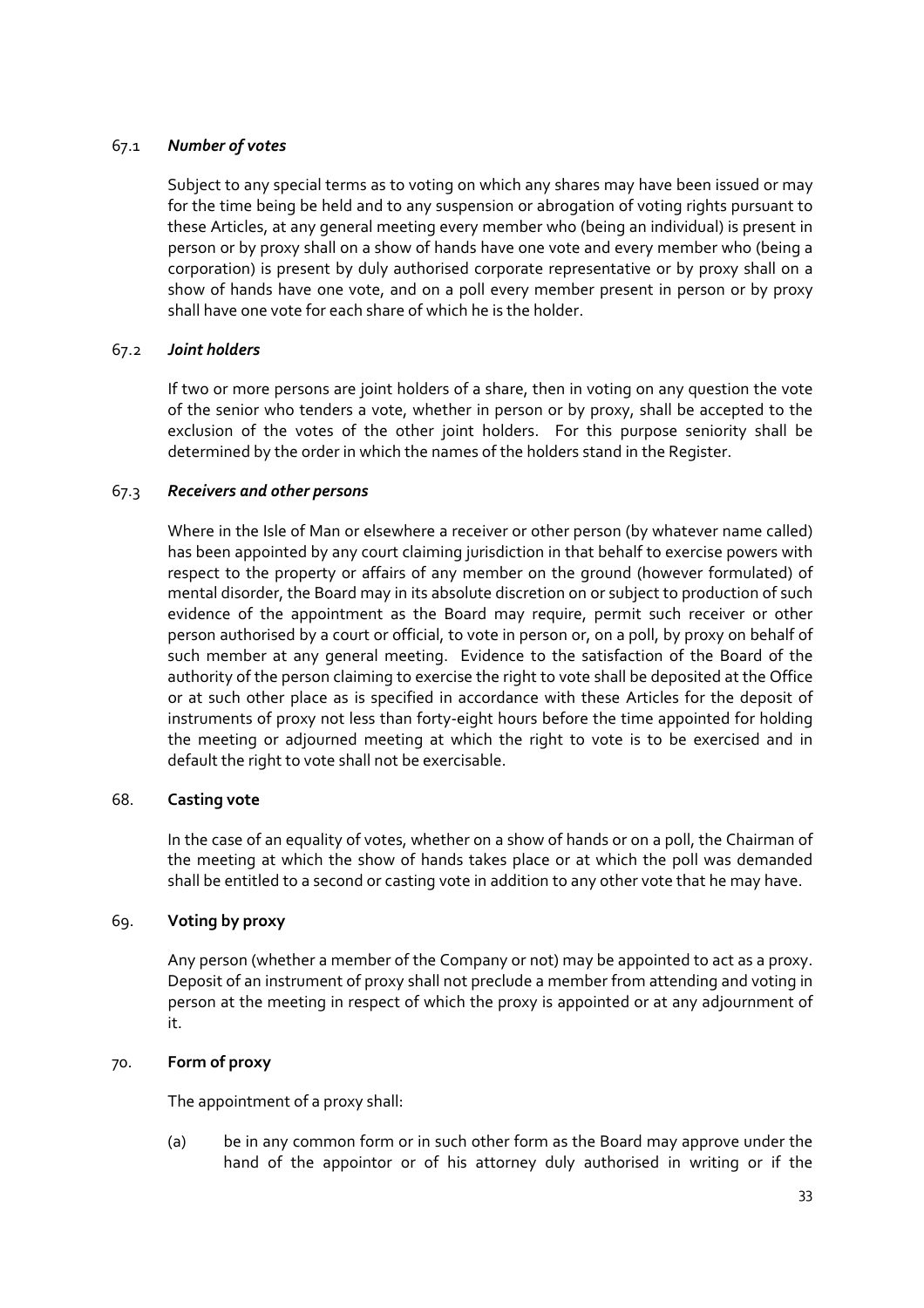appointor is a corporation under its common seal or under the hand of some officer or attorney duly authorised in that behalf or shall be contained in an Electronic Communication sent to such address (if any) as may for the time being be notified by or on behalf of the Company for that purpose, provided that the Electronic Communication is received in accordance with Article 71.1(b);

- (b) be deemed (subject to any contrary direction contained in the same) to confer authority to demand or join in demanding a poll and to vote on any resolution or amendment of a resolution put to the meeting for which it is given, as the proxy thinks fit, but shall not confer any further right to speak at the meeting except with the permission of the Chairman;
- (c) unless the contrary is stated in it be valid as well for any adjournment of the meeting as for the meeting to which it relates; and
- (d) where it is stated to apply to more than one meeting, be valid for all such meetings as well as for any adjournment of any such meetings.

## 71. **Deposit of proxy**

- 71.1 The instrument appointing a proxy and the power of attorney or other authority (if any) under which it is signed, or a copy of such authority certified notarially or in some other way approved by the Board shall:
	- (a) in the case of an instrument in writing, be deposited by personal delivery, post or facsimile transmission at the Office or at such other place within the Isle of Man or elsewhere as is specified in the notice convening the meeting or in any instrument of proxy sent out by the Company in relation to the meeting not less than forty‐ eight hours before the time of the holding of the meeting or adjourned meeting at which the person named in the instrument proposes to vote; or
	- (b) in the case of an appointment contained in an Electronic Communication, where an address has been specified for the purpose of receiving Electronic Communications:
		- (i) in the notice convening the meeting; or
		- (ii) in any instrument of proxy sent out by the Company in relation to the meeting; or
		- (iii) in any invitation contained in an Electronic Communication to appoint a proxy issued by the Company in relation to the meeting

be received at such address not less than forty‐eight hours before the time for holding the meeting or adjourned meeting at which the person named in the appointment proposes to vote; or

- (c) in the case of a poll taken more than forty‐eight hours after it is demanded be deposited as aforesaid after the poll has been demanded and not less than twenty‐ four hours before the time appointed for the taking of the poll; or
- (d) where the poll is not taken forthwith but is taken not more than forty‐eight hours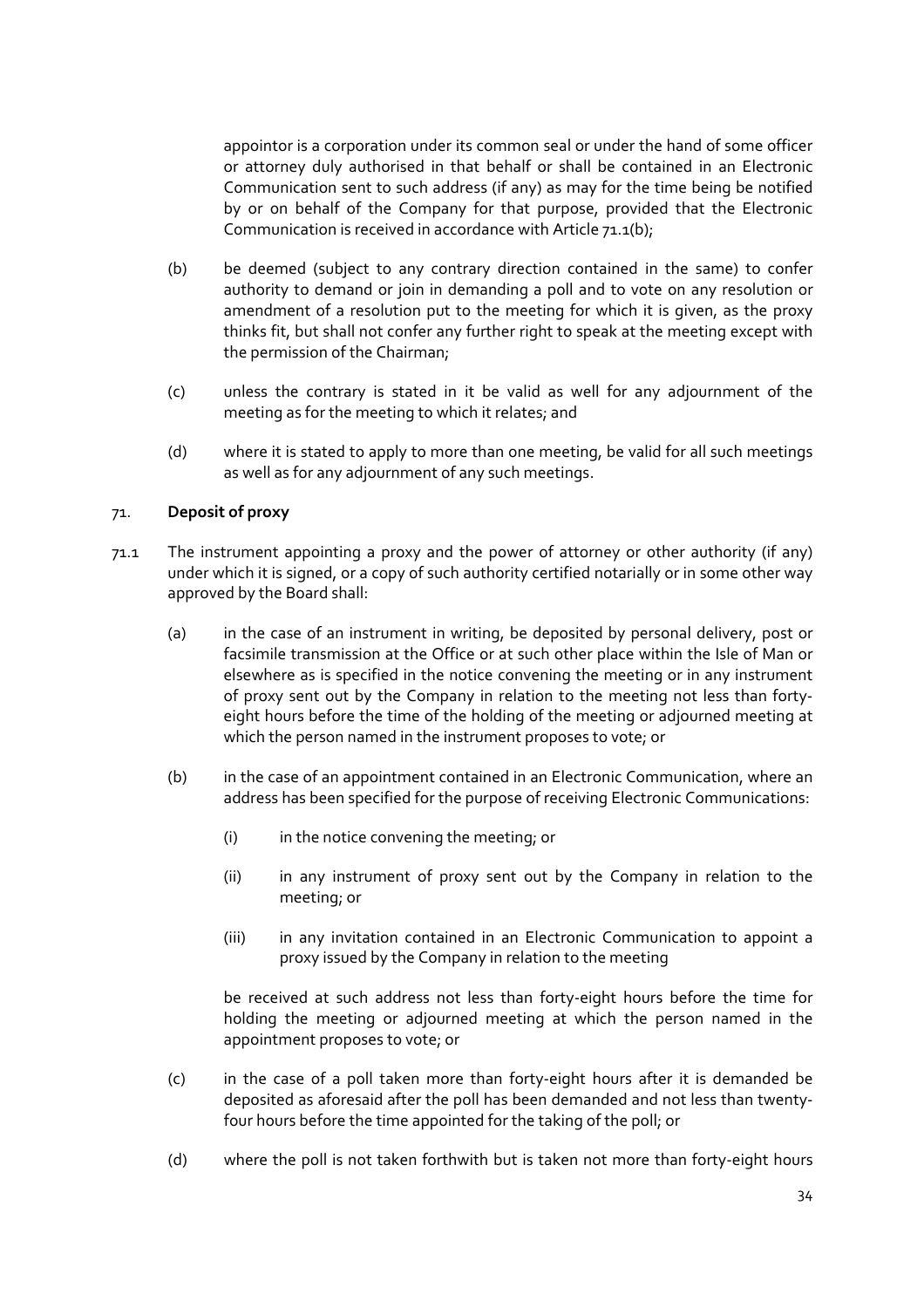after it was demanded, be delivered at the meeting at which the poll was demanded to the Chairman of the meeting;

and an appointment of a proxy not deposited, delivered or received in a manner so permitted shall be invalid. The Board may at its discretion treat a faxed or other machine made copy of a written instrument appointing a proxy as such an appointment for the purpose of this Article.

- 71.2 Without limiting the foregoing, in relation to any shares which are held in uncertificated form, the Board may from time to time permit appointments of a proxy to be made by means of an Electronic Communication in the form of an uncertificated proxy instruction (that is, a properly authenticated dematerialised instruction, and/or other instruction or notification, which is sent by means of an Uncertificated System and received by such participant in the Uncertificated System acting on behalf of the Company as the Directors may prescribe, in such form and subject to such terms and conditions as may from time to time be prescribed by the Directors (subject always to the facilities and requirements of the Uncertificated System)); and may in a similar manner permit supplements to, or amendments or revocations of, any such uncertificated proxy instruction to be made by like means. The Board may in addition prescribe the method of determining the time at which any such properly authenticated dematerialised instruction (and/or other instruction or notification) is to be treated as received by the Company or such participant. The Board may treat any such uncertificated proxy instruction which purports to be or is expressed to be sent on behalf of a holder of a share as sufficient evidence of the authority of the person sending that instruction to send it on behalf of that holder.
- 71.3 For the purposes of Articles 70(a), 71.1(b) and 74 the term "address" in relation to Electronic Communications includes any number or address (including, in the case of any uncertificated proxy instruction permitted pursuant to Article 71.2, an identification number of a participant in the relevant Uncertificated System concerned) used for the purposes of such communications.
- 71.4 No appointment of a proxy shall be valid after the expiry of twelve months from the date named in it as the date of its execution except at an adjourned meeting or on a poll demanded at a meeting or an adjourned meeting in cases where the meeting was originally held within twelve months from such date.
- 71.5 The proceedings at a general meeting shall not be invalidated where an appointment of a proxy in respect of that meeting is delivered in a manner permitted by these Articles by Electronic Communication, but because of a technical problem it cannot be read by the recipient.

### 72. **More than one proxy may be appointed**

A member may appoint more than one proxy to attend on the same occasion. When two or more valid but differing appointments of proxy are delivered in respect of the same share for use at the same meeting and in respect of the same matter, the one which is last validly delivered (regardless of its date or of the date of its execution) shall be treated as replacing and revoking the other or others as regards that share. If the Company is unable to determine which appointment was last validly delivered, none of them shall be treated as valid in respect of that share.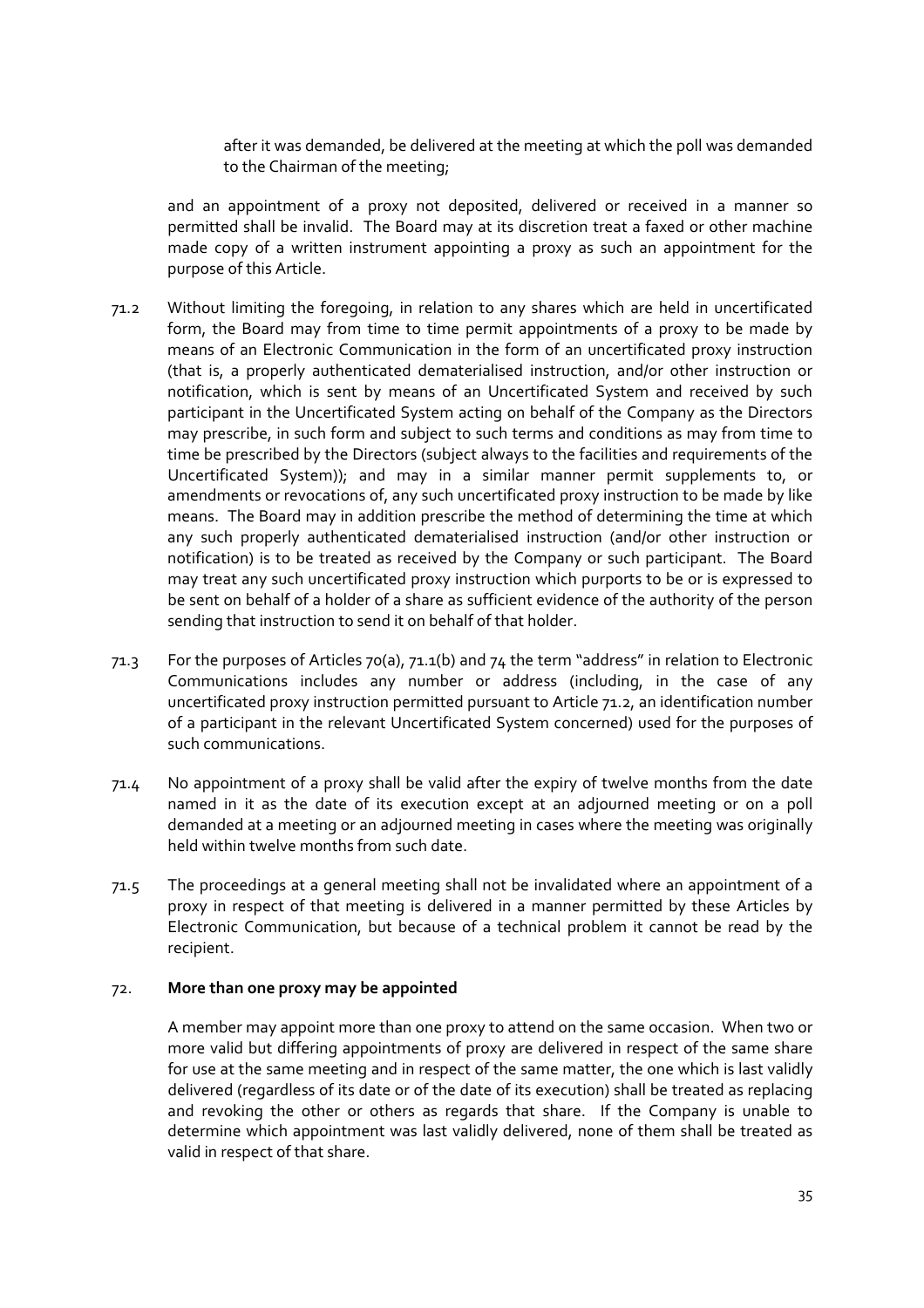## 73. **Board may supply proxy cards**

The Board shall at the expense of the Company send by post or otherwise forms of appointment of proxy (reply‐paid or otherwise) with the notice convening any general meeting to members entitled to vote at the meeting. Such forms of appointment of proxy shall provide for at least three‐way voting on all resolutions to be proposed at the meeting other than the resolutions relating to the procedure of the meeting. The accidental omission to send an appointment of proxy or the non receipt of it by any member entitled to attend and vote at a meeting shall not invalidate the proceedings at that meeting.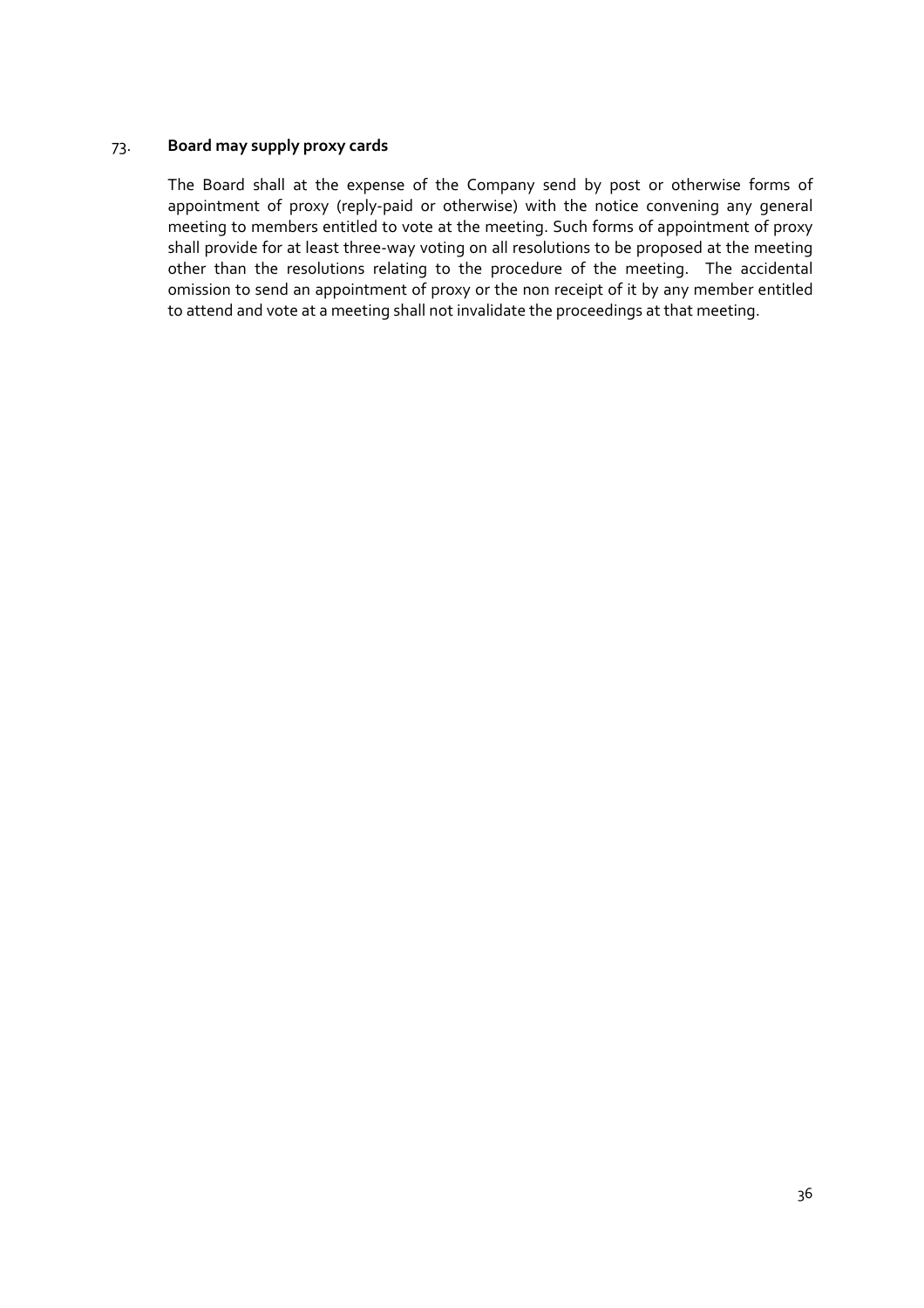## 74. **Revocation of proxy**

A vote given or poll demanded in accordance with the terms of an appointment of a proxy shall be valid notwithstanding the death or mental disorder of the principal or the revocation of the appointment of the proxy, or of the authority under which the appointment of the proxy was executed or the transfer of the share in respect of which the appointment of the proxy is given unless notice of such death, mental disorder, revocation or transfer shall have been delivered to or received by the Company not later than the latest time at which the proxy should have been delivered to or received by the Company in order to be valid for use at the meeting or adjourned meeting at which the proxy is used, or (in the case of a poll taken otherwise than at or on the same day as the meeting or adjourned meeting) not later than 24 hours before the time of the taking of the poll at which the vote is cast. Such notice of determination shall be either by means of an instrument delivered to the Office or to such other place within the Isle of Man or elsewhere as may be specified by or on behalf of the Company in accordance with Article 71.1(a) or contained in an Electronic Communication received at the address (if any) specified by or on behalf of the Company in accordance with Article 71.1(b), regardless of whether any relevant proxy appointment was effected by means of an instrument or contained in an Electronic Communication. For the purpose of this Article, an Electronic Communication which contained such notice of determination need not be in writing if the Board has determined that the Electronic Communication which contains the relevant proxy appointment need not be in writing.

## 75. **Register of substantial interests and suspension of interests**

## 75.1 *Register of substantial interests*

- (a) The Directors shall keep a register (in this Article hereafter referred to as "**the Register of Substantial Interests**") and shall procure that, whenever the Company receives information from a person in consequence of the fulfilment of an obligation imposed on him by the Disclosure and Transparency Rules of the UK Financial Services Authority, that information is within three working days thereafter inscribed in the Register of Substantial Interests against that person's name, together with the date of the inscription.
- (b) Unless the Register of Substantial Interests is in such a form as to constitute an index, the Directors shall ensure that the Register of Substantial Interests is made up in such a way that the entries against the respective names entered in it appear in chronological order.
- (c) The Directors shall cause to be maintained an index of the names entered in the Register of Substantial Interests, containing in relation to each such name a sufficient indication to enable the information entered against it to be readily found, and shall procure that within ten days after the date on which a name is entered in the Register of Substantial Interests any necessary alteration is made in the index.
- (d) The Register of Substantial Interests shall be kept at the Office or at any other place determined by the Directors.
- (e) The Register of Substantial Interests shall be open to inspection in the same manner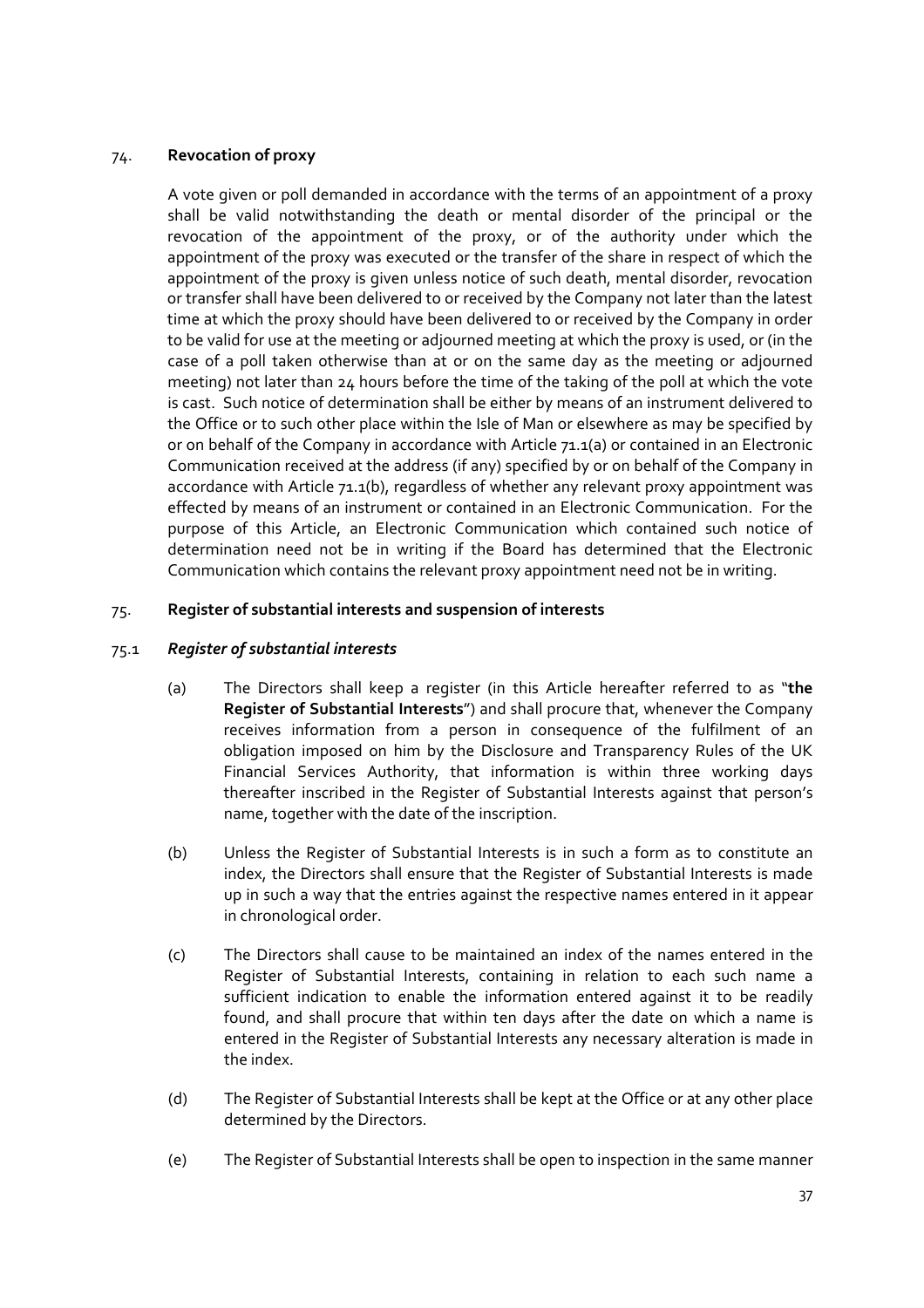as the Register in accordance with these Articles.

### 75.2 *Disenfranchisement notice*

The Board may at any time serve an Information Notice upon a member. If a member has been issued with an Information Notice and has failed in relation to any shares the subject of the Information Notice (**"notice shares"**) to furnish any information required by such notice within the time period specified therein, then the Board may at any time following fourteen days from the expiry of the date on which the information required to be furnished pursuant to the relevant Information Notice is due to be received by the Board, serve on the relevant holder a notice (in this Article called a "**disenfranchisement notice**") whereupon the following sanctions shall apply:

*(a) Voting*

the member shall not with effect from the service of the disenfranchisement notice be entitled in respect of the notice shares to attend or to vote (either in person or by representative or proxy) at any general meeting of the Company or at any separate meeting of the holders of any class of shares of the Company or on any poll or to exercise any other right conferred by membership in relation to any such meeting or poll; and

*(b) Dividends and transfers*

where the notice shares represent at least 0.25 per cent. in par value of their class:

- (i) any dividend or other money payable in respect of the notice shares shall be withheld by the Company, which shall not have any obligation to pay interest on it and the member shall not be entitled to elect pursuant to Article 138 (Payment of scrip dividends) to receive shares instead of that dividend; and
- (ii) subject in the case of uncertificated shares to the Uncertificated Regulations no transfer, other than an approved transfer, of any notice shares held by the member shall be registered unless the member is not himself in default as regards supplying the information required pursuant to the relevant Information Notice and the member proves to the satisfaction of the Board that no person in default as regards supplying such information is interested in any of the shares the subject of the transfer.

### 75.3 *Withdrawal notice*

The Company may at any time withdraw a disenfranchisement notice by serving on the holder of the shares to which the same relates a notice in writing to that effect (a **"withdrawal notice**").

### 75.4 *Cessation of sanctions*

Where the sanctions under Article 75.2 (Disenfranchisement notice) apply in relation to any shares they shall cease to have effect: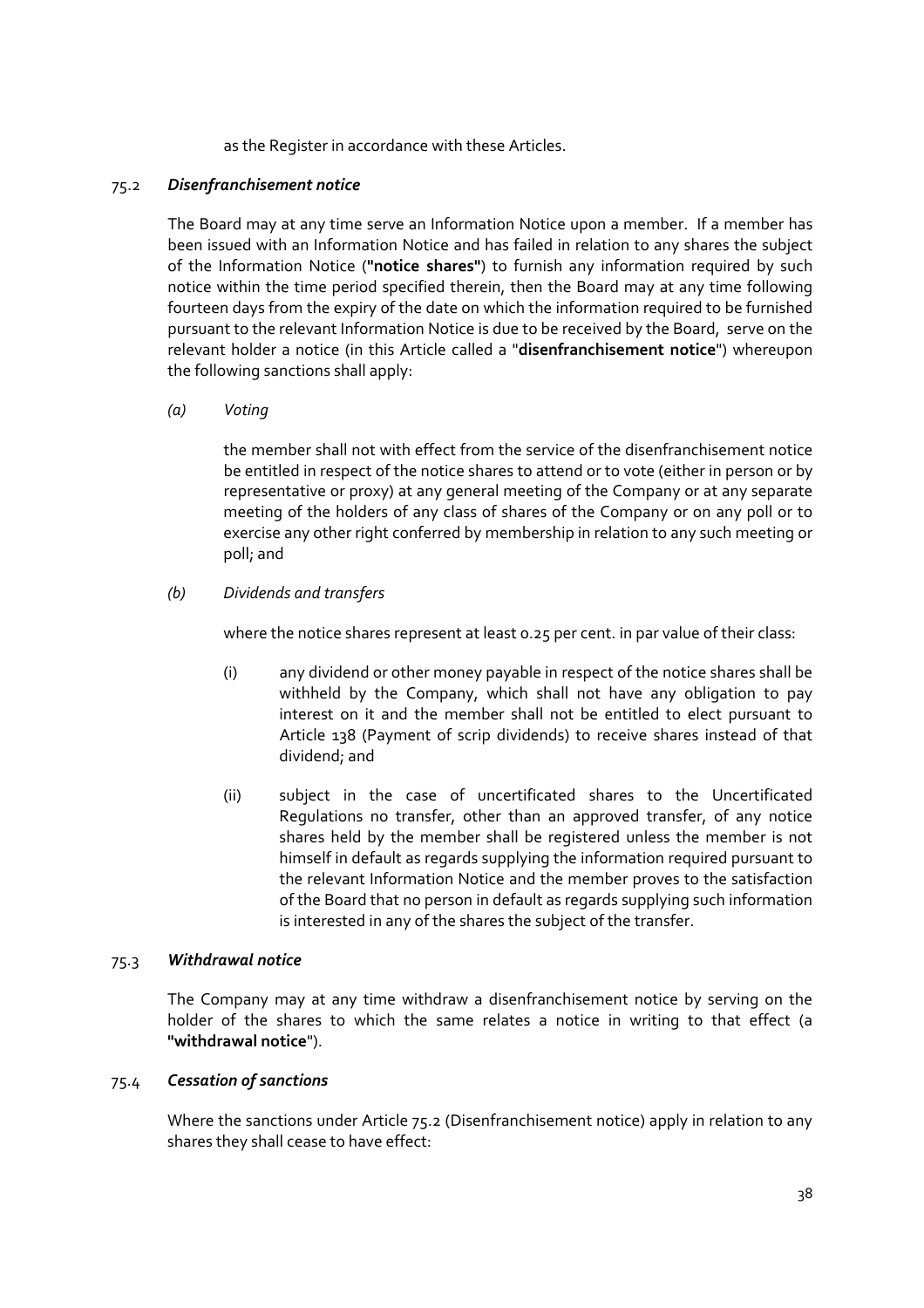- (a) if the shares are transferred by means of an approved transfer;
- (b) at the end of the period of one week (or such shorter period as the Board may determine) following receipt by the Company of the information required by the notice mentioned in Article 75.2 and the Board being fully satisfied that such information is full and complete; or
- (c) on the date on which a withdrawal notice is served by the Company.

# 75.5 *Certificated form*

The Board may:

- (a) give notice in writing to any member holding notice shares in uncertificated form requiring the member to change his holding of such shares from uncertificated form into certificated form within a specified period and then to hold such notice shares in certificated form until the issue of a withdrawal notice; and
- (b) appoint any person to take any steps, by instruction by means of an Uncertificated System or otherwise, in the name of any holder of notice shares as may be required to change such shares from uncertificated form into certificated form (and such steps shall be effective as if they had been taken by such holder).

## **M. Untraced members**

# 76. **Power of sale**

## 76.1 *Untraceable members*

The Company shall be entitled to sell at the best price reasonably obtainable any share of a member or any share to which a person is entitled by transmission if and provided that:

- (a) during the period of twelve years prior to the date of the publication of the advertisements referred to in paragraph (b) (or if published on different dates, the earlier or earliest of them) no cheque, order or warrant in respect of such share sent by the Company through the post in a pre‐paid envelope addressed to the member or to the person entitled by transmission to the share at his address on the Register or other last known address given by the member or person to which cheques, orders or warrants in respect of such share are to be sent has been cashed and the Company has received no communications in respect of such share from such member or person provided that during such period of twelve years at least three cash dividends (whether interim or final) in respect of the shares in question have become payable and no such dividend during that period has been claimed by the person entitled to it;
- (b) on or after expiry of the said period of twelve years the Company has given notice of its intention to sell such share by advertisements in both a national daily newspaper published in the United Kingdom and in a newspaper circulating in the area in which the last known address of such member or person appeared;
- (c) the said advertisements, if not published on the same day, shall have been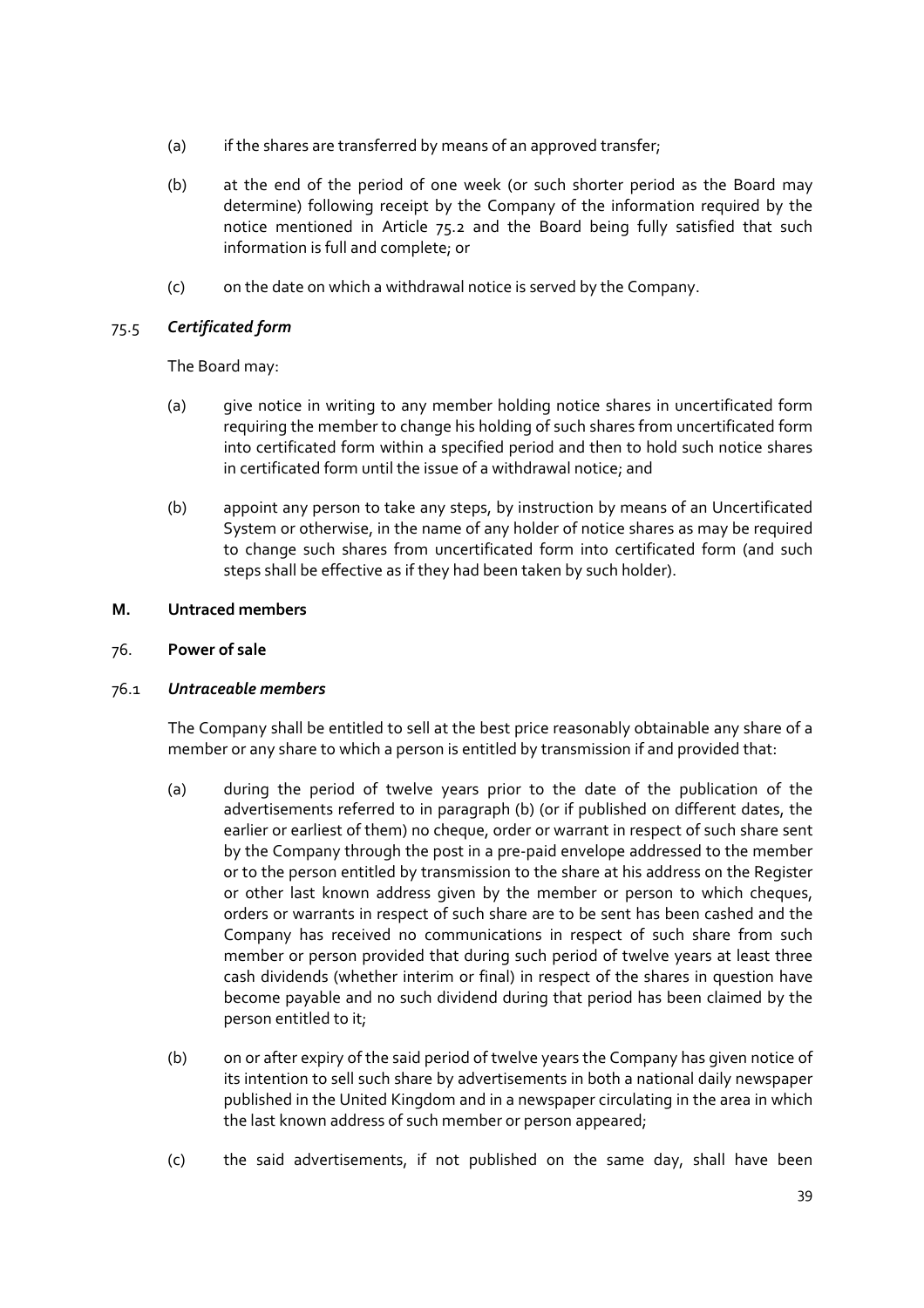published within thirty days of each other;

- (d) during the further period of three months following the date of publication of the said advertisements (or, if published on different dates the later or latest of them) and prior to the exercise of the power of sale the Company has not received any communication in respect of such share from the member or person entitled by transmission; and
- (e) the Company has given notice in accordance with the regulations of the relevant regulatory authority of its intention to make such sale and shall, if appropriate, have obtained the approval of the relevant regulatory authority to the proposed form of the said advertisement, if shares of the class concerned are admitted to a securities list and/or a recognised investment exchange.

# 76.2 *Perfection of transfer*

To give effect to any sale of shares pursuant to this Article 76 (Power of sale) the Board may in the case of certificated shares authorise some person to transfer the shares in question and may enter the name of the transferee in respect of the transferred shares in the Register notwithstanding the absence of any share certificate being lodged in respect of it and may issue a new certificate to the transferee and in the case of uncertificated shares exercise any power conferred on it by Article 20.5 (Forfeiture and sale) to effect a transfer of the shares. The purchaser shall not be bound to see to the application of the purchase moneys in respect of any such sale nor shall his title to the shares be affected by any irregularity or invalidity in the proceedings relating to the sale or transfer. Any instrument or exercise shall be effective as if it had been executed or exercised by the holder of or the person entitled by transmission to the shares to which it relates.

## 76.3 *Additional shares*

If during the period of twelve years referred to in Article 76.1 (Untraceable members) or during any period ending on the date when all the requirements of paragraphs (a) to (d) of Article 76.1 have been satisfied, any additional shares have been issued in respect of those held at the beginning of such period or of any previously so issued during such period and all the requirements of paragraphs (b) to (d) of Article 76.1 have been satisfied in regard to such additional shares the Company shall also be entitled to sell the additional shares.

## 77. **Application of proceeds of sale**

The Company shall account to the member or other person entitled to such share or shares for the net proceeds of such sale by carrying all moneys in respect of it to a separate account. The Company shall be deemed to be a debtor to and not a trustee for such member or other person in respect of such moneys. Moneys carried to such separate account may either be employed in the business of the Company or invested in such investments as the Board may from time to time think fit. No interest shall be payable to such member or other person in respect of such moneys and the Company shall not be required to account for any money earned on them.

## **N. Appointment, retirement and removal of directors**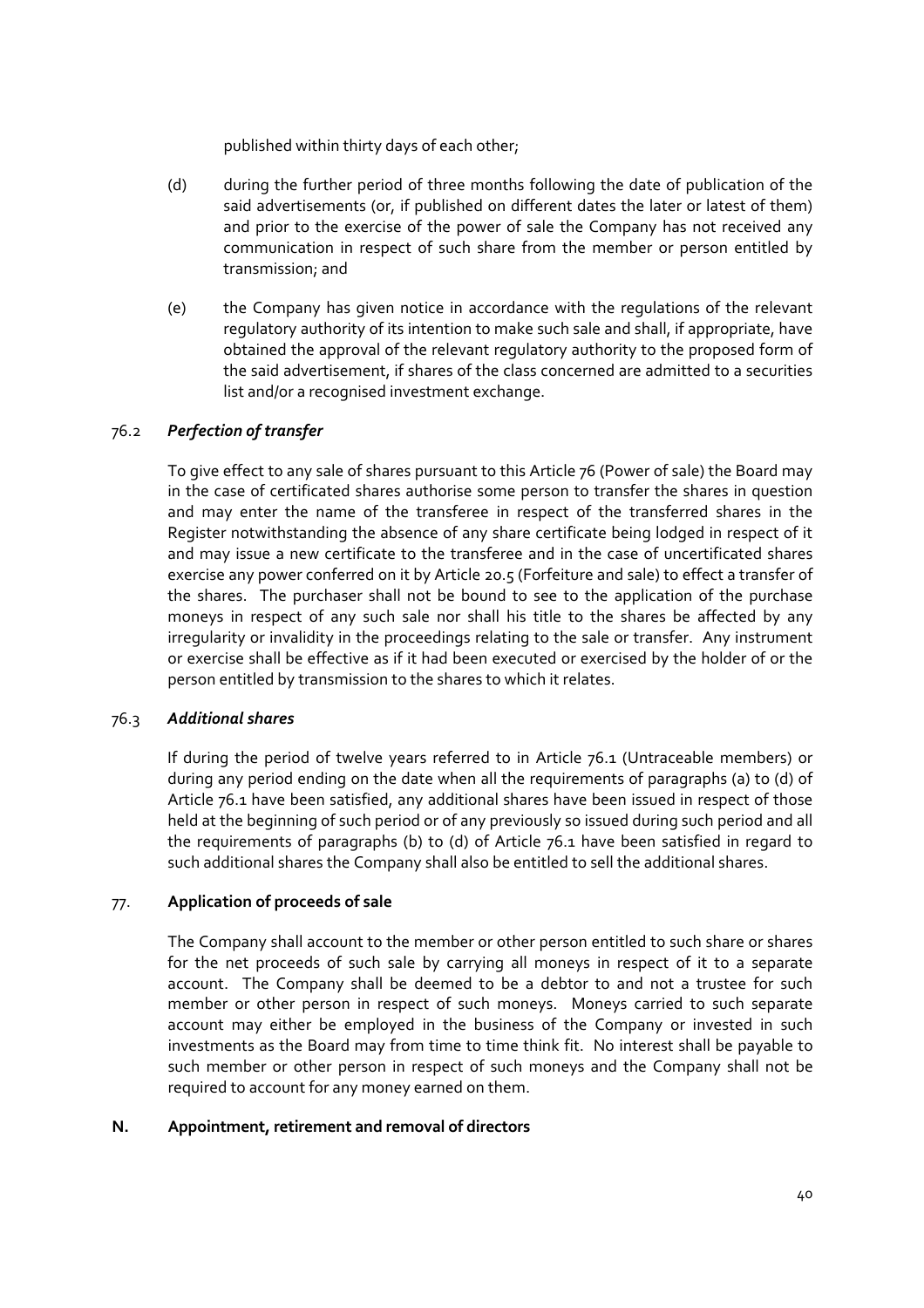## 78. **Number of Directors**

Unless and until otherwise determined by the Company by resolution the number of Directors (other than any alternate Directors) shall be not less than two or more than twelve. A majority of the Directors shall at all times be resident outside the United Kingdom.

# 79. **Power of Company to appoint Directors**

Subject to the provisions of these Articles (including those concerning the residency of Directors), the Company may by resolution appoint a person who is willing to act to be a Director, either to fill a vacancy, or as an addition to the existing Board, and may also determine the rotation in which any additional Directors are to retire, but the total number of Directors shall not exceed any maximum number fixed in accordance with these Articles.

## 80. **Power of Board to appoint Directors**

Without prejudice to the power of the Company to appoint any person to be a Director pursuant to these Articles the Board shall have power at any time to appoint any person who is willing to act as a Director, either to fill a vacancy or as an addition to the existing Board, but the total number of Directors shall not exceed any maximum number fixed in accordance with these Articles and a majority of the Directors shall at all times be resident outside the United Kingdom. Any Director so appointed shall hold office only until the annual general meeting of the Company next following such appointment and shall then be eligible for re-election but shall not be taken into account in determining the number of Directors who are to retire by rotation at that meeting. If not re‐appointed at such annual general meeting, he shall vacate office at the conclusion thereof.

## 81. **Eligibility of new Directors**

No person other than a Director retiring at the meeting (whether by rotation or otherwise) shall be appointed or re‐appointed a Director at any general meeting unless:

- (a) he is recommended by the Board;
- (b) not less than seven nor more than thirty‐five clear days before the date appointed for the meeting notice duly executed by a member (other than the person to be proposed) qualified to vote at the meeting has been given to the Company (by being lodged at the Office) of the intention to propose that person for appointment or re‐appointment stating the particulars which would if he were so appointed or re‐ appointed be required to be included in the Company's register of directors together with notice executed by that person of his willingness to be appointed or re‐appointed; or
- (c) in either case, his appointment would not result in a majority of the Board being resident in the United Kingdom.

## 82. **Share qualification**

A Director shall not be required to hold any shares.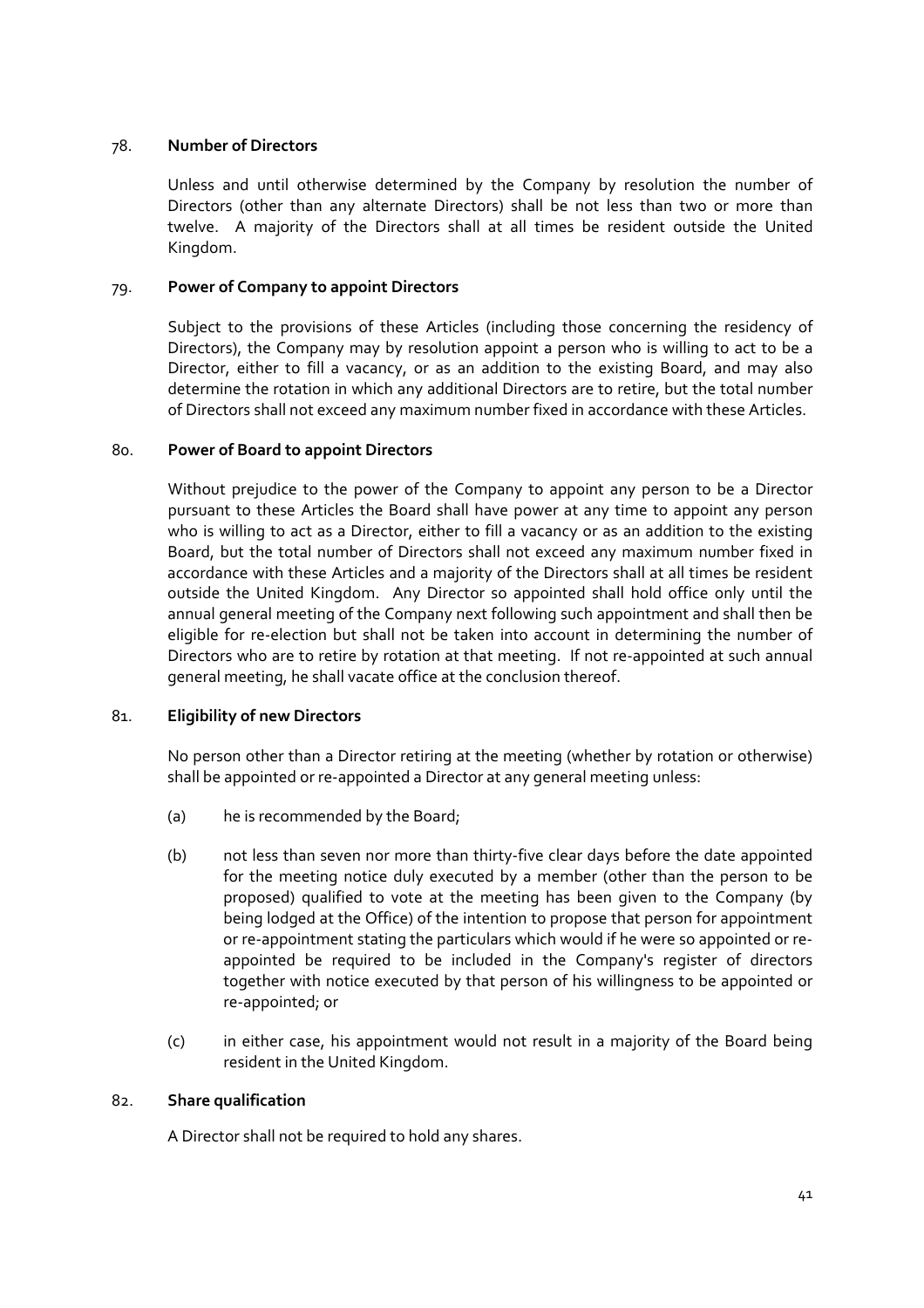## 83. **Resolution for appointment**

A resolution for the appointment of two or more persons as Directors by a single resolution shall not be moved unless a resolution that it shall be so proposed has first been agreed to by the meeting without any vote being given against it and any resolution moved in contravention of this provision shall be void. For the purpose of this Article, a resolution for approving a person's appointment or for nominating a person for appointment as a Director shall be treated as a resolution for his appointment.

## 84. **No retirement on account of age**

No person shall be or become incapable of being appointed or re‐appointed a Director by reason of his having attained the age of seventy or any other age, nor shall any special notice be required in connection with the appointment, re‐appointment or the approval of the appointment of such person. No Director shall vacate his office at any time by reason of the fact that he has attained the age of seventy or any other age.

## 85. **Retirement by rotation**

## 85.1 *Number of directors*

At every annual general meeting one third of the Directors who are subject to retirement by rotation or, if their number is not three or a multiple of three, the number nearest to but not exceeding one third shall retire from office by rotation provided that if there is only one Director who is subject to retirement by rotation, he shall retire.

### 85.2 *Identity of directors*

Subject to the requirement of these Articles that a majority of the Directors shall at all times be resident outside the United Kingdom, the Directors to retire by rotation shall include (so far as is necessary to obtain the number required) any Director who wishes to retire and not to offer himself for re‐election. Any further Directors so to retire shall (subject as aforesaid) be those of the other Directors subject to retirement by rotation who have been longest in office since their last appointment or re‐appointment, but, as between persons who became or were last re-appointed Directors on the same day, those to retire shall (unless they otherwise agree among themselves and subject to the requirement that a majority of the Directors shall at all times be resident outside the United Kingdom) be determined by lot. A Director who retires (whether by rotation or otherwise) shall be eligible for re‐election and may, if willing to act, be re‐appointed. The Directors to retire on each occasion (both as to numbers and identity) shall be determined by the composition of the Directors at the date of the notice convening the annual general meeting and no Director shall be required to retire or be relieved from retiring or be retired by reason of any change in the number or identity of the Directors after the date of the notice but before the close of the meeting.

### 85.3 *Re‐appointment*

If the Company, at the meeting at which a Director retires by rotation, does not fill the vacancy created by his retirement, the retiring Director shall, if willing to act, be deemed to have been re-appointed unless at the meeting it is expressly resolved not to fill the vacancy or unless a resolution for the reappointment of the Director is put to the meeting and lost or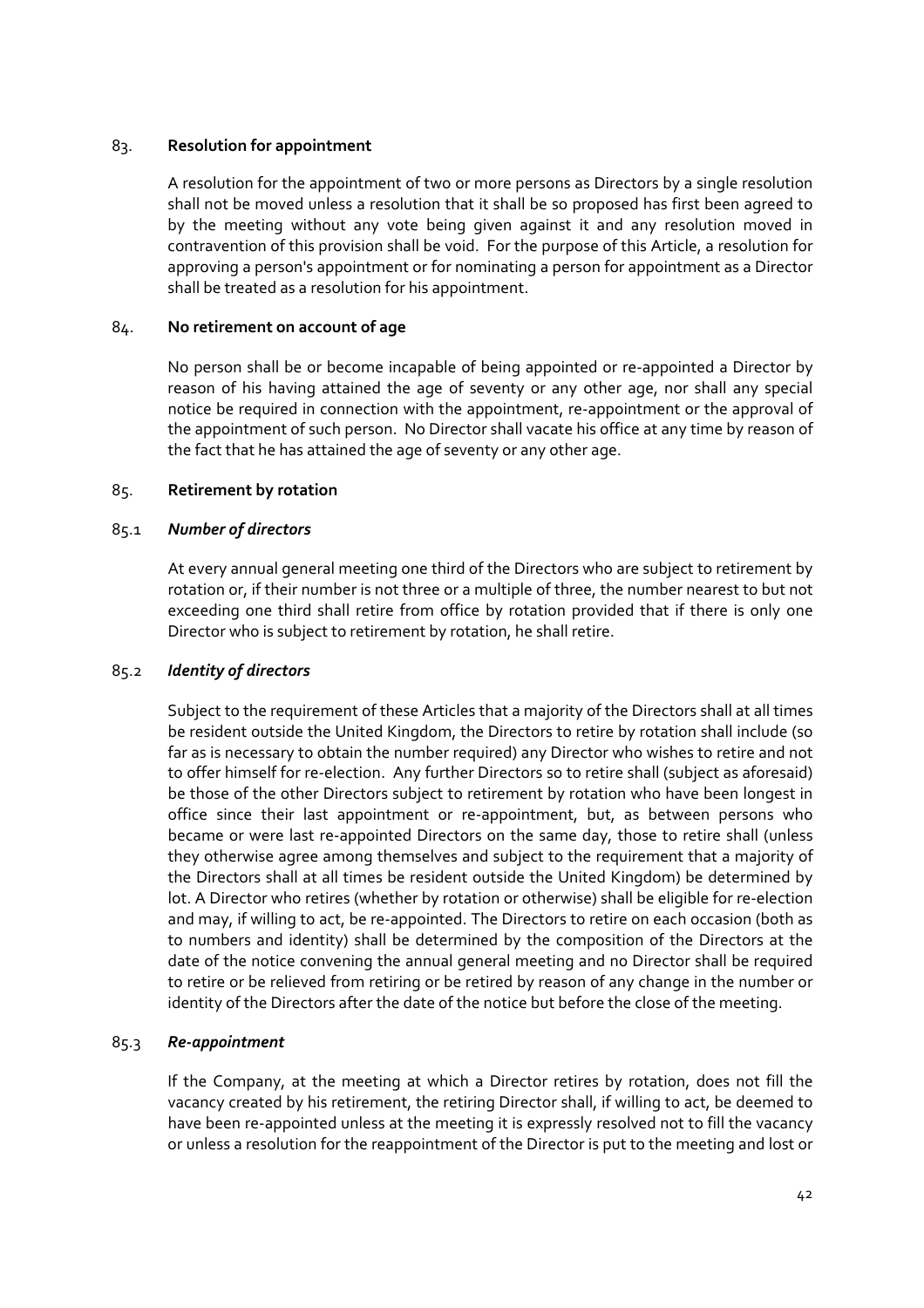if the retiring Director has given notice in writing to the Company that he is unwilling to be re-elected or where the default in filling the vacancy is due to the moving of a resolution in contravention of Article 83 (Resolution for appointment).

## 85.4 *Timing of retirement*

The retirement of any Director retiring at a general meeting in accordance with this Article shall not have effect until the conclusion of the meeting except where a resolution is passed to elect some other person in the place of the retiring Director or a resolution for his re‐ election is put to the meeting and lost in which case the retirement shall take effect at the time of election of his replacement or the time of the losing of that resolution as the case may be. A retiring Director who is re‐elected or deemed to have been re‐elected will continue in office without a break.

## 85.5 *Annual re‐election for certain Directors*

Notwithstanding the above provisions of this Article 85, any Director who is also a director of an investment manager of the Company shall be eligible for re‐election at each annual general meeting of the Company but shall not be taken into account in determining the number of Directors who are to retire by rotation at each such meeting pursuant to Article 85.1. If not re‐appointed at any annual general meeting of the Company, he shall vacate office at the conclusion thereof.

## 86. **Removal by resolution**

The Company may by resolution remove any Director before the expiration of his period of office notwithstanding anything in these Articles or in any agreement between the Company and such Director and, without prejudice to any claim for damages which he may have for breach of any contract of service between him and the Company, may (subject to these Articles) by resolution appoint another person who is willing to act to be a Director in his place. Any person so appointed shall be treated, for the purposes of determining the time at which he or any other Director is to retire by rotation, as if he had become a Director on the day on which the person in whose place he is appointed was last appointed or re‐ appointed a Director. In default of such appointment the vacancy arising upon the removal of a Director from office may be filled by a casual vacancy.

### 87. **Vacation of office by Director**

Without prejudice to any provisions for retirement contained in these Articles the office of a Director shall be vacated if:

- (a) he resigns by notice in writing delivered to the Company's registered agent or the Office or tendered at a Board meeting in which event he shall vacate that office on the service of that notice on the Company or at such later time as is specified in the notice or he offers in writing to resign from his office and the Directors resolve to accept such offer (provided that no resignation should become effective without an immediate appointment of a replacement Director if it would otherwise result in a majority of the Directors being resident in the United Kingdom); or
- (b) he ceases to be a Director by virtue of any provision of the Act, is removed from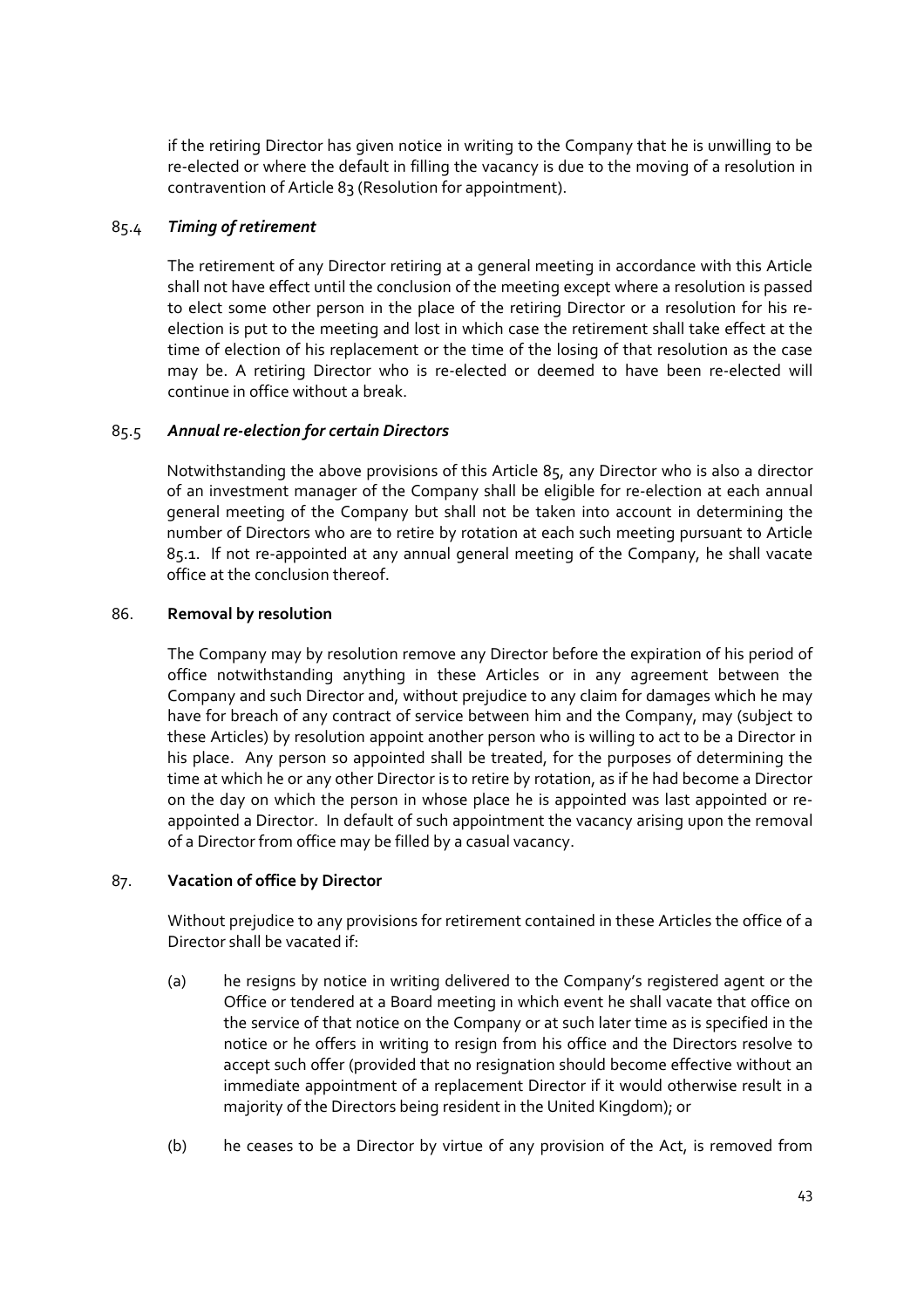office pursuant to these Articles or becomes prohibited by law from being a Director (including, without limitation, by virtue of section 93 of the Act); or

- (c) he has an interim receiving order made against him, makes any arrangement or compounds with his creditors generally; or
- (d) an order is made by any court of competent jurisdiction (whether in the Isle of Man, the United Kingdom or elsewhere) on the ground (howsoever formulated) of mental disorder for his detention or for the appointment of a guardian or receiver or other person to exercise powers with respect to his property or affairs or he is admitted to hospital in pursuance of an application for admission for treatment under any statute for the time being in force in the Isle of Man or the United Kingdom relating to mental disorder or, in any other territory, in pursuance of an application for admission under analogous legislation or regulations and the Board resolves that his office be vacated; or
- (e) he shall be absent, without the permission of the Board from Board meetings for six consecutive months (whether or not an alternate director appointed by him attends) and the Board resolves that his office be vacated; or
- (f) he is requested to resign by notice in writing addressed to him at his address as shown in the register of Directors and signed by all the other Directors (without prejudice to any claim for damages which he may have for breach of any contract between him and the Company) provided that the vacation does not cause a majority of the Directors to be resident in the United Kingdom; or
- (g) he is convicted of an indictable offence and the Directors shall resolve that it is undesirable in the interests of the Company that he remains a Director of the Company; or
- (h) the conduct of that Director (whether or not concerning the affairs of the Company) is the subject of either (i) an application by the Treasury pursuant to section 26 of the Companies Act 1992 to the Isle of Man High Court or (ii) an investigation by the police of any jurisdiction and the Board shall resolve that it is undesirable that he remains a Director; or
- (i) notice is given to terminate his contract of employment or engagement with the Company where he is in breach of such contract; or
- (j) he has been disqualified from acting as a director; or
- (k) subsequent to his appointment, he becomes resident in the United Kingdom and as a result thereof the majority of the Directors are resident in the United Kingdom.

### 88. **Resolution as to vacancy conclusive**

A resolution of the Board declaring a Director to have vacated office under the terms of Article 87 (Vacation of office by Director) shall be conclusive as to the fact and grounds of vacation stated in the resolution.

### **O. Alternate Directors**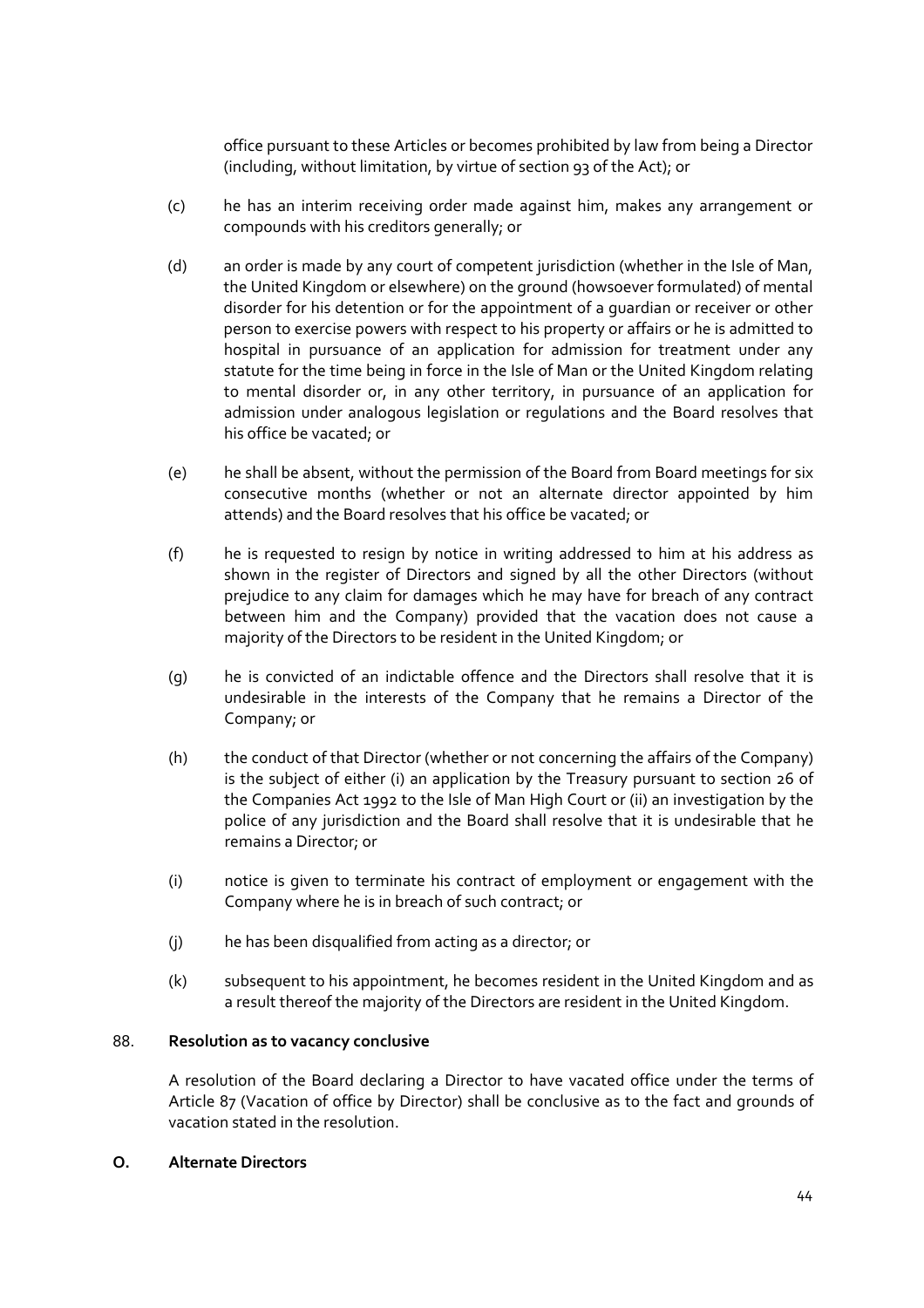# 89. **Appointments**

### 89.1 *Identity of appointee*

Each Director (other than an alternate Director) may by notice in writing under his hand delivered to the Company's registered agent or the Office or at a meeting of the Directors or in any other manner approved by the Board appoint any other Director or any person approved for that purpose by the Board and willing to act to be his alternate and may in like manner remove from office an alternate director so appointed by him. No person who is resident in the United Kingdom may be appointed as an alternate Director unless his appointor is also so resident.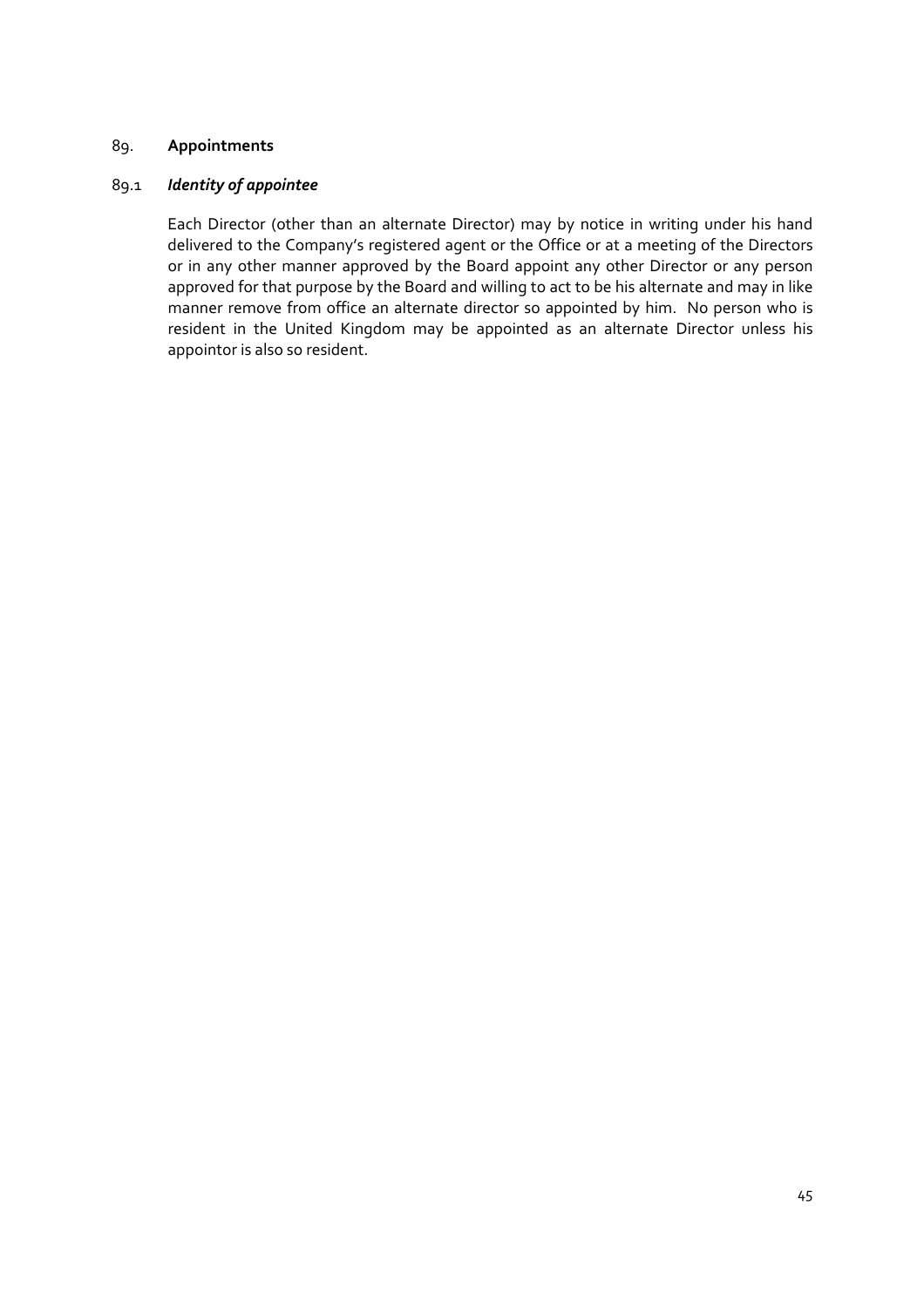## 89.2 *Method of appointment*

No appointment of an alternate Director shall be effective until his consent to act as a Director has been received by the Company's registered agent or at the Office.

## 89.3 *Nature of alternate*

An alternate Director need not hold a share qualification and shall not be counted in reckoning any maximum number of Directors allowed by these Articles.

## 90. **Participation in Board meetings**

## 90.1 *Right to participate*

Every alternate Director shall (subject to his giving to the Company an address within the British Isles at which notices may be served on him) be entitled to receive notice of all meetings of the Board and all committees of the Board of which his appointor is a member and, in the absence from such meetings of his appointor, to attend and vote and be counted in the quorum at such meetings and to exercise all the powers, rights, duties and authorities of his appointor as a Director. A Director acting as alternate Director shall have a separate vote at Board meetings for each Director for whom he acts as alternate Director, in addition to his own vote (if any), but he shall count as only one person for the purpose of determining whether a quorum is present.

## 90.2 *Alternate's authority*

Execution by an alternate Director of any resolution in writing of the Directors or of a committee of the Directors shall, unless the notice of his appointment provides to the contrary, be as effective as execution by his appointor. To such extent as the Directors may from time to time determine in relation to any committees of the Directors, the foregoing provisions of this paragraph shall also apply mutatis mutandis to any meeting of any such committee of which his appointor is a member.

### 91. **Alternate Director responsible for own acts**

## 91.1 *Responsibility for defaults*

Every person acting as an alternate Director shall be an officer of the Company, shall alone be responsible to the Company for his own acts and defaults and shall not be deemed to be the agent of the Director appointing him.

### 91.2 *Status of alternate*

Save as otherwise provided in these Articles, an alternate Director shall be subject in all respects to the provisions of these Articles relating to Directors and shall be deemed for all purposes to be a Director.

## 92. **Interests of alternate Director**

An alternate Director shall be entitled to contract and be interested in and benefit from contracts or arrangements with the Company and to be repaid expenses and to be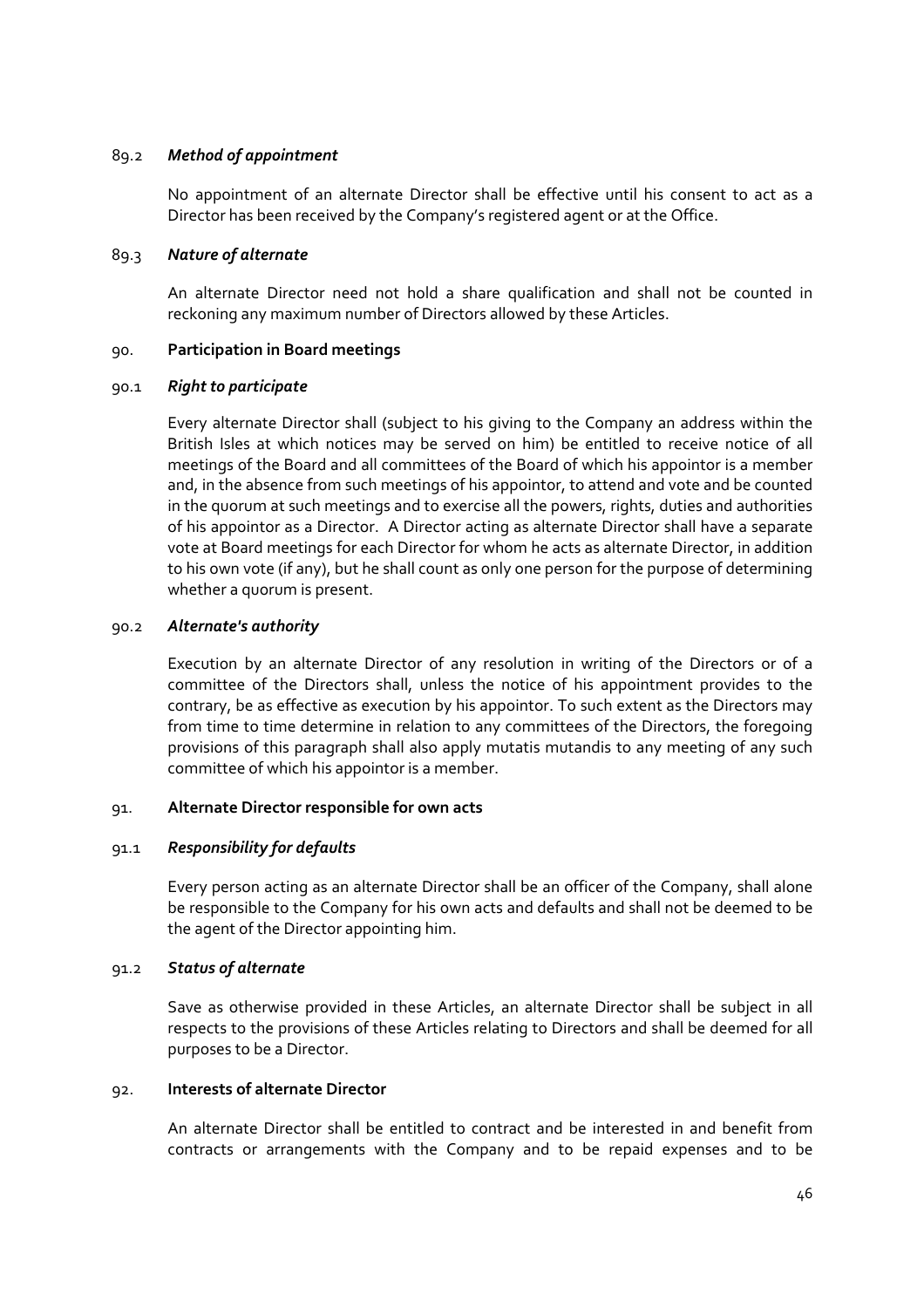indemnified to the same extent mutatis mutandis as if he were a Director. However, he shall not, unless the Company by resolution otherwise determines, be entitled to receive from the Company any fees for his services as alternate except only such part (if any) of the fee payable to his appointor as such appointor may by notice in writing to the Company direct. Subject to this Article, the Company shall pay to an alternate Director such expenses as might properly have been paid to him if he had been a Director.

### 93. **Revocation of appointment**

An alternate Director shall cease to be an alternate Director:

- (a) if his appointor revokes his appointment; or
- (b) if his appointor ceases for any reason to be a Director, provided that if any Director retires by rotation or otherwise but is re‐appointed or deemed to be re‐appointed at the same meeting at which he retires, any valid appointment of an alternate Director which was in force immediately before his retirement shall remain in force; or
- (c) if any event happens in relation to him which, if he were a Director otherwise appointed, would cause him to vacate office.

## **P. Directors' remuneration, expenses and pensions**

## 94. **Directors' fees**

The Directors (other than alternate Directors) shall be entitled to receive by way of fees for their services as Directors such sum as the Board may from time to time determine (not exceeding £250,000 per annum or such other sum as the Company in general meeting shall from time to time determine). Such sum (unless otherwise directed by the resolution of the Company by which it is voted) shall be divided among the Directors in such proportions and in such manner as the Board may determine or in default of such determination, equally (except that in such event any Director holding office for less than the whole of the relevant period in respect of which the fees are paid shall only rank in such division in proportion to the time during such period for which he holds office). Any fees payable pursuant to this Article shall be distinct from any salary, remuneration or other amounts payable to a Director pursuant to any other provisions of these Articles and shall accrue from day to day.

### 95. **Expenses**

Each Director shall be entitled to be repaid all reasonable travelling, hotel and other expenses properly incurred by him in or about the performance of his duties as Director, including any expenses incurred in attending meetings of the Board or any committee of the Board or general meetings or separate meetings of the holders of any class of shares or of debentures of the Company.

## 96. **Additional remuneration**

If by arrangement with the Board any Director shall perform or render any special duties or services outside his ordinary duties as a Director and not in his capacity as a holder of employment or executive office, he may be paid such reasonable additional remuneration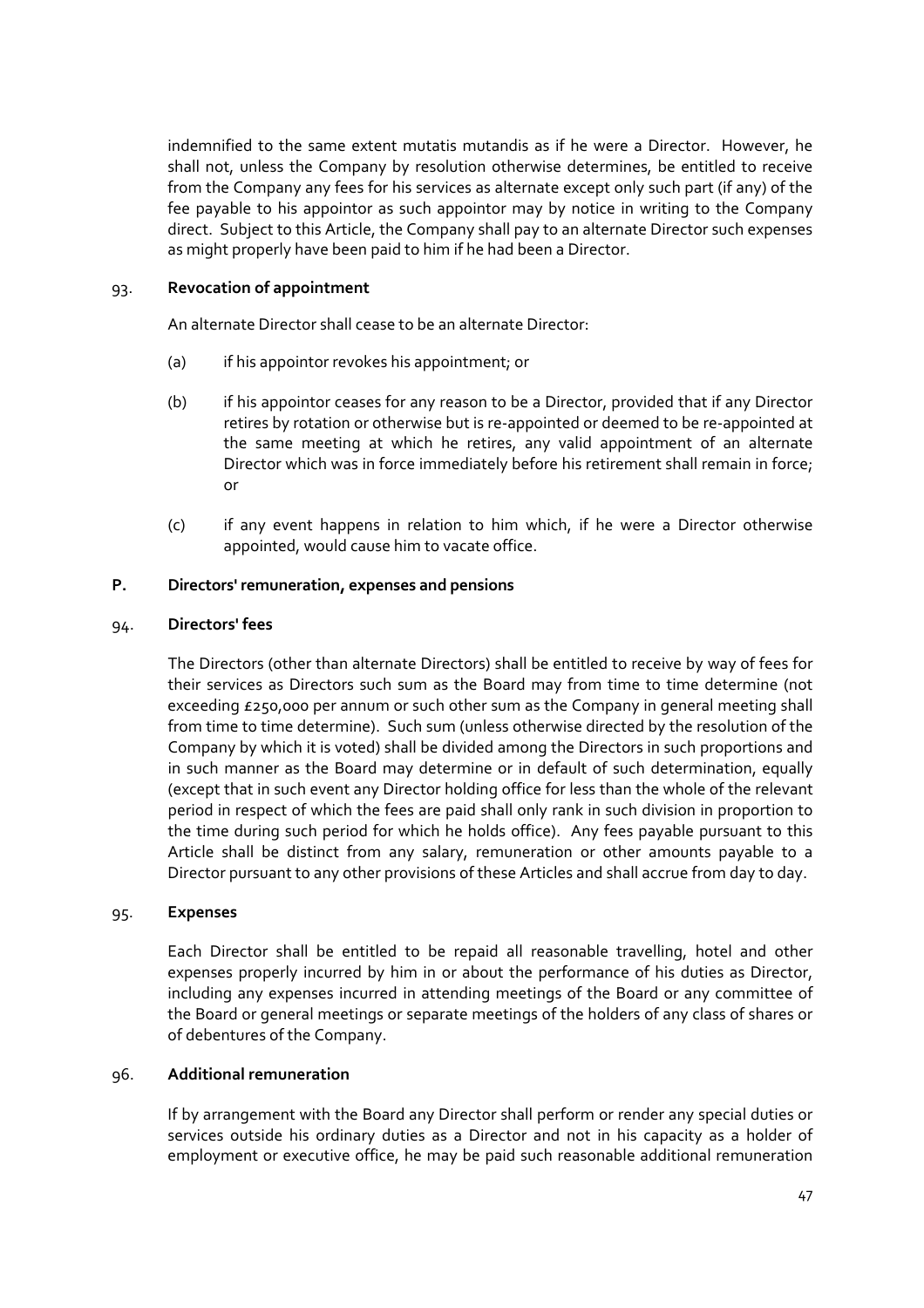(whether by way of a lump sum or by way of salary, commission, participation in profits or otherwise) as the Board may from time to time determine.

### 97. **Remuneration of executive Directors**

The salary or remuneration of any Director appointed to hold any employment or executive office in accordance with the provisions of these Articles may be either a fixed sum of money or may altogether or in part be governed by business done or profits made or otherwise determined by the Board and may be in addition to or in lieu of any fee payable to him for his services as Director pursuant to these Articles.

## 98. **Pensions and other benefits**

The Board may exercise all the powers of the Company to provide pensions or other retirement or superannuation benefits and to provide death or disability benefits or other allowances or gratuities (whether by insurance or otherwise) for or to institute and maintain any institution, association, society, club, trust, other establishment or profit sharing, share incentive, share purchase or employees' share scheme calculated to advance the interests of the Company or to benefit any person who is or has at any time been a Director of the Company or any company which is a subsidiary company of or allied to or associated with the Company or any such subsidiary or any predecessor in business of the Company or of any such subsidiary and for any member of his family (including a spouse or former spouse) and any person who is or was dependent on him. For such purpose the Board may establish, maintain, subscribe and contribute to any scheme, institution, association, club, trust or fund and pay premiums and, subject to the provisions of the Act, lend money or make payments to, guarantee or give an indemnity in respect of, or give any financial or other assistance in connection with, any of the aforesaid matters or bodies. The Board may procure any of such matters to be done by the Company either alone or in conjunction with any other person. Any Director or former Director shall be entitled to receive and retain for his own benefit any pension or other benefit provided under this Article and shall not be obliged to account for it to the Company.

### **Q. Powers and duties ofthe Board**

### 99. **Powers of the Board**

The management and control of the business of the Company shall be in and from the Isle of Man or such other place outside the United Kingdom as the Board may determine from time to time. Subject to the provisions of the Act, the memorandum of association of the Company and these Articles and to any directions given by special resolution of the Company, the business of the Company shall be managed by the Board, which may exercise all the powers of the Company whether relating to the management of the business or not. No alteration of the memorandum of association, or of these Articles and no such direction given by the Company shall invalidate any prior act of the Board which would have been valid if such alteration had not been made or such direction had not been given. Provisions contained elsewhere in these Articles as to any specific power of the Board shall not be deemed to limit the general powers given by this Article.

### 100. **Powers of Directors being less than minimum number**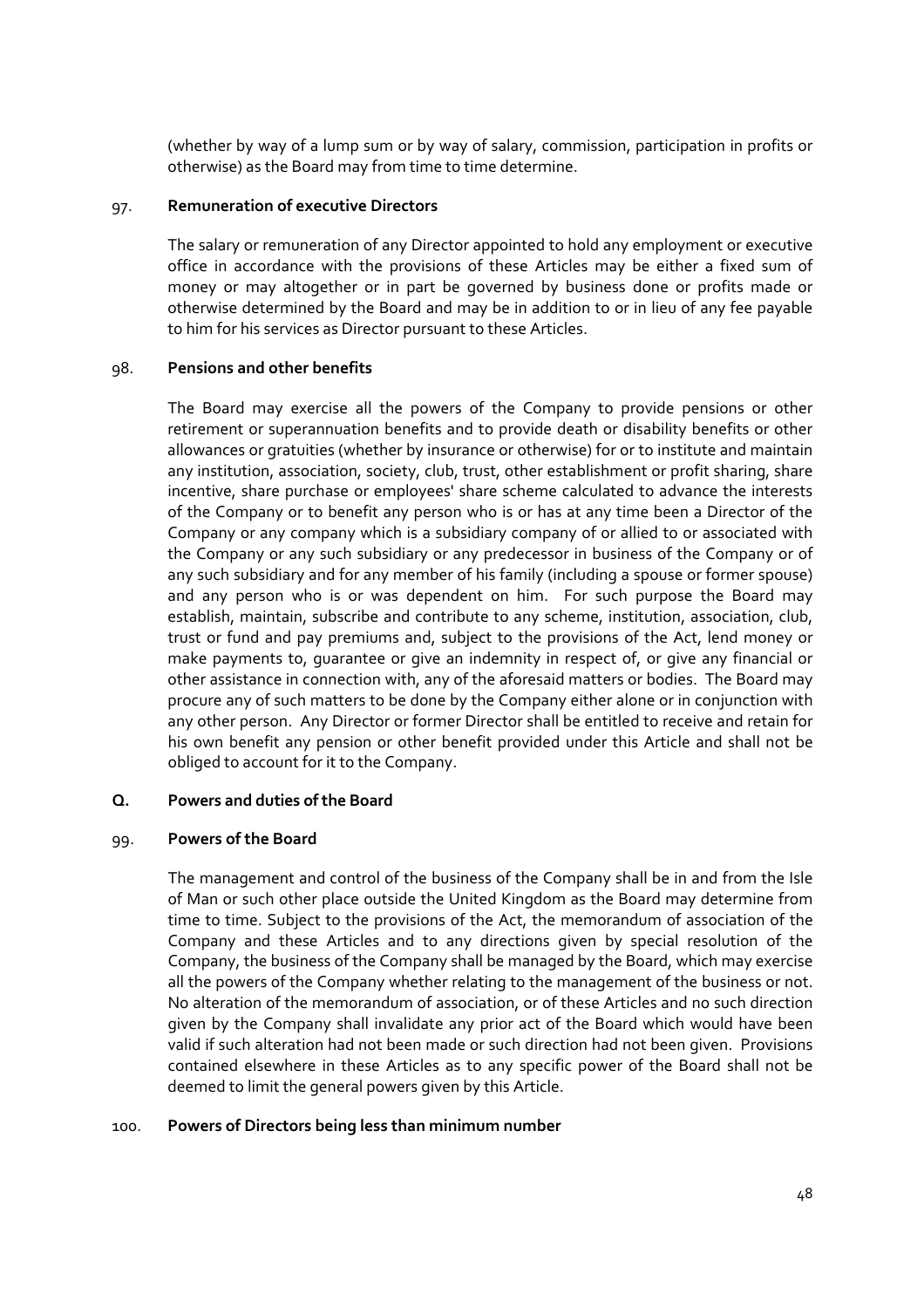If the number of Directors is less than the minimum for the time being prescribed by these Articles the remaining Director or Directors shall act only for the purposes of appointing an additional Director or Directors to make up such minimum or of convening a general meeting of the Company for the purpose of making such appointment. If there are no Director or Directors able or willing to act, any two members may summon a general meeting for the purpose of appointing Directors. Subject to the provisions of these Articles, any additional Director so appointed shall hold office only until the dissolution of the annual general meeting of the Company next following such appointment unless he is re‐elected during such meeting.

## 101. **Powers of executive Directors**

The Board may from time to time:

- (a) delegate or entrust to and confer on any Director holding executive office and who is not resident in the United Kingdom (including a Managing Director) such of its powers, authorities and discretions (with power to sub‐delegate) for such time on such terms and subject to such conditions as it thinks fit; and
- (b) revoke, withdraw, alter or vary all or any of such powers.

## 102. **Delegation to committees**

### 102.1 *Constituting committees*

The Board may delegate any of its powers, authorities and discretions (with power to sub‐ delegate) for such time on such terms and subject to such conditions as it thinks fit to any committee consisting of one or more Directors and (if thought fit) one or more other persons provided that:

- (a) a majority of the members of a committee shall be Directors or alternate Directors the majority of whom are not resident in the United Kingdom;
- (b) no resolution of a committee shall be effective unless a majority of those present when it is passed are Directors or alternate Directors the majority of whom are not resident in the United Kingdom; and
- (c) any such committee shall only meet and exercise its powers, authorities and discretions from outside the United Kingdom.

Any committee so formed may exercise its power to sub-delegate by sub-delegating to any person or persons (whether or not a member or members of the Board or of the Committee).

# 102.2 *Powers of committee*

The Board may confer such powers either collaterally with or to the exclusion of and in substitution for all or any of the powers of the Board in that respect and may from time to time revoke, withdraw, alter or vary any of such powers and discharge any such committee in whole or in part. Insofar as any power, authority or discretion is so delegated any reference in these Articles to the exercise by the Board of such power, authority or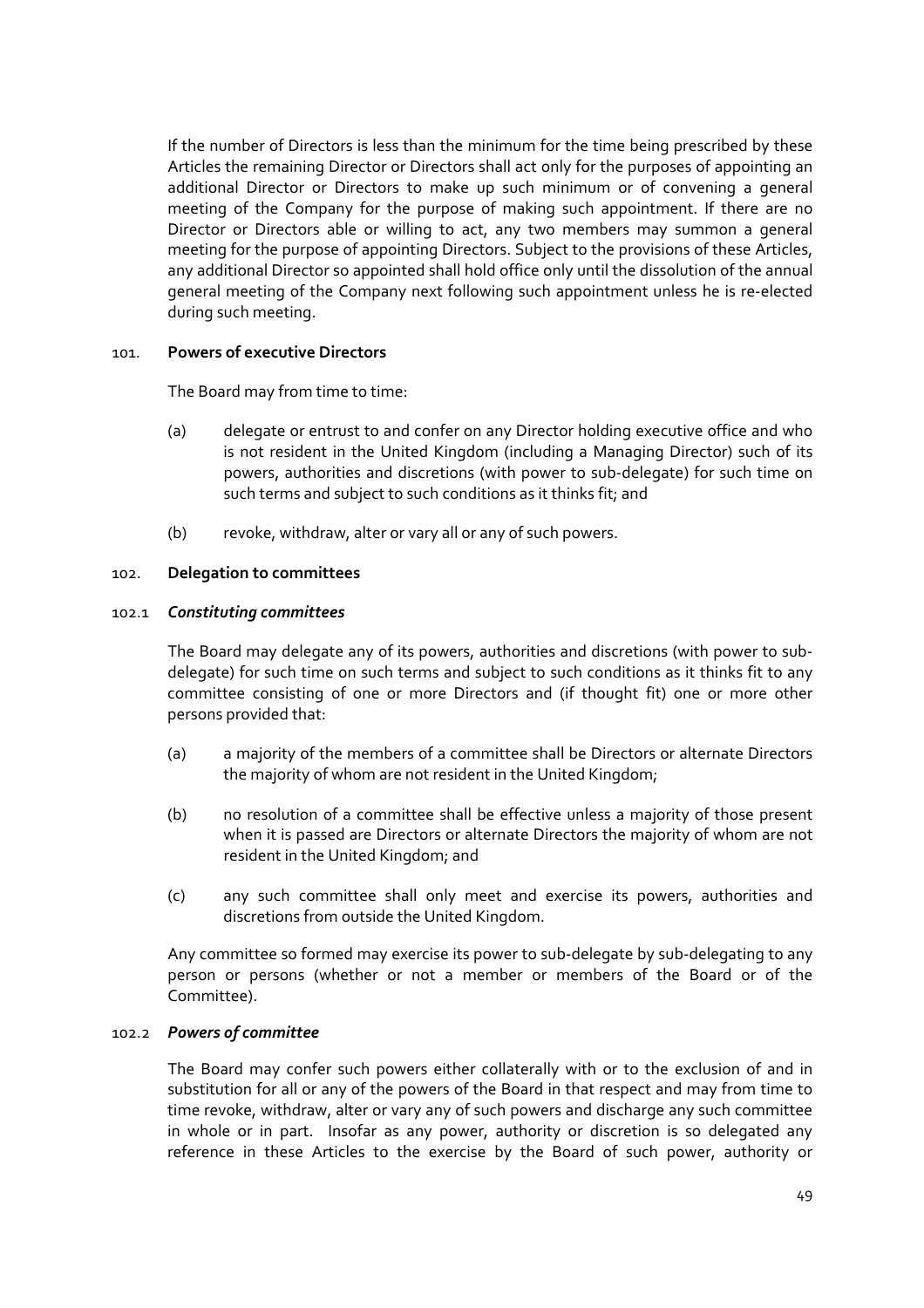discretion shall be construed as if it were a reference to the exercise of such power, authority or discretion by such committee. Subject to any terms and conditions expressly imposed by the Board, the proceedings of a committee with two or more members shall be governed by such of these Articles as regulate the proceedings of the Board so far as they are capable of applying.

### 103. **Local management**

The Board may establish any local group or divisional boards or agencies for managing any of the affairs of the Company in any specified locality either in the Isle of Man or elsewhere outside the United Kingdom and may appoint any persons to be members of such local or divisional board or any managers or agents, may fix their remuneration and remove any person so appointed. The Board may delegate to any local group or divisional board manager or agent so appointed any of its powers, authorities and discretions other than the power to borrow and make calls (with power to sub‐delegate) and may authorise the members for the time being of any such local or divisional board or any of them to fill any vacancies and to act notwithstanding vacancies, and any such appointment or delegation may be made for such time on such terms and subject to such conditions as the Board may think fit. The Board may confer such powers either collectively with or to the exclusion of and in substitution for all or any of the powers of the Board in that respect and may from time to time revoke, withdraw, alter or vary all or any of such powers. Subject to any terms and conditions expressly imposed by the Board, the proceedings of any local group or divisional board or agency with 2 or more members shall be governed by such of these Articles as regulate the proceedings of the Board so far as they are capable of applying.

### 104. **Power of attorney**

The Board may by power of attorney or otherwise appoint any company, firm, person or persons (including registrars) to be the agent or attorney of the Company and may delegate to any such agent or attorney or any fluctuating body of persons, whether nominated directly or indirectly by the Directors, any of its powers, authorities and discretions (with power to sub-delegate), in each case for such purposes and for such time, on such terms (including as to remuneration) and subject to such conditions as it thinks fit. The Board may confer such powers either collaterally with, or to the exclusion of and in substitution for, all or any of the powers of the Board in that respect and may from time to time revoke, withdraw, alter or vary any of such powers. Any such appointment or power of attorney may contain such provisions for the protection and convenience of persons dealing with any such agent or attorney as the Board may think fit and may also authorise any such agent or attorney to sub‐delegate all or any of the powers, authorities and discretions vested in him.

### 105. **Associate Directors**

The Board may appoint any person (not being a Director) to any office or employment having a designation or title including the word "director" or attach to any existing office or employment with the Company such designation or title and may define, limit, vary or restrict the powers, authorities and discretions of persons so appointed and may terminate any such appointment subject to any contract between him and the Company or the use of such designation or title. The inclusion of the word "director" in the designation or title of any such office or employment shall not imply that such person is or is deemed to be or is empowered in any respect to act as a Director or a member of any committee of the Board of Directors for any of the purposes of the Act or these Articles.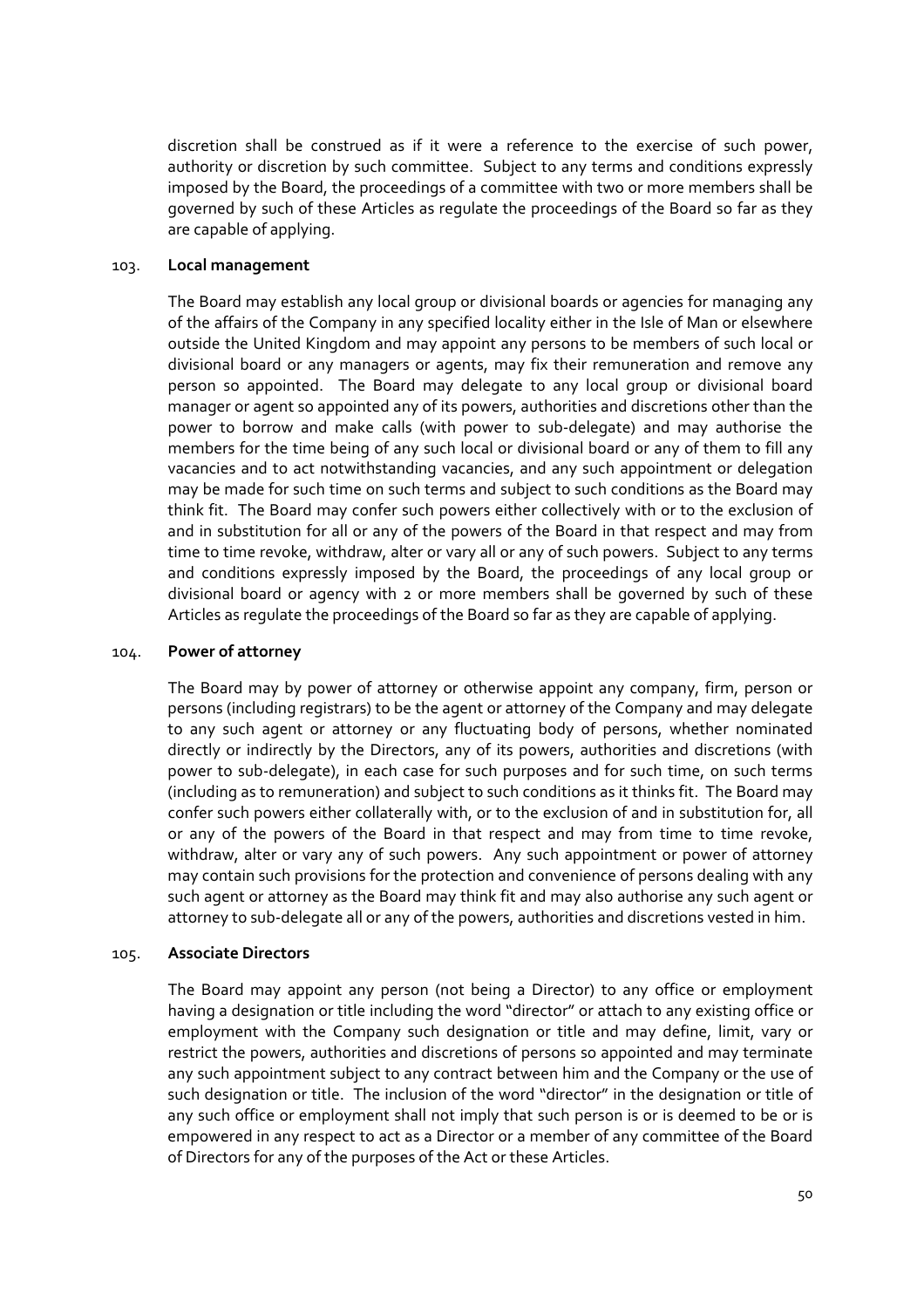## 106. **Exercise of voting power**

The Board may exercise or cause to be exercised the voting power conferred by the shares in any other company held or owned by the Company or any power of appointment to be exercised by the Company in such manner in all respects as it thinks fit (including the exercise of the voting power or power of appointment in favour of the appointment of any Director as a director or other officer or employee of such company or in favour of the payment of remuneration to the directors, officers or employees of such company).

## 107. **Provision for employees**

The Board may exercise any power conferred on the Company by the Act to make provision for the benefit of persons employed or formerly employed by the Company or any of its subsidiaries in connection with the cessation or the transfer to any person of the whole or part of the undertaking of the Company or that subsidiary.

## 108. **Borrowing powers**

The Board may exercise all the powers of the Company to borrow money, to give guarantees, to mortgage, hypothecate, pledge or charge all or any part of the undertaking, property and assets (present and future) and uncalled capital of the Company and, subject to the provisions of the Act and these Articles, to create and issue debenture and other loan stock and debentures and other securities, whether outright or as collateral security for any debt, liability or obligation of the Company or of any third party.

Provided that the Board shall restrict the borrowings of the Company and exercise all voting and other rights or powers of control exercisable by the Company in relation to its subsidiaries so as to secure (but as regards any subsidiaries only so far as by such exercise it can secure) that the aggregate principal amount for the time being of all borrowings by the Company and for the time being owing to persons outside the Group shall not at any time, without the previous sanction of an ordinary resolution of the Company exceed  $4.5$  times the aggregate of:

- (a) the amount paid up on the issued share capital for the time being of the Company (whether in respect of par value or premium); and
- (b) the total of all capital and revenue reserves of the Company (including funds held in any share premium account or capital redemption reserve) as shown in the latest balance sheet of the Company.

## **R. Proceedings of Directors and Committees**

### 109. **Board meetings**

Subject to the provisions of these Articles, the Board may meet for the despatch of business, adjourn and otherwise regulate its proceedings as it thinks fit. No Board meetings shall take place in the United Kingdom and any decision reached or resolution passed by the Directors at any meeting taking place in the United Kingdom or at which a majority of Directors present are resident in the United Kingdom shall be invalid and of no effect.

### 110. **Notice of Board meetings**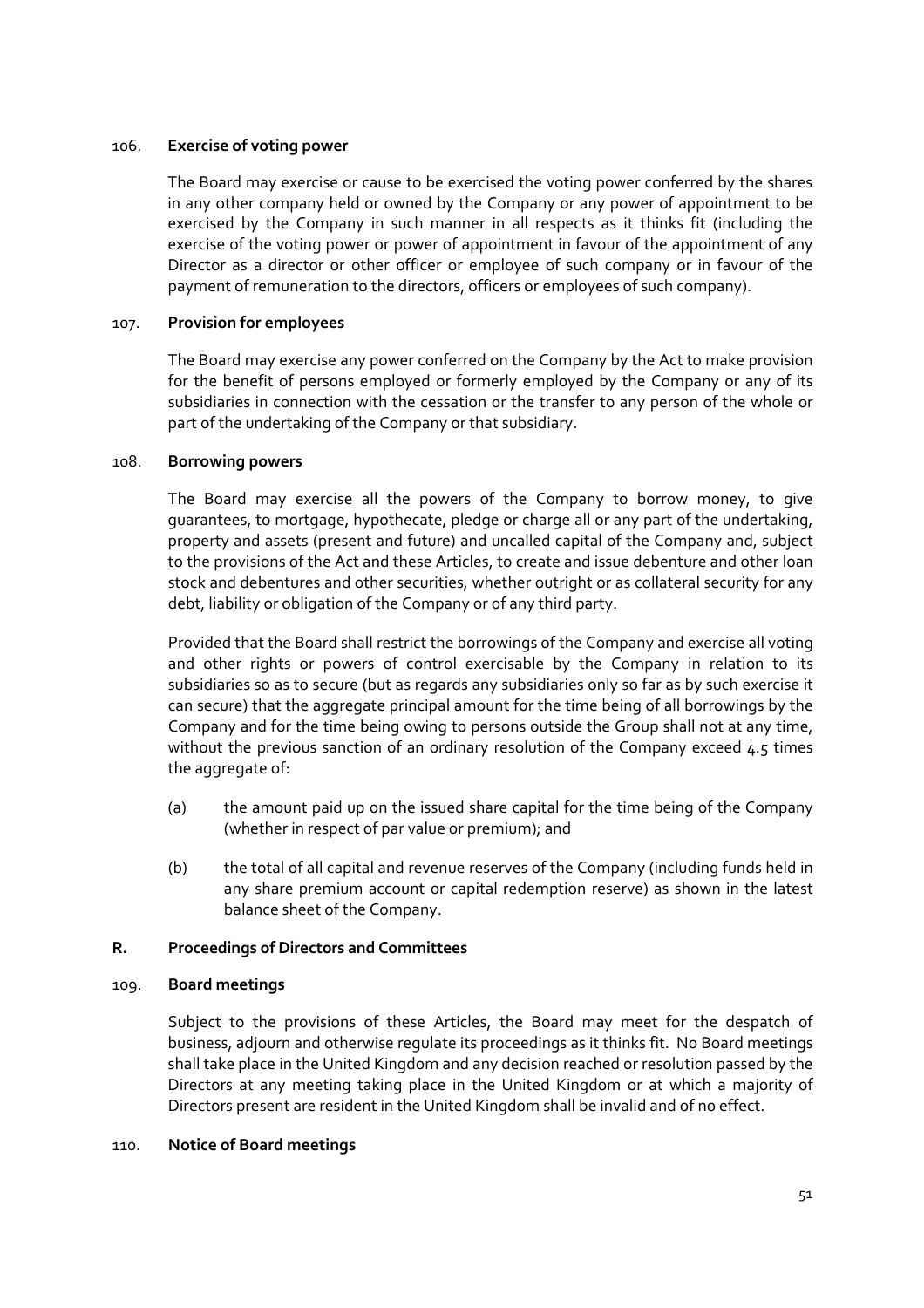One Director may summon a Board meeting at any time on reasonable notice. Notice of a Board meeting shall be deemed to be properly given to a Director if it is given to him personally or by word of mouth or sent in writing to him at his last known address or any other address given by him to the Company for that purpose. A Director may waive the requirement that notice be given to him of any Board meeting either prospectively or retrospectively. It shall not be necessary to give notice of a Board meeting to a Director who is absent from the British Isles unless he has requested the Board in writing that notices of Board meetings shall during his absence be given to him at any address in the British Isles notified to the Company for this purpose or by telephone at any address outside the British Isles where he has notified the Company of the relevant telephone number for such purpose but he shall not in such event be entitled to a longer period of notice than if he had been present in the British Isles.

### 111. **Quorum**

The quorum necessary for the transaction of business may be determined by the Board and until otherwise determined shall be two persons, each being a Director or an alternate Director, provided that if a majority of the Directors present at the meeting are resident in the United Kingdom the Directors present, irrespective of their number, shall not constitute a quorum and the Directors may not meet. A person who holds office only as an alternate Director shall only be counted in the quorum if his appointor is not present. A Director or other person who is present at a meeting of the Board in more than one capacity (that is to say as both Director and an alternate Director or as an alternate for more than one Director) shall not be counted as two or more for these purposes unless at least one other Director or alternate Director is also present. A duly convened meeting of the Board at which a quorum is present shall be competent to exercise all or any of the authorities, powers and discretions for the time being vested in or exercisable by the Board. Any Director who ceases to be a Director at a meeting of the Directors may continue to be present and to act as a Director and be counted in the quorum until the termination of the meeting of the Directors if no Director objects and if otherwise a quorum of Directors would not be present.

## 112. **Chairman of Board and other offices**

### 112.1 *Appointment of Chairman*

The Board shall appoint one or more of its body who is not resident in the United Kingdom as Chairman, joint Chairman or Deputy Chairman of the Board and shall determine the period for which he is or they are to hold office and may at any time remove him or them from office. If no such Chairman or Deputy Chairman is elected or if at any meeting neither a Chairman nor a Deputy Chairman is present within five minutes of the time appointed for holding it, the Directors present shall choose one of their number to be Chairman of such meeting. In the event of two or more Joint Chairmen or in the absence of a Chairman, two or more Deputy Chairmen being present, the Joint Chairman or Deputy Chairman to act as Chairman of the meeting shall be decided by those Directors present. Any Chairman or Deputy Chairman may also hold executive office under the Company

### 112.2 *Chief Executive*

The Directors may appoint one or more of their number to any office or employment under the Company (including, but without limitation, that of Chief Executive, Managing Director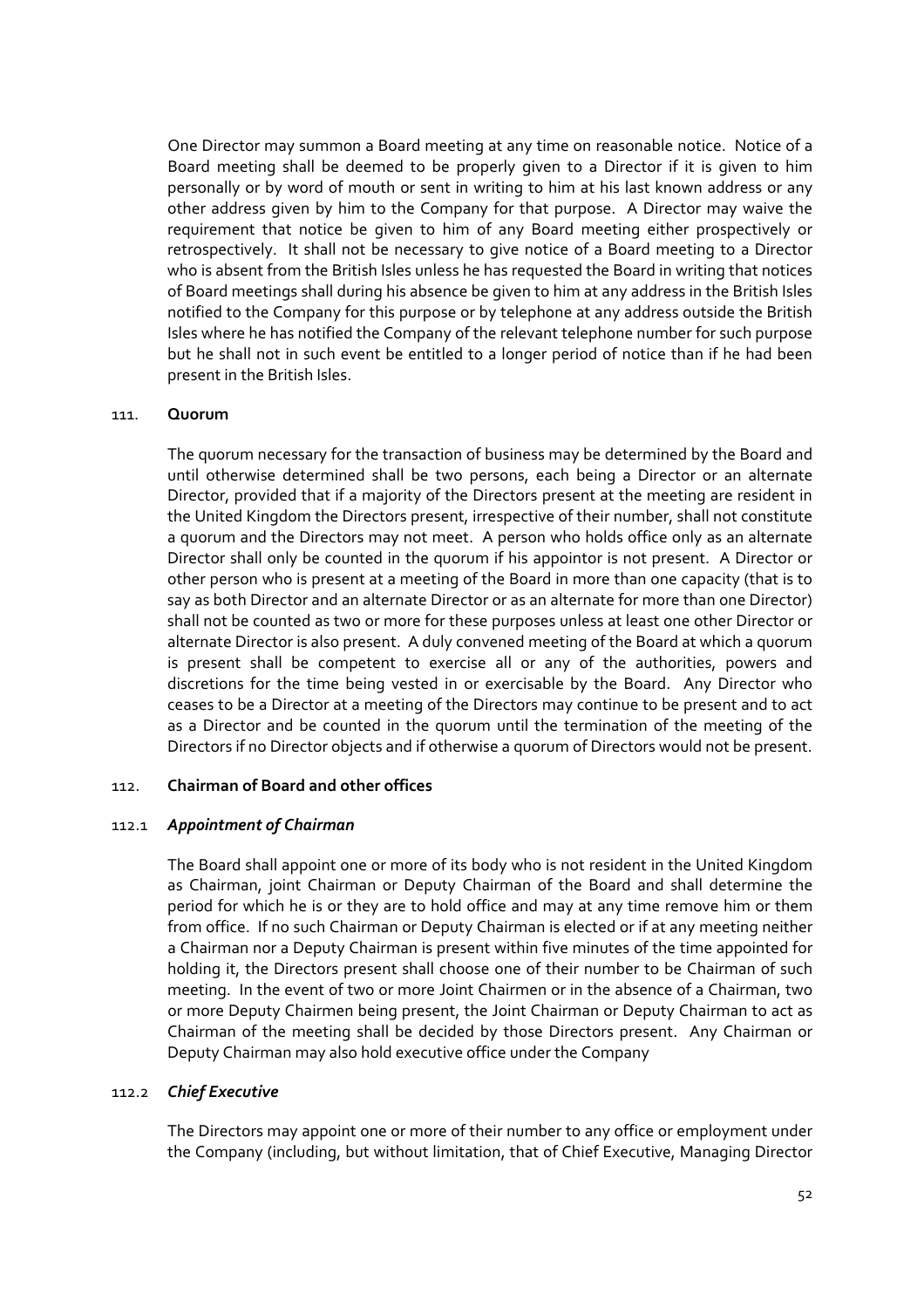or Joint Managing Director but not including that of auditor), provided that no person who is resident in the United Kingdom may be so appointed, and may enter into an agreement or arrangement with any Director for his employment by the Company or for the provision by him of any services outside the scope of the ordinary duties of a Director and may also permit any person appointed to be a Director to continue in any office or employment held by him before he was so appointed. Any such appointment, agreement or arrangement may be made for such period (subject to Article 112.4 (Limitation on appointments)) and upon such terms as the Directors determine.

## 112.3 *Delegation of powers*

Without prejudice to the generality of the foregoing the Directors may entrust to and confer upon any Director holding any such office or employment any of the powers exercisable by them as Directors with power to sub‐delegate upon such terms and conditions and with such restrictions as they think fit and either collaterally with or to the exclusion of their own powers, authorities and discretions, and may from time to time revoke, withdraw, alter or vary all or any of such powers but no person dealing in good faith and without notice of the revocation or variation shall be affected by it. Any such Director shall only exercise his powers from outside the United Kingdom. The power to delegate contained in this Article shall be effective in relation to the powers, authorities and discretions of the Board generally and shall not be limited by the fact that in certain Articles, but not in others, express reference is made to particular powers, authorities or discretions being exercised by the Board or by a committee authorised by the Board.

### 112.4 *Limitation on appointments*

The Directors may not appoint anyone of their number to be both Chairman and Chief Executive or Managing Director of the Company at the same time, unless such appointment is limited to a period not exceeding one year from the date of the appointment, after which the appointment shall lapse and the Directors shall not renew it, although they may (if they wish) appoint the person who had been both Chairman and Chief Executive or Managing Director to hold one only of those offices.

### 112.5 *Removal from position*

The Directors may also (without prejudice to any claim for damages for breach of any agreement between the Director and the Company) remove a Director from any such office and appoint another in his place.

## 112.6 *Cessation of position on ceasing to be a director*

A Director appointed to the office of Chairman, Deputy Chairman, Managing Director, Chief Executive or any other executive office shall automatically and immediately cease to hold that office if he ceases to hold the office of Director from any cause, but he shall not (unless any agreement between him and the Company shall otherwise provide) cease to hold his office as a Director by reason only of his ceasing to be Chairman, Deputy Chairman, Managing Director, Chief Executive of the Company or to hold any other such executive office, as the case may be.

### 113. **Voting**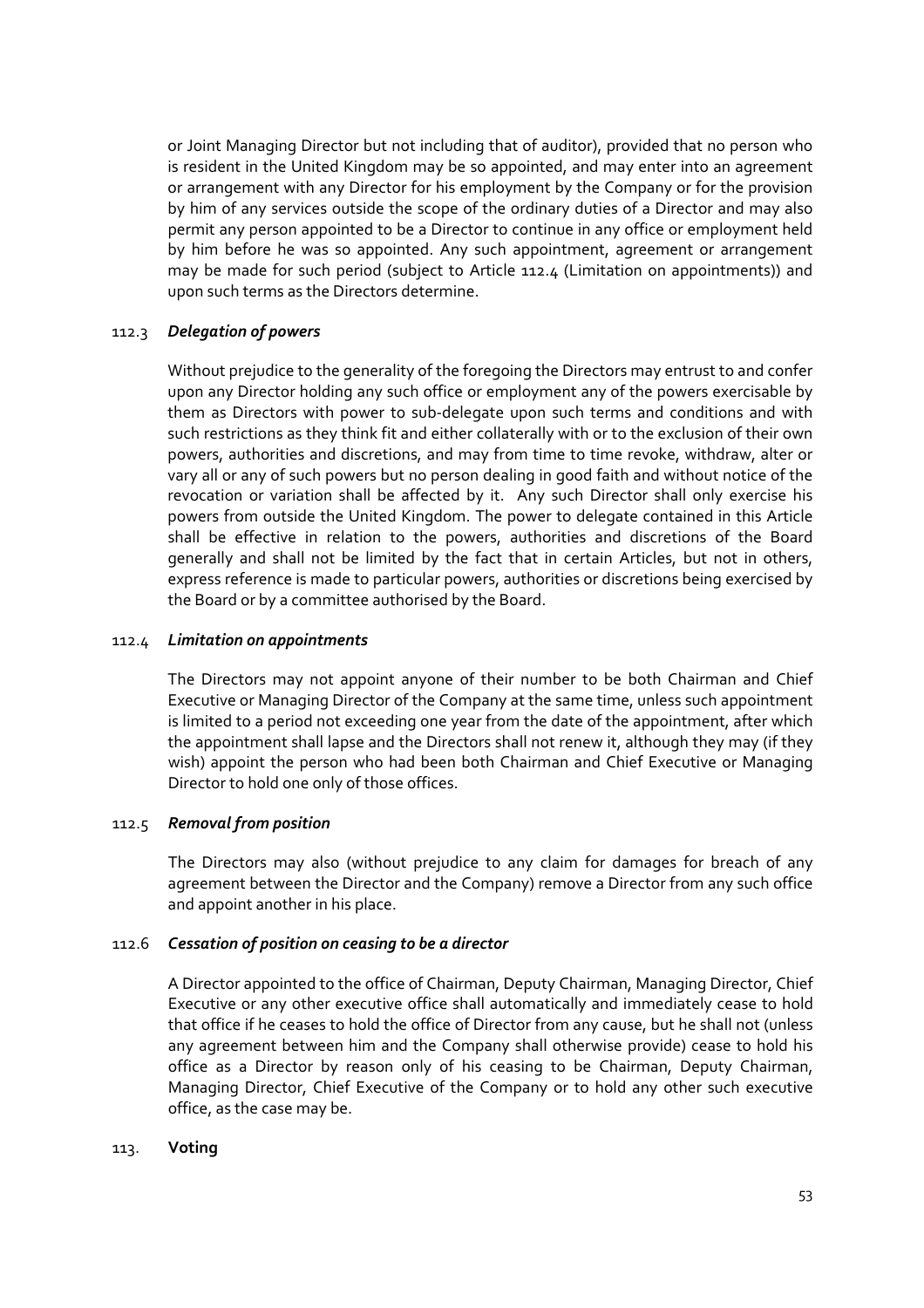Questions arising at any meeting shall be determined by a majority of votes. In the case of an equality of votes the Chairman of that meeting shall have a second or casting vote but only if the effect of the exercise of such a vote is not to render a decision or vote in question one which is reached or passed by a majority of Directors who are resident in the United Kingdom. A Director who is also an alternate director shall be entitled in the absence of his appointor to a separate vote on behalf of his appointor in addition to his own vote and an alternate director who is appointed by two or more Directors shall be entitled to a separate vote on behalf of each of his appointors, in their absence.

### 114. **Participation by telephone and electronic mail**

Any Director or his alternate (in either case not present in the United Kingdom) may validly participate in a meeting of the Board or a committee of the Board through the medium of conference telephone or electronic mail or similar form of communication equipment provided that all persons participating in the meeting are able to hear and speak to each other throughout such meeting or are able to receive communications from each of the other Directors participating in the meeting. A person so participating shall be deemed to be present in person at the meeting and shall accordingly be counted in a quorum and be entitled to vote. Such a meeting shall be deemed to take place where the largest group of those participating is assembled or if there is no group which is larger than any other group where the Chairman of the meeting then is, but in no event shall any meeting take place or be deemed to take place in the United Kingdom. Subject to these Articles, all business transacted in such manner by the Board or a committee of the Board shall for the purpose of these Articles be deemed to be validly and effectively transacted at a meeting of the Board or a committee of the Board notwithstanding that two or fewer than 2 Directors or alternate Directors are physically present at the same place.

### 115. **Resolution in writing**

A resolution in writing executed by all the Directors for the time being entitled to receive notice of a Board meeting and not being less than a quorum or by all the members of a committee of the Board for the time entitled to receive notice of such committee meeting and not being less than a quorum of that committee shall be as valid and effective for all purposes as a resolution duly passed at a meeting of the Board (or committee as the case may be). Such a resolution:

- (a) may consist of several documents in the same form each executed by one or more of the Directors or members of the relevant committee, including executions evidenced by means of facsimile transmission;
- (b) need not be signed by an alternate Director if it is signed by the Director who appointed him; and
- (c) if signed by an alternate Director need not also be signed by his appointor.

For such a resolution to be effective it shall not be necessary for it to be signed by a Director who is prohibited by these Articles from voting thereon or by his alternate.

### 116. **Minutes of proceedings**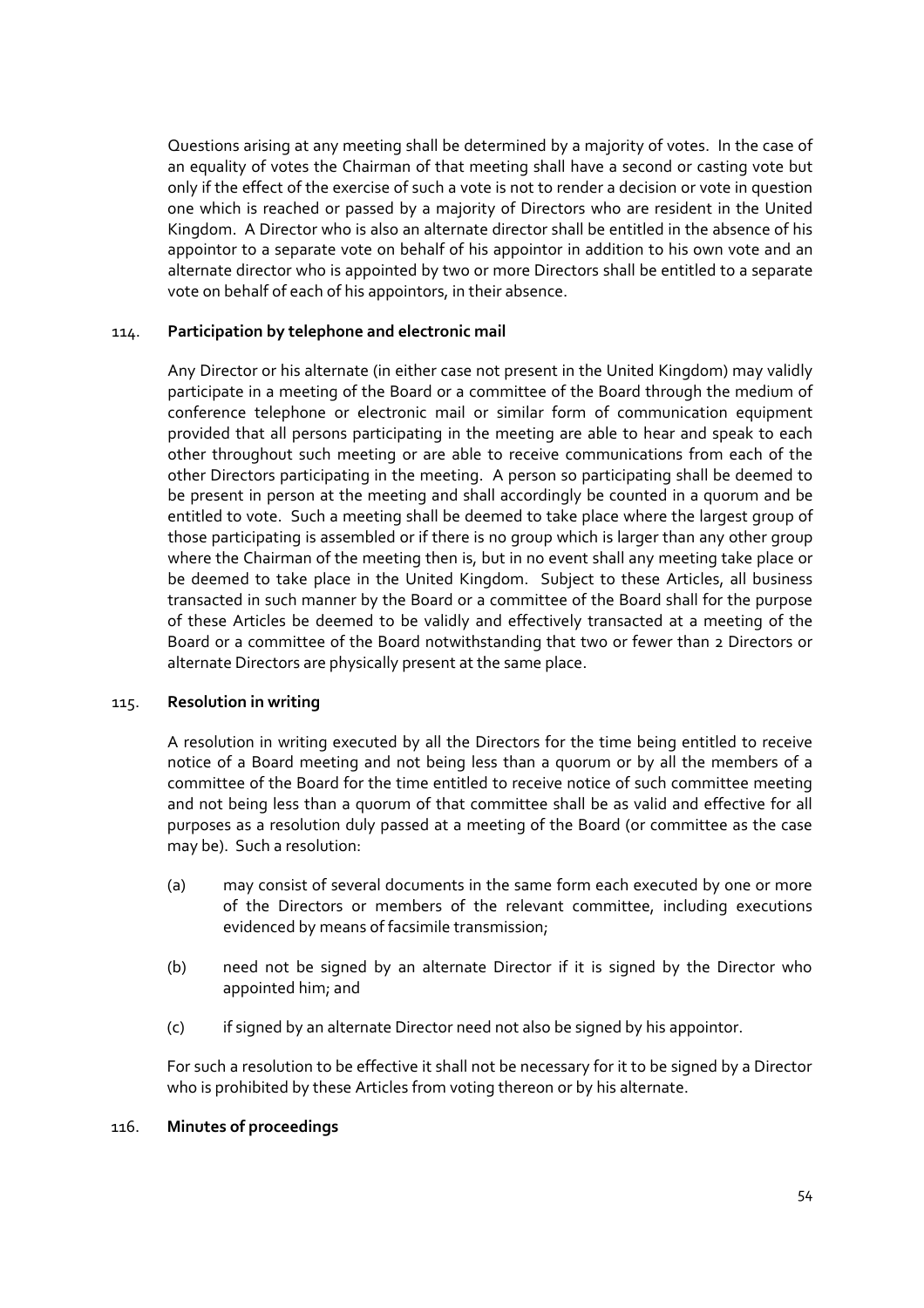## 116.1 *Contents of minutes*

The Board shall cause minutes to be made in books kept for the purpose of recording all orders, resolutions and proceedings of every meeting of the Board, of a committee of the Board, of the Company or of the holders of any class of shares or debentures of the Company including:

- (a) all appointments of officers and committees made by the Board and of any such officer's salary or remuneration; and
- (b) the names of Directors present at every such meeting.

## 116.2 *Evidence of proceedings*

Any such minutes if purporting to be signed by the Chairman of the meeting at which the proceedings were held or by the Chairman of the next succeeding meeting, shall be prima facie evidence of the matters stated in such minutes without any further proof.

## 117. **Validity of proceedings**

All acts done by a meeting of the Board or of any committee of the local board or agency or by any person acting as a Director, alternate Director or member of a committee, local board or agency shall, as regards all persons dealing in good faith with the Company notwithstanding that it is afterwards discovered that there was some defect in the appointment of any person or persons acting as aforesaid or that they or any of them were or was disqualified from holding office or not entitled to vote or had in any way vacated their or his office or that the delegation to such committee, local board or agency had been annulled, varied or revoked, be as valid as if every such person had been duly appointed, and was duly qualified and had continued to be a Director alternate Director or member and had been entitled to vote or as if the delegation had continued in full force and effect.

### **S. Directors' interests**

### 118. **Director may have interests**

Subject to the provisions of section 104 of the Act and provided that Article 119 (Disclosure of interests to Board) is complied with, a Director, notwithstanding his office:

- (a) may be a party to or otherwise be interested in any contract, arrangement, transaction or proposal with the Company or in which the Company is otherwise interested, either in regard to his tenure of any office or place of profit or as vendor, purchaser or otherwise;
- (b) may hold any other office or place of profit under the Company (except that of Auditor or of auditor of a subsidiary of the Company) in conjunction with the office of Director and may act by itself or through his firm in a professional capacity for the Company and in any such case on such terms as to remuneration and otherwise as the remuneration committee may arrange either in addition to or in lieu of any remuneration provided for by any other Article;
- (c) may be a member of or a director or other officer, or employed by, or a party to any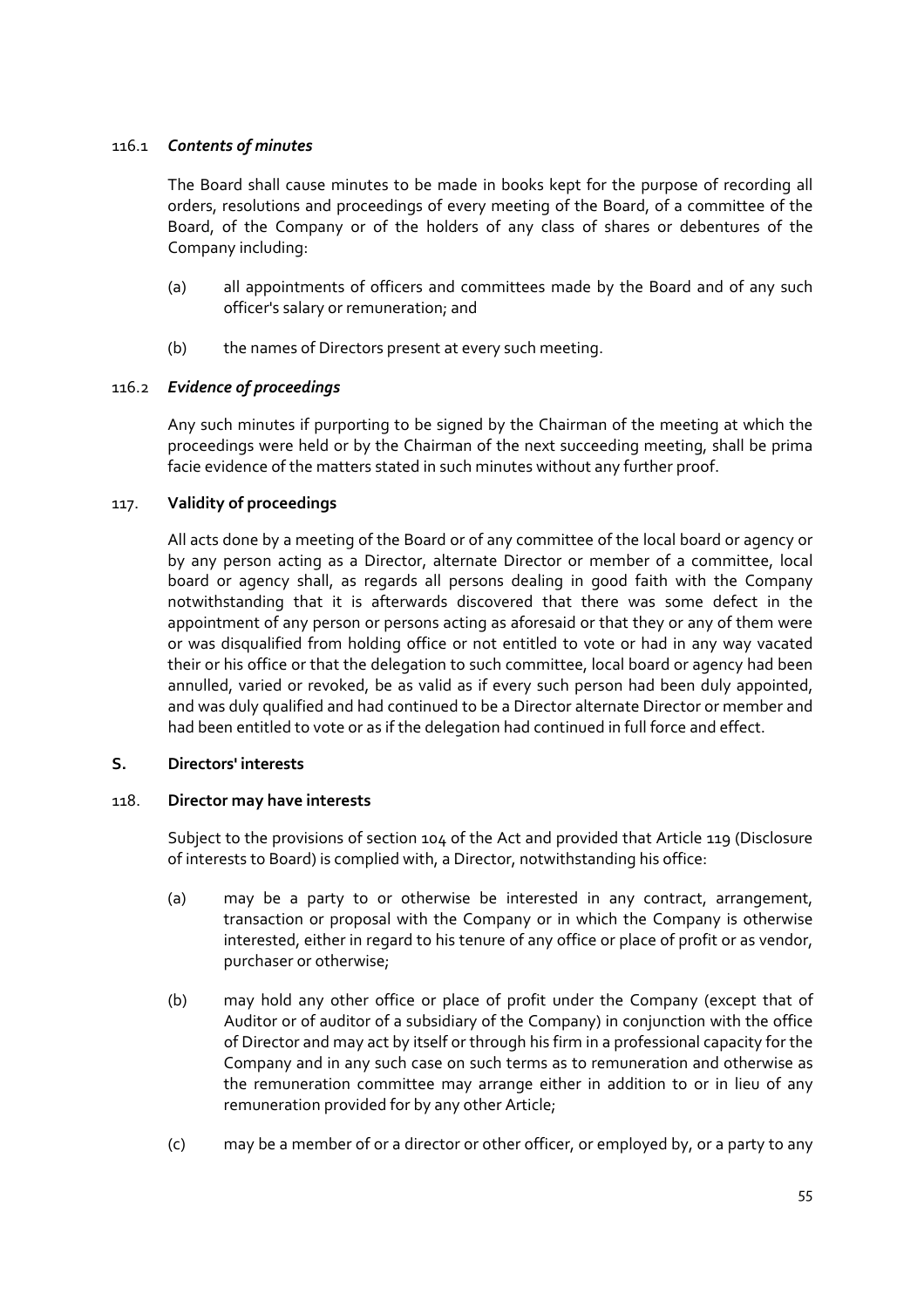transaction or arrangement with or otherwise interested in, any body corporate promoted by or promoting the Company or in which the Company is otherwise interested or as regards which the Company has any powers of appointment; and

(d) shall not, by reason of his office, be liable to account to the Company for any dividend, profit, remuneration, superannuation payment or other benefit which he derives from any such office, employment, contract, arrangement, transaction or proposal or from any interest in any such body corporate,

and no such contract, arrangement, transaction or proposal shall be avoided on the grounds of any such interest or benefit.

### 119. **Disclosure of interests to Board**

#### 119.1 *Notification of interest*

A Director who to his knowledge is in any way (directly or indirectly) interested in any contract, arrangement, transaction or proposal with the Company shall declare the nature of his interest at the meeting of the Board at which the question of entering into the contract, arrangement, transaction or proposal is first considered if he knows his interest then exists or, in any other case, at the first meeting of the Board after he knows that he is or has become so interested.

### 119.2 *Adequacy of notice*

For the purposes of this Article:

- (a) a general notice given to the Board by a Director that he is to be regarded as having an interest (of the nature and extent specified in the notice) in any contract, transaction, arrangement or proposal in which a specified firm, company, person or class of persons is interested shall be deemed to be a sufficient disclosure under this Article in relation to such contract, transaction, arrangement or proposal of the nature and extent thereof as so specified provided that no such notice shall be effective unless either it is given at a meeting of the Directors or the Director takes reasonable steps to secure that it is brought up and read at the next meeting of the Directors after it is given; and
- (b) an interest of which a Director has no knowledge and of which it is unreasonable to expect him to have knowledge shall not be treated as an interest of his.

#### 120. **Interested Director not to vote or count for quorum**

Save as provided in this Article, a Director shall not vote on or be counted in the quorum in relation to any resolution of the Board or of a committee of the Board concerning any contract, arrangement, transaction or any proposal whatsoever to which the Company is or is to be a party in which (together with any interest of any person connected with him within the meaning of sections 252 to 255 of the UK 2006 Act) he has (directly or indirectly) an interest which is material (other than by virtue of his interests in shares or debentures or other securities of, or otherwise in or through the Company) or a duty which conflicts with the interests of the Company unless his duty or interest arises only because the resolution relates to one of the matters set out in the following sub‐paragraphs in which case he shall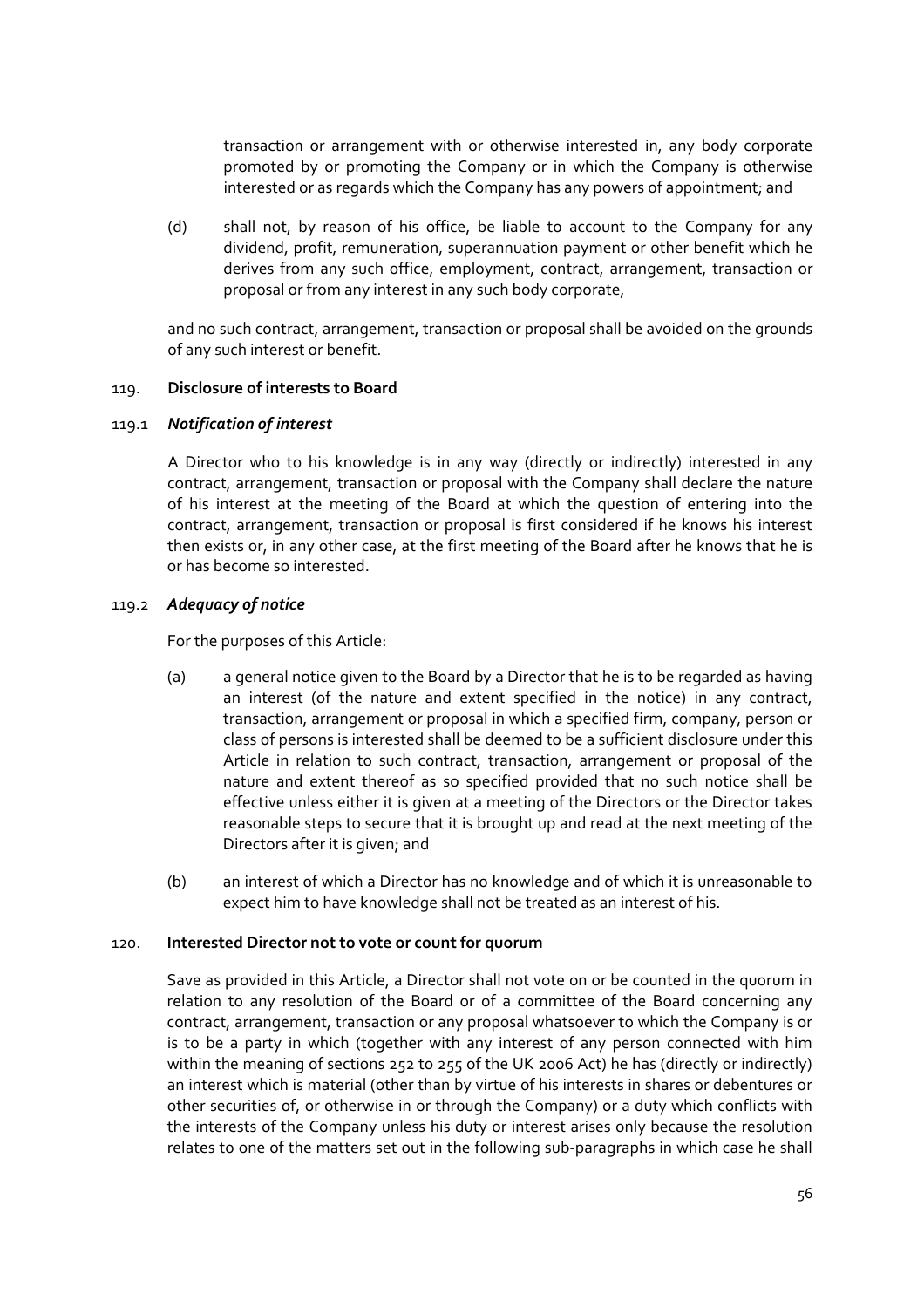be entitled to vote and be counted in the quorum:

- (a) the giving to him of any guarantee, security or indemnity in respect of money lent or obligations incurred by him or any other person at the request of or for the benefit of the Company or any of its subsidiaries;
- (b) the giving to a third party of any guarantee, security or indemnity in respect of a debt or obligation of the Company or any of its subsidiaries for which he himself has assumed responsibility in whole or in part either alone or jointly with others, under a guarantee or indemnity or by the giving of security;
- (c) where the Company or any of its subsidiaries is offering securities in which offer the Director is or may be entitled to participate as a holder of securities or in the underwriting or sub-underwriting of which the Director is to participate;
- (d) relating to another company in which he and any persons connected with him (within the meaning of sections 252 to 255 of the UK 2006 Act) do not to his knowledge hold an interest in shares (as that term is used in sections 820 to 825 of the UK 2006 Act) representing one per cent or more of either any class of the equity share capital, or the voting rights, in such company;
- (e) relating to an arrangement for the benefit of the employees of the Company or any of its subsidiaries which does not award him any privilege or benefit not generally awarded to the employees to whom such arrangement relates; or
- (f) concerning insurance which the Company proposes to maintain or purchase for the benefit of Directors or for the benefit of persons including Directors.

An interest of a person who is, for any purpose of the Act (excluding any such modification thereof not in force when these Articles became binding on the Company), connected with a Director shall be treated as an interest of the Director and, in relation to an alternate Director, an interest of his appointor shall be treated as an interest of the alternate Director without prejudice to any interest which the alternate Director otherwise has.

## 121. **Director's interest in own appointment**

A Director shall not vote or be counted in the quorum on any resolution of the Board or committee of the Board concerning his own appointment (including fixing or varying the terms of his appointment or its termination) as the holder of any office or place of profit with the Company or any company in which the Company is interested. Where proposals are under consideration concerning the appointment (including fixing or varying the terms of appointment or termination) of two or more Directors to offices or places of profit with the Company or any company in which the Company is interested, such proposals may be divided and a separate resolution considered in relation to each Director. In such case each of the Directors concerned (if not otherwise debarred from voting under these Articles) shall be entitled to vote (and be counted in the quorum) in respect of each resolution except that concerning his own appointment.

## 122. **Chairman's ruling conclusive on Director's interest**

If any question arises at any meeting of the Board or any committee of the Board as to the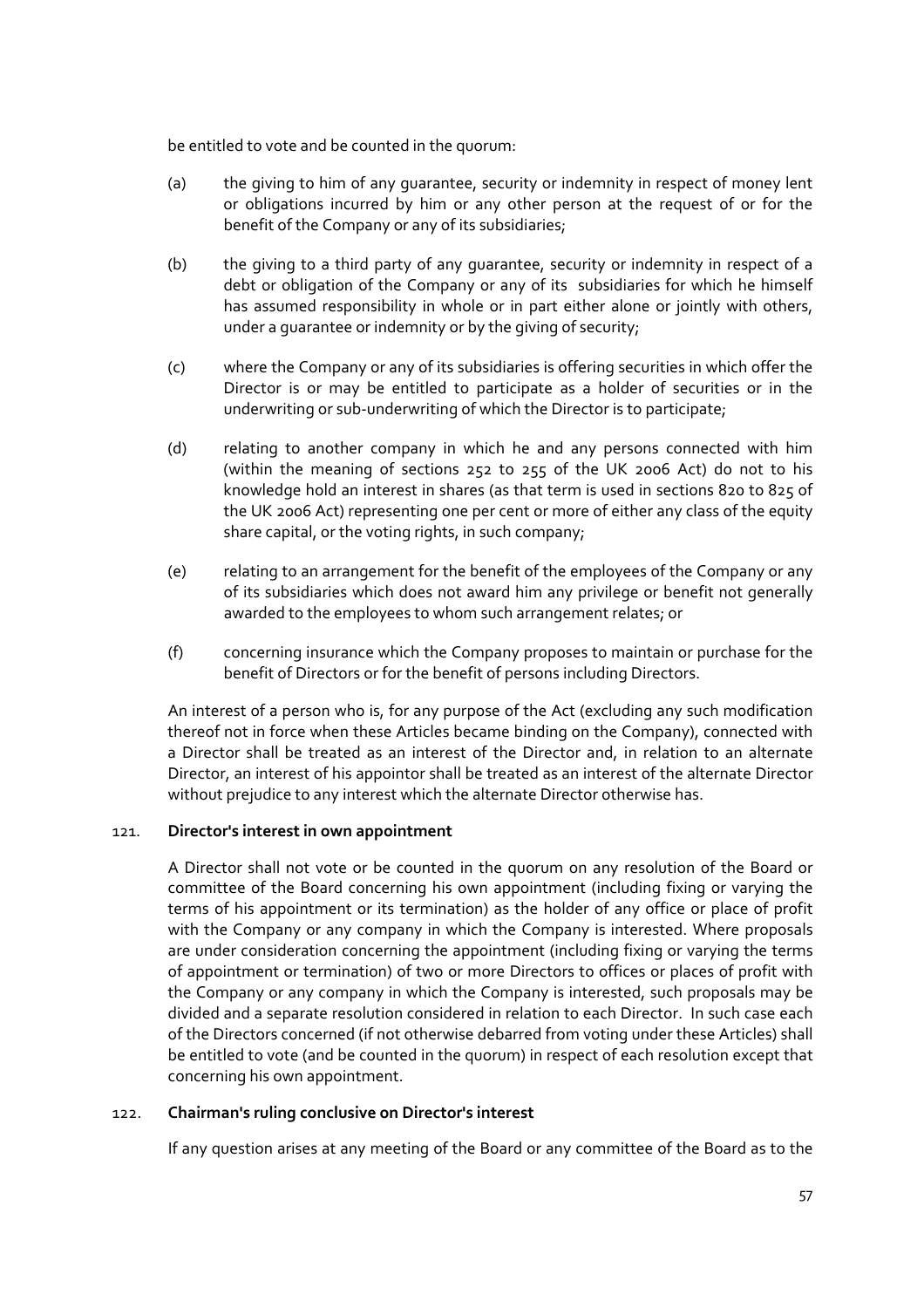materiality of a Director's interest (other than the Chairman's interest) or as to the entitlement of any Director (other than the Chairman) to vote or be counted in a quorum and such question is not resolved by his voluntarily agreeing to abstain from voting or being counted in the quorum such question (unless the Director concerned is the Chairman in which case Article 123 (Director's resolution conclusive on Chairman's interest) shall apply) shall before the conclusion of the meeting be referred to the Chairman of the meeting. The Chairman's ruling in relation to the Director concerned shall be final and conclusive except in a case where the nature or extent of the interest of the Director has not been fairly disclosed and provided that any such question shall, for the purposes of disclosure of such interests in the accounts of the company, be finally and conclusively decided by a majority of the Directors (other than the Director concerned).

## 123. **Directors' resolution conclusive on Chairman's interest**

If any question arises at any meeting of the Board or any committee of the Board as to the materiality of the Chairman's interest or as to the entitlement of the Chairman to vote or be counted in a quorum and such question is not resolved by his voluntarily agreeing to abstain from voting or being counted in the quorum, such question shall before the conclusion of the meeting be decided by resolution of the Directors or committee members present at the meeting (excluding the Chairman) whose majority vote shall be final and conclusive except in a case where the nature or extent of the interest of the Director has not been fairly disclosed and provided that any such question shall, for the purposes of disclosure of such interests in the accounts of the company, be finally and conclusively decided by a majority of the Directors (other than the Director concerned).

## 124. **Exercise by Company of voting powers**

The Board may exercise the voting power conferred by the shares in any company held or owned by the Company in such manner in all respects as it thinks fit (including the exercise thereof in favour of any resolution appointing the Directors or any of them directors of such company, or voting or providing for the payment of remuneration to the directors of such company).

## **T. The Seal**

## 125. **Application of Seal**

### 125.1 *Use of seal*

The Seal shall be used only by the authority of a resolution of the Board or of a committee of the Board so authorised. The Board may determine whether any instrument to which the Seal is affixed shall be signed and if it is to be signed who shall sign it. Unless otherwise so determined:

(a) share certificates and, subject to the provisions of any instrument constituting them, certificates issued under the Seal in respect of any debentures or other securities but excluding letters of allotment or scrip certificates shall be executed by the Board but the Board may by resolution determine that any signatures may be affixed to or printed (including by means of a facsimile of the signature of any person to be applied by any mechanical or electronic means in place of that person's actual signature) on any such certificate by any means approved by the Board or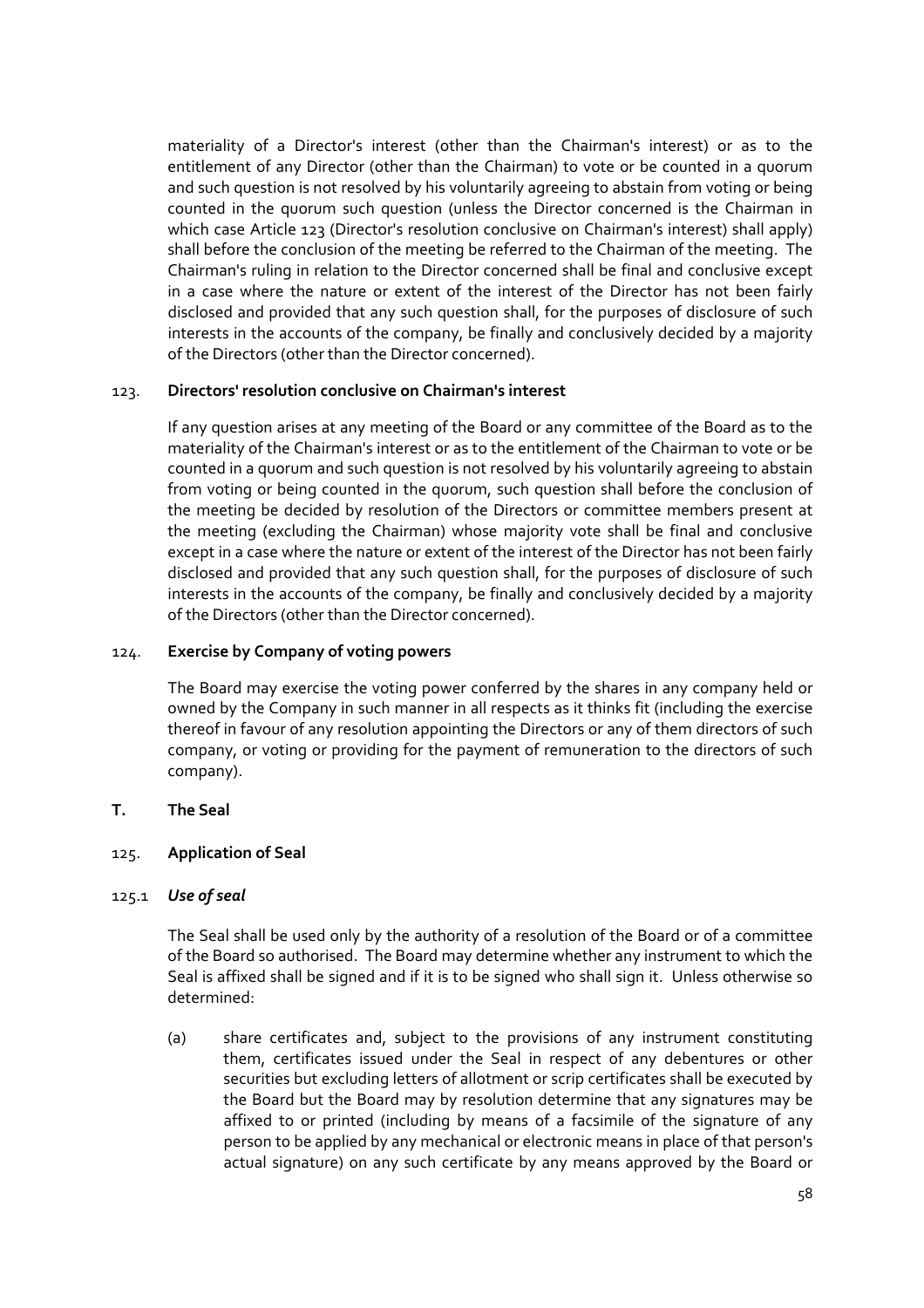that such certificates need not bear any signature; and

(b) every other instrument to which the Seal is affixed shall be signed by a Director or by two Directors or by any other person appointed by the Board for the purpose.

## 125.2 *Certificates and share warrants*

Every certificate or share warrant shall be issued under the Seal or in such other manner as the Board having regard to the terms of issue and the regulations applicable to the securities list(s) and recognised investment exchange(s) to which the shares of the Company are admitted. All references in these Articles to the Seal shall be construed accordingly.

## 126. **Deed without sealing**

A document signed by one or more Directors and expressed (in whatever form of words) to be executed by the Company as a deed shall have the same effect as if it were executed under the Seal, provided that no instrument shall be so signed which makes it clear on its face that it is intended by the person or persons making it not to have effect as a deed without the authority of a resolution of the Board or of a committee of the Board authorised in that behalf. An instrument or document which is executed by the Company as a deed shall not be deemed to be delivered by the Company solely as a result of it having been executed by the Company.

### 127. **Official seal for sealing share certificates**

The Company may have, for use for sealing securities issued by the Company and for sealing documents creating or evidencing securities so issued, an official seal which is a facsimile of the Seal with the addition on its face of the word "Securities". The official seal when duly affixed to a document by or on behalf of the Company has the same effect as the Seal.

### **U. Dividends and other payments**

## 128. **Declaration of dividends**

Subject to the provisions of these Articles, the Company may, subject to the satisfaction of the solvency test, by resolution declare that dividends out of the Company's profits may be paid to members according to their respective rights and interests in the profits of the Company. However, no dividend shall exceed the amount recommended by the Board.

### 129. **Interim dividends**

The Board may, subject to the satisfaction of the solvency test, declare and pay such interim dividends (including any dividend payable at a fixed rate) as appear to the Board to be justified by the profits of the Company and the position of the Company. If at any time the share capital of the Company is divided into different classes, the Board may pay such interim dividends on shares which rank after shares conferring preferential rights with regard to dividend as well as on shares conferring preferential rights unless at the time of payment any preferential dividend is in arrears. Provided that the Board acts in good faith it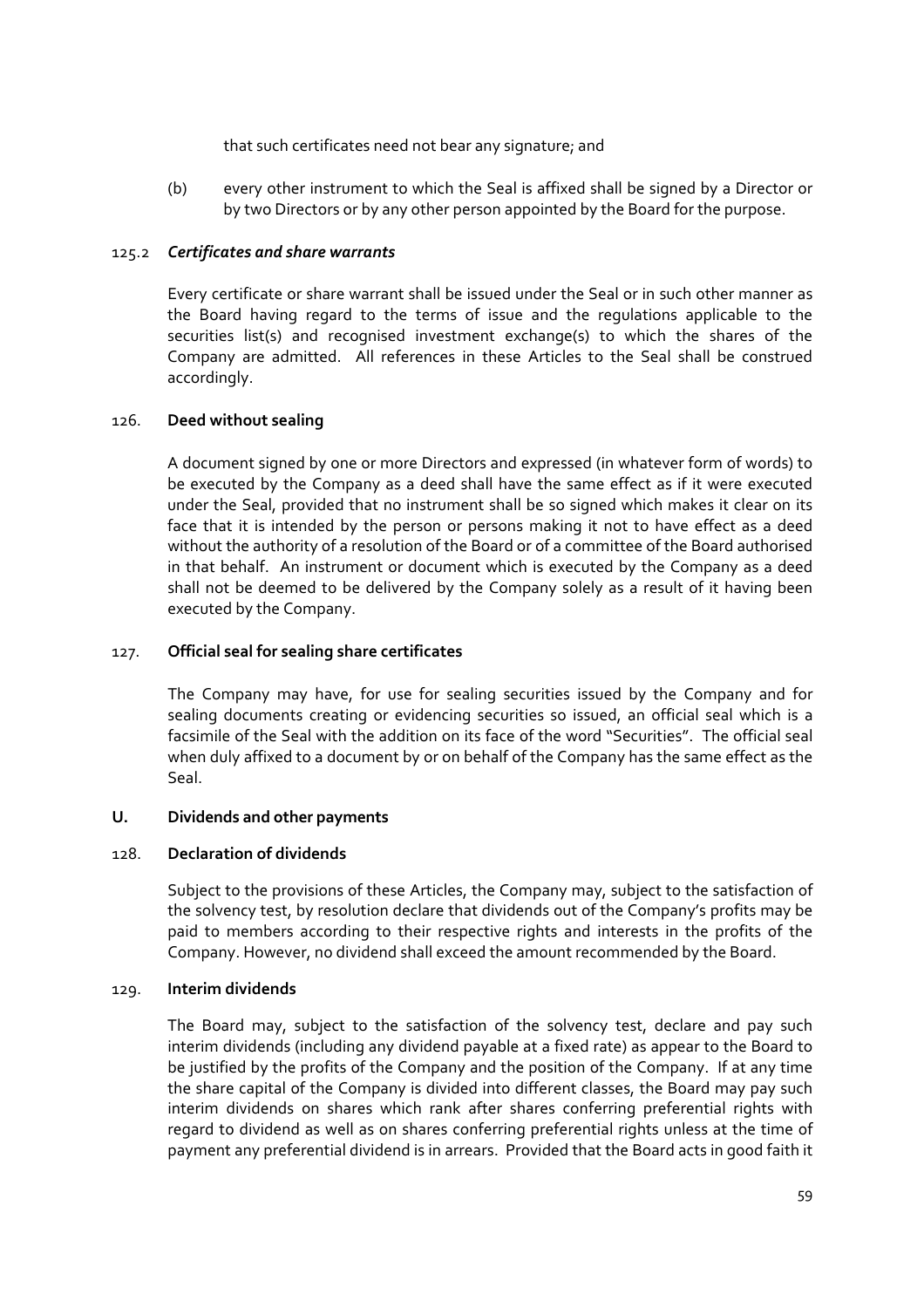shall not incur any liability to the holders of shares conferring preferential rights for any loss that they may suffer in consequence of the declaration or by the lawful payment of any interim dividend on any shares ranking after those with preferential rights.

### 130. **Entitlement to dividends**

### 130.1 *Accrual of dividends*

Except as otherwise provided by the rights attached to shares, all dividends shall be declared and paid according to the amounts paid up (otherwise than in advance of calls) on the shares on which the dividend is paid. Subject as aforesaid, all dividends shall be apportioned and paid pro rata according to the amounts paid up or credited as paid up on the shares during any portion or portions of the period in respect of which the dividend is paid but if any share is issued on terms providing that it shall rank for dividend as from a particular date or be entitled to dividends declared after a particular date it shall rank for or be entitled to dividends accordingly.

## 130.2 *Payment of dividends*

All dividends and interest shall be paid (subject to any lien of the Company) to those members whose names shall be on the register at the date at which such dividend shall be declared or at the date at which such interest shall be payable respectively, or at such other date as the Company by resolution or the Board may determine, notwithstanding any subsequent transfer or transmission of shares.

### 130.3 *Shares passing by transmission*

The Board may pay the dividends or interest payable on shares in respect of which any person is by transmission entitled to be registered as holder to such person upon production of such certificate and evidence as would be required if such person desired to be registered as a member in respect of such shares.

### 131. **Calls or debts may be deducted from dividends**

The Board may deduct from any dividend or other money payable to any member on or in respect of a share all such sums as may be due from him to the Company on account of calls or otherwise in relation to the shares of the Company.

### 132. **Distribution in specie**

The Company in general meeting may, on the recommendation of the Board, by resolution direct that payment of any dividend declared may be satisfied wholly or partly by the distribution of assets, and in particular, of fully paid up shares or debentures of any other company or in any one or more of such ways. Where any difficulty arises in regard to such distribution the Board may settle it as it thinks fit. In particular, the Board may:

- (a) issue fractional certificates or, subject to the law and, in the case of shares held in uncertificated form, the rules of the Uncertificated System, authorise and instruct any person to sell and transfer any fractions or disregard fractions altogether;
- (b) fix the value for distribution of such assets or any part of them and determine that cash payments may be made to any members on the footing of the value so fixed, in order to adjust the rights of members; and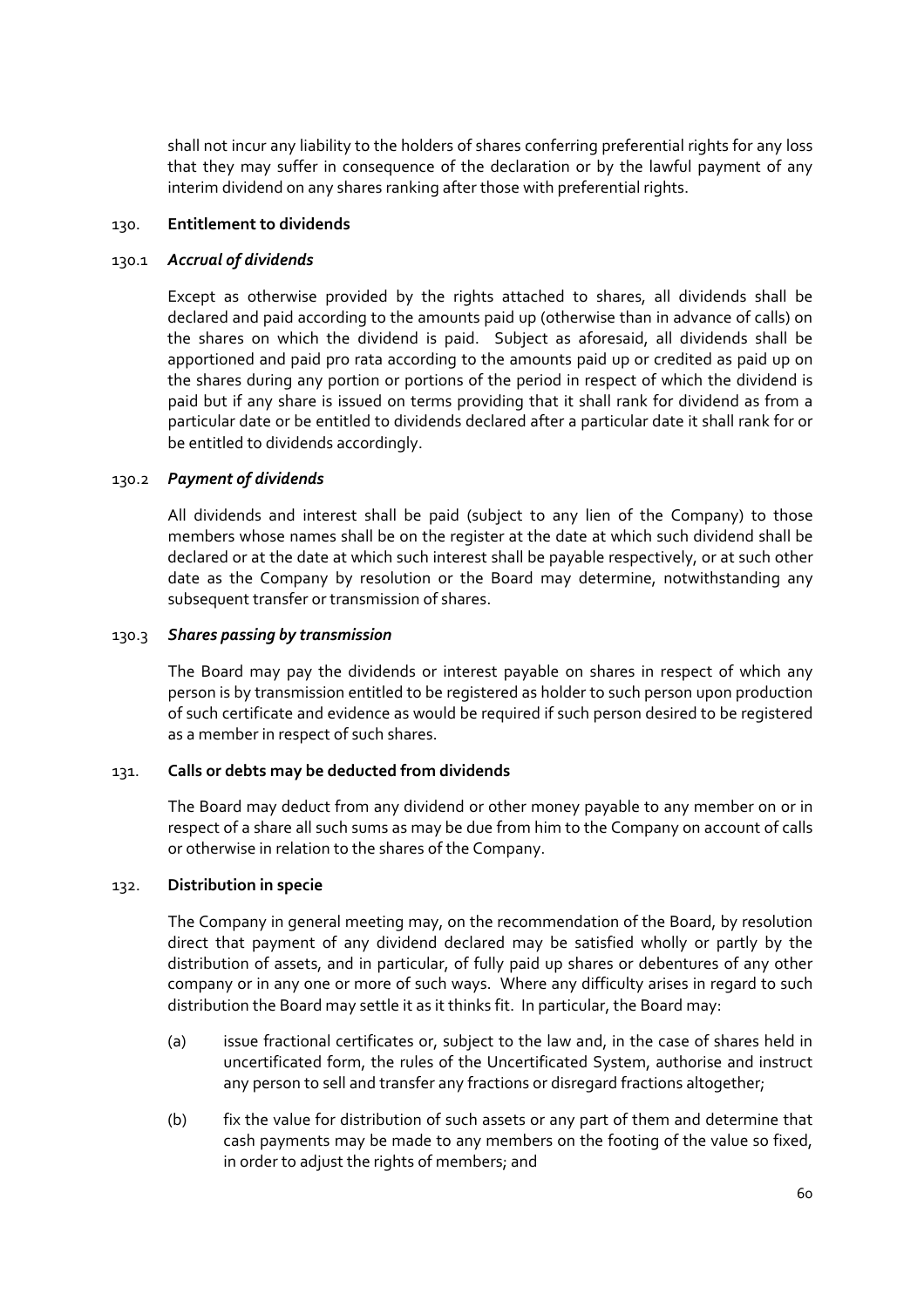(c) vest any such assets in trustees on trust for the persons entitled to the dividend.

### 133. **Dividends not to bear interest**

Unless otherwise provided by the rights attached to the share no dividend or other moneys payable by the Company or in respect of a share shall bear interest as against the Company.

## 134. **Method of payment**

### 134.1 *General provisions*

The Company may pay any dividend, interest or other sum payable in respect of a share in cash or by direct debit, bank transfer, cheque, dividend warrant or money order (or in respect of any uncertificated share through the Uncertificated System) and may send it by post or other delivery service to the registered address of the member or person entitled to it (or if two or more persons are holders of the share or are jointly entitled to it by reason of the death or bankruptcy of the member or otherwise by operation of law to the registered address of such of those persons as is first named in the Register) or to such person and such address as such member or person or persons may direct in writing. Every cheque, warrant or order is sent at the risk of the person entitled to the money represented by it and shall be made payable to the order of the person or persons entitled or, where an authority in that behalf shall have been received by the Company in such form as the Company shall consider sufficient, to such other person as the person or persons entitled may direct in writing. Payment of the cheque, warrant or order to the person entitled or the person specified in such authority shall be a good discharge to the Company. If any such cheque, warrant or order has or shall be alleged to have been lost, stolen or destroyed the Board may at the request of the person entitled to it issue a replacement cheque, warrant or order, subject to compliance with such conditions as to evidence and indemnity and the payment of out of pocket expenses of the Company in connection with the request as the Board may think fit. Any joint holder or other person jointly entitled to a share may give an effective receipt for any dividend or other moneys payable in respect of such share. Any such dividend, interest or other sum may also be paid by any other method as the Board considers appropriate. If the payment is made on behalf of the Company through the Uncertificated System the Company shall not be responsible for any default in accounting for such payment to the member or other person entitled to such payment by a bank or other financial intermediary of which the member or other person is a customer for settlement purposes in connection with the Uncertificated System.

### 134.2 *Payment in currencies other than sterling*

The Board may, at its discretion, make provisions to enable such member as the Board shall from time to time determine to receive dividends duly declared in a currency or currencies other than sterling. For the purposes of the calculation of the amount receivable in respect of any dividend, the rate of exchange to be used to determine the foreign currency equivalent of any sum payable as a dividend shall be such market rate selected by the Board as it shall consider appropriate at the close of business in London on the date which is the business day last preceding:

(a) in the case of a dividend to be declared by the Company in general meeting, the date on which the Board publicly announces its intention to recommend that specific dividend; and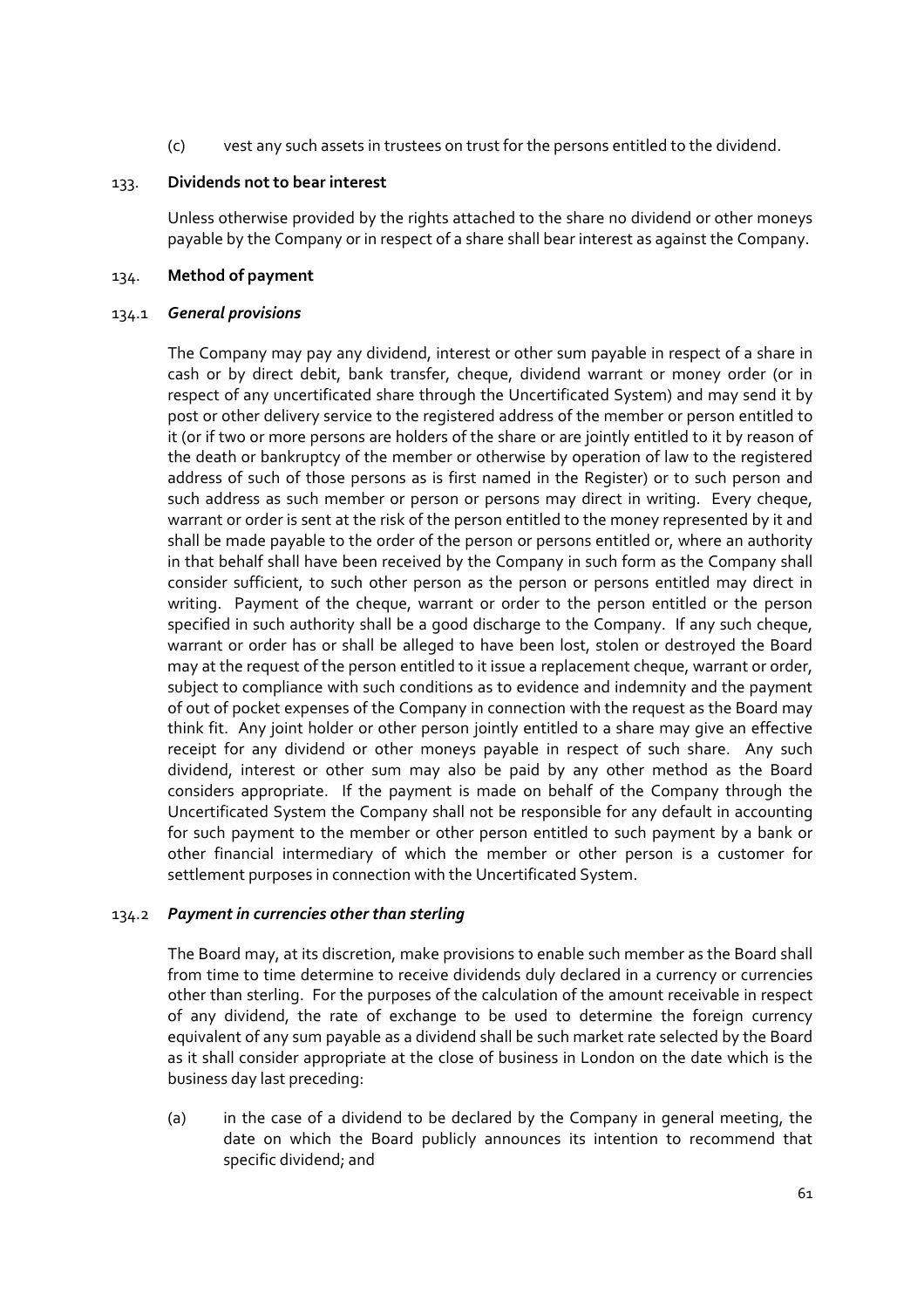(b) in the case of any other dividend, the date on which the Board publicly announces its intention to pay that specific dividend, provided that where the Board considers the circumstances to be appropriate it shall determine such foreign currency equivalent by reference to such market rate or rates or the mean of such market rates prevailing at such time or times or on such other date or dates, in each case falling before the time of the relevant announcement, as the Board may select.

## 134.3 *Payments through the uncertificated system*

The Board may:

- (a) lay down procedures for making any payments in respect of uncertificated shares through the Uncertificated System;
- (b) allow any holder of uncertificated shares to elect to receive or not to receive any such payment through the Uncertificated System; and
- (c) lay down procedures to enable any such holder to make, vary or revoke any such election;

The Company may make, or procure the making of, any payment in respect of a member's uncertificated shares through the Uncertificated System in accordance with any authority given to the Company to do so (whether in writing, through the Uncertificated System or otherwise) by or on behalf of the member in a form satisfactory to the Board. The making of such payment in accordance with such authority shall be a good discharge to the Company.

### 135. **Uncashed dividends**

If cheques, warrants or orders for dividends or other sums payable in respect of a share sent by the Company to the person entitled thereto by post are returned to the Company undelivered or left uncashed on two consecutive occasions or, following one occasion, reasonable enquiries have failed to establish any new address to be used for the purpose, the Company shall not be obliged to send any further dividends or other moneys payable in respect of that share due to that person until he notifies the Company of an address to be used for the purpose.

### 136. **Unclaimed dividends**

All dividends, interest or other sum payable and unclaimed for twelve months after having become payable may be invested or otherwise made use of by the Board for the benefit of the Company until claimed and the Company shall not be constituted a trustee in respect thereof. All dividends unclaimed for a period of twelve years after having become due for payment shall (if the Board so resolves) be forfeited and shall revert to the Company.

### 137. **Waiver of dividends**

The waiver in whole or in part of any dividend on any share by any document (whether or not under seal) shall be effective only if such document is signed by the shareholder (or the person entitled to the share in consequence of the death, bankruptcy or mental disorder of the holder or otherwise by operation of law) and delivered to the Company and only if or to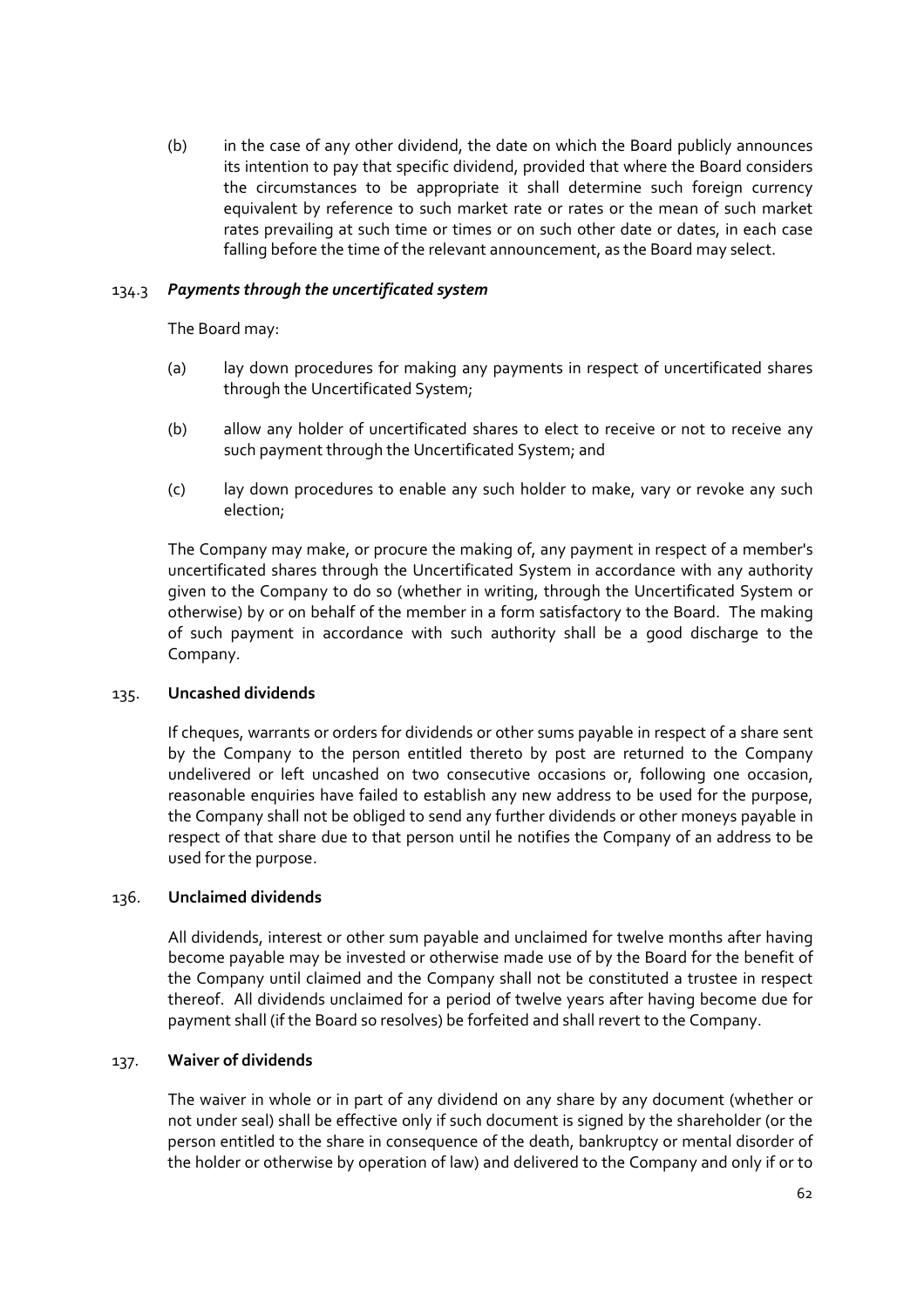the extent that the same is accepted as such or acted upon by the Company.

## 138. **Payment of scrip dividends**

### 138.1 *Authority to pay scrip dividends*

The Board may with the prior authority of a resolution of the Company and subject to such conditions as the Board may determine, provided that the Company has sufficient undistributed profits or reserves to give effect to it, offer to any holders of Ordinary Shares the right to elect to receive Ordinary Shares credited as fully paid, in whole or in part instead of cash in respect of the whole or some part (to be determined by the Board) of any dividend specified by the resolution. The following provisions shall apply:

- (a) the said resolution may specify a particular dividend, or may specify all or any dividends declared within a specified period or periods but such period may not end later than the beginning of the fifth annual general meeting following the date of the meeting at which such resolution is passed;
- (b) the entitlement of each holder of Ordinary Shares to new Ordinary Shares shall be such that the relevant value of the entitlement shall, unless the Board otherwise determines, be as nearly as possible equal to the cash amount (disregarding any tax credit) of the dividend that such holder would have received by way of dividend. For this purpose "**relevant value**" shall be calculated by reference to the average of the middle market quotations for the Ordinary Shares on the London Stock Exchange for the day on which the Ordinary Shares are first quoted "ex" the relevant dividend and the four subsequent dealing days, or in such other manner as the Board may determine on such basis as it considers to be fair and reasonable. A certificate or report by the Auditors as to the amount of the relevant value in respect of any dividend shall be conclusive evidence of that amount and in giving such a certificate or report the Auditors may rely on advice or information from such brokers or other sources of information as they think fit;
- (c) no fractions of a share shall be allotted and the Directors may make such provision as they think fit for dealing with the case of shares otherwise becoming distributable in fractions including provisions whereby, in whole or in part, the benefit of the fractional entitlements accrues to the Company rather than to the members concerned;
- (d) the Directors may specify a minimum number of Ordinary Shares in respect of which the right of election may be exercised;
- (e) the Board shall, after determining the basis of allotment, notify the holders of Ordinary Shares in writing of the right of election offered to them and specify the procedure to be followed and place at which and the latest time by which (being at least twenty‐one clear days after the despatch of the notice) elections must be lodged in order to be effective. A form of election lodged in respect of a particular dividend in relation to which the Directors have announced their intention to offer elections may not be revoked as regards the said dividend unless prior to the latest time specified by the Directors for lodgement of elections in respect of the said dividend written notice of revocation is lodged at the place specified by the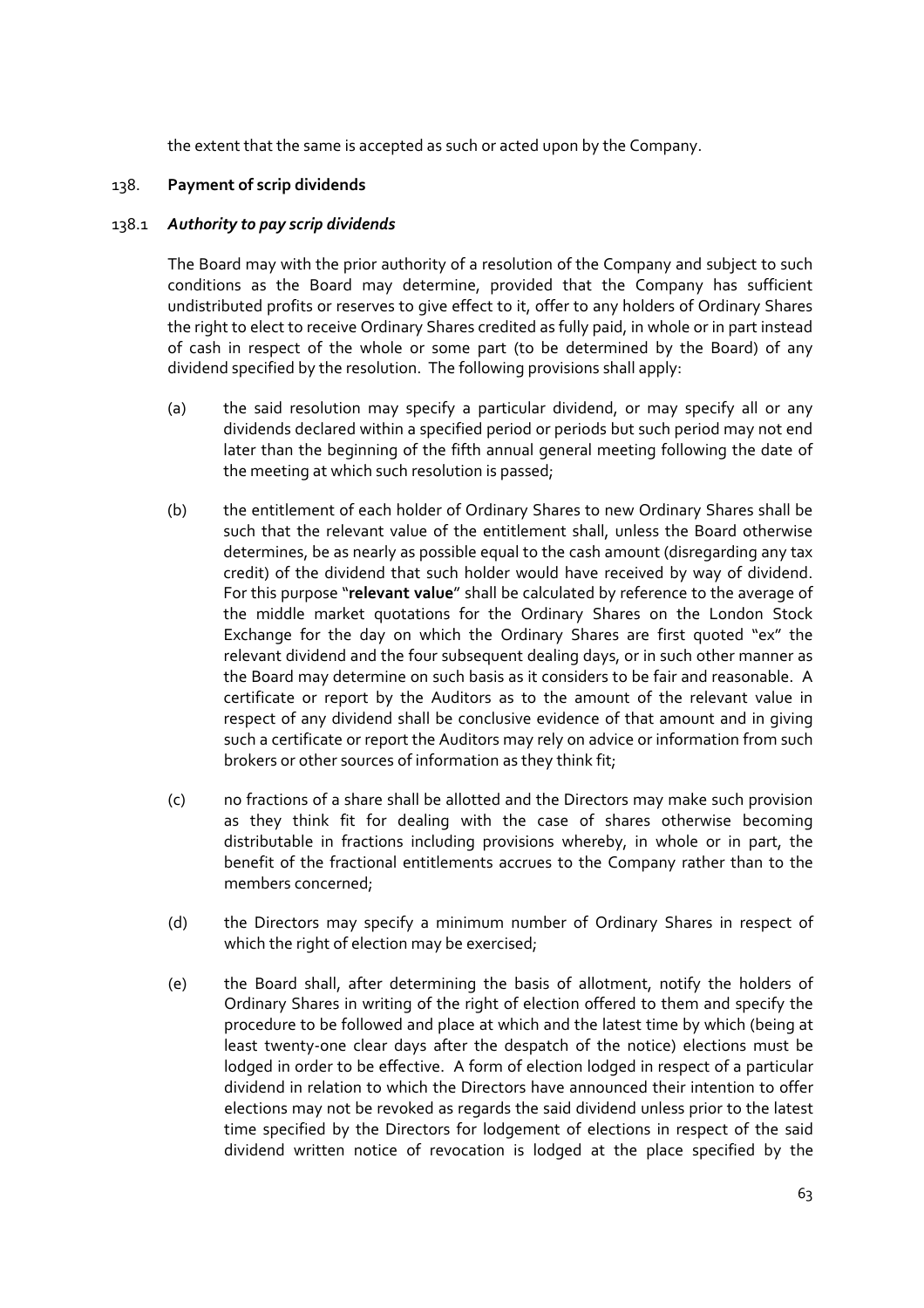Directors as aforesaid;

- (f) the Board may exclude from any offer or impose any restrictions on any holders of Ordinary Shares or any Ordinary Shares on which dividends are payable in foreign currency as they think necessary or desirable where the Board considers that the making of the offer to them or in respect of such shares would or might involve the contravention of the laws of any territory or that such exclusions or restrictions are necessary or expedient;
- (g) the Board may determine that every duly effected election in respect of any Ordinary Shares shall be binding on every successor in title to their holder;
- (h) the dividend (or that part of the dividend in respect of which a right of election has been offered) shall not be payable on Ordinary Shares in respect of which an election has been duly made (the "**elected Ordinary Shares**") and instead additional Ordinary Shares shall be allotted to the holders of the elected Ordinary Shares on the basis of allotment determined as aforesaid. For such purpose the Board may capitalise out of any amount for the time being standing to the credit of any of the profits which could otherwise have been applied in paying dividends in cash as the Board may determine, a sum equal to the aggregate issue price of the additional Ordinary Shares to be allotted on that basis and apply it in paying up in full the appropriate number of unissued Ordinary Shares for allotment and distribution to the holders of the elected Ordinary Shares on that basis. A Board resolution capitalising any part of such reserve or fund or profits shall have the same effect as if such capitalisation had been declared by resolution of the Company in accordance with Article 142 (Capitalisation of reserves) and in relation to any such capitalisation the Board may exercise all the powers conferred on them by Article 140 (Capitalisation of reserves) without need of such resolution;
- (i) the additional Ordinary Shares so allotted shall rank pari passu in all respects with each other and with the fully paid Ordinary Shares in issue on the record date for the dividend in respect of which the right of election has been offered except that they will not rank for any dividend or other distribution or other entitlement (including the relevant dividend and the share election in lieu of such dividend) which has been declared, paid or made by reference to such record date or any earlier record date; and
- (j) the Board may terminate, suspend or amend any offer of the right to elect to receive Ordinary Shares in lieu of any cash dividend at any time (whether temporarily or otherwise).

## 138.2 *Election mandates*

The Board may also from time to time establish or vary a procedure for election mandates, under which a holder of Ordinary Shares may elect to receive Ordinary Shares credited as fully paid instead of cash in respect of all or certain future rights offered to that holder under this Article until the election mandate is revoked in accordance with any such procedure.

### 138.3 *Admission of shares*

If the Ordinary Shares are admitted to listing or trading on any recognised investment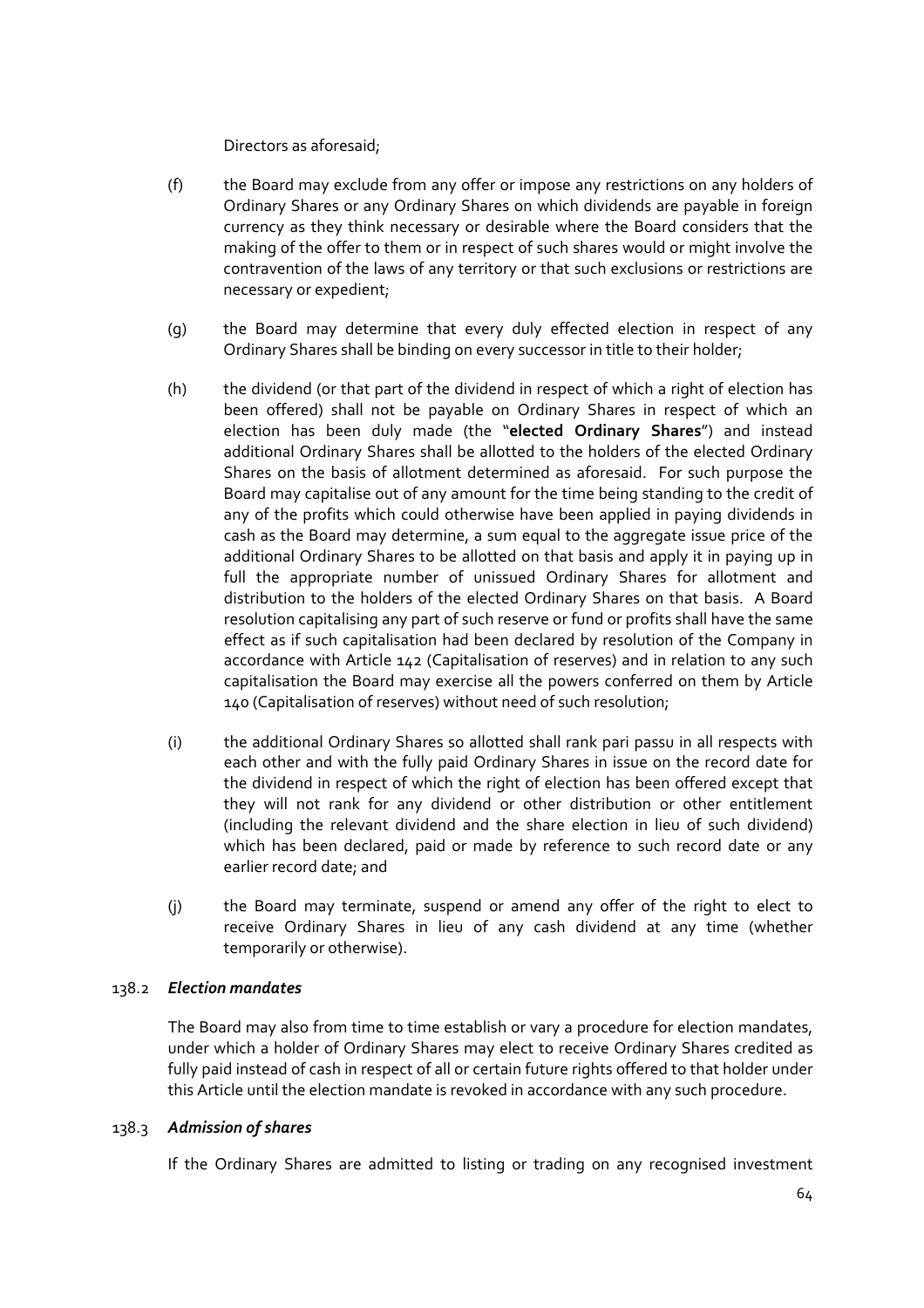exchange, the Company shall apply to the relevant regulatory authority for the additional Ordinary Shares so allotted to be admitted to the recognised investment exchange(s) and securities list(s) to which the Company's existing issued Ordinary Shares are admitted.

### 138.4 *Director's powers*

The Directors shall have power to do all acts and things as they consider necessary or expedient to give effect to this Article.

## 139. **Reserves**

The Board may, before recommending any dividend (whether preferential or otherwise) carry to reserves out of the profits of the Company such sums as it thinks fit. All sums standing to reserves may be applied from time to time, at the discretion of the Board, for any other purpose to which the profits of the Company may properly be applied and pending such application may either be employed in the business of the Company or be invested in such investments as the Board thinks fit and so that it shall not be necessary to keep any investment constituting the reserve separate or distinct from any other investment of the Company. The Board may divide the reserve into such special funds as it thinks fit and may consolidate into one fund any special fund or any part of any special fund into which the reserve may have been divided as it thinks fit. Any sum which the Board may carry to reserve out of the unrealised profit of the Company shall not be mixed with any reserve to which profits available for distribution have been carried. The Board may also, without placing the same to reserve, carry forward any profit which it may think prudent not to distribute.

## 140. **Capitalisation of reserves**

The Board may with the authority of a resolution of the Company:

- (a) subject as provided in this Article, resolve to capitalise any profits of the Company not required for paying any preferential dividend (whether or not they are available for distribution) or any sum standing to the credit of any reserve or fund of the Company which is available for distribution;
- (b) appropriate the sum resolved to be capitalised on the date specified in the resolution to the holders of Ordinary Shares in proportion to the par value of the shares (whether or not fully paid) held by them respectively which would entitle them to participate in a distribution of that sum if the shares were fully paid and the sum were then distributable and were distributed by way of dividend and apply such sum on their behalf either in or towards paying up the amount, if any, for the time being unpaid on any share held by them respectively or in paying up in full unissued shares or debentures of the Company at a price equal to that sum and allot the shares or debentures credited as fully paid to those holders of Ordinary Shares or as they may direct in those proportions or partly in one way and partly in the other;
- (c) resolve that any shares so allotted to any member in respect of a holding by him of any partly paid shares shall, so long as such shares remain partly paid, rank for dividends only to the extent that such partly paid shares rank for dividends;
- (d) make such provision by the issue of fractional certificates (or by ignoring fractions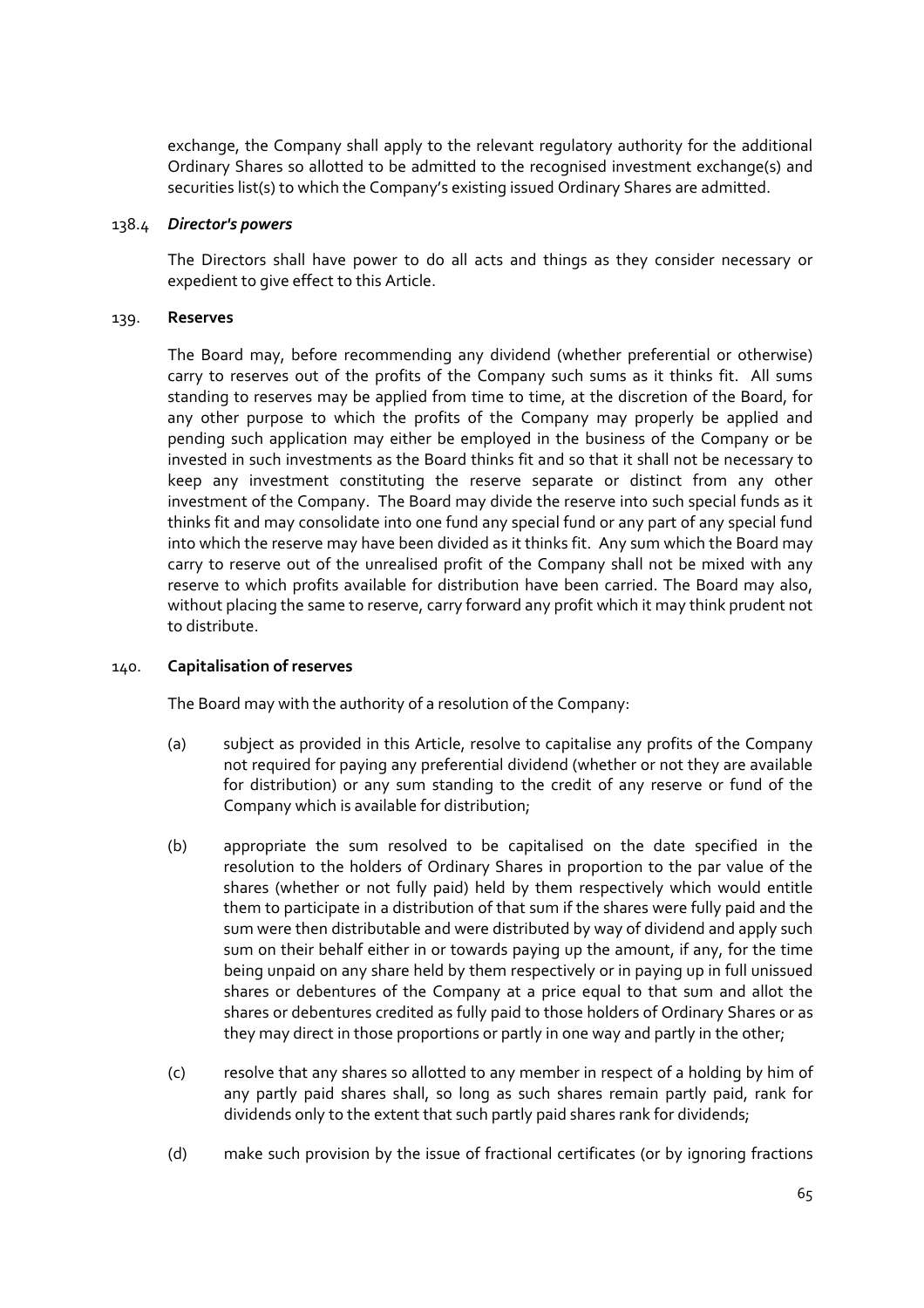or by accruing the benefit of it to the Company rather than to the holders of Ordinary Shares concerned) or by payment in cash or otherwise as it thinks fit in the case of shares or debentures becoming distributable in fractions;

- (e) authorise any person to enter on behalf of all the holders of Ordinary Shares concerned into an agreement with the Company providing for either:
	- (i) the allotment to them respectively, credited as fully paid up, of any shares or debentures to which they may be entitled on such capitalisation; or
	- (ii) the payment up by the Company on behalf of such holders by the application to it of their respective proportions of the reserves or profits resolved to be capitalised of the amounts or any part of the amounts remaining unpaid on their existing shares

(any agreement made under such authority being effective and binding on all such holders); and

(f) generally do all acts and things required to give effect to such resolution.

## 141. **Record dates**

Notwithstanding any other provision of these Articles but without prejudice to the rights attached to any shares, the Company or the Board may fix any date (the "**record date**") as the date at the close of business (or such other time as the Board may determine) on which persons registered as the holders of shares or other securities shall be entitled to receipt of any dividend, distribution, interest, allotment, issue, notice, information, document or circular. Such record date may be on or at any time within six months before any date on which such dividend, distribution, interest, allotment, issue, notice, information, document or circular is declared, paid or made but without prejudice to the rights inter se in respect of the same of transfers and transferees of any such shares or other securities. In the absence of a record date being fixed, entitlement to any dividend, distribution, allotment or issue shall be determined by reference to the date on which the dividend is declared or the distribution, allotment or issue is made.

### **V. Accounts**

## 142. **Accounting records**

The Board shall cause accounting records to be kept in accordance with the Act and shall keep such other books and registers as are necessary to comply with the Act.

### 143. **Inspection of records**

The accounting records shall be kept at the Office or (subject to the Act) at such other place as the Board thinks fit. No member (other than a Director) shall have any right to inspect any accounting record or other document of the Company unless he is authorised to do so by statute, by order of the Court, by the Board or by resolution of the Company. Such records shall always be open for inspection by officers of the Company.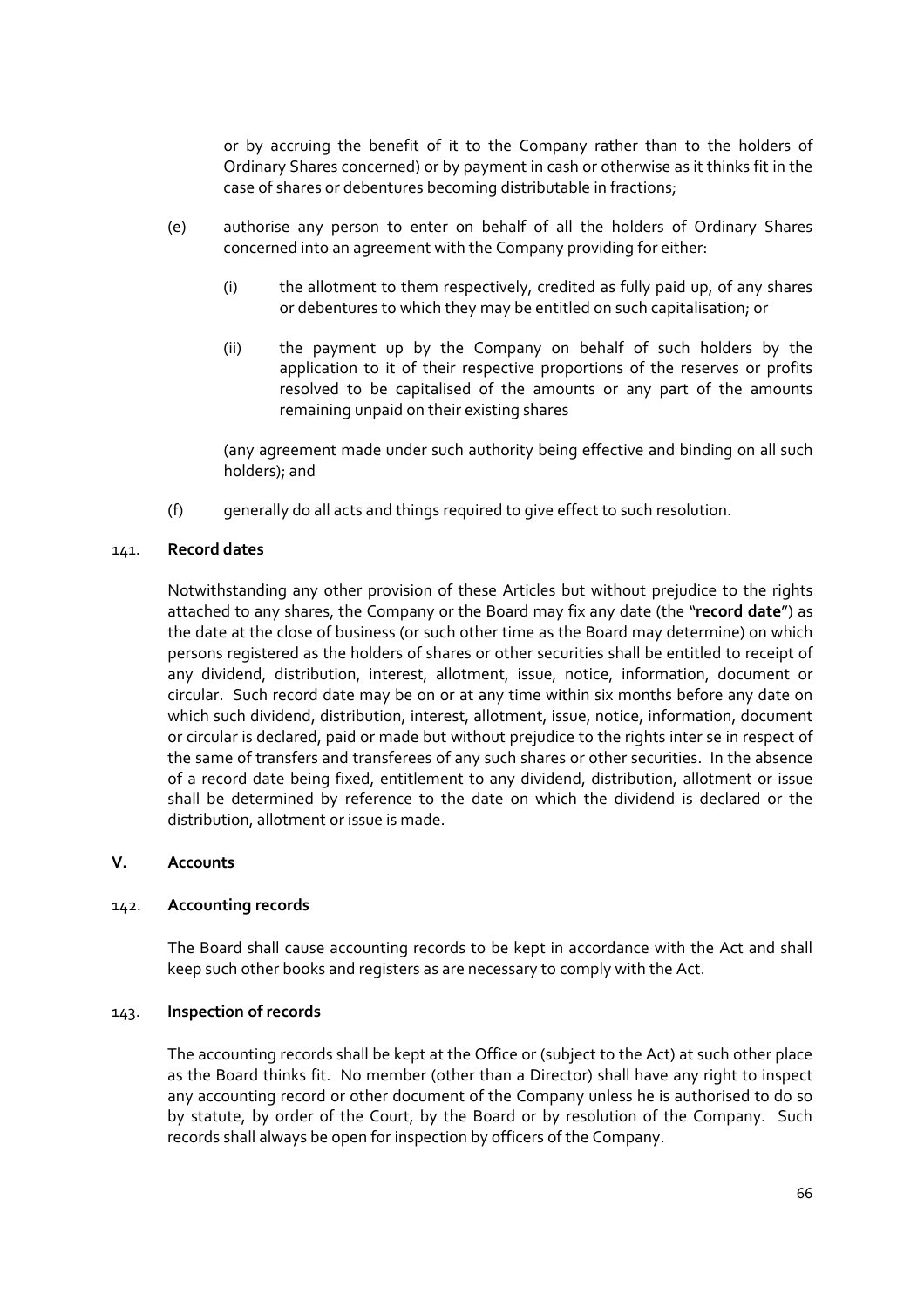### 144. **Accounts to be sent to members**

A printed copy of the Directors' and Auditors' reports accompanied by printed copies of the annual accounts (including every document required by law to be comprised in them or annexed or attached to them) shall not less than twenty-one clear days before the meeting before which they are to be laid, be delivered or sent by post to every member and holder of debentures of the Company and to the Auditors and to every other person who is entitled to receive notice of general meetings. However, this Article shall not require a copy of those documents to be sent to any person who under the provisions of these Articles is not entitled to receive notices from the Company or of whose address the Company is unaware or to any holder of debentures of whose address the Company is unaware or to more than one of the joint holders of any shares or debentures. Any member to whom such documents are sent shall be entitled to receive a further copy, free of charge, on application at the office. If all or any of the shares in or debentures of the Company are listed or dealt in on any stock exchange, there shall at the same time be forwarded to the secretary of that stock exchange such number of copies of each of those documents as the regulations of that stock exchange may require.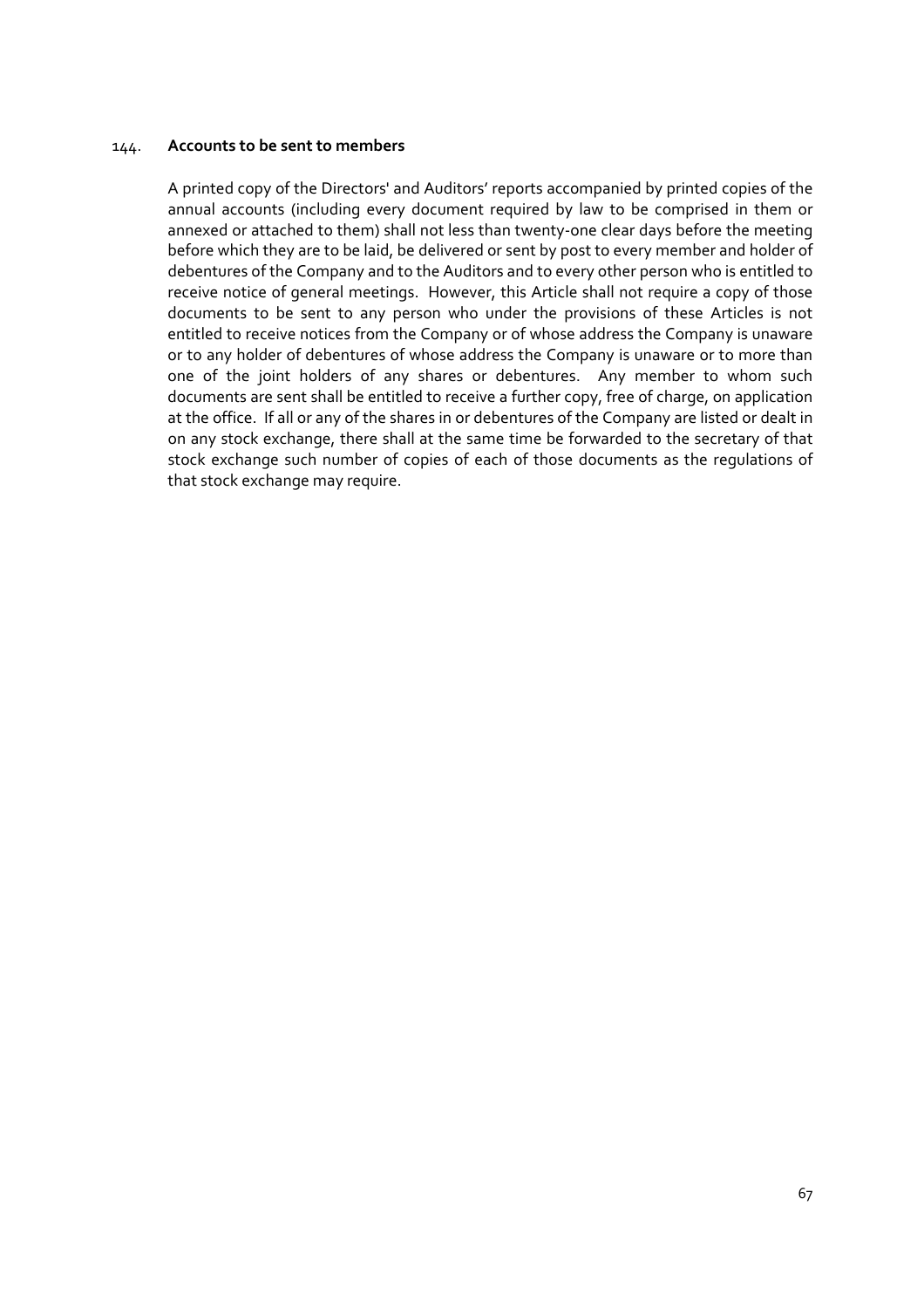# **W. Destruction and authentication of documents**

## 145. **Destruction of documents**

### 145.1 *Documents which may be destroyed*

Subject to the Act, the Company may destroy:

- (a) any instrument of transfer after six years from the date on which it is registered;
- (b) any dividend mandate or any variation or cancellation thereof or any notification of change of name or address after two years from the date on which it is recorded;
- (c) any registered certificate for debentures or representing any other form of securities after one year from the date on which it is cancelled;
- (d) any other document on the basis of which any entry in the Register is made after six years from the date on which an entry was first made in the Register in respect of it;
- (e) all paid dividend warrants and cheques at any time after the expiration of one year from the date of actual payment thereof; and
- (f) all instruments of proxy which have been used for the purpose of a poll at any time after the expiration of one year from the date of such use and all instruments of proxy which have not been used for the purpose of a poll at any time after one month from the end of the meeting to which the instrument of proxy relates and at which no poll was demanded.

Provided that the Company may destroy any such type of document after such shorter period as the Board may determine if a copy of such document is retained on microfilm or other similar means which shall not be destroyed before the expiration of the relevant period and provided that adequate precautions against falsification and to share reproduction are taken.

# 145.2 *Presumption in respect of destroyed documents*

It shall be conclusively presumed in favour of the Company that every entry in the Register purporting to have been made on the basis of a document so destroyed was duly and properly made, that every instrument of transfer so destroyed was duly registered, that every share certificate so destroyed was a valid and effective certificate duly cancelled, that every other document so destroyed had been properly dealt with in accordance with its terms and was valid and effective in accordance with the particulars in the records of the Company, provided that:

- (a) this Article 145 shall apply only to the destruction of a document in good faith and without notice of any claim (regardless of the parties to it) to which the document might be relevant;
- (b) nothing in this Article 145 shall be construed as imposing on the Company any liability in respect of the destruction of any such document or otherwise than as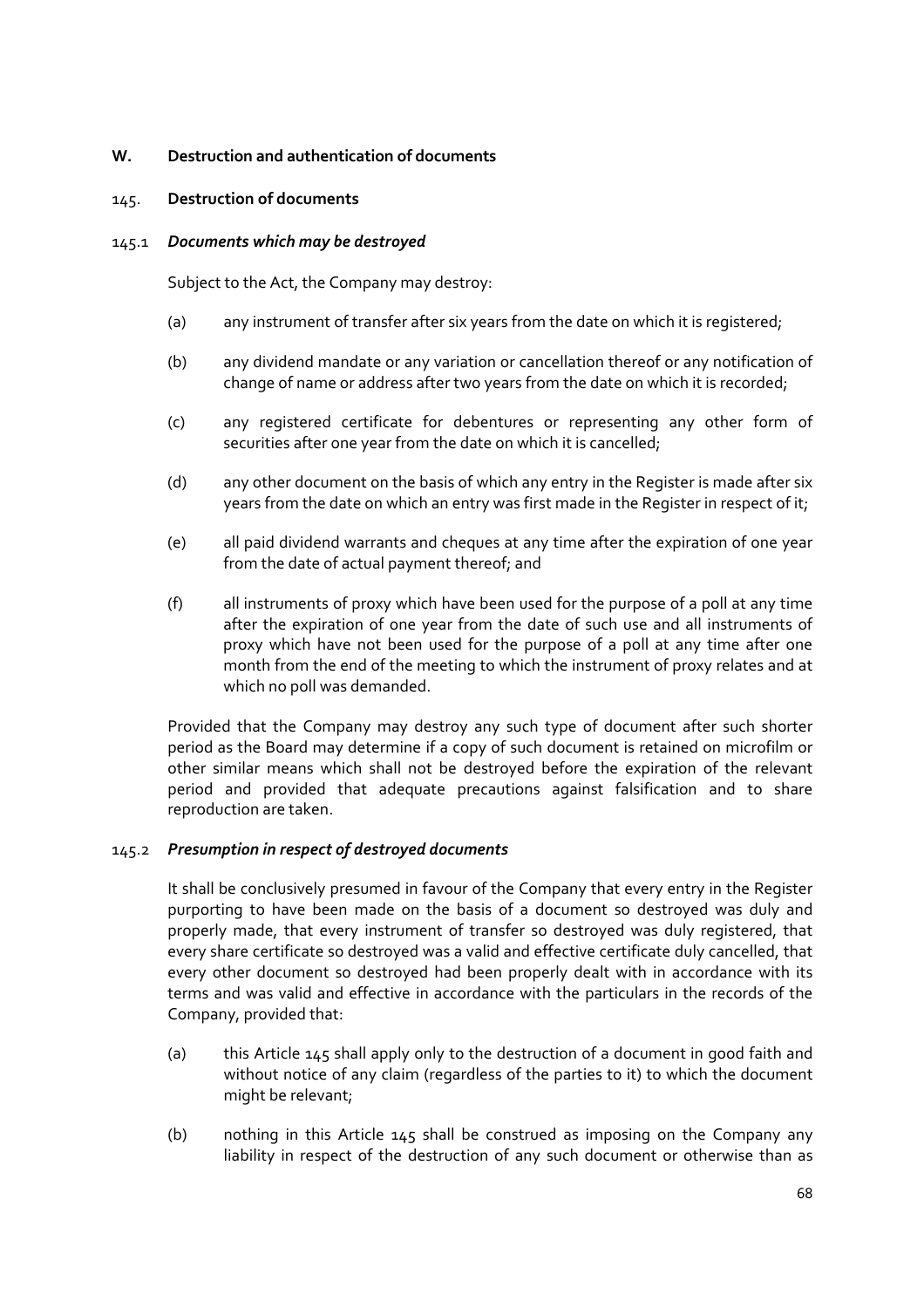provided for in this Article 145 which would not attach to the Company in the absence of this Article 145; and

(c) references in this Article 145 to the destruction of any document include references to the disposal of it in any manner.

### 146. **Authentication of documents**

Any Director or any person appointed by the Directors for the purpose shall have power to authenticate any documents affecting the constitution of the Company and any resolutions passed by the Company or the Directors or any committee and any books, records, documents and accounts relating to the business of the Company and to certify copies of them or extracts from them as true copies or extracts and where any books, records, documents or accounts are elsewhere than at the Office, the local manager or other officer of the Company having the custody of them shall be deemed to be a person appointed by the Directors as aforesaid. A document purporting to be a copy of a resolution, or an extract from the minutes of a meeting, of the Company or of the Directors or any committee which is certified as aforesaid shall be conclusive evidence in favour of all persons dealing with the Company in reliance on them that such resolution has been duly passed or, as the case may be, that any minute so extracted is a true and accurate record of proceedings at a duly constituted meeting.

## **X. Notices**

## 147. **Notice to be in writing**

Any notice to be given to or by any person pursuant to these Articles shall be in writing (except that a notice convening a Board meeting need not be in writing) or shall be given using Electronic Communication to an address for the time being notified for that purpose to the person giving the notice. Nothing in Articles 147 to 153 (Notices) shall affect any requirements of the Act that any particular offer, notice or other document be served in any particular manner.

In this Part X of these Articles, "address" in relation to Electronic Communications includes any number, electronic mail address or other address used for the purposes of such communications

#### 148. **Service of notice on members**

#### 148.1 *Method of service*

The Company may give any notice or document (including a share certificate) to a member, either personally or by sending it by post or other delivery service in a first-class prepaid envelope addressed to the member at his registered address or by leaving it at that address. In the case of a member registered on an overseas branch register any such notice or document may be posted either in the British Isles or in the territory in which such branch register is maintained. The Company may give any notice or document to any member by using Electronic Communication to an address for the time being notified to the Company by the member.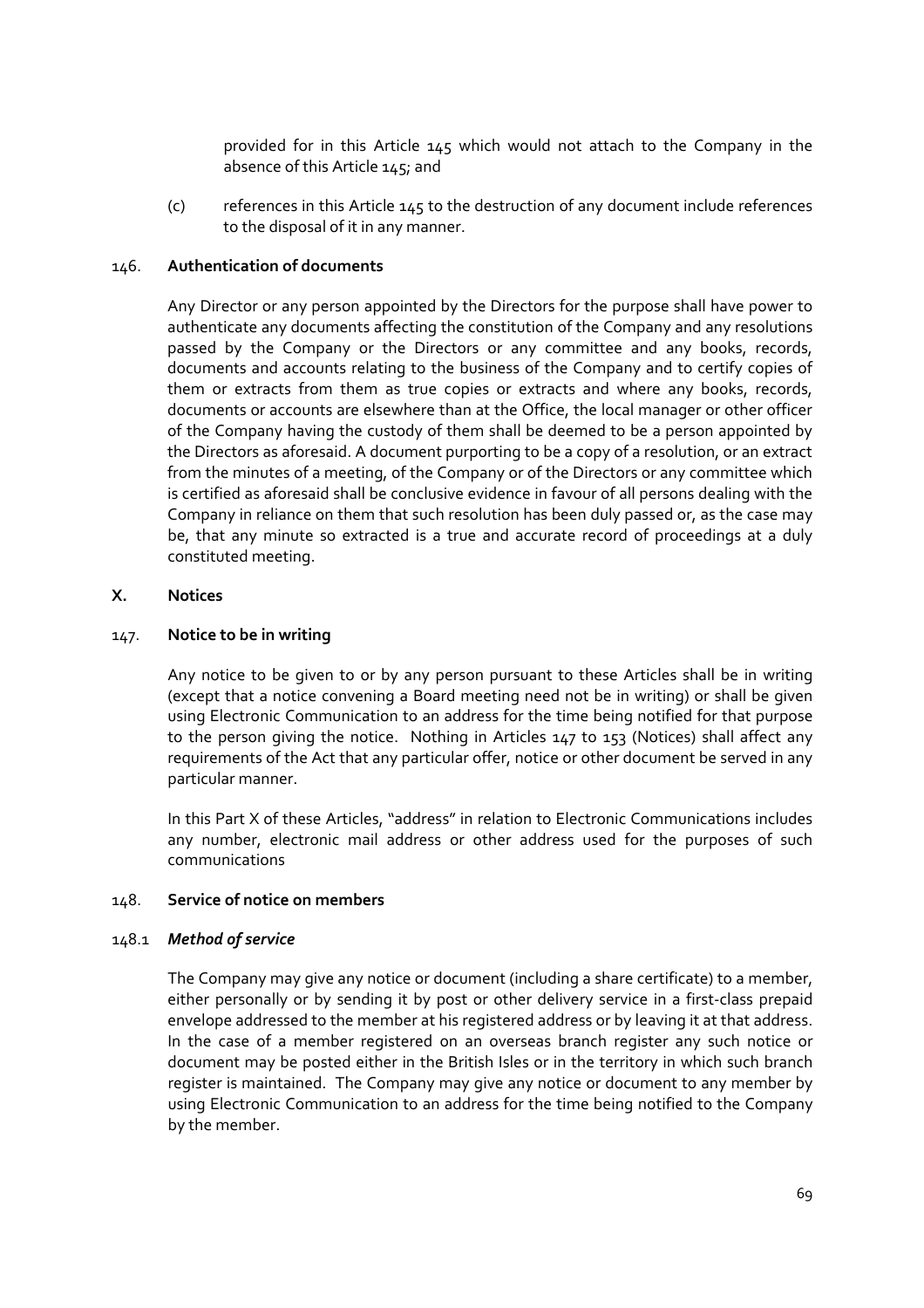## 148.2 *Joint holders*

In the case of joint holders of a share all notices or documents shall be given to the joint holder whose name stands first in the Register in respect of the joint holding. Notice so given shall be sufficient notice to all the joint holders.

## 148.3 *Members outside the British Isles*

Where a member (or in the case of joint holders the person first named in the Register) has a registered address outside the British Isles but has notified the Company of an address within the British Isles at which notices or other documents may be given to him or an address to which notices may be sent using Electronic Communication, he shall be entitled to have notices given to him at that address, but otherwise no such member shall be entitled to receive any notice or document from the Company.

## 148.4 *Record date*

Any notice to be given to a member may be given by reference to the register as it stands at any time within the period of fifteen days before the notice is given (subject to the Uncertificated Regulations if the Company is then a participating issuer for the purposes of the Uncertificated Regulations) and no change in the Register after that time shall invalidate the giving of the notice.

## 149. **Notice in case of death, bankruptcy or mental disorder**

The Company may, on receipt of such evidence as the Board may reasonably require to show title to that share, give notice to the person entitled to a share in consequence of the death, bankruptcy or mental disorder of a member or otherwise by operation of law, by sending or delivering it in any manner authorised by these Articles for the giving of notice to a member, addressed to that person by name, or by the title of representative of the deceased or trustee of the bankrupt or representative by operation of law or by any like description at the address (if any) within the British Isles supplied for the purpose by the person claiming to be so entitled. Until such an address has been so supplied a notice may be given in any manner in which it might have been given if the death, bankruptcy, operation of law or other event had not occurred. Such service of notice shall for all purposes be deemed a sufficient service of such notice on all persons interested in the share.

#### 150. **Evidence of service**

#### 150.1 *Present at meeting*

Any member present, in person or by proxy at any meeting of the Company or of the holders of any class of shares of the Company, shall be deemed to have received due notice of such meeting and, where requisite, of the purposes for which such meeting was called.

#### 150.2 *Deemed service*

Any notice, certificate or other document, addressed to a member at his registered address or address for service in the British Isles shall, if sent by post, be deemed to have been given at the expiration of twenty‐four hours after the envelope was posted and, if sent by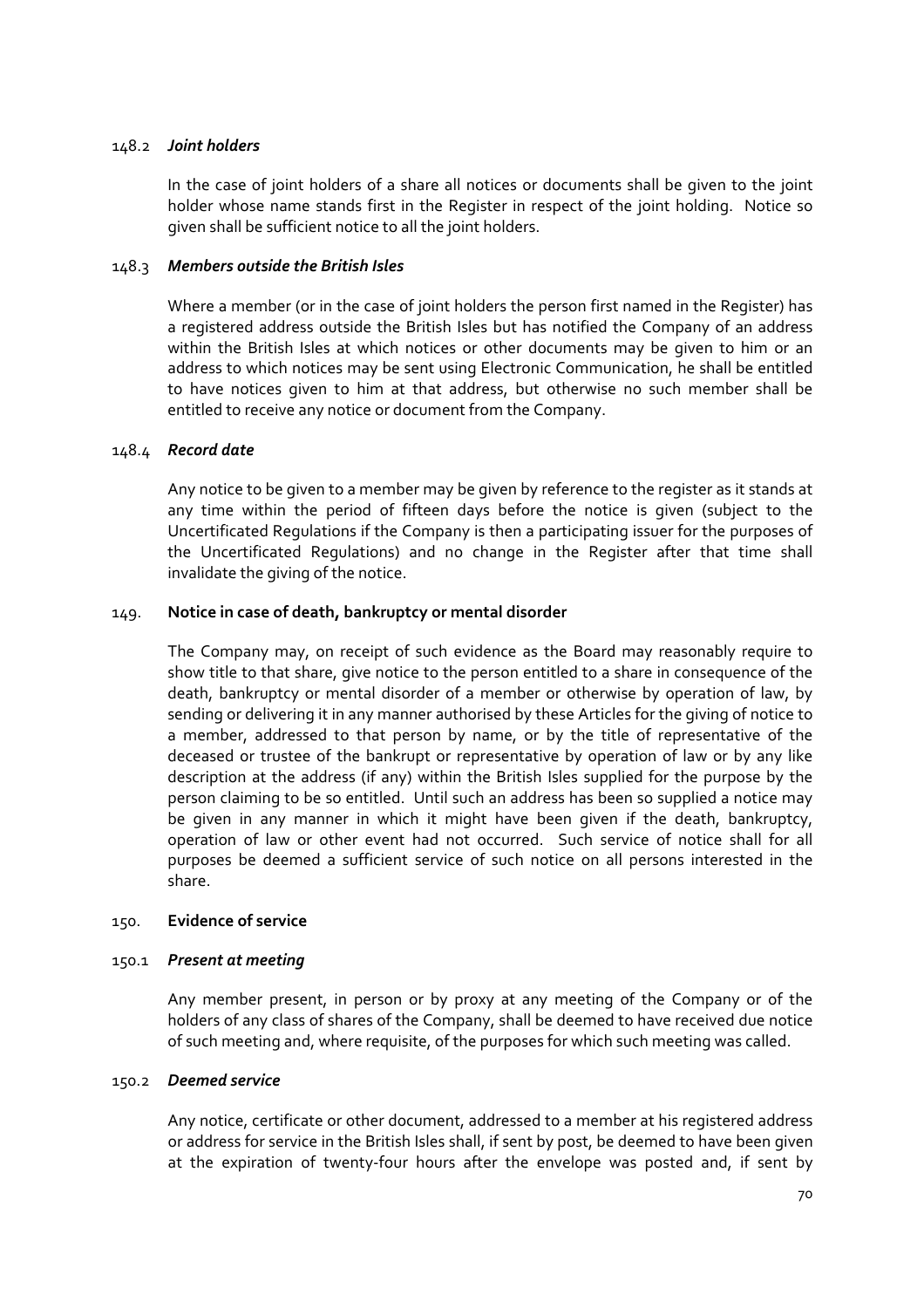Electronic Communication, be deemed to have been given at the expiration of twenty‐four hours after the Electronic Communication was sent. In proving such service or delivery it shall be sufficient to prove that the envelope containing the notice or document was properly addressed and put into the post as a prepaid letter or, in the case of a notice sent by Electronic Communication, to prove that it was sent in accordance with guidance issued by the Institute of Chartered Secretaries or Administrators. Any notice, certificate or other document not sent by post but delivered or left at a registered address or address for service in the British Isles shall be deemed to have been served or delivered on the day on which it was so delivered or left.

#### 151. **Notice binding on transferees**

Every person who, by operation of law, transfers or by any other means becomes entitled to a share shall be bound by any notice in respect of that share (other than in respect of an Information Notice) which, before his name is entered in the Register, has been duly given to a person from whom he derives his title.

#### 152. **Notice by advertisement**

Any notice to be given by the Company to the members or any of them and not otherwise provided for by these Articles shall be sufficiently given if given by advertisement in at least one leading daily national newspaper published in the United Kingdom and, where the Company keeps an overseas branch register, in at least one leading daily newspaper published in the territory in which such register is maintained. Any notice given by advertisement shall be deemed to have been served at noon on the day on which the advertisement first appears.

# 153. **Suspension of postal services**

If at any time by reason of the threat of or of the suspension, interruption or curtailment of postal services within the British Isles, the Company is or would be unable effectively to convene a general meeting by notices sent through the post, a general meeting may be convened by a notice advertised in at least two leading daily national newspapers (at least one of which shall be published in London) and, where the Company keeps an overseas branch register, in at least one leading daily newspaper published in the territory in which such register is maintained. Such notice shall be deemed to have been duly served on all members entitled thereto at noon on the day on which the first of such advertisements appears. In any such case the Company shall send confirmatory copies of the notice by post if at least seven days prior to the meeting the posting of notices to addresses throughout the British Isles again becomes practicable.

#### **Y. Winding up**

#### 154. **Division of assets**

#### 154.1 *Power to present a petition*

The Board shall have power in the name and on behalf of the Company to present a petition to the court for the Company to be wound up.

#### 154.2 *Distribution of assets*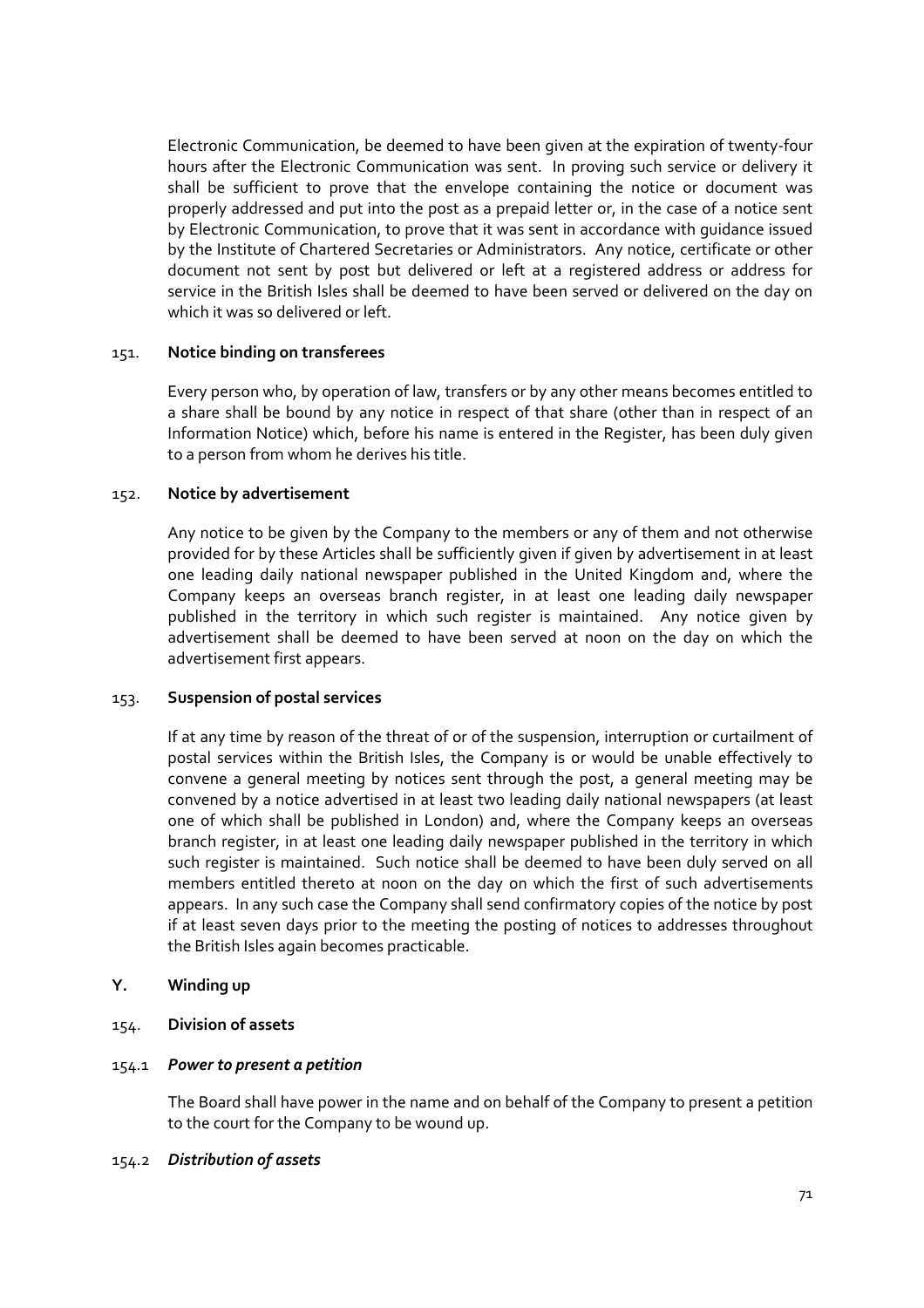If the Company is wound up, the surplus assets remaining after payment of all creditors are to be divided among the members in proportion to the capital which at the commencement of the winding up is paid up on the shares held by them respectively and, if such surplus assets are insufficient to repay the whole of the paid up capital, they are to be distributed so that as nearly as may be the losses are borne by the members in proportion to the capital paid up at the commencement of the winding up on the shares held by them respectively. This Article 154.2 is subject to the rights attached to any shares which may be issued on special terms or conditions.

## 154.3 *Distribution in specie*

If the Company is wound up the liquidator may, with the sanction of a special resolution of the Company and any other sanction required by law, divide among the members in specie the whole or any part of the assets of the Company and may for that purpose value any assets and determine how the division shall be carried out as between the members or different classes of members. Any such division may be otherwise than in accordance with the existing rights of the members but if any division is resolved otherwise than in accordance with such rights the members shall have the same right of dissent and consequential rights as if such resolution were a special resolution passed pursuant to section 222 of the Companies Act 1931 (which provision applies to the Company (with statutory modification) pursuant to the Act). The liquidator may with the like sanction vest the whole or any part of the whole of the assets in trustees on such trusts for the benefit of the members as he with the like sanction shall determine but no member shall be compelled to accept any assets on which there is a liability.

### 155. **Transfer or sale under section 222 of the Companies Act 1931**

A special resolution sanctioning a transfer or sale to another company duly passed pursuant to section 222 of the Companies Act 1931 (which provision applies to the Company (with statutory modification) pursuant to the Act) may in the like manner authorise the distribution of any shares or other consideration receivable by the liquidator among the members otherwise than in accordance with their existing rights and any such determination shall be binding on all the members, subject to the right of dissent and consequential rights conferred by the said section.

# **Z. Indemnity**

# 156. **Right to indemnity**

Subject to the provisions of the Act, the Company may indemnify every Director, alternate Director or other officer of the Company (other than an Auditor) to the fullest extent permitted by law.

#### 157. **Power to insure**

Subject to the provisions of the Act, the Board may purchase and maintain insurance at the expense of the Company for the benefit of any person who is or was at any time a Director or other officer or employee of the Company or of any other company which is a subsidiary, subsidiary undertaking or holding company of the Company or in which the Company has an interest whether direct or indirect or which otherwise is in any way allied to or associated with the Company or of any subsidiary undertaking or holding company of the Company or